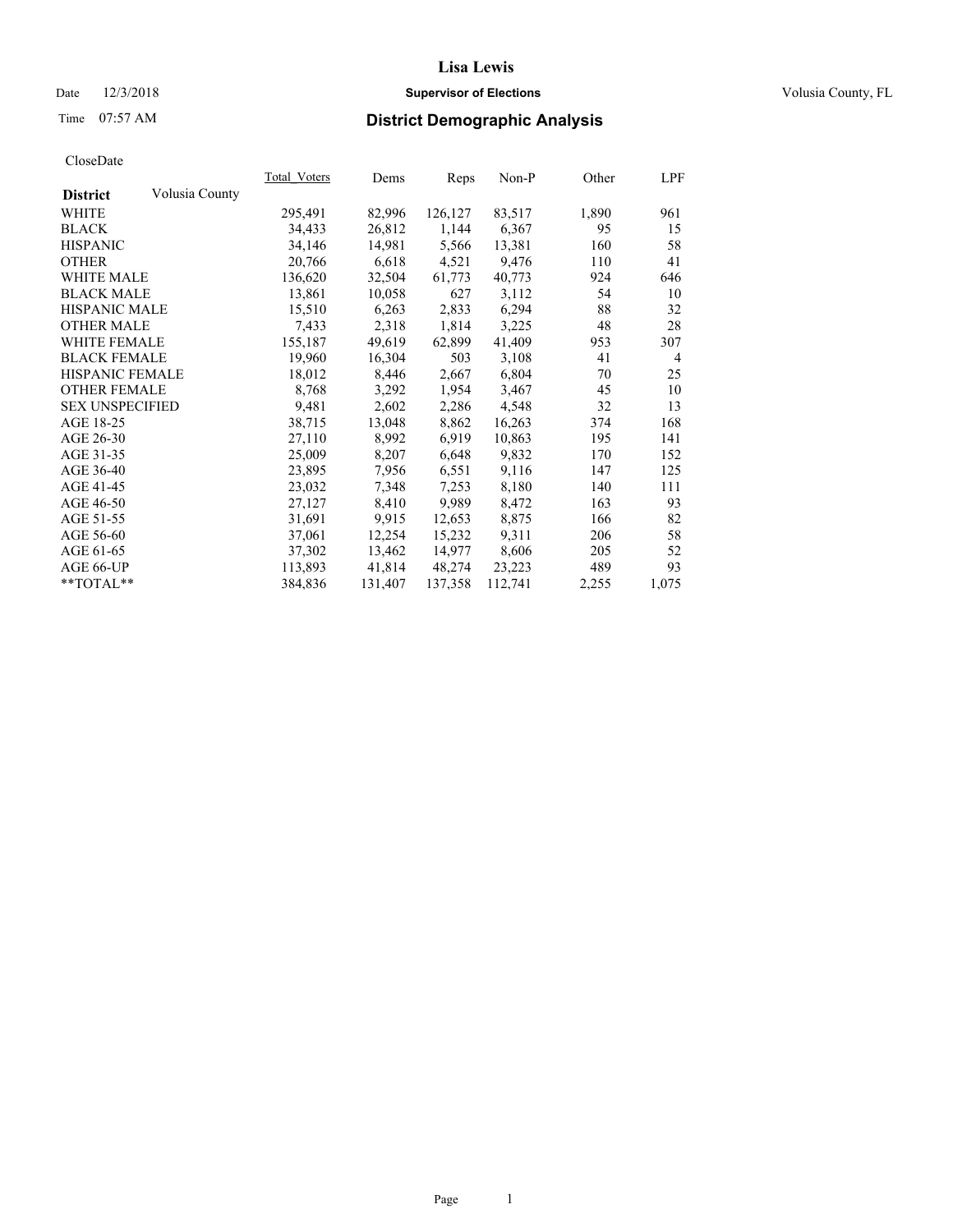## Date  $12/3/2018$  **Supervisor of Elections** Volusia County, FL

| CloseDate |
|-----------|
|-----------|

|                        | Total Voters              | Dems   | Reps   | Non-P  | Other | LPF            |
|------------------------|---------------------------|--------|--------|--------|-------|----------------|
| <b>District</b>        | County Council District 1 |        |        |        |       |                |
| WHITE                  | 59,451                    | 16,311 | 26,888 | 15,701 | 330   | 221            |
| <b>BLACK</b>           | 5,708                     | 4,496  | 179    | 1,013  | 17    | 3              |
| <b>HISPANIC</b>        | 7,206                     | 3,043  | 1,221  | 2,887  | 41    | 14             |
| <b>OTHER</b>           | 4,091                     | 1,283  | 928    | 1,848  | 23    | 9              |
| WHITE MALE             | 27,060                    | 6,193  | 12,962 | 7,592  | 161   | 152            |
| <b>BLACK MALE</b>      | 2,268                     | 1,674  | 86     | 496    | 10    | 2              |
| <b>HISPANIC MALE</b>   | 3,083                     | 1,201  | 610    | 1,244  | 19    | 9              |
| <b>OTHER MALE</b>      | 1,475                     | 473    | 364    | 621    | 10    | 7              |
| <b>WHITE FEMALE</b>    | 31,697                    | 9,960  | 13,633 | 7,870  | 168   | 66             |
| <b>BLACK FEMALE</b>    | 3,356                     | 2,765  | 88     | 495    | 7     | 1              |
| <b>HISPANIC FEMALE</b> | 3,974                     | 1,775  | 599    | 1,575  | 20    | 5              |
| <b>OTHER FEMALE</b>    | 1,689                     | 607    | 375    | 695    | 10    | $\overline{2}$ |
| <b>SEX UNSPECIFIED</b> | 1,853                     | 485    | 498    | 861    | 6     | 3              |
| AGE 18-25              | 7,697                     | 2,377  | 1,976  | 3,234  | 68    | 42             |
| AGE 26-30              | 5,344                     | 1,648  | 1,484  | 2,149  | 34    | 29             |
| AGE 31-35              | 4,895                     | 1,430  | 1,465  | 1,935  | 28    | 37             |
| AGE 36-40              | 4,989                     | 1,569  | 1,526  | 1,833  | 26    | 35             |
| AGE 41-45              | 4,619                     | 1,420  | 1,573  | 1,582  | 27    | 17             |
| AGE 46-50              | 5,432                     | 1,622  | 2,128  | 1,628  | 32    | 22             |
| AGE 51-55              | 6,199                     | 1,830  | 2,700  | 1,622  | 27    | 20             |
| AGE 56-60              | 6,948                     | 2,289  | 3,040  | 1,567  | 36    | 16             |
| AGE 61-65              | 7,014                     | 2,431  | 3,035  | 1,509  | 35    | $\overline{4}$ |
| AGE 66-UP              | 23,318                    | 8,516  | 10,289 | 4,390  | 98    | 25             |
| **TOTAL**              | 76,456                    | 25,133 | 29,216 | 21,449 | 411   | 247            |
|                        |                           |        |        |        |       |                |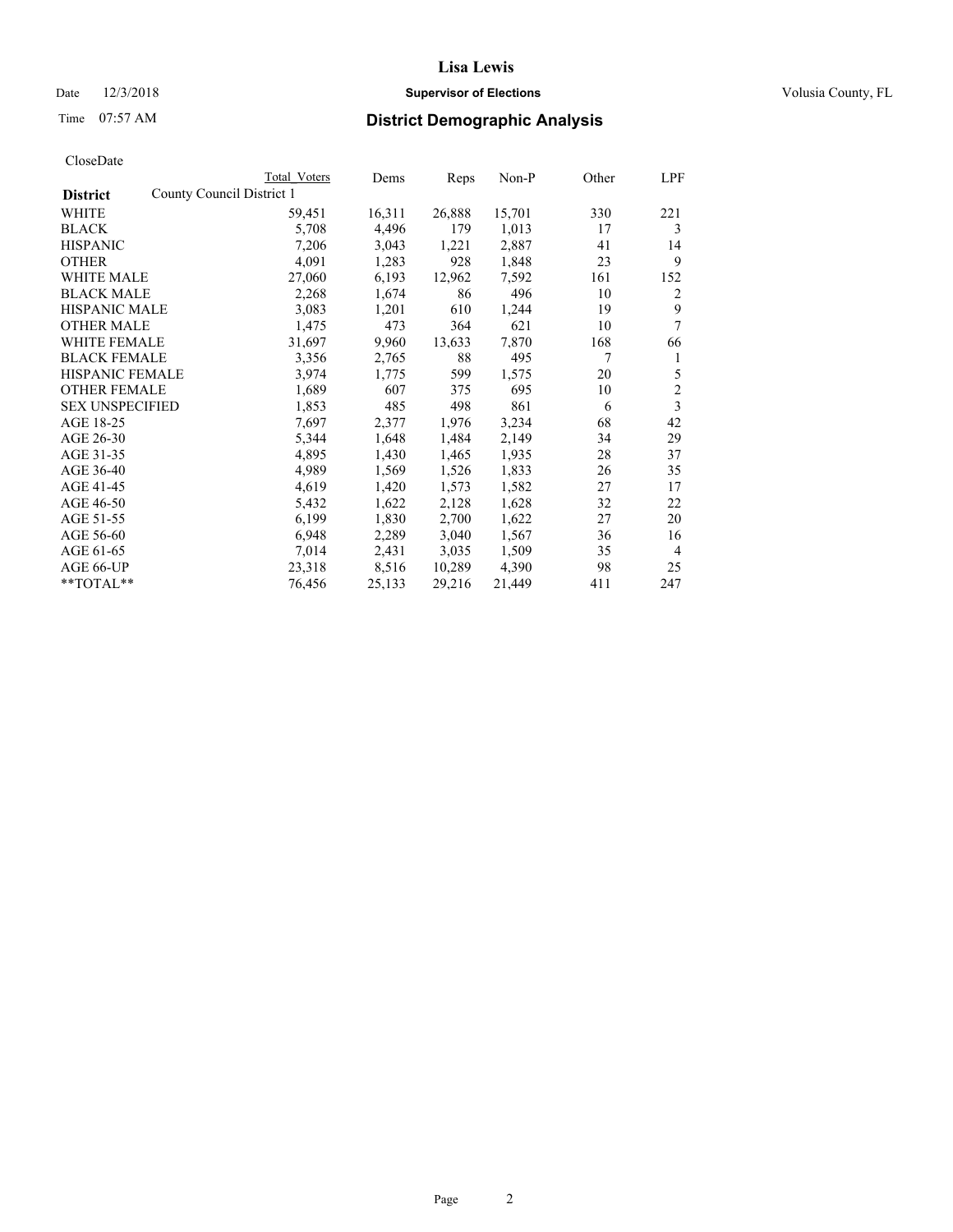## Date  $12/3/2018$  **Supervisor of Elections** Volusia County, FL

| CloseDate |
|-----------|
|-----------|

|                                              | Total Voters | Dems   | Reps   | Non-P  | Other | LPF            |
|----------------------------------------------|--------------|--------|--------|--------|-------|----------------|
| County Council District 2<br><b>District</b> |              |        |        |        |       |                |
| WHITE                                        | 57,091       | 16,863 | 22,916 | 16,691 | 431   | 190            |
| <b>BLACK</b>                                 | 12,518       | 9,958  | 336    | 2,191  | 30    | 3              |
| <b>HISPANIC</b>                              | 2,971        | 1,228  | 579    | 1,133  | 24    | 7              |
| <b>OTHER</b>                                 | 4,648        | 1,585  | 900    | 2,121  | 31    | 11             |
| WHITE MALE                                   | 26,650       | 6,721  | 11,328 | 8,247  | 228   | 126            |
| <b>BLACK MALE</b>                            | 4,821        | 3,617  | 180    | 1,010  | 14    | $\mathbf{0}$   |
| <b>HISPANIC MALE</b>                         | 1,372        | 503    | 305    | 545    | 16    | 3              |
| <b>OTHER MALE</b>                            | 1,655        | 544    | 382    | 710    | 12    | 7              |
| WHITE FEMALE                                 | 29,728       | 9,948  | 11,330 | 8,190  | 198   | 62             |
| <b>BLACK FEMALE</b>                          | 7,412        | 6,131  | 153    | 1,110  | 16    | $\overline{2}$ |
| <b>HISPANIC FEMALE</b>                       | 1,530        | 695    | 269    | 554    | 8     | 4              |
| <b>OTHER FEMALE</b>                          | 1,976        | 775    | 388    | 796    | 14    | 3              |
| <b>SEX UNSPECIFIED</b>                       | 2,084        | 700    | 396    | 974    | 10    | $\overline{4}$ |
| AGE 18-25                                    | 9,299        | 4,219  | 1,524  | 3,429  | 95    | 32             |
| AGE 26-30                                    | 5,871        | 2,295  | 1,302  | 2,200  | 44    | 30             |
| AGE 31-35                                    | 4,884        | 1,869  | 1,119  | 1,819  | 41    | 36             |
| AGE 36-40                                    | 4,396        | 1,720  | 1,035  | 1,591  | 35    | 15             |
| AGE 41-45                                    | 3,911        | 1,453  | 1,090  | 1,319  | 28    | 21             |
| AGE 46-50                                    | 4,747        | 1,696  | 1,528  | 1,473  | 32    | 18             |
| AGE 51-55                                    | 5,913        | 2,107  | 2,061  | 1,683  | 47    | 15             |
| AGE 56-60                                    | 7,212        | 2,625  | 2,731  | 1,803  | 42    | 11             |
| AGE 61-65                                    | 7,393        | 2,832  | 2,758  | 1,757  | 36    | 10             |
| AGE 66-UP                                    | 23,602       | 8,818  | 9,583  | 5,062  | 116   | 23             |
| $*$ $TOTAL**$                                | 77,228       | 29,634 | 24,731 | 22,136 | 516   | 211            |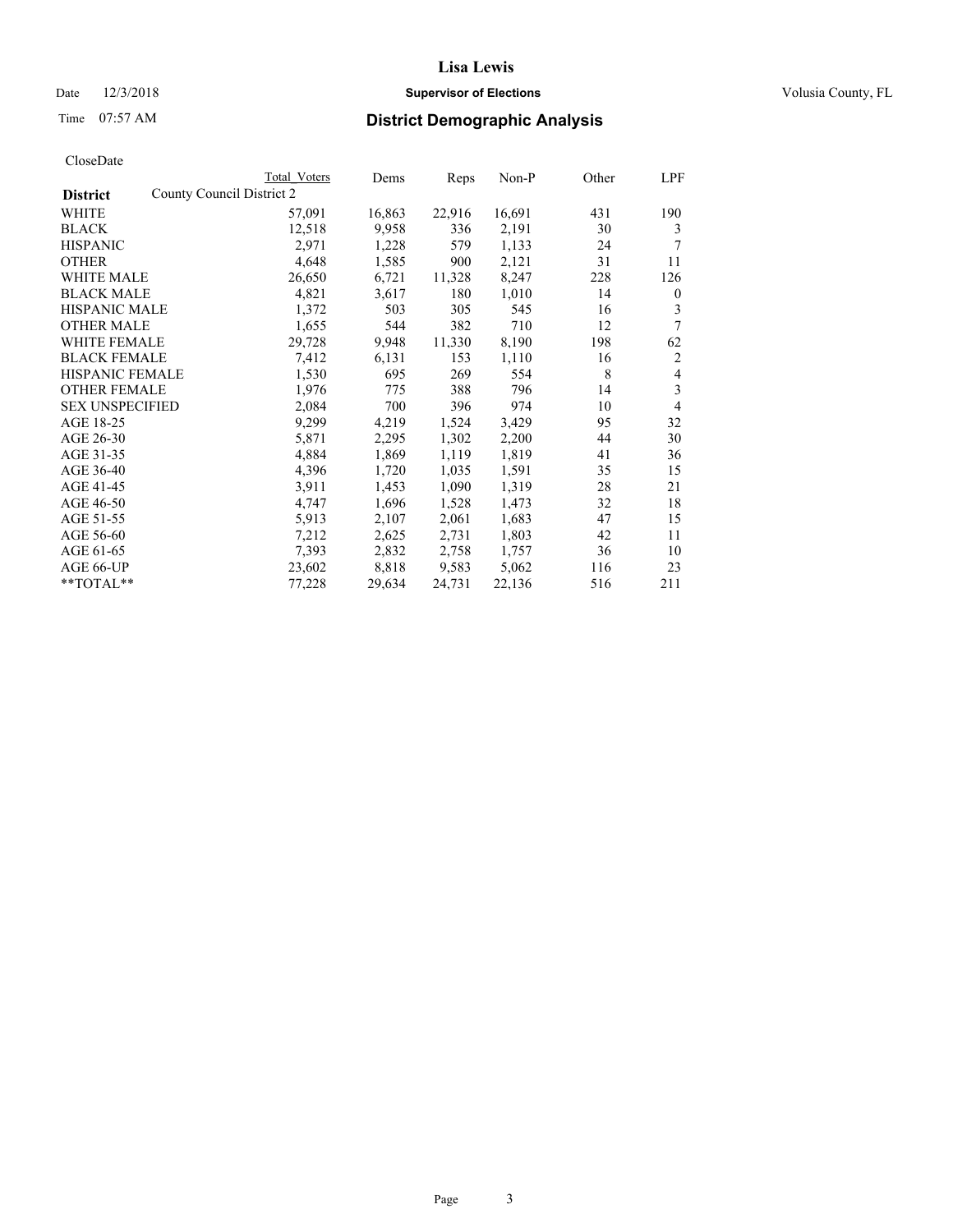## Date  $12/3/2018$  **Supervisor of Elections** Volusia County, FL

# Time 07:57 AM **District Demographic Analysis**

|                        | Total Voters              | Dems   | Reps   | Non-P  | Other | LPF          |
|------------------------|---------------------------|--------|--------|--------|-------|--------------|
| <b>District</b>        | County Council District 3 |        |        |        |       |              |
| WHITE                  | 73,507                    | 20,319 | 31,973 | 20,505 | 508   | 202          |
| <b>BLACK</b>           | 2,150                     | 1,675  | 90     | 376    | 6     | 3            |
| <b>HISPANIC</b>        | 1,899                     | 681    | 476    | 727    | 13    | 2            |
| <b>OTHER</b>           | 3,221                     | 928    | 850    | 1,422  | 14    | 7            |
| WHITE MALE             | 34,108                    | 8,009  | 15,761 | 9,975  | 232   | 131          |
| <b>BLACK MALE</b>      | 959                       | 691    | 45     | 216    | 4     | 3            |
| <b>HISPANIC MALE</b>   | 849                       | 279    | 223    | 342    | 4     | 1            |
| <b>OTHER MALE</b>      | 1,157                     | 313    | 350    | 480    | 9     | 5            |
| WHITE FEMALE           | 38,540                    | 12,105 | 15,850 | 10,242 | 273   | 70           |
| <b>BLACK FEMALE</b>    | 1,166                     | 962    | 45     | 157    | 2     | $\mathbf{0}$ |
| <b>HISPANIC FEMALE</b> | 1,011                     | 388    | 243    | 370    | 9     | 1            |
| <b>OTHER FEMALE</b>    | 1,369                     | 484    | 378    | 501    | 4     | 2            |
| <b>SEX UNSPECIFIED</b> | 1,617                     | 372    | 494    | 746    | 4     | 1            |
| AGE 18-25              | 6,239                     | 1,571  | 1,920  | 2,635  | 84    | 29           |
| AGE 26-30              | 4,473                     | 1,205  | 1,358  | 1,838  | 43    | 29           |
| AGE 31-35              | 4,472                     | 1,254  | 1,355  | 1,803  | 37    | 23           |
| AGE 36-40              | 4,451                     | 1,192  | 1,467  | 1,739  | 28    | 25           |
| AGE 41-45              | 4,596                     | 1,128  | 1,736  | 1,670  | 36    | 26           |
| AGE 46-50              | 5,668                     | 1,429  | 2,433  | 1,754  | 35    | 17           |
| AGE 51-55              | 6,606                     | 1,696  | 2,982  | 1,870  | 40    | 18           |
| AGE 56-60              | 8,355                     | 2,325  | 3,844  | 2,120  | 52    | 14           |
| AGE 61-65              | 8,726                     | 2,848  | 3,803  | 2,003  | 58    | 14           |
| AGE 66-UP              | 27,191                    | 8,955  | 12,491 | 5,598  | 128   | 19           |
| $*$ $TOTAL**$          | 80,777                    | 23,603 | 33,389 | 23,030 | 541   | 214          |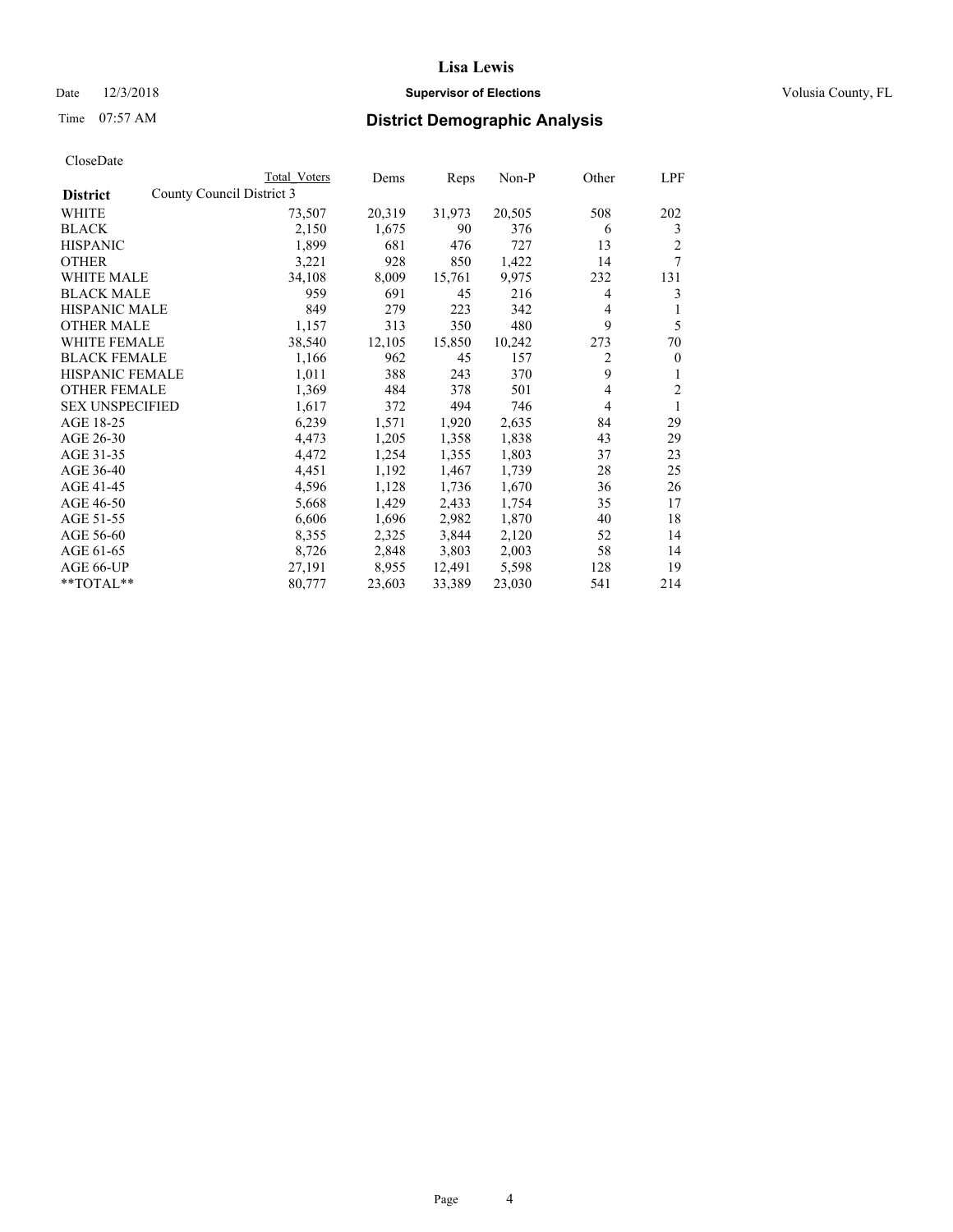## Date  $12/3/2018$  **Supervisor of Elections** Volusia County, FL

|                                              | Total Voters | Dems   | Reps   | Non-P  | Other | LPF            |
|----------------------------------------------|--------------|--------|--------|--------|-------|----------------|
| County Council District 4<br><b>District</b> |              |        |        |        |       |                |
| WHITE                                        | 61,841       | 17,814 | 26,233 | 17,208 | 392   | 194            |
| <b>BLACK</b>                                 | 7,442        | 5,811  | 240    | 1,367  | 20    | 4              |
| <b>HISPANIC</b>                              | 2,591        | 1,014  | 557    | 985    | 25    | 10             |
| <b>OTHER</b>                                 | 4,209        | 1,305  | 947    | 1,932  | 18    | 7              |
| <b>WHITE MALE</b>                            | 28,544       | 6,924  | 12,860 | 8,429  | 195   | 136            |
| <b>BLACK MALE</b>                            | 2,909        | 2,094  | 135    | 665    | 12    | 3              |
| <b>HISPANIC MALE</b>                         | 1,170        | 398    | 283    | 467    | 16    | 6              |
| <b>OTHER MALE</b>                            | 1,551        | 468    | 364    | 710    | 6     | 3              |
| <b>WHITE FEMALE</b>                          | 32,516       | 10,728 | 13,076 | 8,458  | 196   | 58             |
| <b>BLACK FEMALE</b>                          | 4,413        | 3,625  | 103    | 676    | 8     | 1              |
| <b>HISPANIC FEMALE</b>                       | 1,359        | 593    | 263    | 490    | 9     | 4              |
| <b>OTHER FEMALE</b>                          | 1,733        | 639    | 418    | 664    | 10    | $\overline{c}$ |
| <b>SEX UNSPECIFIED</b>                       | 1,887        | 475    | 474    | 933    | 3     | $\overline{2}$ |
| AGE 18-25                                    | 7,228        | 2,304  | 1,872  | 2,950  | 64    | 38             |
| AGE 26-30                                    | 5,135        | 1,770  | 1,315  | 1,982  | 45    | 23             |
| AGE 31-35                                    | 4,647        | 1,615  | 1,262  | 1,712  | 31    | 27             |
| AGE 36-40                                    | 4,191        | 1,416  | 1,159  | 1,568  | 24    | 24             |
| AGE 41-45                                    | 4,142        | 1,333  | 1,344  | 1,413  | 23    | 29             |
| AGE 46-50                                    | 5,047        | 1,522  | 1,926  | 1,546  | 34    | 19             |
| AGE 51-55                                    | 6,253        | 1,935  | 2,590  | 1,686  | 30    | 12             |
| AGE 56-60                                    | 7,374        | 2,429  | 2,968  | 1,913  | 53    | 11             |
| AGE 61-65                                    | 7,797        | 2,825  | 3,162  | 1,749  | 48    | 13             |
| AGE 66-UP                                    | 24,269       | 8,795  | 10,379 | 4.973  | 103   | 19             |
| **TOTAL**                                    | 76,083       | 25,944 | 27,977 | 21,492 | 455   | 215            |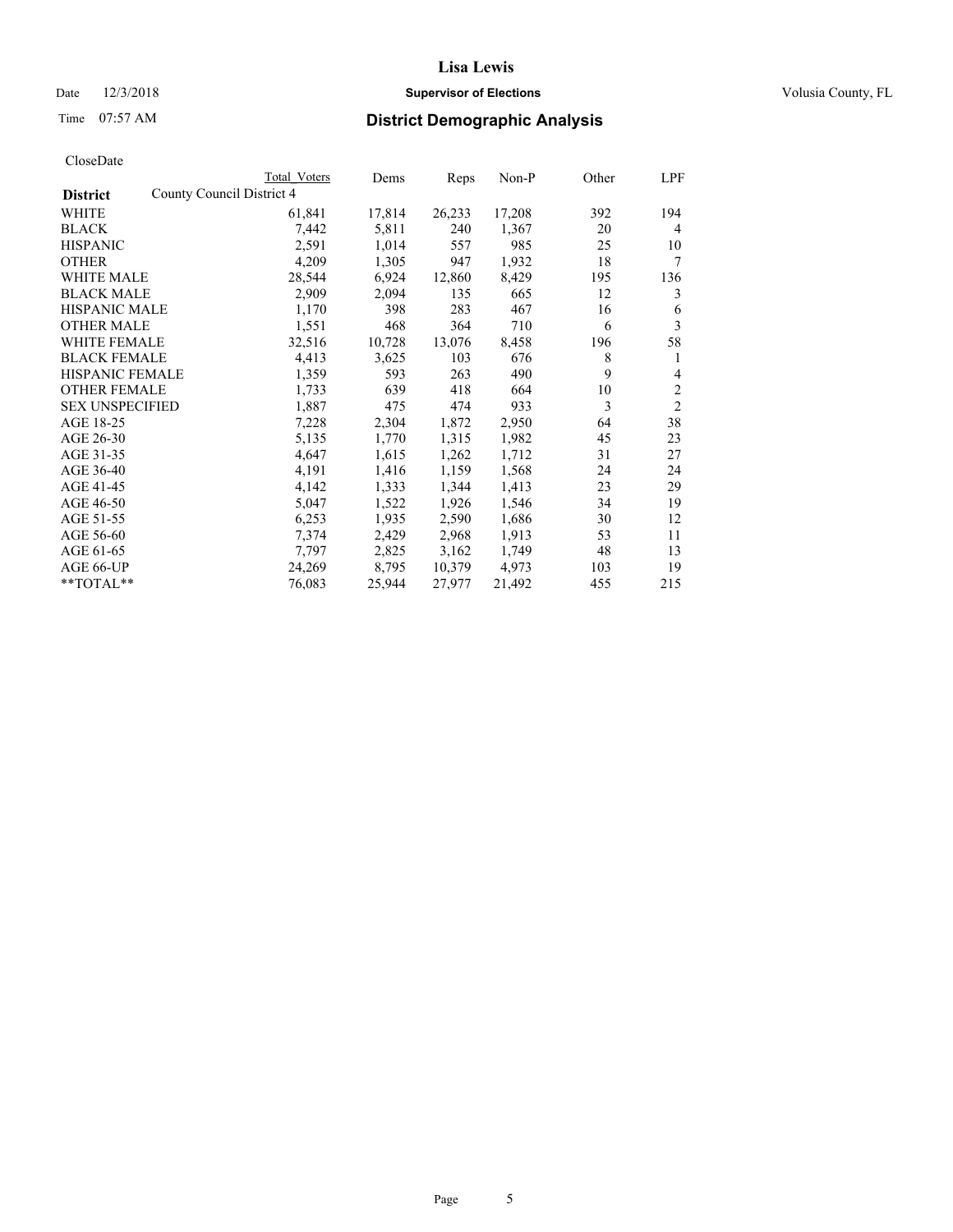## Date  $12/3/2018$  **Supervisor of Elections** Volusia County, FL

|                                              | Total Voters | Dems   | Reps   | Non-P  | Other | LPF          |
|----------------------------------------------|--------------|--------|--------|--------|-------|--------------|
| County Council District 5<br><b>District</b> |              |        |        |        |       |              |
| WHITE                                        | 43,601       | 11,689 | 18,117 | 13,412 | 229   | 154          |
| <b>BLACK</b>                                 | 6,615        | 4,872  | 299    | 1,420  | 22    | 2            |
| <b>HISPANIC</b>                              | 19,479       | 9,015  | 2,733  | 7,649  | 57    | 25           |
| <b>OTHER</b>                                 | 4,597        | 1,517  | 896    | 2,153  | 24    | 7            |
| <b>WHITE MALE</b>                            | 20,258       | 4,657  | 8,862  | 6,530  | 108   | 101          |
| <b>BLACK MALE</b>                            | 2,904        | 1,982  | 181    | 725    | 14    | 2            |
| <b>HISPANIC MALE</b>                         | 9,036        | 3,882  | 1,412  | 3,696  | 33    | 13           |
| <b>OTHER MALE</b>                            | 1,595        | 520    | 354    | 704    | 11    | 6            |
| <b>WHITE FEMALE</b>                          | 22,706       | 6,878  | 9,010  | 6,649  | 118   | 51           |
| <b>BLACK FEMALE</b>                          | 3,613        | 2,821  | 114    | 670    | 8     | $\mathbf{0}$ |
| HISPANIC FEMALE                              | 10,138       | 4,995  | 1,293  | 3,815  | 24    | 11           |
| <b>OTHER FEMALE</b>                          | 2,001        | 787    | 395    | 811    | 7     | 1            |
| <b>SEX UNSPECIFIED</b>                       | 2,040        | 570    | 424    | 1,034  | 9     | 3            |
| AGE 18-25                                    | 8,252        | 2,577  | 1,570  | 4,015  | 63    | 27           |
| AGE 26-30                                    | 6,287        | 2,074  | 1,460  | 2,694  | 29    | 30           |
| AGE 31-35                                    | 6,111        | 2,039  | 1,447  | 2,563  | 33    | 29           |
| AGE 36-40                                    | 5,868        | 2,059  | 1,364  | 2,385  | 34    | 26           |
| AGE 41-45                                    | 5,764        | 2,014  | 1,510  | 2,196  | 26    | 18           |
| AGE 46-50                                    | 6,233        | 2,141  | 1,974  | 2,071  | 30    | 17           |
| AGE 51-55                                    | 6,720        | 2,347  | 2,320  | 2,014  | 22    | 17           |
| AGE 56-60                                    | 7,172        | 2,586  | 2,649  | 1,908  | 23    | 6            |
| AGE 61-65                                    | 6,372        | 2,526  | 2,219  | 1,588  | 28    | 11           |
| AGE 66-UP                                    | 15,513       | 6,730  | 5,532  | 3,200  | 44    | $\tau$       |
| **TOTAL**                                    | 74,292       | 27,093 | 22,045 | 24,634 | 332   | 188          |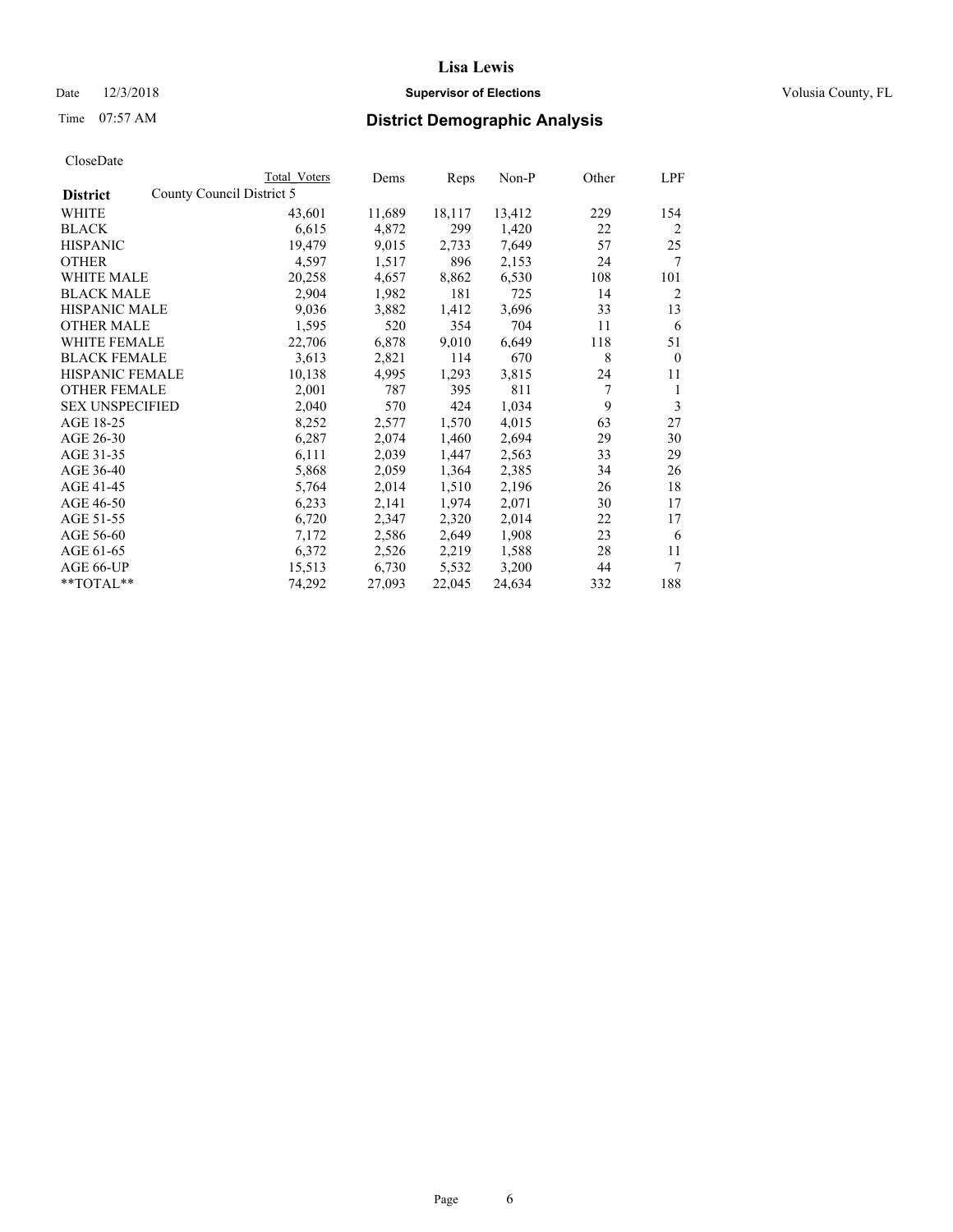## Date  $12/3/2018$  **Supervisor of Elections** Volusia County, FL

# Time 07:57 AM **District Demographic Analysis**

|                        |                              | Total Voters | Dems | Reps | Non-P | Other          | LPF          |
|------------------------|------------------------------|--------------|------|------|-------|----------------|--------------|
| <b>District</b>        | Indigo Community Development |              |      |      |       |                |              |
| WHITE                  |                              | 1,401        | 315  | 706  | 353   | 19             | 8            |
| <b>BLACK</b>           |                              | 186          | 136  | 13   | 36    |                | $\theta$     |
| <b>HISPANIC</b>        |                              | 94           | 33   | 22   | 38    |                | 0            |
| <b>OTHER</b>           |                              | 126          | 32   | 34   | 58    |                | 1            |
| <b>WHITE MALE</b>      |                              | 685          | 120  | 353  | 189   | 15             | 8            |
| <b>BLACK MALE</b>      |                              | 85           | 50   | 10   | 24    |                | $\mathbf{0}$ |
| <b>HISPANIC MALE</b>   |                              | 36           | 13   | 10   | 13    | 0              | $\mathbf{0}$ |
| <b>OTHER MALE</b>      |                              | 42           | 8    | 11   | 23    | $\mathbf{0}$   | $\mathbf{0}$ |
| <b>WHITE FEMALE</b>    |                              | 703          | 194  | 345  | 160   | 4              | 0            |
| <b>BLACK FEMALE</b>    |                              | 95           | 81   | 3    | 11    | 0              | 0            |
| <b>HISPANIC FEMALE</b> |                              | 58           | 20   | 12   | 25    |                | 0            |
| <b>OTHER FEMALE</b>    |                              | 69           | 21   | 17   | 29    |                | 1            |
| <b>SEX UNSPECIFIED</b> |                              | 33           | 9    | 13   | 11    | 0              | 0            |
| AGE 18-25              |                              | 150          | 46   | 49   | 51    |                | 3            |
| AGE 26-30              |                              | 142          | 28   | 55   | 57    | 2              | 0            |
| AGE 31-35              |                              | 139          | 49   | 44   | 45    | $\theta$       | 1            |
| AGE 36-40              |                              | 115          | 35   | 42   | 35    | 2              |              |
| AGE 41-45              |                              | 130          | 41   | 41   | 46    | 0              | 2            |
| AGE 46-50              |                              | 123          | 35   | 54   | 32    | 2              | $\theta$     |
| AGE 51-55              |                              | 148          | 40   | 62   | 44    | $\overline{2}$ | 0            |
| AGE 56-60              |                              | 163          | 41   | 81   | 36    | 4              |              |
| AGE 61-65              |                              | 198          | 66   | 92   | 37    | $\overline{c}$ | 1            |
| AGE 66-UP              |                              | 499          | 135  | 255  | 102   | $\overline{7}$ | $\mathbf{0}$ |
| **TOTAL**              |                              | 1,807        | 516  | 775  | 485   | 22             | 9            |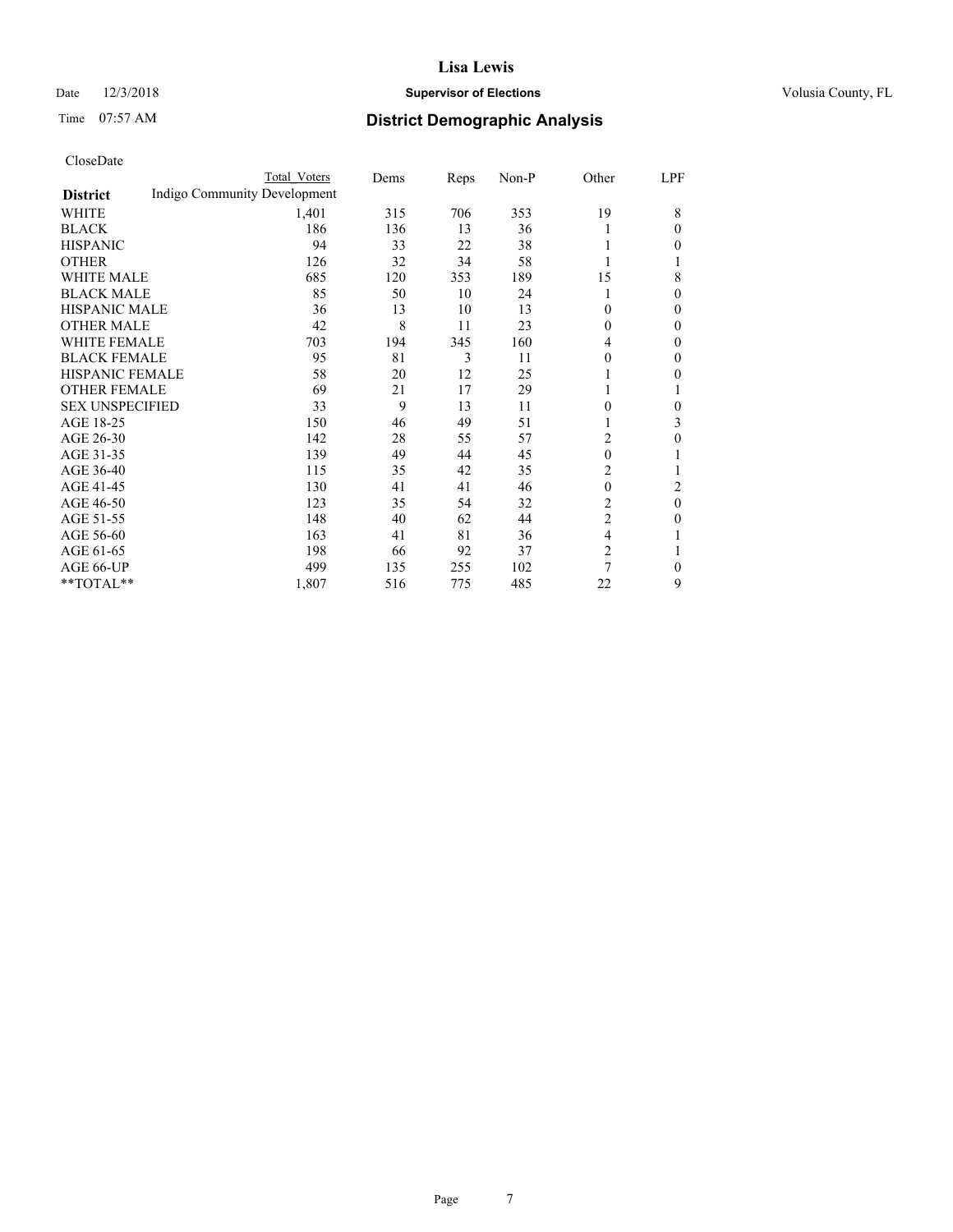## Date  $12/3/2018$  **Supervisor of Elections** Volusia County, FL

# Time 07:57 AM **District Demographic Analysis**

|                        |                  | Total Voters | Dems           | Reps | Non-P | Other | LPF    |
|------------------------|------------------|--------------|----------------|------|-------|-------|--------|
| <b>District</b>        | Orlandia Heights |              |                |      |       |       |        |
| WHITE                  |                  | 682          | 175            | 311  | 195   |       | $_{0}$ |
| <b>BLACK</b>           |                  | 15           | 9              | 3    | 3     | 0     | 0      |
| <b>HISPANIC</b>        |                  | 32           | 4              | 12   | 16    | 0     | 0      |
| <b>OTHER</b>           |                  | 41           | 8              | 10   | 23    | 0     | 0      |
| <b>WHITE MALE</b>      |                  | 344          | 82             | 160  | 101   |       | 0      |
| <b>BLACK MALE</b>      |                  | 6            | 4              | 1    |       | 0     | 0      |
| <b>HISPANIC MALE</b>   |                  | 13           |                | 5    |       |       | 0      |
| <b>OTHER MALE</b>      |                  | 13           | $\overline{2}$ | 4    | 7     | 0     | 0      |
| <b>WHITE FEMALE</b>    |                  | 323          | 89             | 148  | 86    |       | 0      |
| <b>BLACK FEMALE</b>    |                  | 8            | 5              | 2    |       | 0     | 0      |
| <b>HISPANIC FEMALE</b> |                  | 17           | 3              | 6    | 8     | 0     | 0      |
| <b>OTHER FEMALE</b>    |                  | 19           | 6              | 5    | 8     | 0     | 0      |
| <b>SEX UNSPECIFIED</b> |                  | 27           | 4              | 5    | 18    | 0     | 0      |
| AGE 18-25              |                  | 88           | 14             | 27   | 46    |       | 0      |
| AGE 26-30              |                  | 49           | 12             | 18   | 19    | 0     | 0      |
| AGE 31-35              |                  | 53           | 10             | 23   | 20    |       | 0      |
| AGE 36-40              |                  | 39           | 7              | 14   | 18    | 0     | 0      |
| AGE 41-45              |                  | 49           | 9              | 23   | 17    | 0     | 0      |
| AGE 46-50              |                  | 65           | 11             | 25   | 29    | 0     | 0      |
| AGE 51-55              |                  | 80           | 15             | 47   | 18    | 0     | 0      |
| AGE 56-60              |                  | 108          | 26             | 54   | 28    | 0     | 0      |
| AGE 61-65              |                  | 90           | 30             | 43   | 17    | 0     | 0      |
| AGE 66-UP              |                  | 149          | 62             | 62   | 25    |       | 0      |
| **TOTAL**              |                  | 770          | 196            | 336  | 237   |       | 0      |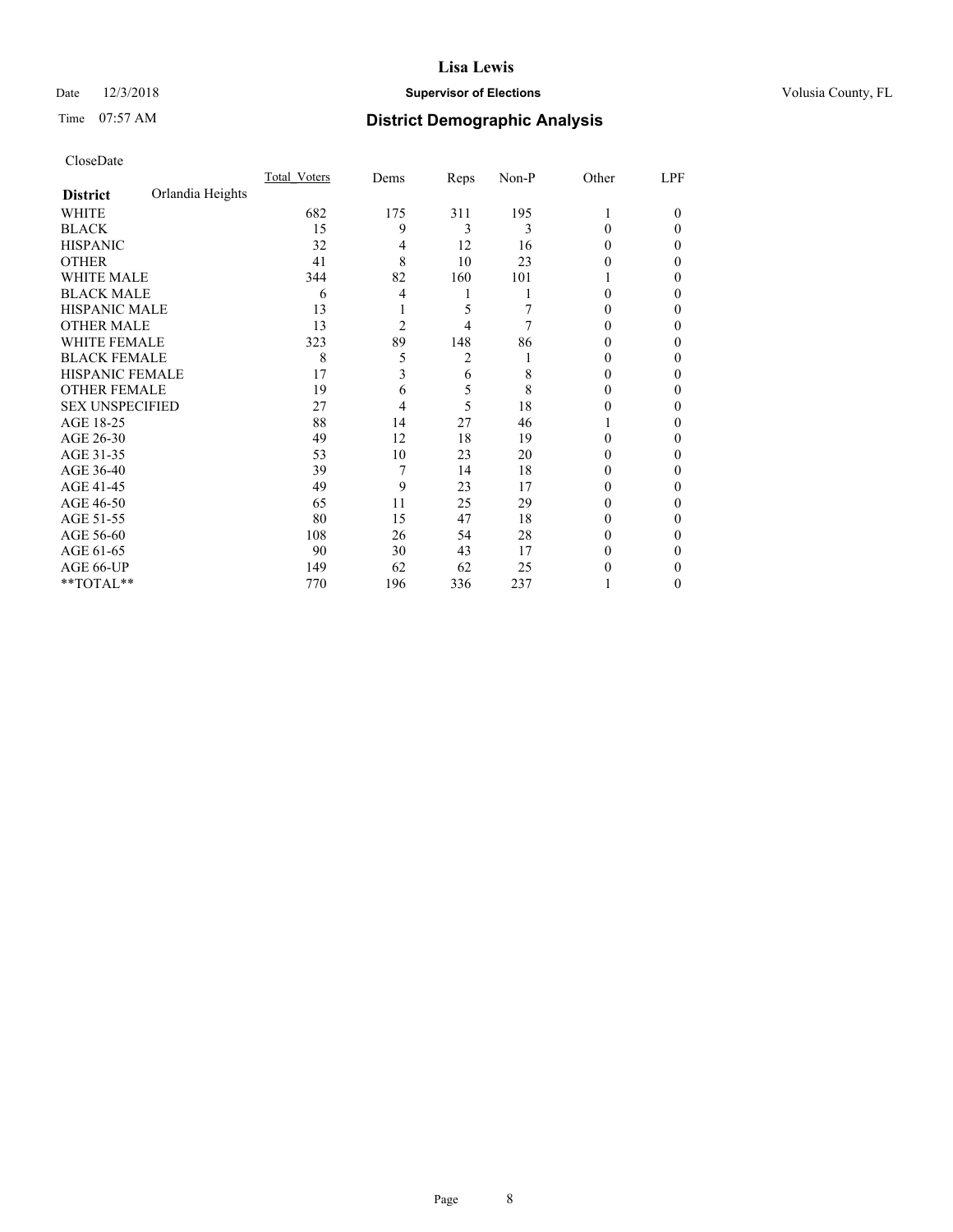Date  $12/3/2018$  **Supervisor of Elections** Volusia County, FL

# Time 07:57 AM **District Demographic Analysis**

|                        |                          | Total Voters | Dems    | Reps    | Non-P   | Other | LPF            |
|------------------------|--------------------------|--------------|---------|---------|---------|-------|----------------|
| <b>District</b>        | Congressional District 6 |              |         |         |         |       |                |
| WHITE                  |                          | 295,491      | 82,996  | 126,127 | 83,517  | 1,890 | 961            |
| <b>BLACK</b>           |                          | 34,433       | 26,812  | 1,144   | 6,367   | 95    | 15             |
| <b>HISPANIC</b>        |                          | 34,146       | 14,981  | 5,566   | 13,381  | 160   | 58             |
| <b>OTHER</b>           |                          | 20,766       | 6,618   | 4,521   | 9,476   | 110   | 41             |
| WHITE MALE             |                          | 136,620      | 32,504  | 61,773  | 40,773  | 924   | 646            |
| <b>BLACK MALE</b>      |                          | 13,861       | 10,058  | 627     | 3,112   | 54    | 10             |
| <b>HISPANIC MALE</b>   |                          | 15,510       | 6,263   | 2,833   | 6,294   | 88    | 32             |
| <b>OTHER MALE</b>      |                          | 7,433        | 2,318   | 1,814   | 3,225   | 48    | 28             |
| <b>WHITE FEMALE</b>    |                          | 155,187      | 49,619  | 62,899  | 41,409  | 953   | 307            |
| <b>BLACK FEMALE</b>    |                          | 19,960       | 16,304  | 503     | 3,108   | 41    | $\overline{4}$ |
| <b>HISPANIC FEMALE</b> |                          | 18,012       | 8,446   | 2,667   | 6,804   | 70    | 25             |
| <b>OTHER FEMALE</b>    |                          | 8,768        | 3,292   | 1,954   | 3,467   | 45    | 10             |
| <b>SEX UNSPECIFIED</b> |                          | 9,481        | 2,602   | 2,286   | 4,548   | 32    | 13             |
| AGE 18-25              |                          | 38,715       | 13,048  | 8,862   | 16,263  | 374   | 168            |
| AGE 26-30              |                          | 27,110       | 8,992   | 6,919   | 10,863  | 195   | 141            |
| AGE 31-35              |                          | 25,009       | 8,207   | 6,648   | 9,832   | 170   | 152            |
| AGE 36-40              |                          | 23,895       | 7,956   | 6,551   | 9,116   | 147   | 125            |
| AGE 41-45              |                          | 23,032       | 7,348   | 7,253   | 8,180   | 140   | 111            |
| AGE 46-50              |                          | 27,127       | 8,410   | 9,989   | 8,472   | 163   | 93             |
| AGE 51-55              |                          | 31,691       | 9,915   | 12,653  | 8,875   | 166   | 82             |
| AGE 56-60              |                          | 37,061       | 12,254  | 15,232  | 9,311   | 206   | 58             |
| AGE 61-65              |                          | 37,302       | 13,462  | 14,977  | 8,606   | 205   | 52             |
| AGE 66-UP              |                          | 113,893      | 41,814  | 48,274  | 23,223  | 489   | 93             |
| $*$ TOTAL $*$          |                          | 384,836      | 131,407 | 137,358 | 112,741 | 2,255 | 1,075          |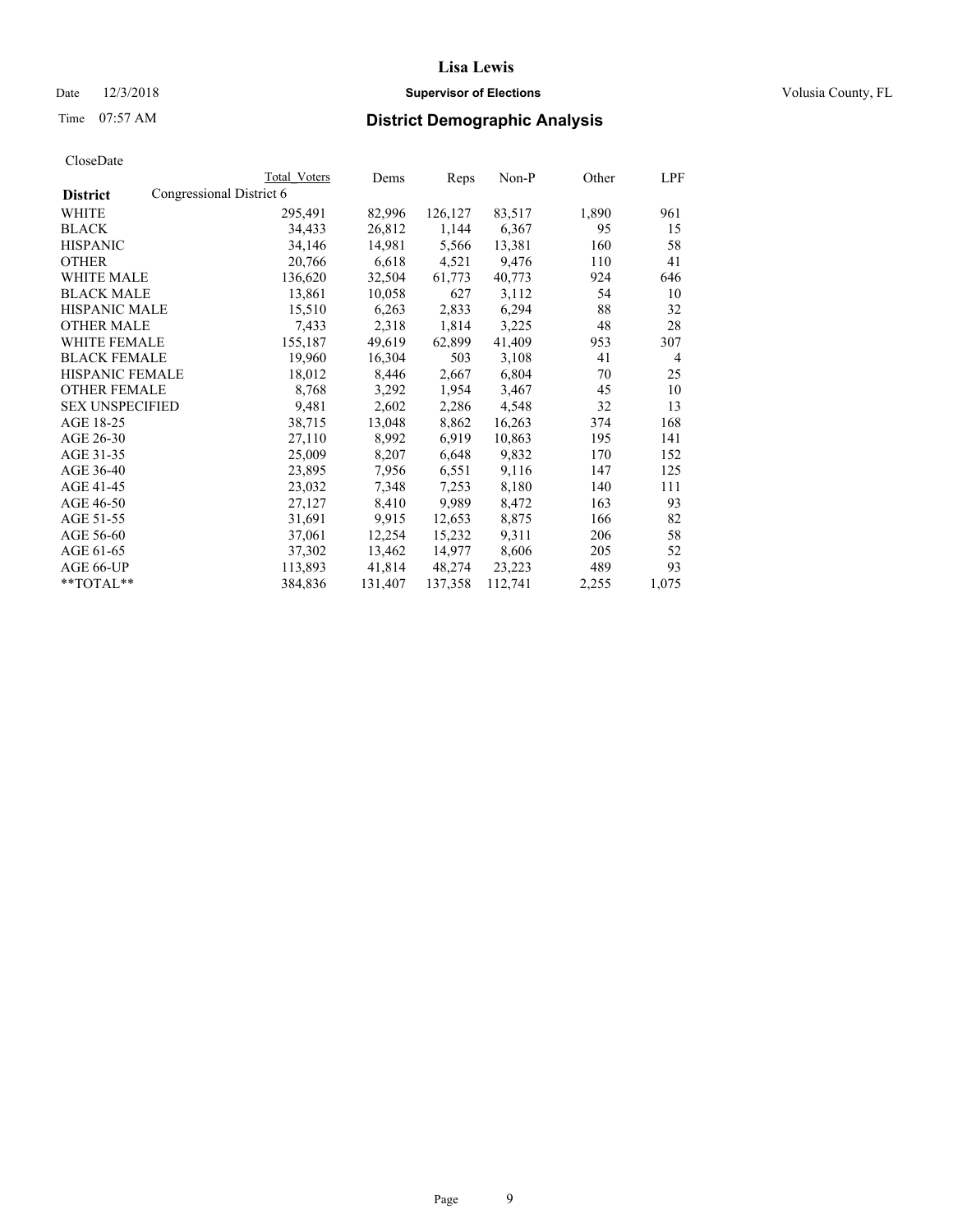## Date  $12/3/2018$  **Supervisor of Elections** Volusia County, FL

# Time 07:57 AM **District Demographic Analysis**

|                                        | Total Voters | Dems   | Reps   | Non-P  | Other | LPF            |
|----------------------------------------|--------------|--------|--------|--------|-------|----------------|
| Unincorporated Area<br><b>District</b> |              |        |        |        |       |                |
| WHITE                                  | 71,595       | 19,166 | 32,283 | 19,531 | 388   | 227            |
| <b>BLACK</b>                           | 3,009        | 2,323  | 109    | 560    | 16    | 1              |
| <b>HISPANIC</b>                        | 4,148        | 1,623  | 801    | 1,692  | 21    | 11             |
| <b>OTHER</b>                           | 3,720        | 985    | 1,034  | 1,679  | 15    | 7              |
| WHITE MALE                             | 33,791       | 7,678  | 16,119 | 9,658  | 191   | 145            |
| <b>BLACK MALE</b>                      | 1,307        | 941    | 56     | 301    | 8     | 1              |
| <b>HISPANIC MALE</b>                   | 1,880        | 666    | 400    | 797    | 9     | 8              |
| <b>OTHER MALE</b>                      | 1,322        | 338    | 406    | 568    | 4     | 6              |
| <b>WHITE FEMALE</b>                    | 36,944       | 11,314 | 15,788 | 9,565  | 197   | 80             |
| <b>BLACK FEMALE</b>                    | 1,660        | 1,349  | 51     | 252    | 8     | $\mathbf{0}$   |
| <b>HISPANIC FEMALE</b>                 | 2,165        | 910    | 389    | 851    | 12    | 3              |
| <b>OTHER FEMALE</b>                    | 1,504        | 497    | 431    | 567    | 8     | 1              |
| <b>SEX UNSPECIFIED</b>                 | 1,898        | 404    | 587    | 902    | 3     | $\overline{2}$ |
| AGE 18-25                              | 7,083        | 1,752  | 2,197  | 3,039  | 63    | 32             |
| AGE 26-30                              | 5,110        | 1,351  | 1,578  | 2,120  | 33    | 28             |
| AGE 31-35                              | 4,750        | 1,241  | 1,499  | 1,945  | 31    | 34             |
| AGE 36-40                              | 4,545        | 1,244  | 1,467  | 1,785  | 22    | 27             |
| AGE 41-45                              | 4,630        | 1,190  | 1,759  | 1,638  | 24    | 19             |
| AGE 46-50                              | 5,916        | 1,436  | 2,569  | 1,857  | 35    | 19             |
| AGE 51-55                              | 7,315        | 1,908  | 3,369  | 1,984  | 34    | 20             |
| AGE 56-60                              | 8,763        | 2,460  | 4,060  | 2,170  | 53    | 20             |
| AGE 61-65                              | 8,758        | 2,830  | 3,937  | 1,937  | 41    | 13             |
| AGE 66-UP                              | 25,601       | 8,684  | 11,792 | 4,987  | 104   | 34             |
| $*$ TOTAL $*$                          | 82,472       | 24,097 | 34,227 | 23,462 | 440   | 246            |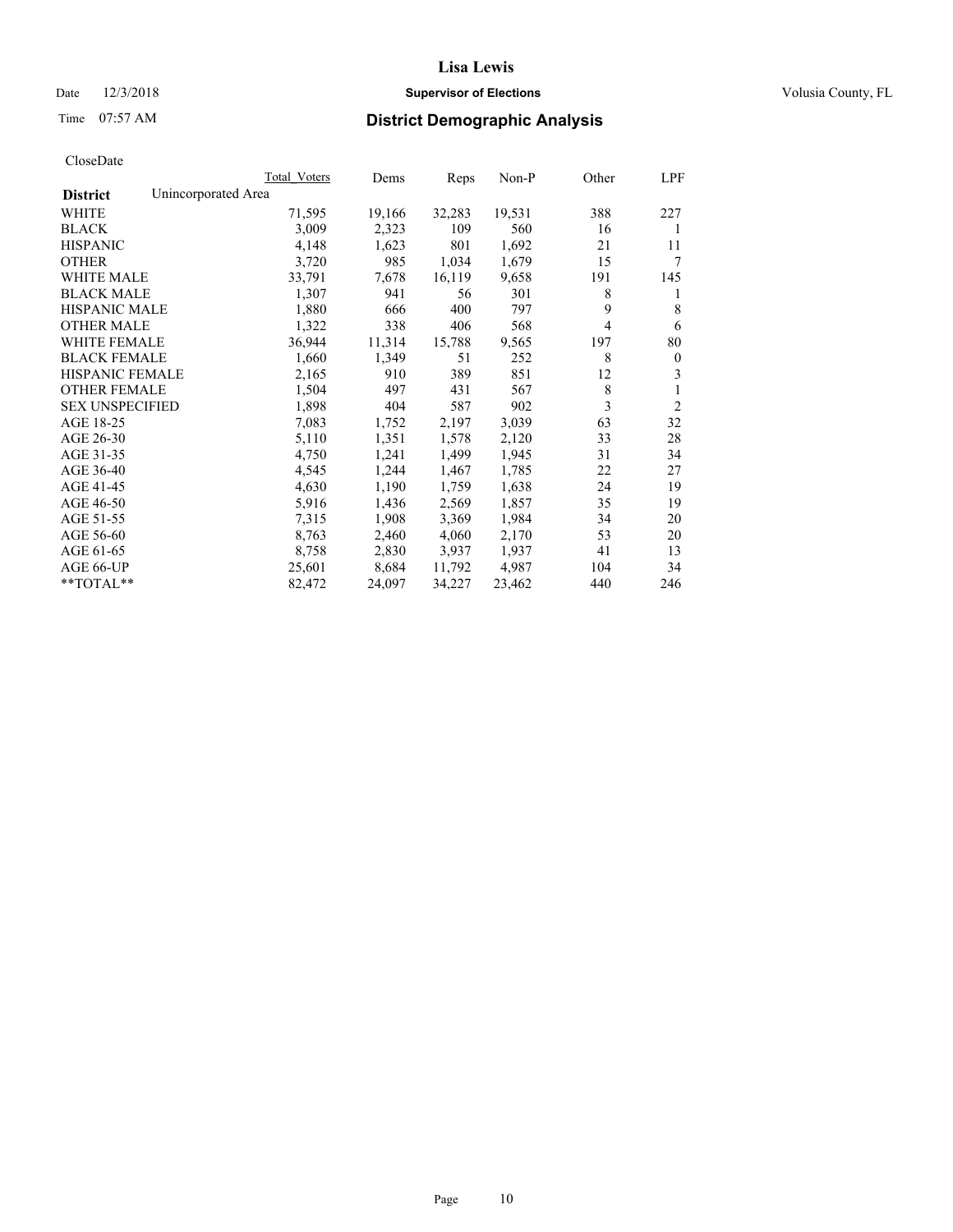## Date  $12/3/2018$  **Supervisor of Elections** Volusia County, FL

# Time 07:57 AM **District Demographic Analysis**

| Total Voters | Dems   |        | Non-P  | Other | LPF            |
|--------------|--------|--------|--------|-------|----------------|
|              |        |        |        |       |                |
| 25,717       | 7,784  | 9,758  | 7,853  | 218   | 104            |
| 15,051       | 12,148 | 365    | 2,506  | 30    | $\overline{2}$ |
| 2,114        | 931    | 337    | 827    | 16    | 3              |
| 3,392        | 1,255  | 500    | 1,608  | 22    | 7              |
| 12,415       | 3,211  | 5,029  | 3,999  | 109   | 67             |
| 5,726        | 4,343  | 204    | 1,161  | 17    | 1              |
| 969          | 378    | 183    | 398    | 9     | 1              |
| 1,170        | 442    | 208    | 509    | 9     | 2              |
| 12,920       | 4,477  | 4,598  | 3,702  | 106   | 37             |
| 8,996        | 7,558  | 159    | 1,265  | 13    | 1              |
| 1,087        | 525    | 149    | 404    | 7     | 2              |
| 1,347        | 579    | 199    | 555    | 11    | 3              |
| 1,643        | 605    | 230    | 801    | 5     | $\overline{2}$ |
| 7,980        | 4,178  | 978    | 2,738  | 63    | 23             |
| 4,298        | 2,055  | 707    | 1,493  | 28    | 15             |
| 3,363        | 1,599  | 550    | 1,174  | 24    | 16             |
| 2,825        | 1,398  | 476    | 919    | 21    | 11             |
| 2,514        | 1,182  | 519    | 793    | 10    | 10             |
| 2,868        | 1,303  | 717    | 812    | 25    | 11             |
| 3,448        | 1,575  | 919    | 919    | 30    | 5              |
| 3,956        | 1,789  | 1,191  | 949    | 19    | 8              |
| 3,947        | 1,899  | 1,162  | 864    | 15    | 7              |
| 11,075       | 5,140  | 3,741  | 2,133  | 51    | 10             |
| 46,274       | 22,118 | 10,960 | 12,794 | 286   | 116            |
|              |        |        | Reps   |       |                |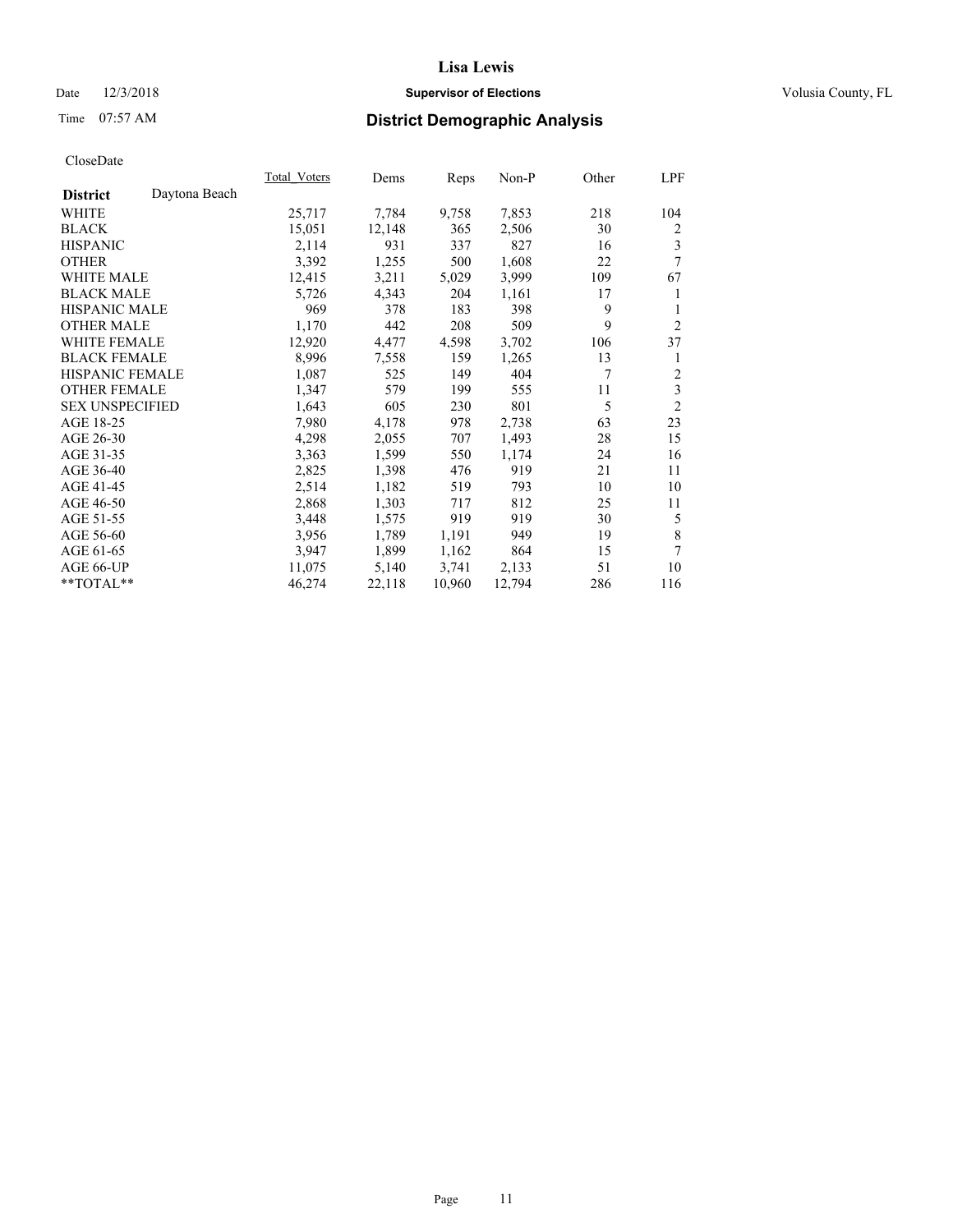## Date  $12/3/2018$  **Supervisor of Elections** Volusia County, FL

# Time 07:57 AM **District Demographic Analysis**

|                        |                      | Total Voters | Dems  | Reps  | Non-P | Other          | LPF          |
|------------------------|----------------------|--------------|-------|-------|-------|----------------|--------------|
| <b>District</b>        | Daytona Beach Shores |              |       |       |       |                |              |
| WHITE                  |                      | 4,191        | 963   | 2,069 | 1,110 | 36             | 13           |
| <b>BLACK</b>           |                      | 78           | 45    | 4     | 27    |                | 1            |
| <b>HISPANIC</b>        |                      | 125          | 42    | 41    | 41    |                | $\theta$     |
| <b>OTHER</b>           |                      | 270          | 73    | 88    | 107   |                |              |
| <b>WHITE MALE</b>      |                      | 1,981        | 387   | 993   | 572   | 19             | 10           |
| <b>BLACK MALE</b>      |                      | 36           | 20    | 1     | 15    | $\theta$       | $\mathbf{0}$ |
| <b>HISPANIC MALE</b>   |                      | 57           | 11    | 21    | 24    |                | $\mathbf{0}$ |
| <b>OTHER MALE</b>      |                      | 112          | 27    | 40    | 45    | $\theta$       | 0            |
| <b>WHITE FEMALE</b>    |                      | 2,162        | 564   | 1,054 | 525   | 16             | 3            |
| <b>BLACK FEMALE</b>    |                      | 41           | 25    | 3     | 11    |                |              |
| <b>HISPANIC FEMALE</b> |                      | 67           | 31    | 19    | 17    | 0              | $\theta$     |
| <b>OTHER FEMALE</b>    |                      | 124          | 39    | 35    | 48    |                | 1            |
| <b>SEX UNSPECIFIED</b> |                      | 84           | 19    | 36    | 28    |                | $\theta$     |
| AGE 18-25              |                      | 154          | 42    | 46    | 62    | 3              |              |
| AGE 26-30              |                      | 131          | 30    | 43    | 53    |                | 4            |
| AGE 31-35              |                      | 125          | 33    | 46    | 43    | 0              | 3            |
| AGE 36-40              |                      | 125          | 29    | 43    | 52    |                | $\theta$     |
| AGE 41-45              |                      | 112          | 26    | 43    | 39    |                | 3            |
| AGE 46-50              |                      | 178          | 44    | 55    | 78    |                | $\theta$     |
| AGE 51-55              |                      | 323          | 77    | 150   | 93    | $\overline{c}$ | 1            |
| AGE 56-60              |                      | 455          | 81    | 234   | 131   | 9              | $\theta$     |
| AGE 61-65              |                      | 570          | 140   | 282   | 139   | 7              | 2            |
| AGE 66-UP              |                      | 2,491        | 621   | 1,260 | 595   | 14             |              |
| **TOTAL**              |                      | 4,664        | 1,123 | 2,202 | 1,285 | 39             | 15           |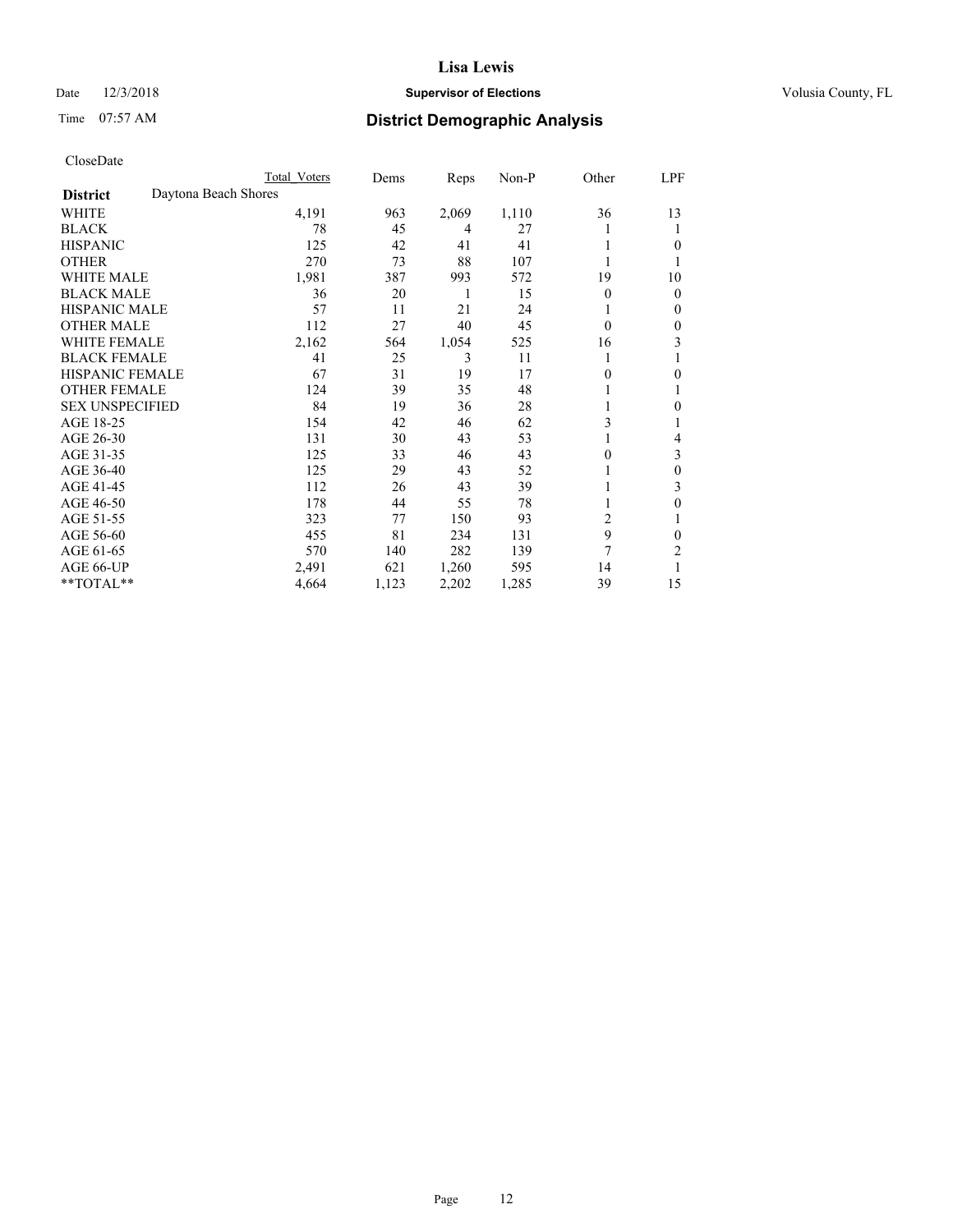## Date  $12/3/2018$  **Supervisor of Elections** Volusia County, FL

# Time 07:57 AM **District Demographic Analysis**

|                        |        | Total Voters | Dems  | Reps  | Non-P | Other          | LPF                     |
|------------------------|--------|--------------|-------|-------|-------|----------------|-------------------------|
| <b>District</b>        | DeBary |              |       |       |       |                |                         |
| WHITE                  |        | 13,020       | 3,048 | 6,353 | 3,502 | 78             | 39                      |
| <b>BLACK</b>           |        | 639          | 482   | 28    | 128   | 1              | $\mathbf{0}$            |
| <b>HISPANIC</b>        |        | 1,412        | 560   | 326   | 514   | 9              | 3                       |
| <b>OTHER</b>           |        | 918          | 244   | 230   | 438   | 5              |                         |
| <b>WHITE MALE</b>      |        | 6,121        | 1,189 | 3,156 | 1,713 | 34             | 29                      |
| <b>BLACK MALE</b>      |        | 288          | 199   | 11    | 77    |                | $\mathbf{0}$            |
| <b>HISPANIC MALE</b>   |        | 638          | 228   | 163   | 243   | 3              | 1                       |
| <b>OTHER MALE</b>      |        | 311          | 79    | 91    | 137   | 3              | 1                       |
| <b>WHITE FEMALE</b>    |        | 6,733        | 1,827 | 3,129 | 1,725 | 43             | 9                       |
| <b>BLACK FEMALE</b>    |        | 340          | 274   | 17    | 49    | $\overline{0}$ | $\mathbf{0}$            |
| <b>HISPANIC FEMALE</b> |        | 752          | 322   | 160   | 262   | 6              | $\overline{c}$          |
| <b>OTHER FEMALE</b>    |        | 413          | 132   | 104   | 175   | $\overline{2}$ | $\mathbf{0}$            |
| <b>SEX UNSPECIFIED</b> |        | 393          | 84    | 106   | 201   | 1              | 1                       |
| AGE 18-25              |        | 1,343        | 325   | 390   | 601   | 19             | 8                       |
| AGE 26-30              |        | 965          | 234   | 357   | 362   | 10             | $\overline{\mathbf{c}}$ |
| AGE 31-35              |        | 1,015        | 236   | 373   | 396   | 5              | 5                       |
| AGE 36-40              |        | 1,065        | 264   | 372   | 417   | 3              | 9                       |
| AGE 41-45              |        | 995          | 252   | 386   | 345   | 5              | 7                       |
| AGE 46-50              |        | 1,239        | 302   | 542   | 383   | 8              | 4                       |
| AGE 51-55              |        | 1,404        | 354   | 676   | 360   | 9              | 5                       |
| AGE 56-60              |        | 1,590        | 421   | 777   | 378   | 13             | 1                       |
| AGE 61-65              |        | 1,562        | 443   | 740   | 372   | 7              | $\theta$                |
| AGE 66-UP              |        | 4,811        | 1,503 | 2,324 | 968   | 14             | 2                       |
| **TOTAL**              |        | 15,989       | 4,334 | 6,937 | 4,582 | 93             | 43                      |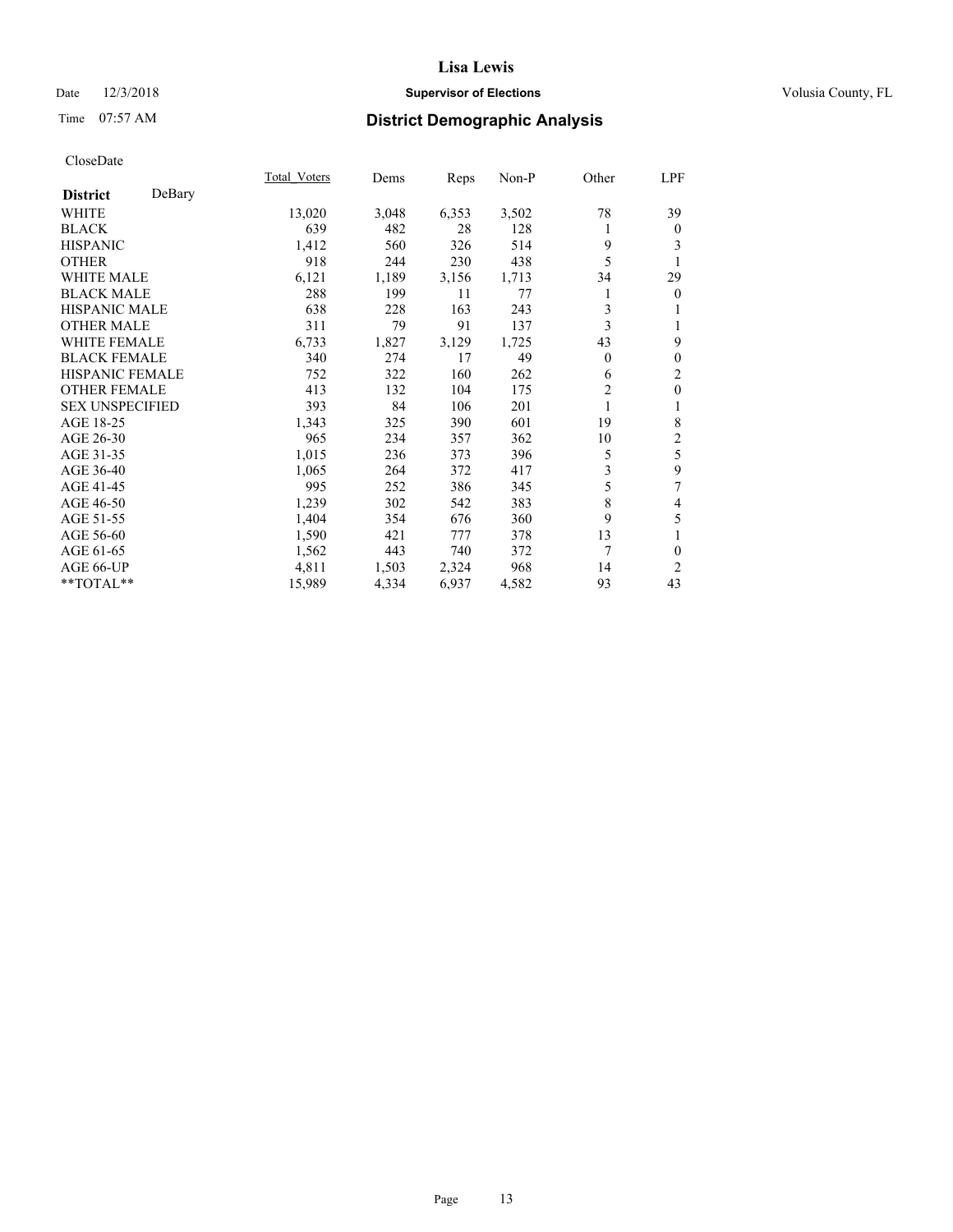## Date  $12/3/2018$  **Supervisor of Elections** Volusia County, FL

# Time 07:57 AM **District Demographic Analysis**

|                        |        | Total Voters | Dems  | Reps  | Non-P | Other | LPF            |
|------------------------|--------|--------------|-------|-------|-------|-------|----------------|
| <b>District</b>        | DeLand |              |       |       |       |       |                |
| WHITE                  |        | 15,988       | 4,788 | 6,828 | 4,193 | 108   | 71             |
| <b>BLACK</b>           |        | 3,029        | 2,377 | 98    | 544   | 8     | $\overline{2}$ |
| <b>HISPANIC</b>        |        | 2,244        | 989   | 390   | 846   | 14    | 5              |
| <b>OTHER</b>           |        | 1,434        | 521   | 245   | 658   | 8     | $\overline{2}$ |
| <b>WHITE MALE</b>      |        | 7,018        | 1,754 | 3,168 | 1,992 | 53    | 51             |
| <b>BLACK MALE</b>      |        | 1,160        | 846   | 50    | 259   | 4     | 1              |
| <b>HISPANIC MALE</b>   |        | 922          | 375   | 184   | 353   | 7     | 3              |
| <b>OTHER MALE</b>      |        | 525          | 197   | 101   | 222   | 5     | $\mathbf{0}$   |
| <b>WHITE FEMALE</b>    |        | 8,775        | 2,970 | 3,598 | 2,135 | 54    | 18             |
| <b>BLACK FEMALE</b>    |        | 1,820        | 1,497 | 45    | 273   | 4     | 1              |
| <b>HISPANIC FEMALE</b> |        | 1,287        | 599   | 202   | 479   | 5     | $\overline{2}$ |
| <b>OTHER FEMALE</b>    |        | 608          | 233   | 98    | 272   | 3     | $\mathfrak{2}$ |
| <b>SEX UNSPECIFIED</b> |        | 580          | 204   | 115   | 256   | 3     | $\overline{2}$ |
| AGE 18-25              |        | 2,617        | 1,018 | 535   | 1,020 | 26    | 18             |
| AGE 26-30              |        | 1,804        | 661   | 414   | 710   | 8     | 11             |
| AGE 31-35              |        | 1,540        | 544   | 399   | 574   | 10    | 13             |
| AGE 36-40              |        | 1,622        | 621   | 431   | 553   | 8     | 9              |
| AGE 41-45              |        | 1,452        | 532   | 431   | 477   | 9     | 3              |
| AGE 46-50              |        | 1,540        | 572   | 509   | 438   | 12    | 9              |
| AGE 51-55              |        | 1,612        | 574   | 628   | 397   | 7     | 6              |
| AGE 56-60              |        | 1,725        | 689   | 662   | 363   | 8     | $\mathfrak{Z}$ |
| AGE 61-65              |        | 1,885        | 768   | 694   | 407   | 14    | $\mathfrak{2}$ |
| AGE 66-UP              |        | 6,898        | 2,696 | 2,858 | 1,302 | 36    | 6              |
| **TOTAL**              |        | 22,695       | 8,675 | 7,561 | 6,241 | 138   | 80             |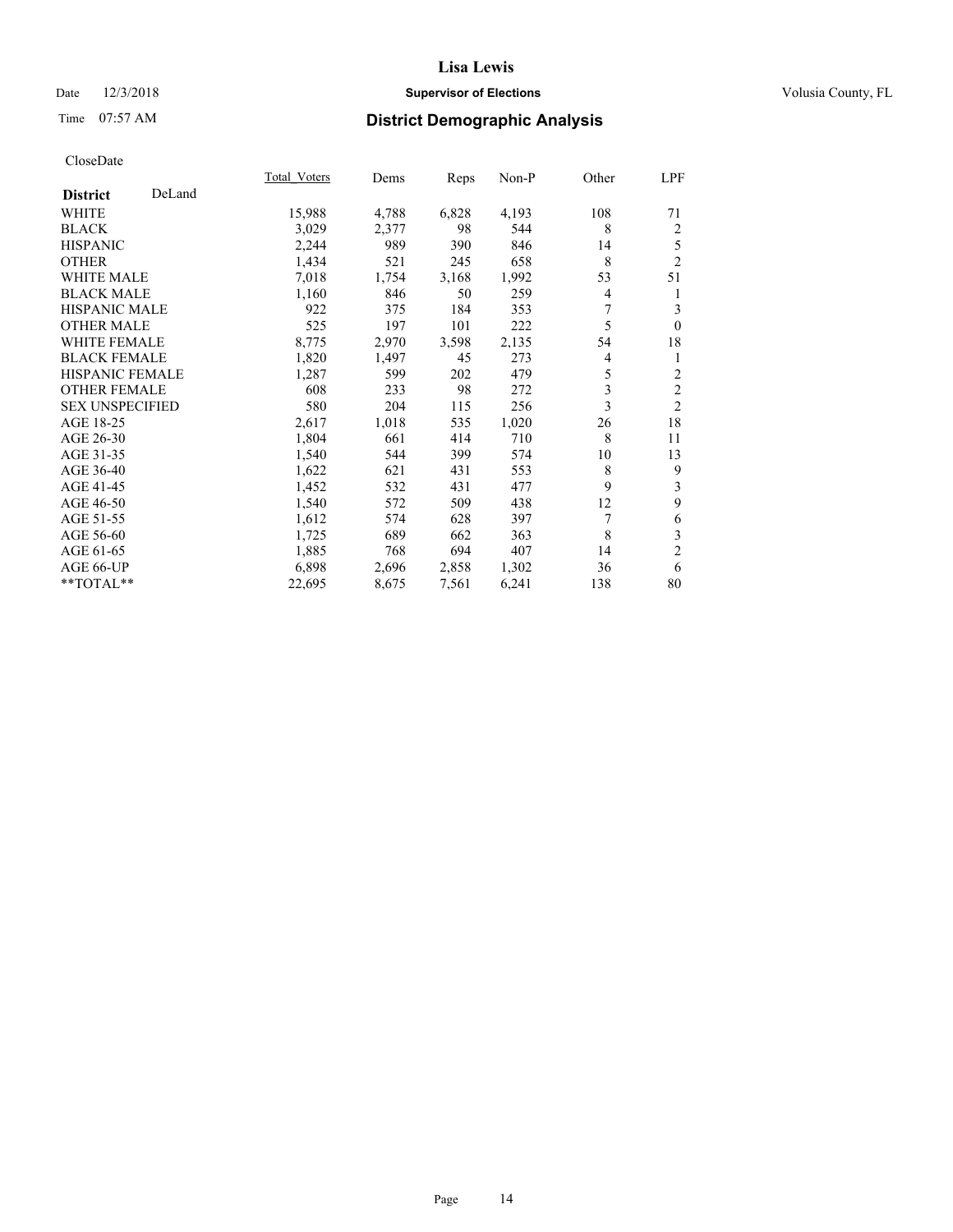## Date  $12/3/2018$  **Supervisor of Elections** Volusia County, FL

# Time 07:57 AM **District Demographic Analysis**

|                        |         | Total Voters | Dems   | Reps   | Non-P  | Other          | LPF            |
|------------------------|---------|--------------|--------|--------|--------|----------------|----------------|
| <b>District</b>        | Deltona |              |        |        |        |                |                |
| WHITE                  |         | 33,984       | 9,423  | 13,541 | 10,716 | 178            | 126            |
| <b>BLACK</b>           |         | 6,121        | 4,515  | 272    | 1,312  | 20             | 2              |
| <b>HISPANIC</b>        |         | 18,426       | 8,625  | 2,492  | 7,233  | 53             | 23             |
| <b>OTHER</b>           |         | 3,952        | 1,351  | 728    | 1,845  | 22             | 6              |
| WHITE MALE             |         | 15,667       | 3,771  | 6,555  | 5,174  | 86             | 81             |
| <b>BLACK MALE</b>      |         | 2,685        | 1,836  | 167    | 667    | 13             | $\overline{2}$ |
| <b>HISPANIC MALE</b>   |         | 8,524        | 3,705  | 1,291  | 3,484  | 31             | 13             |
| <b>OTHER MALE</b>      |         | 1,390        | 467    | 294    | 615    | 9              | 5              |
| <b>WHITE FEMALE</b>    |         | 17,836       | 5,532  | 6,802  | 5,368  | 90             | 44             |
| <b>BLACK FEMALE</b>    |         | 3,343        | 2,614  | 101    | 621    | $\overline{7}$ | $\theta$       |
| HISPANIC FEMALE        |         | 9,609        | 4,784  | 1,178  | 3,616  | 22             | 9              |
| <b>OTHER FEMALE</b>    |         | 1,713        | 694    | 316    | 695    | 7              | 1              |
| <b>SEX UNSPECIFIED</b> |         | 1,715        | 510    | 329    | 866    | 8              | $\overline{2}$ |
| AGE 18-25              |         | 7,148        | 2,322  | 1,244  | 3,509  | 53             | 20             |
| AGE 26-30              |         | 5,448        | 1,880  | 1,135  | 2,380  | 25             | 28             |
| AGE 31-35              |         | 5,236        | 1,821  | 1,136  | 2,225  | 29             | 25             |
| AGE 36-40              |         | 5,008        | 1,840  | 1,080  | 2,037  | 31             | 20             |
| AGE 41-45              |         | 4,926        | 1,814  | 1,183  | 1,893  | 23             | 13             |
| AGE 46-50              |         | 5,203        | 1,892  | 1,527  | 1,747  | 23             | 14             |
| AGE 51-55              |         | 5,640        | 2,094  | 1,790  | 1,724  | 17             | 15             |
| AGE 56-60              |         | 5,907        | 2,255  | 2,035  | 1,595  | 16             | 6              |
| AGE 61-65              |         | 5,230        | 2,171  | 1,707  | 1,319  | 23             | 10             |
| AGE 66-UP              |         | 12,737       | 5,825  | 4,196  | 2,677  | 33             | 6              |
| $*$ $TOTAL**$          |         | 62,483       | 23,914 | 17,033 | 21,106 | 273            | 157            |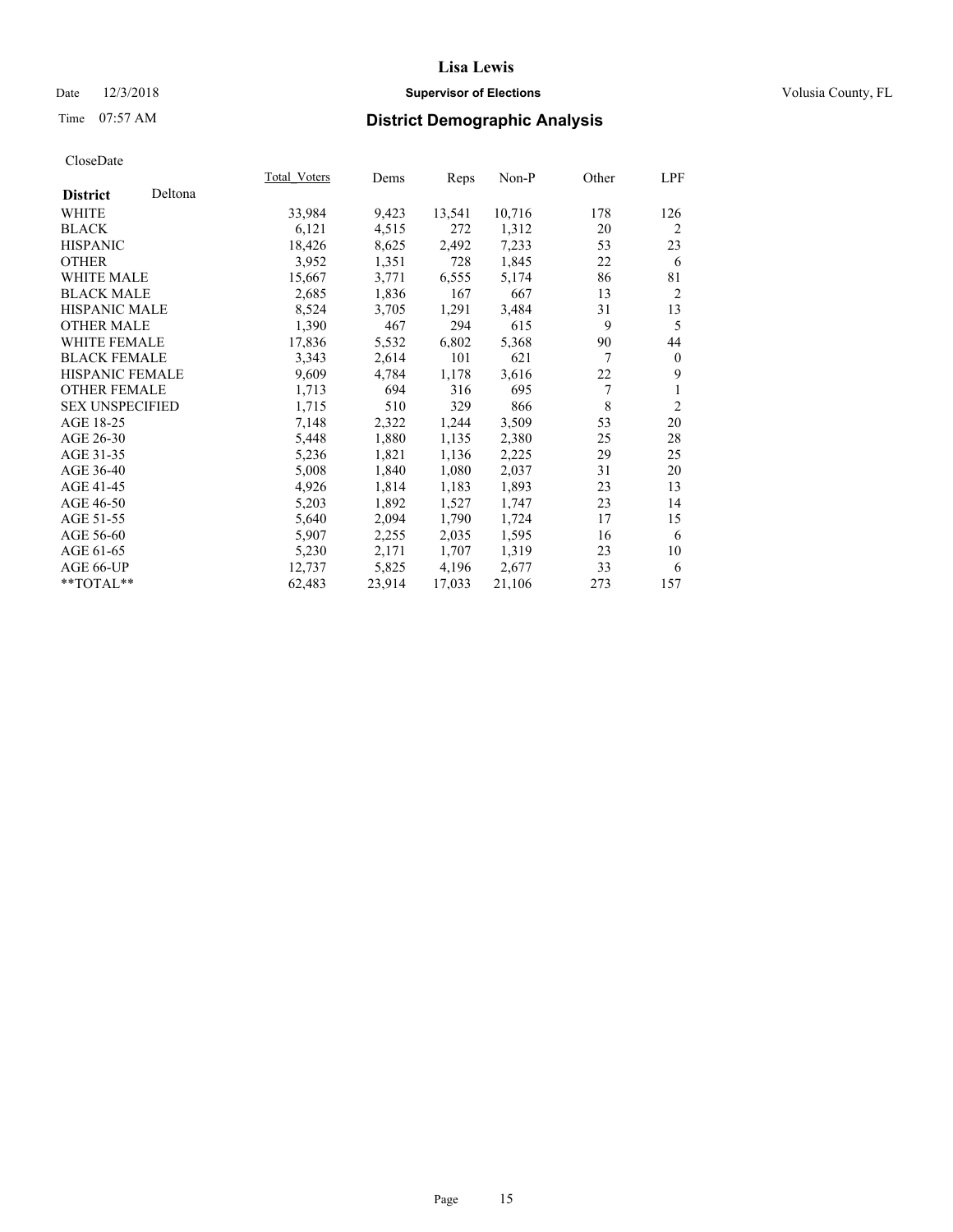## Date  $12/3/2018$  **Supervisor of Elections** Volusia County, FL

# Time 07:57 AM **District Demographic Analysis**

|                        |           | Total Voters | Dems  | Reps  | Non-P | Other          | LPF          |
|------------------------|-----------|--------------|-------|-------|-------|----------------|--------------|
| <b>District</b>        | Edgewater |              |       |       |       |                |              |
| WHITE                  |           | 15,453       | 4,576 | 6,062 | 4,675 | 95             | 45           |
| <b>BLACK</b>           |           | 365          | 273   | 17    | 73    | 2              | $\mathbf{0}$ |
| <b>HISPANIC</b>        |           | 317          | 116   | 69    | 126   | 6              | $\mathbf{0}$ |
| <b>OTHER</b>           |           | 563          | 168   | 128   | 265   | $\overline{2}$ | $\theta$     |
| WHITE MALE             |           | 7,021        | 1,745 | 2,990 | 2,218 | 39             | 29           |
| <b>BLACK MALE</b>      |           | 175          | 121   | 10    | 43    |                | $\mathbf{0}$ |
| <b>HISPANIC MALE</b>   |           | 142          | 41    | 31    | 67    | 3              | $\theta$     |
| <b>OTHER MALE</b>      |           | 189          | 56    | 52    | 80    | 1              | $\theta$     |
| <b>WHITE FEMALE</b>    |           | 8,271        | 2,797 | 3,002 | 2,400 | 56             | 16           |
| <b>BLACK FEMALE</b>    |           | 186          | 149   | 7     | 29    |                | $\mathbf{0}$ |
| <b>HISPANIC FEMALE</b> |           | 170          | 72    | 37    | 58    | 3              | $\mathbf{0}$ |
| <b>OTHER FEMALE</b>    |           | 223          | 77    | 58    | 87    |                | $\theta$     |
| <b>SEX UNSPECIFIED</b> |           | 321          | 75    | 89    | 157   | $\Omega$       | $\mathbf{0}$ |
| AGE 18-25              |           | 1,209        | 303   | 343   | 540   | 15             | $\,$ 8 $\,$  |
| AGE 26-30              |           | 1,015        | 273   | 280   | 448   | 11             | 3            |
| AGE 31-35              |           | 1,003        | 281   | 299   | 409   | 5              | 9            |
| AGE 36-40              |           | 978          | 264   | 283   | 417   | 5              | 9            |
| AGE 41-45              |           | 967          | 242   | 343   | 371   | 6              | 5            |
| AGE 46-50              |           | 1,115        | 303   | 427   | 375   | 7              | 3            |
| AGE 51-55              |           | 1,258        | 365   | 505   | 374   | 11             | 3            |
| AGE 56-60              |           | 1,678        | 505   | 704   | 460   | 8              | 1            |
| AGE 61-65              |           | 1,758        | 577   | 698   | 471   | 11             | 1            |
| AGE 66-UP              |           | 5,717        | 2,020 | 2,394 | 1,274 | 26             | 3            |
| **TOTAL**              |           | 16,698       | 5,133 | 6,276 | 5,139 | 105            | 45           |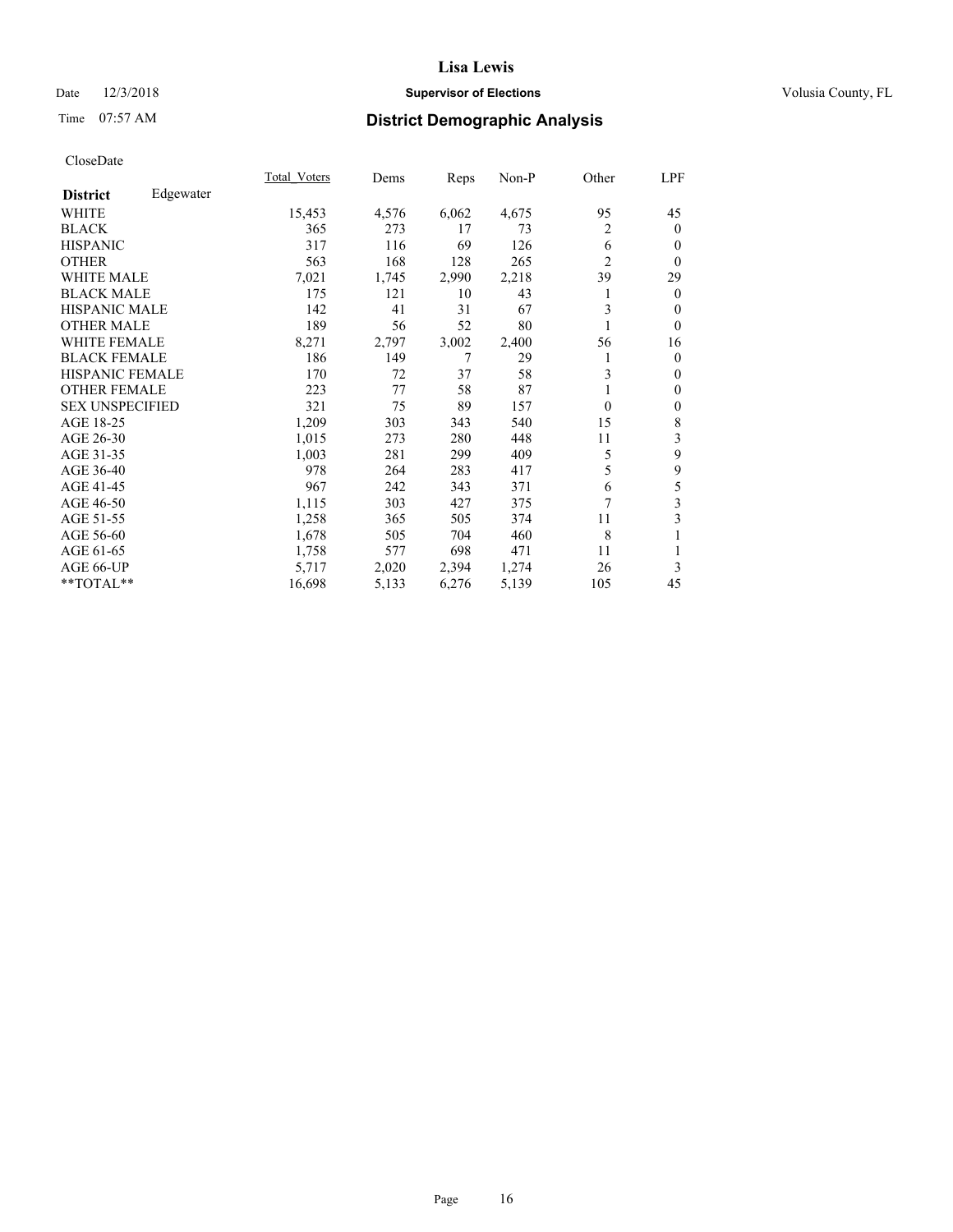## Date  $12/3/2018$  **Supervisor of Elections** Volusia County, FL

# Time 07:57 AM **District Demographic Analysis**

|                        |            | Total Voters | Dems  | Reps  | $Non-P$ | Other          | LPF              |
|------------------------|------------|--------------|-------|-------|---------|----------------|------------------|
| <b>District</b>        | Holly Hill |              |       |       |         |                |                  |
| WHITE                  |            | 6,321        | 2,061 | 2,231 | 1,966   | 33             | 30               |
| <b>BLACK</b>           |            | 1,081        | 794   | 37    | 246     | 3              | 1                |
| <b>HISPANIC</b>        |            | 327          | 151   | 44    | 129     | 2              | 1                |
| <b>OTHER</b>           |            | 410          | 149   | 70    | 190     | 1              | $\theta$         |
| WHITE MALE             |            | 2,905        | 803   | 1,102 | 963     | 17             | 20               |
| <b>BLACK MALE</b>      |            | 400          | 259   | 19    | 119     | 2              | 1                |
| HISPANIC MALE          |            | 161          | 72    | 21    | 65      | $\overline{2}$ |                  |
| <b>OTHER MALE</b>      |            | 147          | 49    | 30    | 68      | $\theta$       | $\theta$         |
| <b>WHITE FEMALE</b>    |            | 3,346        | 1,239 | 1,106 | 975     | 16             | 10               |
| <b>BLACK FEMALE</b>    |            | 666          | 524   | 18    | 123     | 1              | $\mathbf{0}$     |
| <b>HISPANIC FEMALE</b> |            | 162          | 78    | 22    | 62      | $\theta$       | $\mathbf{0}$     |
| <b>OTHER FEMALE</b>    |            | 161          | 78    | 30    | 53      | 0              | $\mathbf{0}$     |
| <b>SEX UNSPECIFIED</b> |            | 191          | 53    | 34    | 103     | 1              | $\mathbf{0}$     |
| AGE 18-25              |            | 754          | 265   | 146   | 335     | 2              | 6                |
| AGE 26-30              |            | 641          | 254   | 131   | 251     | 3              | $\overline{c}$   |
| AGE 31-35              |            | 575          | 225   | 106   | 236     | 3              | 5                |
| AGE 36-40              |            | 507          | 191   | 103   | 205     | 5              | 3                |
| AGE 41-45              |            | 453          | 179   | 106   | 165     | 3              | $\boldsymbol{0}$ |
| AGE 46-50              |            | 585          | 205   | 168   | 208     | 1              | 3                |
| AGE 51-55              |            | 705          | 248   | 225   | 223     | 3              | 6                |
| AGE 56-60              |            | 851          | 334   | 275   | 233     | 5              | 4                |
| AGE 61-65              |            | 801          | 312   | 275   | 206     | 6              | $\overline{2}$   |
| AGE 66-UP              |            | 2,267        | 942   | 847   | 469     | 8              | 1                |
| **TOTAL**              |            | 8,139        | 3,155 | 2,382 | 2,531   | 39             | 32               |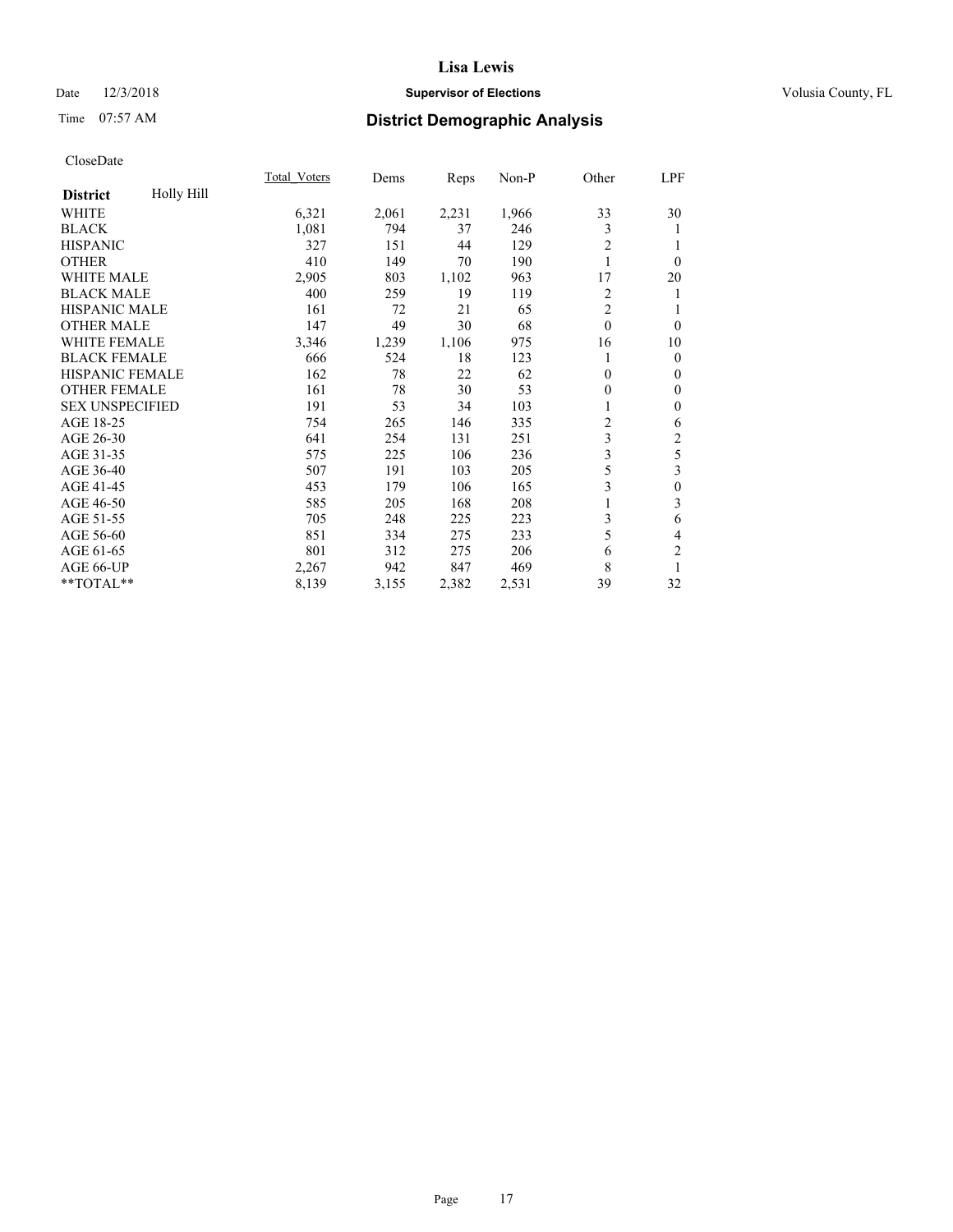## Date  $12/3/2018$  **Supervisor of Elections** Volusia County, FL

# Time 07:57 AM **District Demographic Analysis**

|                        |            | Total Voters | Dems | Reps           | Non-P | Other    | LPF      |
|------------------------|------------|--------------|------|----------------|-------|----------|----------|
| <b>District</b>        | Lake Helen |              |      |                |       |          |          |
| WHITE                  |            | 1,863        | 534  | 782            | 534   | 10       | 3        |
| <b>BLACK</b>           |            | 173          | 144  | 6              | 23    | $\Omega$ | $\Omega$ |
| <b>HISPANIC</b>        |            | 69           | 25   | 19             | 24    |          | 0        |
| <b>OTHER</b>           |            | 76           | 25   | 17             | 33    | $\Omega$ |          |
| WHITE MALE             |            | 836          | 205  | 378            | 248   | 2        | 3        |
| <b>BLACK MALE</b>      |            | 74           | 63   | 3              | 8     | $\theta$ | 0        |
| <b>HISPANIC MALE</b>   |            | 27           | 12   | 8              | 7     | 0        | 0        |
| <b>OTHER MALE</b>      |            | 22           | 11   | 4              | 6     | 0        |          |
| <b>WHITE FEMALE</b>    |            | 1,006        | 327  | 393            | 278   | 8        | 0        |
| <b>BLACK FEMALE</b>    |            | 95           | 79   | $\overline{2}$ | 14    | 0        | 0        |
| <b>HISPANIC FEMALE</b> |            | 40           | 12   | 11             | 16    |          | 0        |
| <b>OTHER FEMALE</b>    |            | 37           | 13   | 5              | 19    | $\Omega$ | 0        |
| <b>SEX UNSPECIFIED</b> |            | 44           | 6    | 20             | 18    | 0        | 0        |
| AGE 18-25              |            | 198          | 42   | 64             | 88    | 3        |          |
| AGE 26-30              |            | 134          | 32   | 45             | 57    | $\Omega$ | 0        |
| AGE 31-35              |            | 145          | 45   | 45             | 54    |          | 0        |
| AGE 36-40              |            | 141          | 39   | 37             | 65    | 0        | 0        |
| AGE 41-45              |            | 132          | 30   | 50             | 50    |          |          |
| AGE 46-50              |            | 168          | 52   | 61             | 51    | 2        | 2        |
| AGE 51-55              |            | 180          | 49   | 82             | 48    | 1        | $\theta$ |
| AGE 56-60              |            | 247          | 85   | 110            | 50    | 2        | 0        |
| AGE 61-65              |            | 217          | 77   | 93             | 47    | $\theta$ | 0        |
| AGE 66-UP              |            | 619          | 277  | 237            | 104   |          | 0        |
| **TOTAL**              |            | 2,181        | 728  | 824            | 614   | 11       | 4        |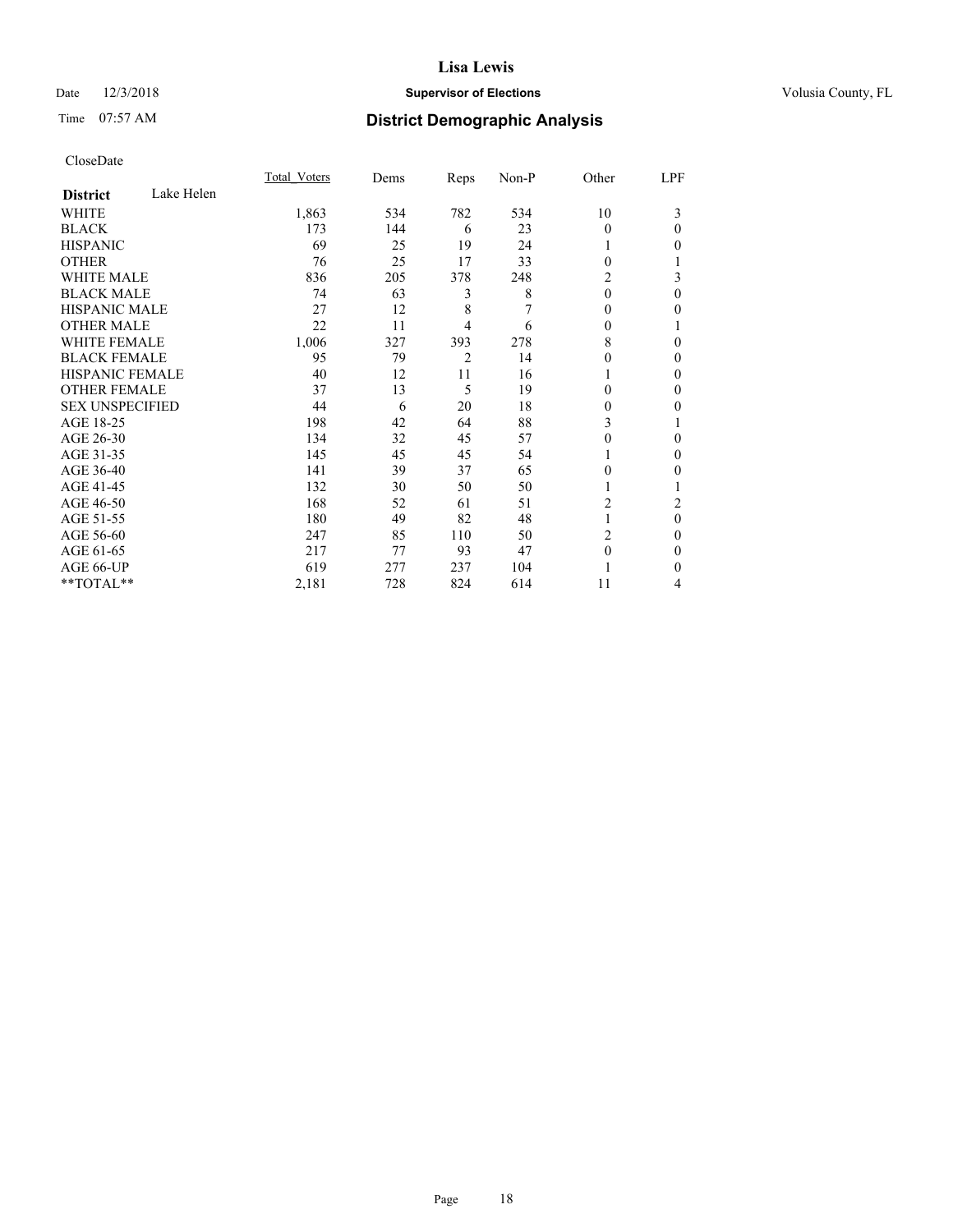## Date  $12/3/2018$  **Supervisor of Elections** Volusia County, FL

# Time 07:57 AM **District Demographic Analysis**

| New Smyrna Beach<br><b>District</b><br>5,313<br>194<br>WHITE<br>20,347<br>5,673<br>9,112<br>55<br>628<br>2<br><b>BLACK</b><br>777<br>24<br>121<br>2<br>$\overline{2}$<br>391<br>125<br>128<br><b>HISPANIC</b><br>136<br>$\mathbf{0}$<br>$\overline{4}$<br>3<br><b>OTHER</b><br>774<br>218<br>210<br>339<br><b>WHITE MALE</b><br>9,278<br>2,185<br>4,371<br>2,594<br>89<br>39<br>2<br><b>BLACK MALE</b><br>324<br>241<br>9<br>70<br>2<br><b>HISPANIC MALE</b><br>186<br>61<br>67<br>$\mathbf{0}$<br>57<br>1<br>$\overline{c}$<br>$\overline{2}$<br><b>OTHER MALE</b><br>278<br>74<br>86<br>114<br><b>WHITE FEMALE</b><br>10,869<br>2,664<br>104<br>3,433<br>4,652<br>16<br><b>BLACK FEMALE</b><br>445<br>379<br>15<br>51<br>$\mathbf{0}$<br>$\mathbf{0}$<br>HISPANIC FEMALE<br>197<br>67<br>64<br>65<br>$\mathbf{0}$<br>1<br><b>OTHER FEMALE</b><br>113<br>99<br>335<br>121<br>1<br>1<br>2<br><b>SEX UNSPECIFIED</b><br>95<br>377<br>117<br>163<br>$\mathbf{0}$<br>7<br>AGE 18-25<br>1,367<br>369<br>413<br>20<br>558<br>AGE 26-30<br>1,015<br>266<br>423<br>13<br>302<br>11<br>AGE 31-35<br>330<br>1,101<br>327<br>425<br>15<br>4<br>7<br>AGE 36-40<br>1,105<br>318<br>349<br>420<br>11<br>$\,$ 8 $\,$<br>AGE 41-45<br>1,052<br>275<br>396<br>10<br>363<br>5<br>AGE 46-50<br>1,327<br>361<br>550<br>398<br>13<br>$\overline{2}$<br>AGE 51-55<br>1,666<br>397<br>798<br>13<br>456<br>5<br>2,320<br>1,102<br>23<br>AGE 56-60<br>637<br>553<br>7<br>AGE 61-65<br>2,603<br>849<br>1,132<br>586<br>29<br>AGE 66-UP<br>8,733<br>2,842<br>4,105<br>1,727<br>55<br>4<br>**TOTAL**<br>22,289<br>6,644<br>9,474<br>5,909<br>202<br>60 |  | Total Voters | Dems | Reps | $Non-P$ | Other | <u>LPF</u> |
|-----------------------------------------------------------------------------------------------------------------------------------------------------------------------------------------------------------------------------------------------------------------------------------------------------------------------------------------------------------------------------------------------------------------------------------------------------------------------------------------------------------------------------------------------------------------------------------------------------------------------------------------------------------------------------------------------------------------------------------------------------------------------------------------------------------------------------------------------------------------------------------------------------------------------------------------------------------------------------------------------------------------------------------------------------------------------------------------------------------------------------------------------------------------------------------------------------------------------------------------------------------------------------------------------------------------------------------------------------------------------------------------------------------------------------------------------------------------------------------------------------------------------------------------------------------------------------------------------------------------------------|--|--------------|------|------|---------|-------|------------|
|                                                                                                                                                                                                                                                                                                                                                                                                                                                                                                                                                                                                                                                                                                                                                                                                                                                                                                                                                                                                                                                                                                                                                                                                                                                                                                                                                                                                                                                                                                                                                                                                                             |  |              |      |      |         |       |            |
|                                                                                                                                                                                                                                                                                                                                                                                                                                                                                                                                                                                                                                                                                                                                                                                                                                                                                                                                                                                                                                                                                                                                                                                                                                                                                                                                                                                                                                                                                                                                                                                                                             |  |              |      |      |         |       |            |
|                                                                                                                                                                                                                                                                                                                                                                                                                                                                                                                                                                                                                                                                                                                                                                                                                                                                                                                                                                                                                                                                                                                                                                                                                                                                                                                                                                                                                                                                                                                                                                                                                             |  |              |      |      |         |       |            |
|                                                                                                                                                                                                                                                                                                                                                                                                                                                                                                                                                                                                                                                                                                                                                                                                                                                                                                                                                                                                                                                                                                                                                                                                                                                                                                                                                                                                                                                                                                                                                                                                                             |  |              |      |      |         |       |            |
|                                                                                                                                                                                                                                                                                                                                                                                                                                                                                                                                                                                                                                                                                                                                                                                                                                                                                                                                                                                                                                                                                                                                                                                                                                                                                                                                                                                                                                                                                                                                                                                                                             |  |              |      |      |         |       |            |
|                                                                                                                                                                                                                                                                                                                                                                                                                                                                                                                                                                                                                                                                                                                                                                                                                                                                                                                                                                                                                                                                                                                                                                                                                                                                                                                                                                                                                                                                                                                                                                                                                             |  |              |      |      |         |       |            |
|                                                                                                                                                                                                                                                                                                                                                                                                                                                                                                                                                                                                                                                                                                                                                                                                                                                                                                                                                                                                                                                                                                                                                                                                                                                                                                                                                                                                                                                                                                                                                                                                                             |  |              |      |      |         |       |            |
|                                                                                                                                                                                                                                                                                                                                                                                                                                                                                                                                                                                                                                                                                                                                                                                                                                                                                                                                                                                                                                                                                                                                                                                                                                                                                                                                                                                                                                                                                                                                                                                                                             |  |              |      |      |         |       |            |
|                                                                                                                                                                                                                                                                                                                                                                                                                                                                                                                                                                                                                                                                                                                                                                                                                                                                                                                                                                                                                                                                                                                                                                                                                                                                                                                                                                                                                                                                                                                                                                                                                             |  |              |      |      |         |       |            |
|                                                                                                                                                                                                                                                                                                                                                                                                                                                                                                                                                                                                                                                                                                                                                                                                                                                                                                                                                                                                                                                                                                                                                                                                                                                                                                                                                                                                                                                                                                                                                                                                                             |  |              |      |      |         |       |            |
|                                                                                                                                                                                                                                                                                                                                                                                                                                                                                                                                                                                                                                                                                                                                                                                                                                                                                                                                                                                                                                                                                                                                                                                                                                                                                                                                                                                                                                                                                                                                                                                                                             |  |              |      |      |         |       |            |
|                                                                                                                                                                                                                                                                                                                                                                                                                                                                                                                                                                                                                                                                                                                                                                                                                                                                                                                                                                                                                                                                                                                                                                                                                                                                                                                                                                                                                                                                                                                                                                                                                             |  |              |      |      |         |       |            |
|                                                                                                                                                                                                                                                                                                                                                                                                                                                                                                                                                                                                                                                                                                                                                                                                                                                                                                                                                                                                                                                                                                                                                                                                                                                                                                                                                                                                                                                                                                                                                                                                                             |  |              |      |      |         |       |            |
|                                                                                                                                                                                                                                                                                                                                                                                                                                                                                                                                                                                                                                                                                                                                                                                                                                                                                                                                                                                                                                                                                                                                                                                                                                                                                                                                                                                                                                                                                                                                                                                                                             |  |              |      |      |         |       |            |
|                                                                                                                                                                                                                                                                                                                                                                                                                                                                                                                                                                                                                                                                                                                                                                                                                                                                                                                                                                                                                                                                                                                                                                                                                                                                                                                                                                                                                                                                                                                                                                                                                             |  |              |      |      |         |       |            |
|                                                                                                                                                                                                                                                                                                                                                                                                                                                                                                                                                                                                                                                                                                                                                                                                                                                                                                                                                                                                                                                                                                                                                                                                                                                                                                                                                                                                                                                                                                                                                                                                                             |  |              |      |      |         |       |            |
|                                                                                                                                                                                                                                                                                                                                                                                                                                                                                                                                                                                                                                                                                                                                                                                                                                                                                                                                                                                                                                                                                                                                                                                                                                                                                                                                                                                                                                                                                                                                                                                                                             |  |              |      |      |         |       |            |
|                                                                                                                                                                                                                                                                                                                                                                                                                                                                                                                                                                                                                                                                                                                                                                                                                                                                                                                                                                                                                                                                                                                                                                                                                                                                                                                                                                                                                                                                                                                                                                                                                             |  |              |      |      |         |       |            |
|                                                                                                                                                                                                                                                                                                                                                                                                                                                                                                                                                                                                                                                                                                                                                                                                                                                                                                                                                                                                                                                                                                                                                                                                                                                                                                                                                                                                                                                                                                                                                                                                                             |  |              |      |      |         |       |            |
|                                                                                                                                                                                                                                                                                                                                                                                                                                                                                                                                                                                                                                                                                                                                                                                                                                                                                                                                                                                                                                                                                                                                                                                                                                                                                                                                                                                                                                                                                                                                                                                                                             |  |              |      |      |         |       |            |
|                                                                                                                                                                                                                                                                                                                                                                                                                                                                                                                                                                                                                                                                                                                                                                                                                                                                                                                                                                                                                                                                                                                                                                                                                                                                                                                                                                                                                                                                                                                                                                                                                             |  |              |      |      |         |       |            |
|                                                                                                                                                                                                                                                                                                                                                                                                                                                                                                                                                                                                                                                                                                                                                                                                                                                                                                                                                                                                                                                                                                                                                                                                                                                                                                                                                                                                                                                                                                                                                                                                                             |  |              |      |      |         |       |            |
|                                                                                                                                                                                                                                                                                                                                                                                                                                                                                                                                                                                                                                                                                                                                                                                                                                                                                                                                                                                                                                                                                                                                                                                                                                                                                                                                                                                                                                                                                                                                                                                                                             |  |              |      |      |         |       |            |
|                                                                                                                                                                                                                                                                                                                                                                                                                                                                                                                                                                                                                                                                                                                                                                                                                                                                                                                                                                                                                                                                                                                                                                                                                                                                                                                                                                                                                                                                                                                                                                                                                             |  |              |      |      |         |       |            |
|                                                                                                                                                                                                                                                                                                                                                                                                                                                                                                                                                                                                                                                                                                                                                                                                                                                                                                                                                                                                                                                                                                                                                                                                                                                                                                                                                                                                                                                                                                                                                                                                                             |  |              |      |      |         |       |            |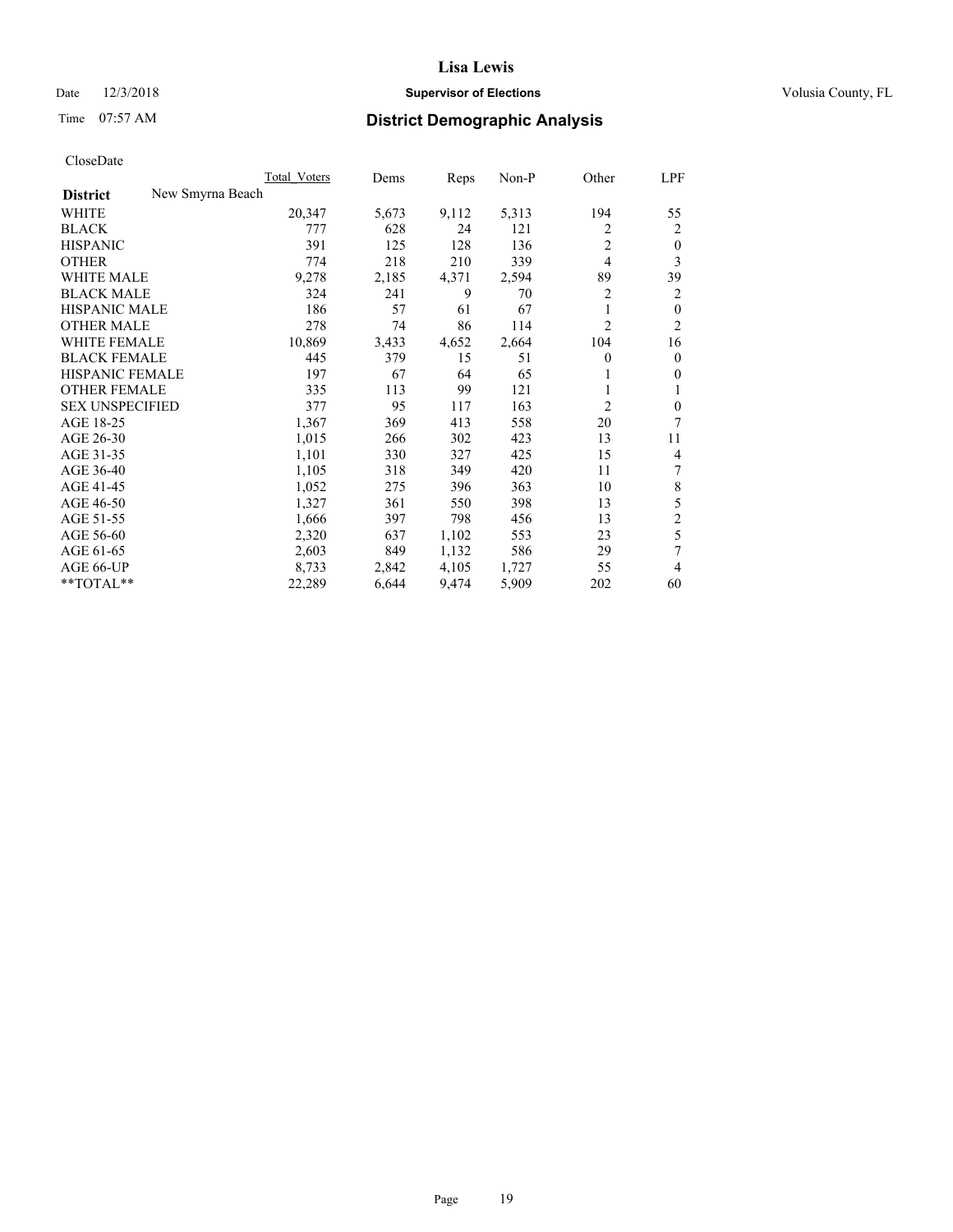## Date  $12/3/2018$  **Supervisor of Elections** Volusia County, FL

# Time 07:57 AM **District Demographic Analysis**

|                        |          | Total Voters | Dems           | Reps           | Non-P | Other          | LPF      |
|------------------------|----------|--------------|----------------|----------------|-------|----------------|----------|
| <b>District</b>        | Oak Hill |              |                |                |       |                |          |
| WHITE                  |          | 1,327        | 345            | 599            | 370   | 11             | 2        |
| <b>BLACK</b>           |          | 150          | 128            | 3              | 19    | $\theta$       | $\theta$ |
| <b>HISPANIC</b>        |          | 14           | 6              | 3              | 5     | 0              | $\Omega$ |
| <b>OTHER</b>           |          | 41           | 11             | 16             | 14    | 0              | 0        |
| WHITE MALE             |          | 669          | 156            | 313            | 194   | 5              |          |
| <b>BLACK MALE</b>      |          | 66           | 52             | 1              | 13    | 0              | 0        |
| <b>HISPANIC MALE</b>   |          | 5            | 1              | $\overline{2}$ | 2     | 0              | 0        |
| <b>OTHER MALE</b>      |          | 15           | $\overline{2}$ | 9              | 4     | 0              | 0        |
| WHITE FEMALE           |          | 640          | 187            | 276            | 170   | 6              |          |
| <b>BLACK FEMALE</b>    |          | 84           | 76             | $\overline{c}$ | 6     | 0              | $\Omega$ |
| <b>HISPANIC FEMALE</b> |          | 9            | 5              | 1              | 3     | 0              | 0        |
| <b>OTHER FEMALE</b>    |          | 16           | 8              | 5              | 3     | $\theta$       | 0        |
| <b>SEX UNSPECIFIED</b> |          | 28           | 3              | 12             | 13    | $\theta$       | 0        |
| AGE 18-25              |          | 92           | 27             | 22             | 41    | 2              | 0        |
| AGE 26-30              |          | 80           | 27             | 24             | 27    | $\overline{2}$ | 0        |
| AGE 31-35              |          | 61           | 20             | 18             | 23    | $\theta$       | 0        |
| AGE 36-40              |          | 75           | 32             | 25             | 18    | $\theta$       | $\Omega$ |
| AGE 41-45              |          | 66           | 22             | 13             | 31    | 0              | 0        |
| AGE 46-50              |          | 89           | 26             | 35             | 28    | $\theta$       | 0        |
| AGE 51-55              |          | 120          | 40             | 48             | 31    |                | $\theta$ |
| AGE 56-60              |          | 189          | 57             | 88             | 42    | 2              | 0        |
| AGE 61-65              |          | 186          | 63             | 84             | 37    | $\Omega$       | 2        |
| AGE 66-UP              |          | 574          | 176            | 264            | 130   | 4              | $\theta$ |
| **TOTAL**              |          | 1,532        | 490            | 621            | 408   | 11             | 2        |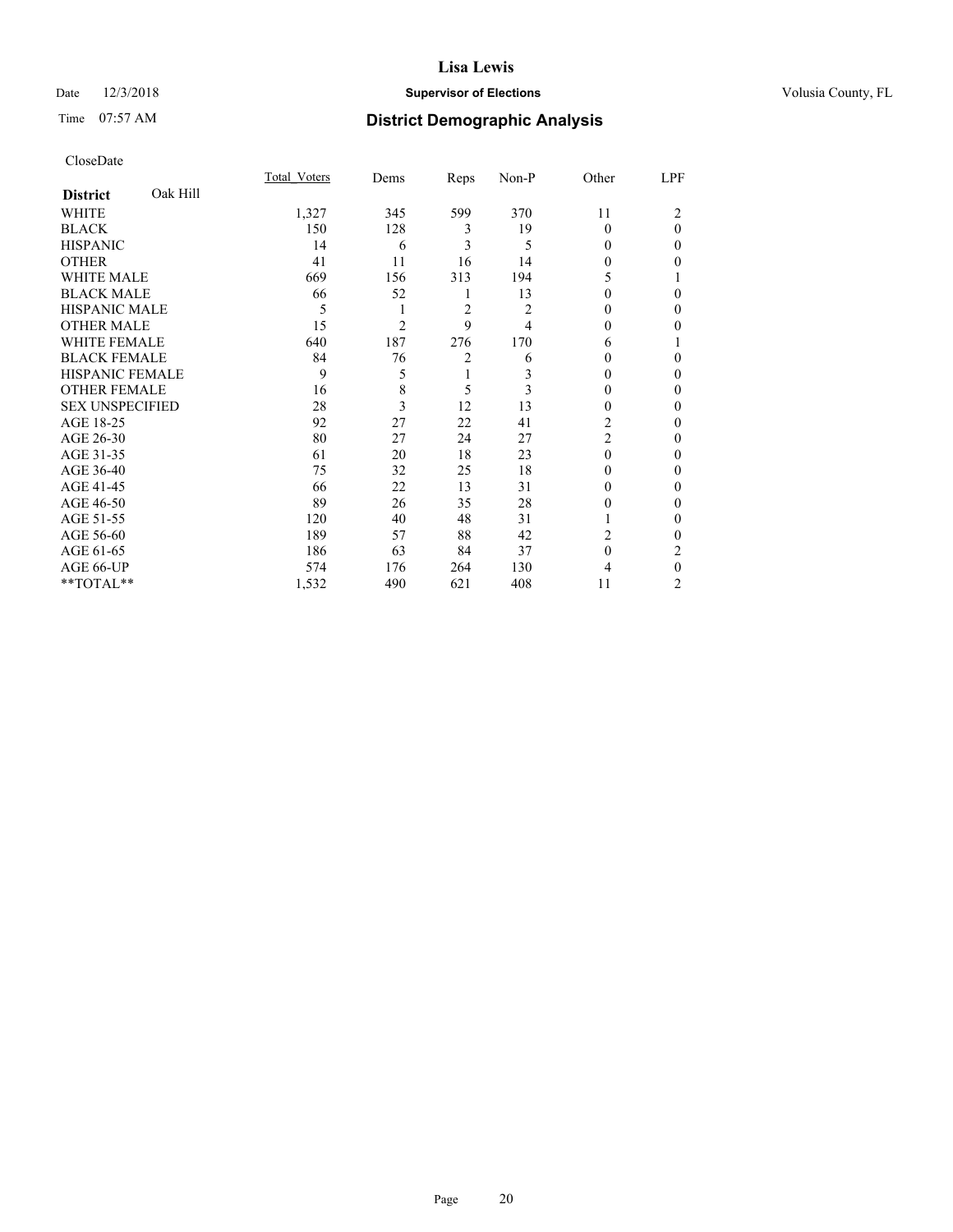## Date  $12/3/2018$  **Supervisor of Elections** Volusia County, FL

# Time 07:57 AM **District Demographic Analysis**

|                        |             | Total Voters | Dems  | Reps  | Non-P | Other    | LPF              |
|------------------------|-------------|--------------|-------|-------|-------|----------|------------------|
| <b>District</b>        | Orange City |              |       |       |       |          |                  |
| WHITE                  |             | 5,798        | 1,627 | 2,516 | 1,609 | 30       | 16               |
| <b>BLACK</b>           |             | 500          | 373   | 21    | 105   |          | $\mathbf{0}$     |
| <b>HISPANIC</b>        |             | 1,334        | 580   | 201   | 543   | 9        |                  |
| <b>OTHER</b>           |             | 384          | 127   | 81    | 174   | 1        | 1                |
| <b>WHITE MALE</b>      |             | 2,481        | 556   | 1,128 | 770   | 16       | 11               |
| <b>BLACK MALE</b>      |             | 175          | 117   | 9     | 49    | 0        | $\mathbf{0}$     |
| <b>HISPANIC MALE</b>   |             | 544          | 212   | 108   | 218   | 6        | $\mathbf{0}$     |
| <b>OTHER MALE</b>      |             | 136          | 45    | 32    | 58    | $\theta$ | 1                |
| WHITE FEMALE           |             | 3,259        | 1,061 | 1,363 | 816   | 14       | 5                |
| <b>BLACK FEMALE</b>    |             | 318          | 252   | 12    | 53    | 1        | $\boldsymbol{0}$ |
| HISPANIC FEMALE        |             | 767          | 359   | 92    | 312   | 3        | 1                |
| <b>OTHER FEMALE</b>    |             | 170          | 71    | 37    | 61    |          | $\mathbf{0}$     |
| <b>SEX UNSPECIFIED</b> |             | 165          | 34    | 37    | 94    | 0        | $\boldsymbol{0}$ |
| AGE 18-25              |             | 735          | 230   | 166   | 333   | 3        | $\mathfrak{Z}$   |
| AGE 26-30              |             | 494          | 160   | 124   | 200   | 6        | 4                |
| AGE 31-35              |             | 481          | 158   | 126   | 191   | 4        | $\mathfrak{2}$   |
| AGE 36-40              |             | 497          | 169   | 145   | 175   | 5        | $\mathfrak{Z}$   |
| AGE 41-45              |             | 475          | 157   | 134   | 181   | 2        |                  |
| AGE 46-50              |             | 552          | 182   | 177   | 188   | 4        | 1                |
| AGE 51-55              |             | 543          | 148   | 209   | 184   | 2        | $\mathbf{0}$     |
| AGE 56-60              |             | 652          | 219   | 238   | 191   | 3        | 1                |
| AGE 61-65              |             | 667          | 242   | 242   | 178   | 4        | 1                |
| AGE 66-UP              |             | 2,920        | 1,042 | 1,258 | 610   | 8        | $\overline{2}$   |
| **TOTAL**              |             | 8,016        | 2,707 | 2,819 | 2,431 | 41       | 18               |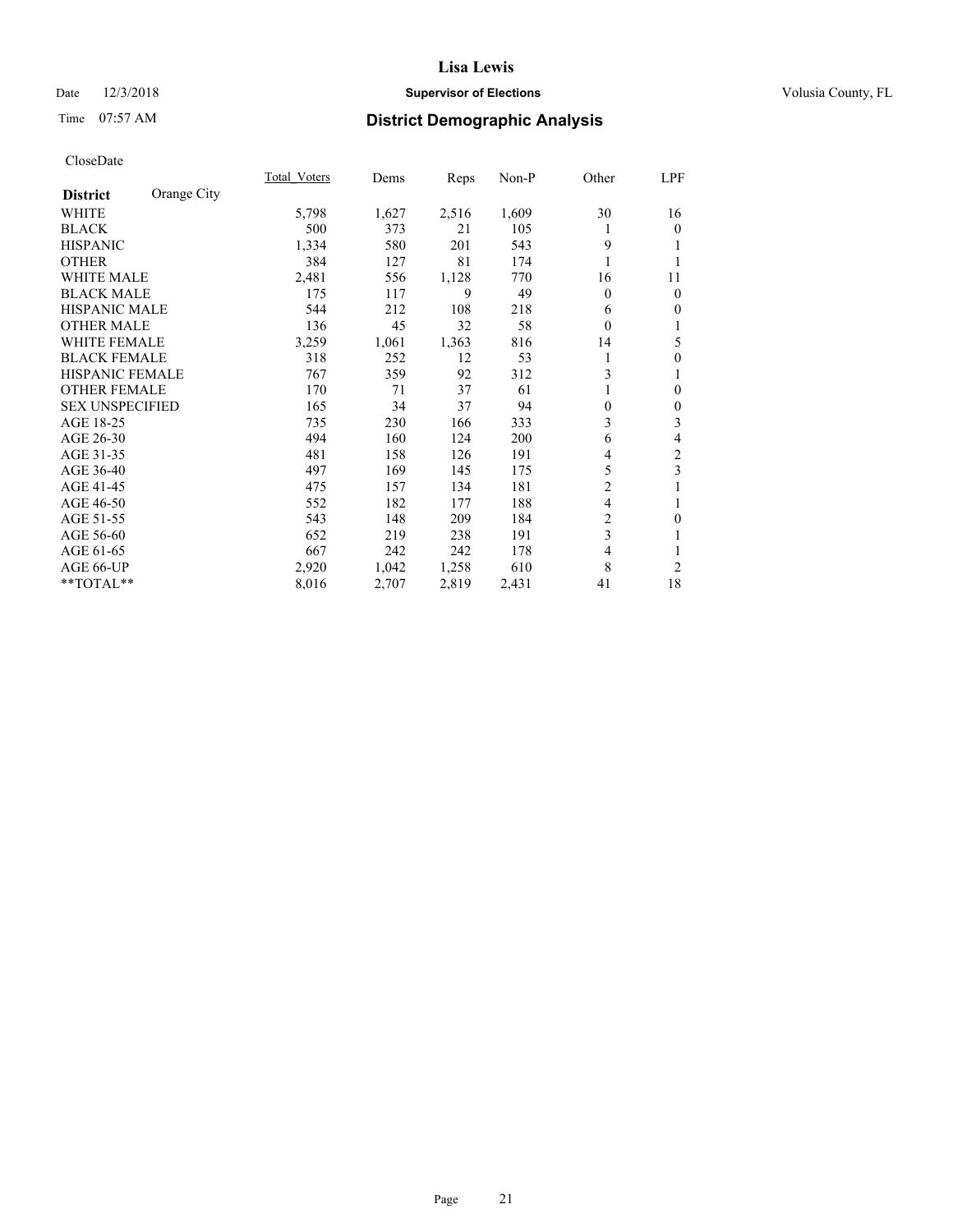## Date  $12/3/2018$  **Supervisor of Elections** Volusia County, FL

# Time 07:57 AM **District Demographic Analysis**

|                                 | Total Voters | Dems   | Reps   | Non-P | Other          | LPF            |
|---------------------------------|--------------|--------|--------|-------|----------------|----------------|
| Ormond Beach<br><b>District</b> |              |        |        |       |                |                |
| WHITE                           | 29,520       | 8,465  | 13,048 | 7,761 | 163            | 83             |
| <b>BLACK</b>                    | 1,157        | 884    | 57     | 212   | 3              | 1              |
| <b>HISPANIC</b>                 | 937          | 349    | 223    | 351   | 10             | 4              |
| <b>OTHER</b>                    | 1,845        | 560    | 456    | 817   | 9              | 3              |
| WHITE MALE                      | 13,394       | 3,243  | 6,261  | 3,750 | 79             | 61             |
| <b>BLACK MALE</b>               | 507          | 367    | 29     | 108   | $\overline{2}$ | 1              |
| <b>HISPANIC MALE</b>            | 403          | 129    | 115    | 151   | 6              | $\overline{2}$ |
| <b>OTHER MALE</b>               | 698          | 198    | 169    | 324   | 5              | $\overline{2}$ |
| WHITE FEMALE                    | 15,789       | 5,141  | 6,667  | 3,876 | 83             | 22             |
| <b>BLACK FEMALE</b>             | 632          | 505    | 27     | 99    |                | $\mathbf{0}$   |
| <b>HISPANIC FEMALE</b>          | 514          | 216    | 103    | 189   | 4              | $\overline{2}$ |
| <b>OTHER FEMALE</b>             | 814          | 281    | 217    | 313   | 3              | $\mathbf{0}$   |
| <b>SEX UNSPECIFIED</b>          | 708          | 178    | 196    | 331   | $\overline{2}$ |                |
| AGE 18-25                       | 2,738        | 715    | 865    | 1,114 | 30             | 14             |
| AGE 26-30                       | 1,970        | 585    | 618    | 738   | 17             | 12             |
| AGE 31-35                       | 1,954        | 564    | 660    | 709   | 10             | 11             |
| AGE 36-40                       | 1,834        | 484    | 621    | 706   | 10             | 13             |
| AGE 41-45                       | 1,817        | 492    | 677    | 615   | 13             | 20             |
| AGE 46-50                       | 2,274        | 590    | 985    | 682   | 9              | 8              |
| AGE 51-55                       | 2,818        | 743    | 1,325  | 735   | 12             | 3              |
| AGE 56-60                       | 3,109        | 962    | 1,358  | 771   | 17             | 1              |
| AGE 61-65                       | 3,450        | 1,160  | 1,521  | 744   | 23             | $\overline{2}$ |
| AGE 66-UP                       | 11,495       | 3,963  | 5,154  | 2,327 | 44             | $\overline{7}$ |
| **TOTAL**                       | 33,459       | 10,258 | 13,784 | 9,141 | 185            | 91             |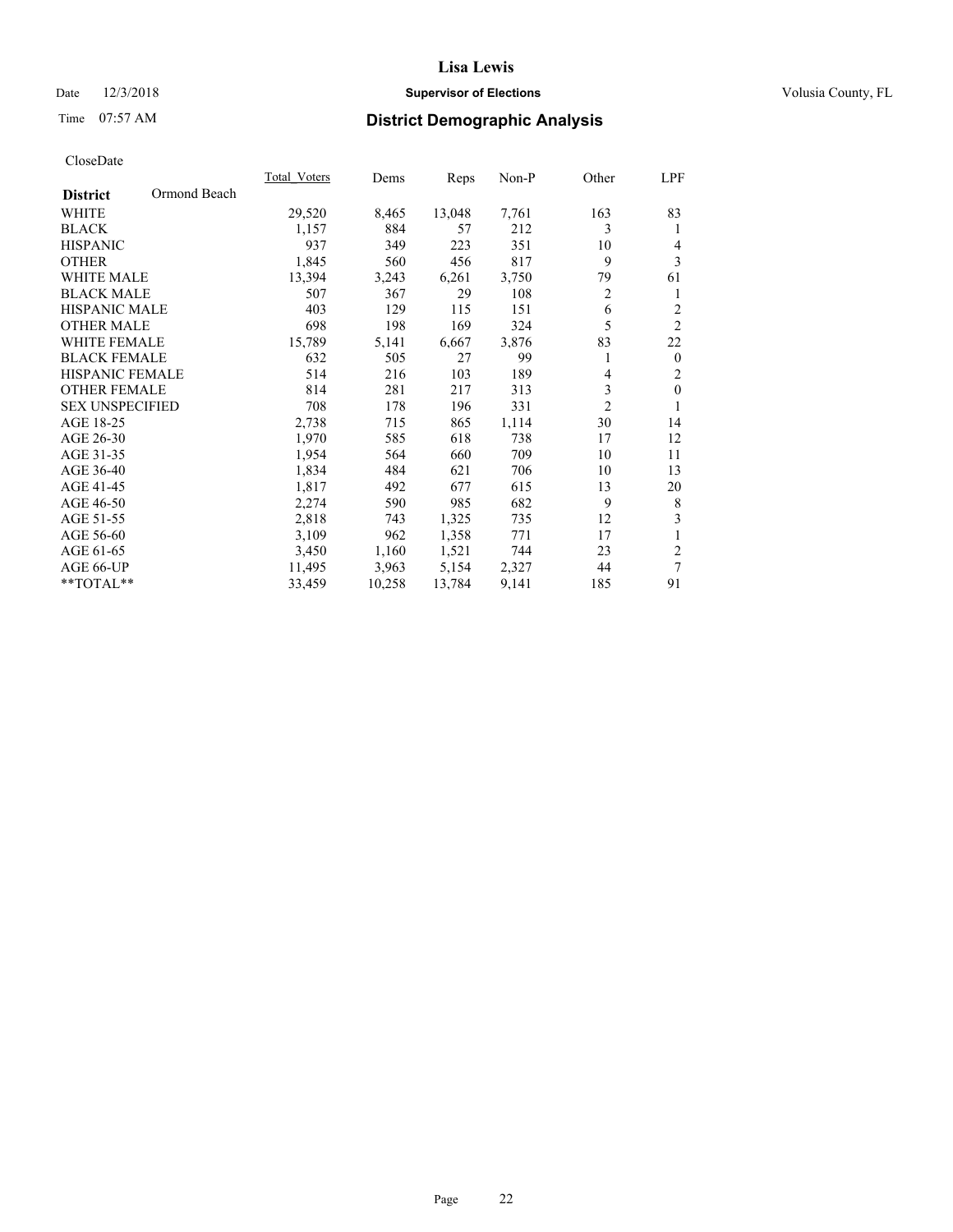## Date  $12/3/2018$  **Supervisor of Elections** Volusia County, FL

# Time 07:57 AM **District Demographic Analysis**

|                        |         | Total Voters | Dems | Reps         | Non-P | Other        | LPF      |
|------------------------|---------|--------------|------|--------------|-------|--------------|----------|
| <b>District</b>        | Pierson |              |      |              |       |              |          |
| WHITE                  |         | 590          | 171  | 296          | 116   | 3            | 4        |
| <b>BLACK</b>           |         | 45           | 38   | $\theta$     | 7     | $\theta$     | $\Omega$ |
| <b>HISPANIC</b>        |         | 181          | 82   | 12           | 87    | 0            | 0        |
| <b>OTHER</b>           |         | 33           | 7    | 7            | 19    | 0            | 0        |
| WHITE MALE             |         | 288          | 80   | 145          | 57    | 2            | 4        |
| <b>BLACK MALE</b>      |         | 20           | 18   | $\mathbf{0}$ | 2     | $\theta$     | 0        |
| <b>HISPANIC MALE</b>   |         | 91           | 43   | 6            | 42    | $\theta$     | 0        |
| <b>OTHER MALE</b>      |         | 18           | 3    | 5            | 10    | $\mathbf{0}$ | $\Omega$ |
| WHITE FEMALE           |         | 297          | 91   | 147          | 58    |              | 0        |
| <b>BLACK FEMALE</b>    |         | 25           | 20   | $\mathbf{0}$ | 5     | 0            | 0        |
| <b>HISPANIC FEMALE</b> |         | 85           | 37   | 6            | 42    | 0            | $\Omega$ |
| <b>OTHER FEMALE</b>    |         | 8            | 3    | 1            | 4     | 0            | 0        |
| <b>SEX UNSPECIFIED</b> |         | 17           | 3    | 5            | 9     | $\Omega$     | 0        |
| AGE 18-25              |         | 117          | 32   | 30           | 54    | 0            |          |
| AGE 26-30              |         | 76           | 32   | 15           | 28    | 0            |          |
| AGE 31-35              |         | 63           | 18   | 22           | 23    | 0            | 0        |
| AGE 36-40              |         | 58           | 14   | 19           | 24    | 0            |          |
| AGE 41-45              |         | 50           | 14   | 18           | 17    | 0            |          |
| AGE 46-50              |         | 64           | 18   | 26           | 19    |              | 0        |
| AGE 51-55              |         | 57           | 21   | 23           | 13    | 0            | 0        |
| AGE 56-60              |         | 78           | 28   | 31           | 19    | 0            | 0        |
| AGE 61-65              |         | 102          | 38   | 49           | 15    | 0            | 0        |
| AGE 66-UP              |         | 184          | 83   | 82           | 17    | 2            | 0        |
| **TOTAL**              |         | 849          | 298  | 315          | 229   | 3            | 4        |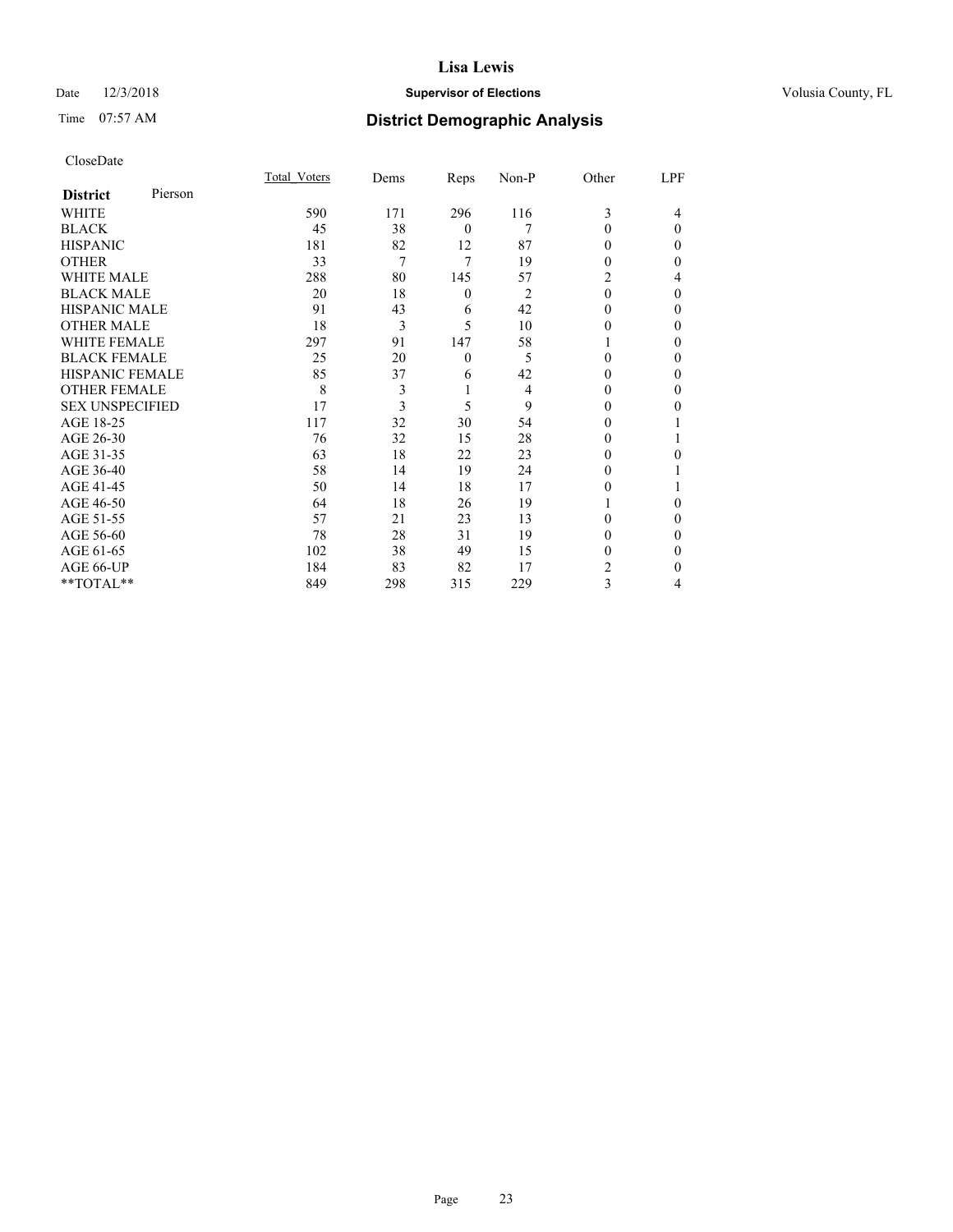## Date  $12/3/2018$  **Supervisor of Elections** Volusia County, FL

# Time 07:57 AM **District Demographic Analysis**

|                        |             | Total Voters   | Dems           | Reps           | Non-P    | Other    | LPF            |
|------------------------|-------------|----------------|----------------|----------------|----------|----------|----------------|
| <b>District</b>        | Ponce Inlet |                |                |                |          |          |                |
| WHITE                  |             | 3,030          | 688            | 1,598          | 710      | 26       | 8              |
| <b>BLACK</b>           |             | 9              | 3              | 4              | 2        | $\Omega$ | $\theta$       |
| <b>HISPANIC</b>        |             | 64             | 18             | 26             | 19       | 0        | 1              |
| <b>OTHER</b>           |             | 116            | 31             | 47             | 38       | 0        | $\theta$       |
| <b>WHITE MALE</b>      |             | 1,481          | 284            | 804            | 374      | 14       | 5              |
| <b>BLACK MALE</b>      |             | 5              | 1              | 2              | 2        | $\theta$ | $\theta$       |
| <b>HISPANIC MALE</b>   |             | 26             | 8              | 10             | 8        | $_{0}$   | $\theta$       |
| <b>OTHER MALE</b>      |             | 45             | 13             | 19             | 13       | $\theta$ | $\mathbf{0}$   |
| <b>WHITE FEMALE</b>    |             | 1,522          | 395            | 786            | 326      | 12       | 3              |
| <b>BLACK FEMALE</b>    |             | $\overline{4}$ | $\overline{2}$ | $\overline{2}$ | $\theta$ | $\theta$ | $\theta$       |
| <b>HISPANIC FEMALE</b> |             | 38             | 10             | 16             | 11       | 0        | 1              |
| <b>OTHER FEMALE</b>    |             | 46             | 14             | 17             | 15       | 0        | $\theta$       |
| <b>SEX UNSPECIFIED</b> |             | 52             | 13             | 19             | 20       | 0        | $\mathbf{0}$   |
| AGE 18-25              |             | 172            | 29             | 73             | 67       | 2        | 1              |
| AGE 26-30              |             | 90             | 20             | 32             | 35       |          | 2              |
| AGE 31-35              |             | 69             | 22             | 26             | 21       | 0        | $\theta$       |
| AGE 36-40              |             | 94             | 22             | 37             | 35       | 0        | $\mathbf{0}$   |
| AGE 41-45              |             | 110            | 18             | 53             | 39       | 0        | $\theta$       |
| AGE 46-50              |             | 154            | 37             | 77             | 35       | 3        | 2              |
| AGE 51-55              |             | 238            | 44             | 125            | 66       |          | $\overline{2}$ |
| AGE 56-60              |             | 362            | 89             | 202            | 68       | 2        | 1              |
| AGE 61-65              |             | 415            | 92             | 226            | 88       | 9        | $\mathbf{0}$   |
| AGE 66-UP              |             | 1,515          | 367            | 824            | 315      | 8        |                |
| **TOTAL**              |             | 3,219          | 740            | 1,675          | 769      | 26       | 9              |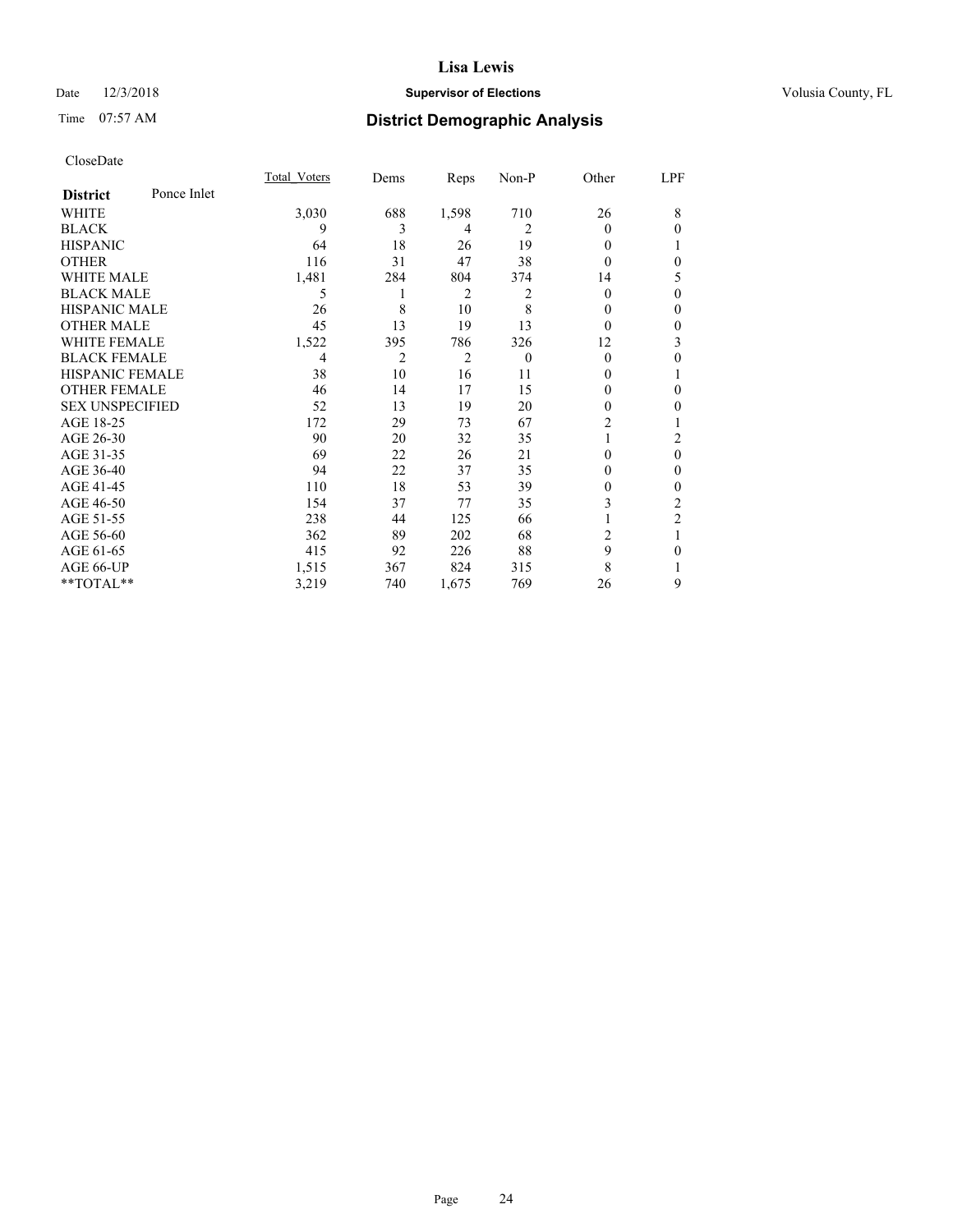## Date  $12/3/2018$  **Supervisor of Elections** Volusia County, FL

# Time 07:57 AM **District Demographic Analysis**

|                        |             | Total Voters | Dems   | Reps   | Non-P  | Other | LPF          |
|------------------------|-------------|--------------|--------|--------|--------|-------|--------------|
| <b>District</b>        | Port Orange |              |        |        |        |       |              |
| WHITE                  |             | 39,477       | 11,368 | 16,284 | 11,443 | 266   | 116          |
| <b>BLACK</b>           |             | 1,459        | 1,065  | 74     | 310    | 7     | 3            |
| <b>HISPANIC</b>        |             | 1,730        | 626    | 393    | 693    | 12    | 6            |
| <b>OTHER</b>           |             | 2,400        | 738    | 570    | 1,065  | 19    | 8            |
| <b>WHITE MALE</b>      |             | 17,985       | 4,382  | 7,904  | 5,477  | 144   | 78           |
| <b>BLACK MALE</b>      |             | 618          | 427    | 43     | 143    | 4     | 1            |
| <b>HISPANIC MALE</b>   |             | 794          | 277    | 195    | 312    | 7     | 3            |
| <b>OTHER MALE</b>      |             | 905          | 264    | 231    | 393    | 9     | 8            |
| <b>WHITE FEMALE</b>    |             | 20,920       | 6,843  | 8,153  | 5,769  | 119   | 36           |
| <b>BLACK FEMALE</b>    |             | 822          | 623    | 31     | 164    | 3     | 1            |
| HISPANIC FEMALE        |             | 901          | 338    | 191    | 364    | 5     | 3            |
| <b>OTHER FEMALE</b>    |             | 1,047        | 382    | 253    | 405    | 7     | $\mathbf{0}$ |
| <b>SEX UNSPECIFIED</b> |             | 1,074        | 261    | 320    | 484    | 6     | 3            |
| AGE 18-25              |             | 4,197        | 1,143  | 1,174  | 1,796  | 64    | 20           |
| AGE 26-30              |             | 3,151        | 899    | 949    | 1,258  | 29    | 16           |
| AGE 31-35              |             | 2,901        | 853    | 851    | 1,151  | 26    | 20           |
| AGE 36-40              |             | 2,856        | 819    | 925    | 1,080  | 19    | 13           |
| AGE 41-45              |             | 2,793        | 768    | 985    | 993    | 28    | 19           |
| AGE 46-50              |             | 3,230        | 876    | 1,335  | 992    | 18    | 9            |
| AGE 51-55              |             | 3,623        | 1,018  | 1,496  | 1,078  | 19    | 12           |
| AGE 56-60              |             | 4,247        | 1,313  | 1,812  | 1,092  | 23    | 7            |
| AGE 61-65              |             | 4,244        | 1,454  | 1,799  | 980    | 8     | 3            |
| AGE 66-UP              |             | 13,824       | 4,654  | 5,995  | 3,091  | 70    | 14           |
| $*$ $TOTAL**$          |             | 45,066       | 13,797 | 17,321 | 13,511 | 304   | 133          |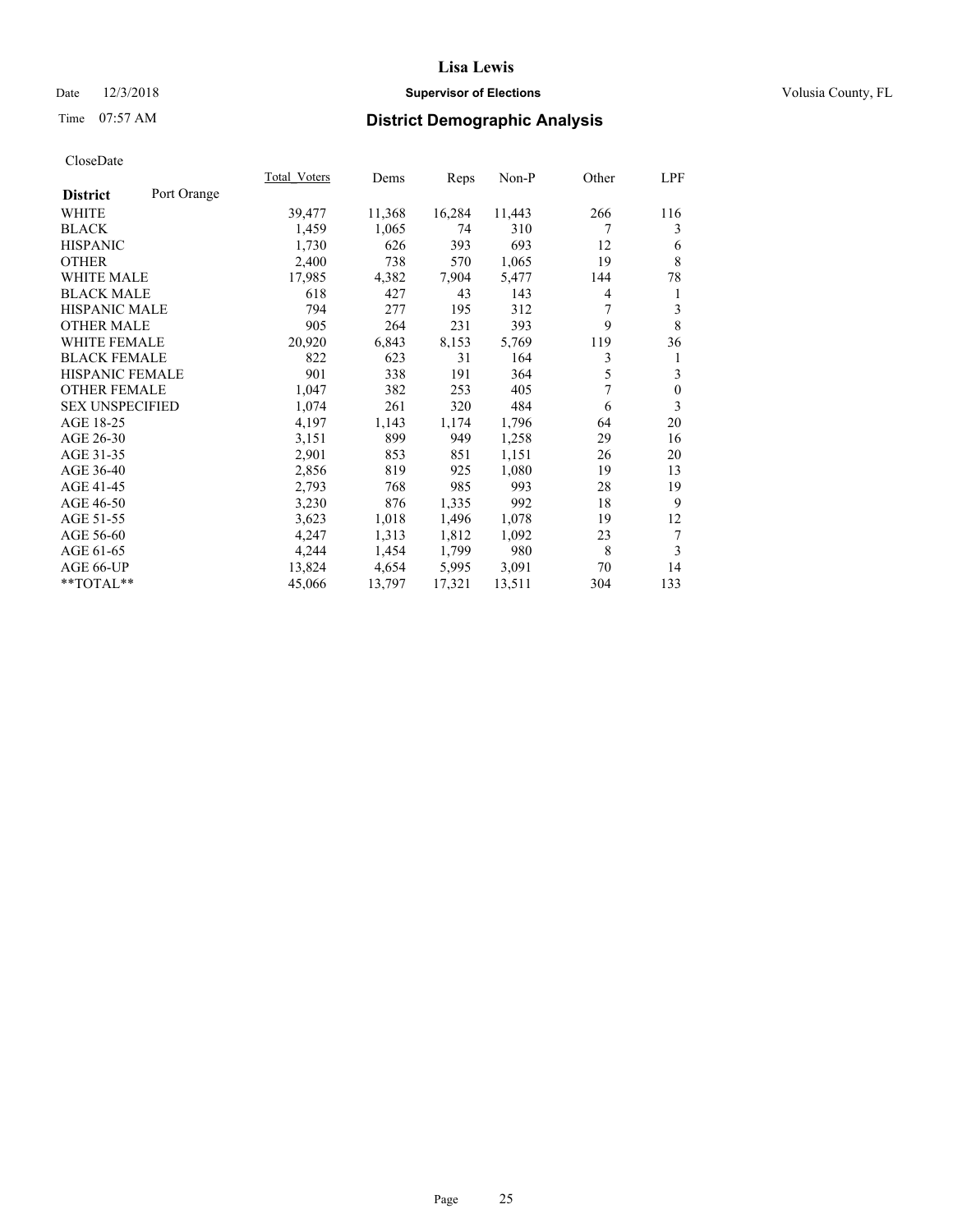## Date  $12/3/2018$  **Supervisor of Elections** Volusia County, FL

# Time 07:57 AM **District Demographic Analysis**

|                        |               | <b>Total Voters</b> | Dems  | Reps  | $Non-P$ | Other          | LPF            |
|------------------------|---------------|---------------------|-------|-------|---------|----------------|----------------|
| <b>District</b>        | South Daytona |                     |       |       |         |                |                |
| WHITE                  |               | 7,220               | 2,292 | 2,753 | 2,103   | 53             | 19             |
| <b>BLACK</b>           |               | 790                 | 592   | 25    | 172     | 1              | $\theta$       |
| <b>HISPANIC</b>        |               | 313                 | 133   | 61    | 115     | 4              | 0              |
| <b>OTHER</b>           |               | 437                 | 154   | 94    | 187     | 1              | 1              |
| <b>WHITE MALE</b>      |               | 3,270               | 868   | 1,351 | 1,014   | 25             | 12             |
| <b>BLACK MALE</b>      |               | 295                 | 207   | 13    | 75      | $\overline{0}$ | $\mathbf{0}$   |
| <b>HISPANIC MALE</b>   |               | 141                 | 48    | 34    | 56      | 3              | $\mathbf{0}$   |
| <b>OTHER MALE</b>      |               | 149                 | 52    | 37    | 59      |                | $\theta$       |
| WHITE FEMALE           |               | 3,868               | 1,404 | 1,377 | 1,052   | 28             | 7              |
| <b>BLACK FEMALE</b>    |               | 483                 | 378   | 11    | 93      | 1              | $\theta$       |
| <b>HISPANIC FEMALE</b> |               | 162                 | 81    | 27    | 53      | 1              | $\theta$       |
| <b>OTHER FEMALE</b>    |               | 202                 | 78    | 49    | 74      | 0              | 1              |
| <b>SEX UNSPECIFIED</b> |               | 190                 | 55    | 34    | 101     | $\mathbf{0}$   | $\theta$       |
| AGE 18-25              |               | 811                 | 256   | 176   | 368     | 6              | 5              |
| AGE 26-30              |               | 687                 | 233   | 165   | 279     | 8              | $\overline{c}$ |
| AGE 31-35              |               | 627                 | 217   | 165   | 233     | 7              | 5              |
| AGE 36-40              |               | 560                 | 208   | 138   | 208     | 6              | $\theta$       |
| AGE 41-45              |               | 488                 | 155   | 157   | 170     | 5              | 1              |
| AGE 46-50              |               | 624                 | 210   | 229   | 181     |                | 3              |
| AGE 51-55              |               | 740                 | 259   | 285   | 190     | 4              | $\overline{c}$ |
| AGE 56-60              |               | 926                 | 327   | 353   | 243     | 3              | $\theta$       |
| AGE 61-65              |               | 907                 | 347   | 336   | 216     | 8              | 0              |
| AGE 66-UP              |               | 2,390               | 959   | 929   | 489     | 11             | $\overline{2}$ |
| **TOTAL**              |               | 8,760               | 3,171 | 2,933 | 2,577   | 59             | 20             |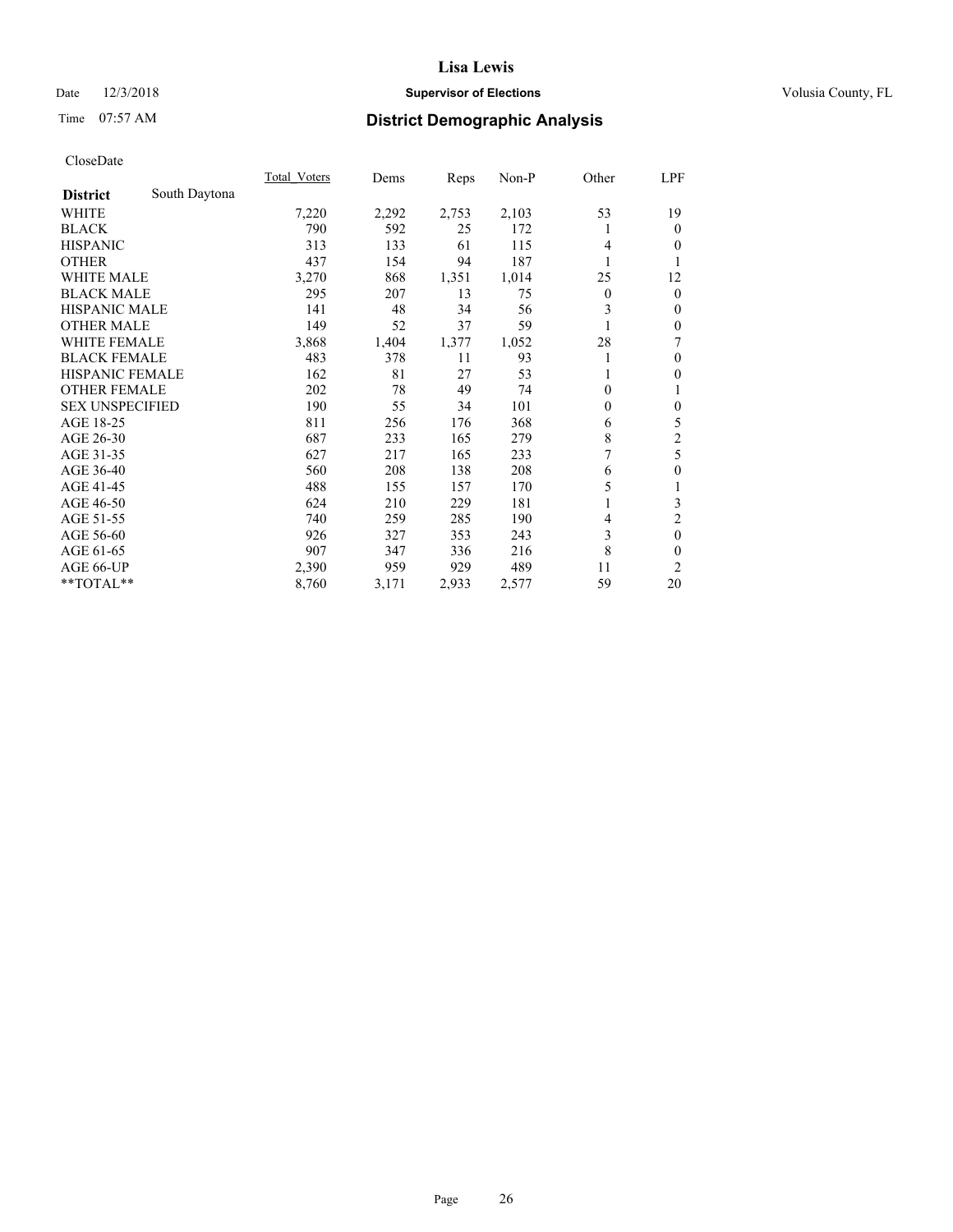## Date  $12/3/2018$  **Supervisor of Elections** Volusia County, FL

# Time 07:57 AM **District Demographic Analysis**

|                        |               | Total Voters | Dems | Reps     | Non-P        | Other | LPF |
|------------------------|---------------|--------------|------|----------|--------------|-------|-----|
| <b>District</b>        | Flagler Beach |              |      |          |              |       |     |
| WHITE                  |               | 50           | 24   | 14       | 12           | 0     | 0   |
| <b>BLACK</b>           |               | $\theta$     | 0    | $\Omega$ | 0            |       |     |
| <b>HISPANIC</b>        |               |              |      | 0        | $\mathbf{0}$ |       |     |
| <b>OTHER</b>           |               |              |      | 0        |              |       |     |
| WHITE MALE             |               | 19           |      | 6        | 6            |       |     |
| <b>BLACK MALE</b>      |               |              |      |          |              |       |     |
| <b>HISPANIC MALE</b>   |               |              |      |          |              |       |     |
| <b>OTHER MALE</b>      |               |              |      | 0        |              |       |     |
| <b>WHITE FEMALE</b>    |               | 30           | 17   | 8        |              |       |     |
| <b>BLACK FEMALE</b>    |               | $\theta$     | 0    | 0        |              |       |     |
| <b>HISPANIC FEMALE</b> |               |              |      |          |              |       |     |
| <b>OTHER FEMALE</b>    |               |              |      | 0        |              |       |     |
| <b>SEX UNSPECIFIED</b> |               |              |      |          |              |       |     |
| AGE 18-25              |               |              |      |          |              |       |     |
| AGE 26-30              |               |              |      |          |              |       |     |
| AGE 31-35              |               |              |      |          |              |       |     |
| AGE 36-40              |               |              |      | 0        |              |       |     |
| AGE 41-45              |               |              |      |          |              |       |     |
| AGE 46-50              |               |              |      | $_{0}$   |              |       |     |
| AGE 51-55              |               |              |      |          |              |       |     |
| AGE 56-60              |               |              |      |          |              |       |     |
| AGE 61-65              |               |              |      |          |              |       |     |
| AGE 66-UP              |               | 42           | 20   | 14       | 8            |       |     |
| **TOTAL**              |               | 51           | 25   | 14       | 12           |       | 0   |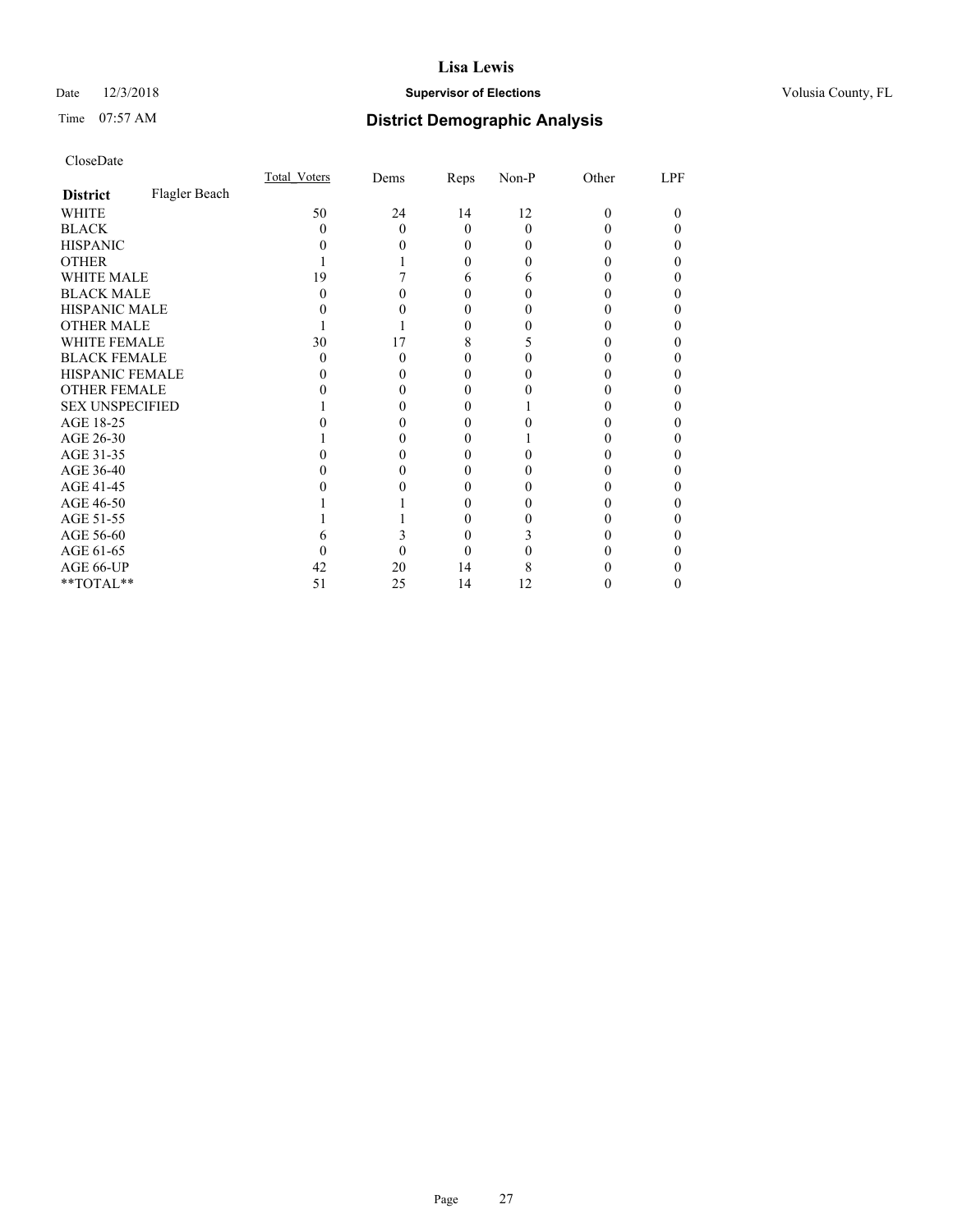## Date  $12/3/2018$  **Supervisor of Elections** Volusia County, FL

# Time 07:57 AM **District Demographic Analysis**

|                        |                           | Total Voters | Dems   | Reps   | Non-P  | Other | LPF |
|------------------------|---------------------------|--------------|--------|--------|--------|-------|-----|
| <b>District</b>        | <b>Hospital Authority</b> |              |        |        |        |       |     |
| WHITE                  |                           | 108,372      | 29,242 | 47,500 | 30,659 | 579   | 392 |
| <b>BLACK</b>           |                           | 12,467       | 9,478  | 482    | 2,463  | 39    | 5   |
| <b>HISPANIC</b>        |                           | 26,993       | 12,192 | 4,005  | 10,655 | 101   | 40  |
| <b>OTHER</b>           |                           | 8,998        | 2,876  | 1,910  | 4,149  | 47    | 16  |
| WHITE MALE             |                           | 49,880       | 11,376 | 23,097 | 14,868 | 278   | 261 |
| <b>BLACK MALE</b>      |                           | 5,231        | 3,701  | 270    | 1,232  | 24    | 4   |
| <b>HISPANIC MALE</b>   |                           | 12,261       | 5,142  | 2,053  | 4,991  | 53    | 22  |
| <b>OTHER MALE</b>      |                           | 3,171        | 1,017  | 751    | 1,369  | 21    | 13  |
| WHITE FEMALE           |                           | 57,099       | 17,545 | 23,836 | 15,295 | 297   | 126 |
| <b>BLACK FEMALE</b>    |                           | 7,051        | 5,648  | 203    | 1,184  | 15    | 1   |
| <b>HISPANIC FEMALE</b> |                           | 14,269       | 6,841  | 1,911  | 5,454  | 46    | 17  |
| <b>OTHER FEMALE</b>    |                           | 3,827        | 1,438  | 808    | 1,561  | 17    | 3   |
| <b>SEX UNSPECIFIED</b> |                           | 4,039        | 1,079  | 967    | 1,972  | 15    | 6   |
| AGE 18-25              |                           | 16,554       | 5,076  | 3,774  | 7,498  | 134   | 72  |
| AGE 26-30              |                           | 12,155       | 3,840  | 3,123  | 5,063  | 67    | 62  |
| AGE 31-35              |                           | 11,433       | 3,575  | 3,058  | 4,667  | 65    | 68  |
| AGE 36-40              |                           | 11,258       | 3,726  | 3,024  | 4,385  | 60    | 63  |
| AGE 41-45              |                           | 10,811       | 3,513  | 3,258  | 3,950  | 53    | 37  |
| AGE 46-50              |                           | 12,210       | 3,868  | 4,387  | 3,850  | 65    | 40  |
| AGE 51-55              |                           | 13,571       | 4,340  | 5,347  | 3,795  | 50    | 39  |
| AGE 56-60              |                           | 14,811       | 5,060  | 6,005  | 3,661  | 62    | 23  |
| AGE 61-65              |                           | 13,990       | 5,149  | 5,546  | 3,214  | 65    | 16  |
| AGE 66-UP              |                           | 40,036       | 15,640 | 16,375 | 7,843  | 145   | 33  |
| $*$ TOTAL $*$          |                           | 156,830      | 53,788 | 53,897 | 47,926 | 766   | 453 |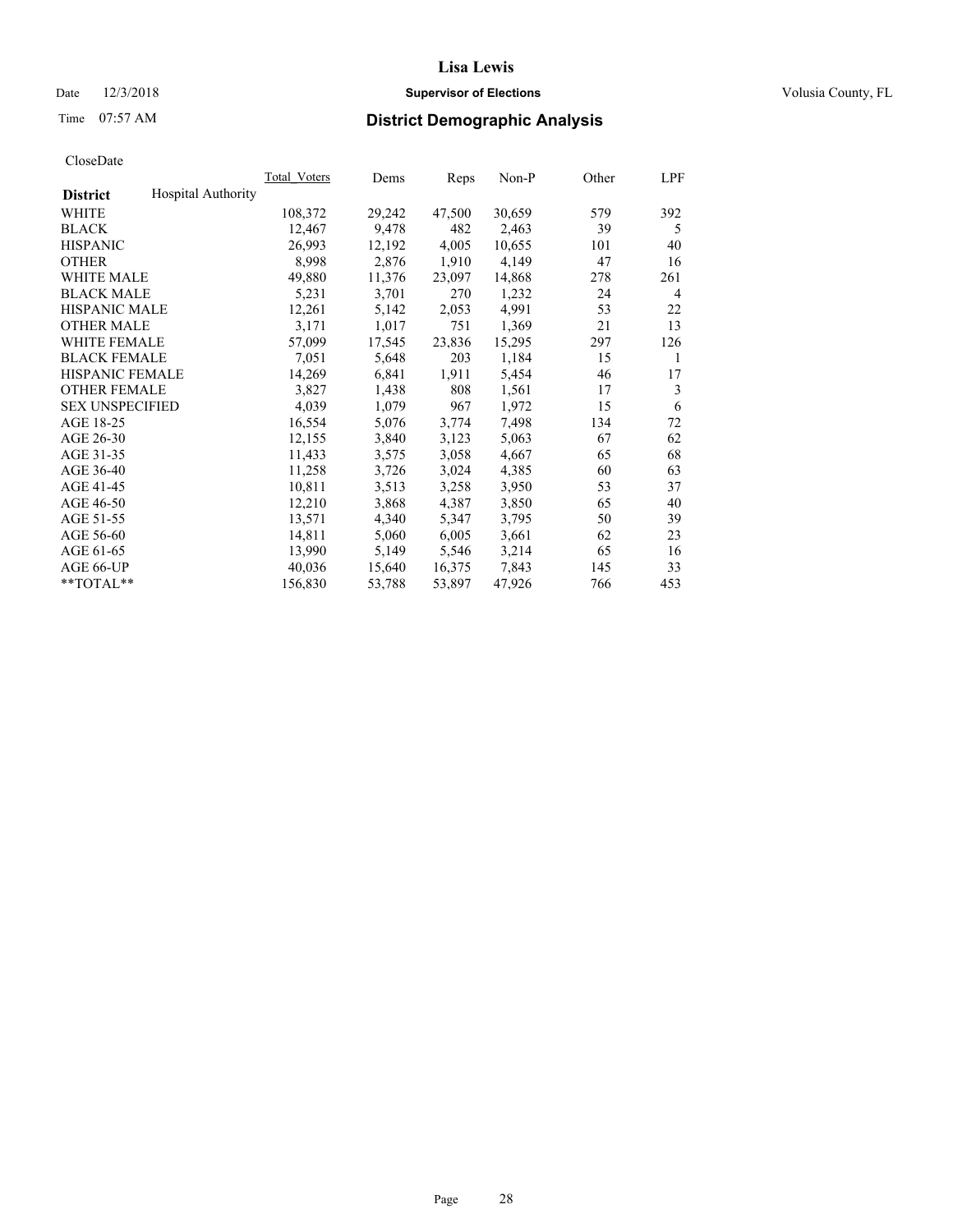## Date  $12/3/2018$  **Supervisor of Elections** Volusia County, FL

| CloseDate |
|-----------|
|-----------|

|                        |                           | Total Voters | Dems  | Reps   | Non-P | Other | LPF          |
|------------------------|---------------------------|--------------|-------|--------|-------|-------|--------------|
| <b>District</b>        | Florida House District 24 |              |       |        |       |       |              |
| WHITE                  |                           | 19,919       | 5,194 | 9,464  | 5,095 | 101   | 65           |
| <b>BLACK</b>           |                           | 519          | 394   | 15     | 105   | 4     | 1            |
| <b>HISPANIC</b>        |                           | 1,434        | 540   | 267    | 621   | 6     | $\Omega$     |
| <b>OTHER</b>           |                           | 970          | 233   | 302    | 427   | 6     | 2            |
| <b>WHITE MALE</b>      |                           | 9,300        | 2,065 | 4,600  | 2,536 | 52    | 47           |
| <b>BLACK MALE</b>      |                           | 232          | 164   | 10     | 55    | 2     |              |
| <b>HISPANIC MALE</b>   |                           | 648          | 232   | 126    | 287   | 3     | $\mathbf{0}$ |
| <b>OTHER MALE</b>      |                           | 328          | 70    | 110    | 145   |       | 2            |
| <b>WHITE FEMALE</b>    |                           | 10,414       | 3,099 | 4,763  | 2,485 | 49    | 18           |
| <b>BLACK FEMALE</b>    |                           | 283          | 226   | 5      | 50    | 2     | $\theta$     |
| HISPANIC FEMALE        |                           | 755          | 296   | 138    | 318   | 3     | $\Omega$     |
| <b>OTHER FEMALE</b>    |                           | 394          | 114   | 134    | 142   | 4     | $\Omega$     |
| <b>SEX UNSPECIFIED</b> |                           | 488          | 95    | 162    | 230   | 1     | $\theta$     |
| AGE 18-25              |                           | 1,755        | 399   | 602    | 727   | 17    | 10           |
| AGE 26-30              |                           | 1,168        | 296   | 374    | 479   | 9     | 10           |
| AGE 31-35              |                           | 1,054        | 260   | 366    | 421   | 5     | 2            |
| AGE 36-40              |                           | 997          | 250   | 348    | 388   | 3     | $\,$ 8 $\,$  |
| AGE 41-45              |                           | 1,000        | 243   | 414    | 334   | 4     | 5            |
| AGE 46-50              |                           | 1,332        | 280   | 620    | 418   | 10    | 4            |
| AGE 51-55              |                           | 1,773        | 415   | 883    | 461   | 8     | 6            |
| AGE 56-60              |                           | 2,387        | 650   | 1,137  | 580   | 15    | 5            |
| AGE 61-65              |                           | 2,595        | 783   | 1,211  | 583   | 11    | 7            |
| AGE 66-UP              |                           | 8,781        | 2,785 | 4,093  | 1,857 | 35    | 11           |
| **TOTAL**              |                           | 22,842       | 6,361 | 10,048 | 6,248 | 117   | 68           |
|                        |                           |              |       |        |       |       |              |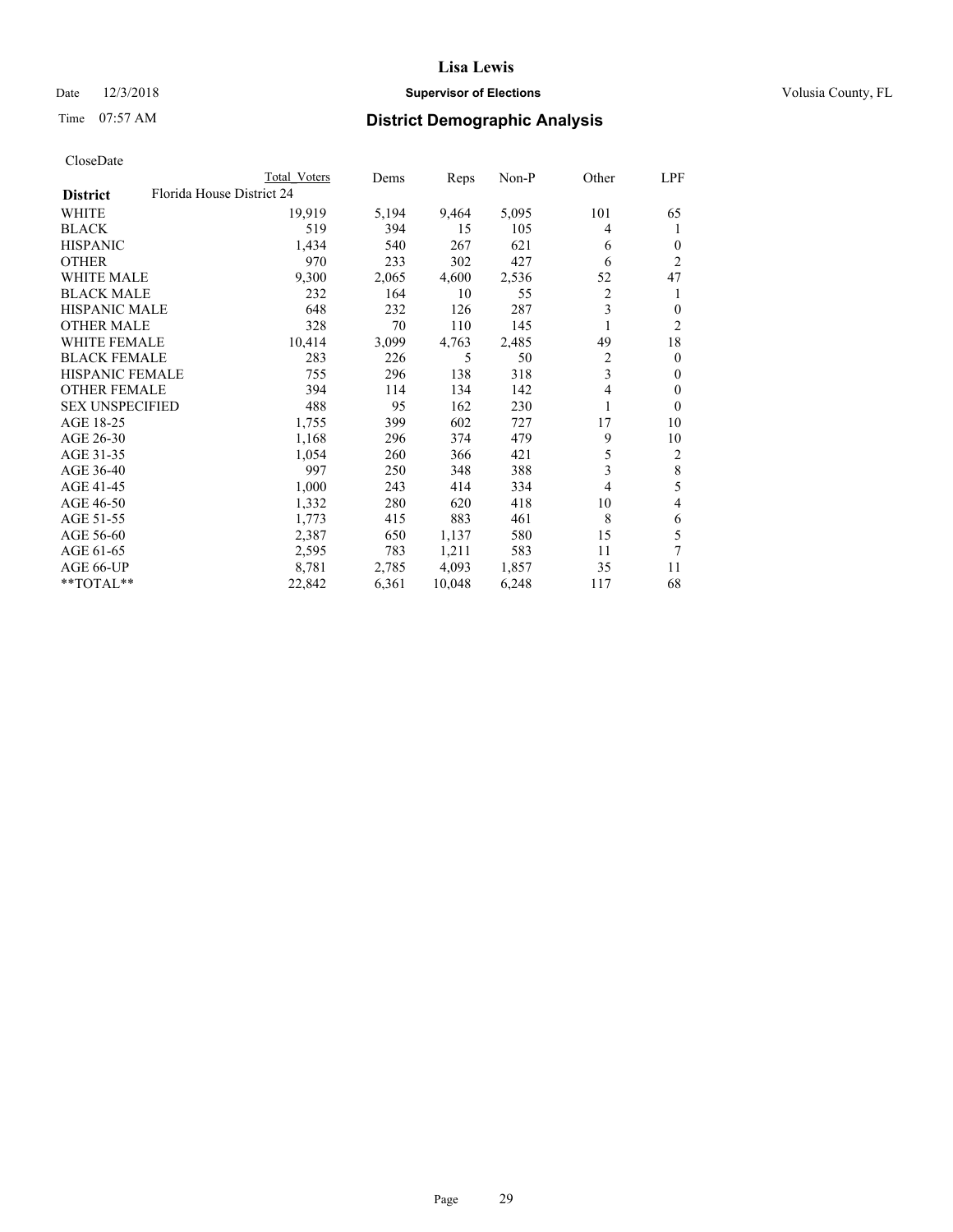## Date  $12/3/2018$  **Supervisor of Elections** Volusia County, FL

|                        |                           | Total Voters | Dems   | Reps   | Non-P  | Other | LPF            |
|------------------------|---------------------------|--------------|--------|--------|--------|-------|----------------|
| <b>District</b>        | Florida House District 25 |              |        |        |        |       |                |
| WHITE                  |                           | 117,302      | 33,163 | 50,926 | 32,028 | 838   | 347            |
| <b>BLACK</b>           |                           | 3,753        | 2,768  | 192    | 768    | 18    | 7              |
| <b>HISPANIC</b>        |                           | 3,762        | 1,368  | 931    | 1,421  | 29    | 13             |
| <b>OTHER</b>           |                           | 6,403        | 1,891  | 1,619  | 2,836  | 39    | 18             |
| <b>WHITE MALE</b>      |                           | 54,222       | 13,052 | 24,827 | 15,685 | 418   | 240            |
| <b>BLACK MALE</b>      |                           | 1,658        | 1,136  | 99     | 407    | 12    | 4              |
| <b>HISPANIC MALE</b>   |                           | 1,694        | 574    | 451    | 645    | 18    | 6              |
| <b>OTHER MALE</b>      |                           | 2,431        | 680    | 658    | 1,061  | 18    | 14             |
| <b>WHITE FEMALE</b>    |                           | 61,647       | 19,743 | 25,537 | 15,851 | 412   | 104            |
| <b>BLACK FEMALE</b>    |                           | 2,049        | 1,596  | 91     | 354    | 6     | 2              |
| <b>HISPANIC FEMALE</b> |                           | 1,995        | 770    | 463    | 744    | 11    | 7              |
| <b>OTHER FEMALE</b>    |                           | 2,785        | 971    | 720    | 1,077  | 15    | $\overline{2}$ |
| <b>SEX UNSPECIFIED</b> |                           | 2,739        | 668    | 822    | 1,229  | 14    | 6              |
| AGE 18-25              |                           | 10,287       | 2,670  | 3,116  | 4,305  | 141   | 55             |
| AGE 26-30              |                           | 7,623        | 2,138  | 2,321  | 3,035  | 73    | 56             |
| AGE 31-35              |                           | 7,288        | 2,105  | 2,246  | 2,819  | 69    | 49             |
| AGE 36-40              |                           | 7,114        | 1,985  | 2,322  | 2,706  | 60    | 41             |
| AGE 41-45              |                           | 7,025        | 1,879  | 2,557  | 2,473  | 60    | 56             |
| AGE 46-50              |                           | 8,765        | 2,317  | 3,617  | 2,739  | 63    | 29             |
| AGE 51-55              |                           | 10,728       | 2,792  | 4,810  | 3,029  | 73    | 24             |
| AGE 56-60              |                           | 13,018       | 3,766  | 5,895  | 3,253  | 84    | 20             |
| AGE 61-65              |                           | 13,879       | 4,549  | 6,039  | 3,187  | 86    | 18             |
| AGE 66-UP              |                           | 45,493       | 14,989 | 20,745 | 9,507  | 215   | 37             |
| **TOTAL**              |                           | 131,220      | 39,190 | 53,668 | 37,053 | 924   | 385            |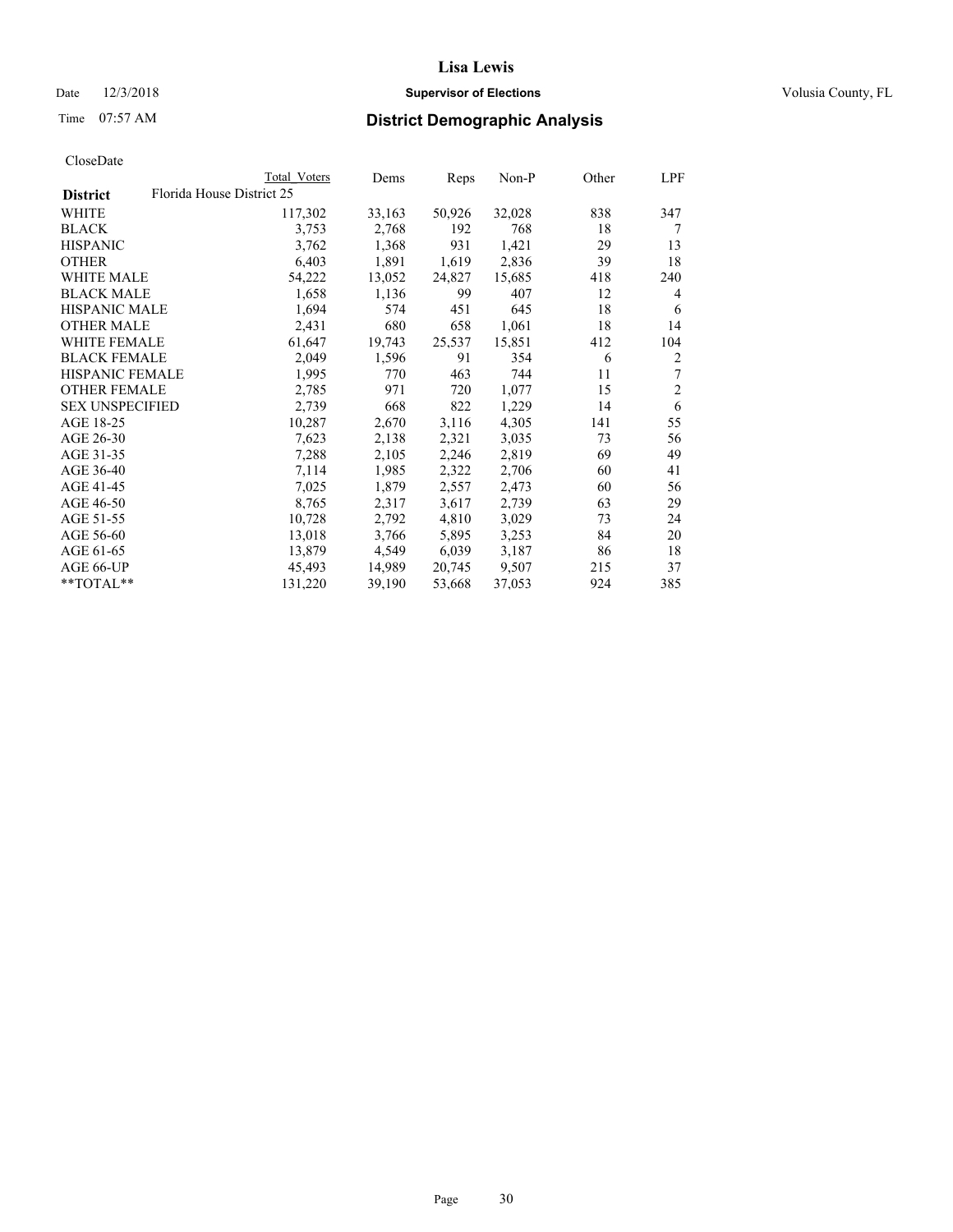## Date  $12/3/2018$  **Supervisor of Elections** Volusia County, FL

| CloseDate |
|-----------|
|-----------|

|                        |                           | Total Voters | Dems   | Reps   | $Non-P$ | Other | LPF            |
|------------------------|---------------------------|--------------|--------|--------|---------|-------|----------------|
| <b>District</b>        | Florida House District 26 |              |        |        |         |       |                |
| WHITE                  |                           | 77,326       | 22,874 | 31,195 | 22,455  | 513   | 289            |
| <b>BLACK</b>           |                           | 22,119       | 17,673 | 586    | 3,808   | 47    | 5              |
| <b>HISPANIC</b>        |                           | 6,747        | 2,923  | 1,125  | 2,638   | 45    | 16             |
| <b>OTHER</b>           |                           | 6,992        | 2,453  | 1,254  | 3,242   | 34    | 9              |
| WHITE MALE             |                           | 35,675       | 8,806  | 15,406 | 11,016  | 259   | 188            |
| <b>BLACK MALE</b>      |                           | 8,455        | 6,335  | 316    | 1,777   | 24    | 3              |
| <b>HISPANIC MALE</b>   |                           | 2,968        | 1,149  | 575    | 1,211   | 23    | 10             |
| <b>OTHER MALE</b>      |                           | 2,449        | 876    | 507    | 1,049   | 15    | $\overline{2}$ |
| <b>WHITE FEMALE</b>    |                           | 40,653       | 13,830 | 15,423 | 11,050  | 252   | 98             |
| <b>BLACK FEMALE</b>    |                           | 13,219       | 11,013 | 262    | 1,919   | 23    | $\overline{2}$ |
| HISPANIC FEMALE        |                           | 3,615        | 1,703  | 534    | 1,352   | 20    | 6              |
| <b>OTHER FEMALE</b>    |                           | 2,812        | 1,140  | 516    | 1,135   | 15    | 6              |
| <b>SEX UNSPECIFIED</b> |                           | 3,336        | 1,071  | 619    | 1,634   | 8     | $\overline{4}$ |
| AGE 18-25              |                           | 15,066       | 6,528  | 2,624  | 5,737   | 116   | 61             |
| AGE 26-30              |                           | 9,532        | 3,814  | 2,015  | 3,608   | 61    | 34             |
| AGE 31-35              |                           | 8,168        | 3,188  | 1,823  | 3,049   | 55    | 53             |
| AGE 36-40              |                           | 7,475        | 3,017  | 1,748  | 2,638   | 38    | 34             |
| AGE 41-45              |                           | 6,757        | 2,571  | 1,859  | 2,274   | 35    | 18             |
| AGE 46-50              |                           | 7,804        | 2,900  | 2,532  | 2,296   | 44    | 32             |
| AGE 51-55              |                           | 8,939        | 3,404  | 3,083  | 2,387   | 40    | 25             |
| AGE 56-60              |                           | 10,222       | 3,999  | 3,667  | 2,480   | 54    | 22             |
| AGE 61-65              |                           | 10,057       | 4,237  | 3,587  | 2,168   | 55    | 10             |
| AGE 66-UP              |                           | 29,163       | 12,264 | 11,222 | 5,506   | 141   | 30             |
| $*$ TOTAL $*$          |                           | 113,184      | 45,923 | 34,160 | 32,143  | 639   | 319            |
|                        |                           |              |        |        |         |       |                |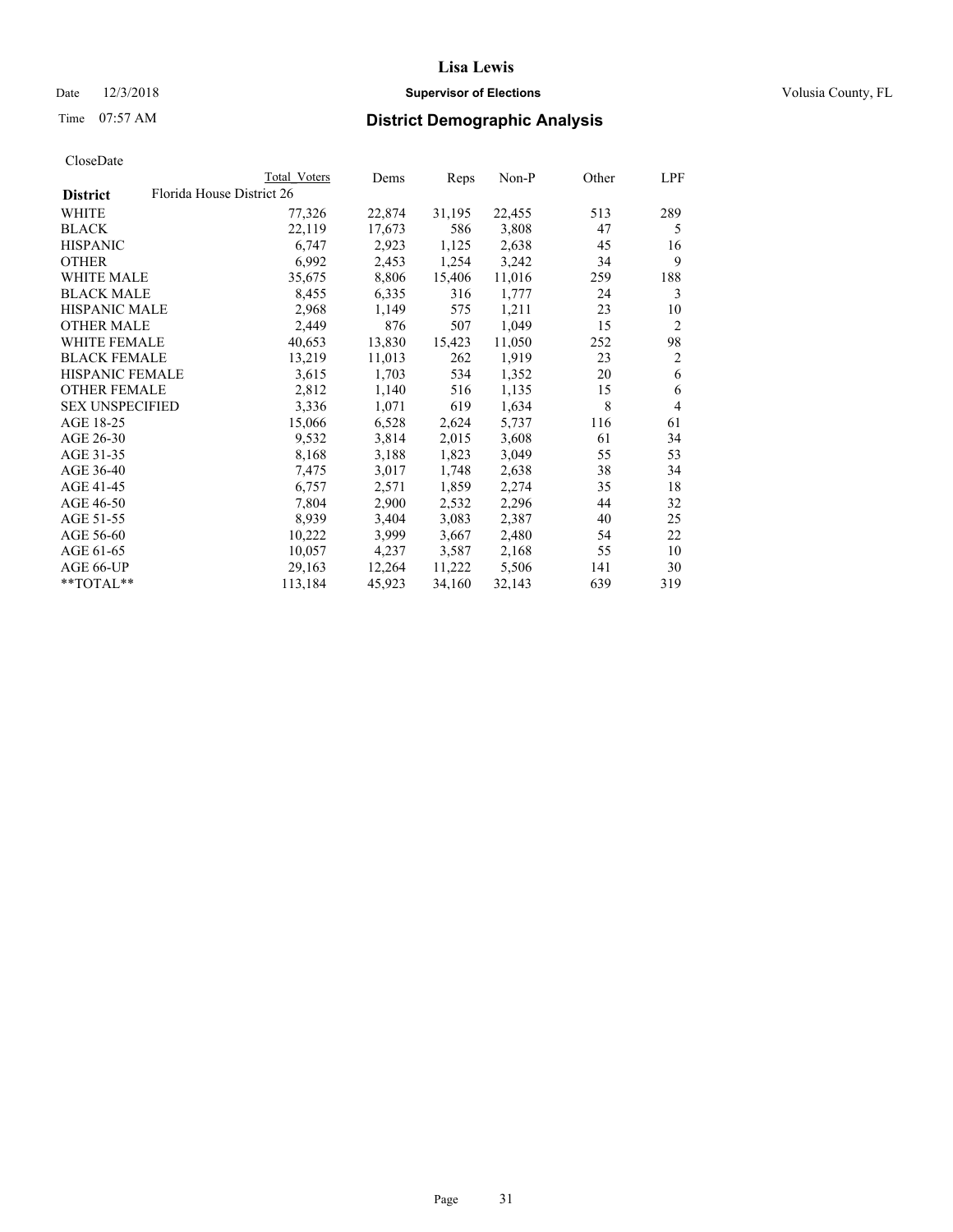## Date  $12/3/2018$  **Supervisor of Elections** Volusia County, FL

| Total Voters | Dems                      | Reps   | Non-P  | Other | LPF            |
|--------------|---------------------------|--------|--------|-------|----------------|
|              |                           |        |        |       |                |
| 80,944       | 21,765                    | 34,542 | 23,939 | 438   | 260            |
| 8,042        | 5,977                     | 351    | 1,686  | 26    | $\overline{2}$ |
| 22,203       | 10,150                    | 3,243  | 8,701  | 80    | 29             |
| 6,401        | 2,041                     | 1,346  | 2,971  | 31    | 12             |
| 37,423       | 8,581                     | 16,940 | 11,536 | 195   | 171            |
| 3,516        | 2,423                     | 202    | 873    | 16    | 2              |
| 10,200       | 4,308                     | 1,681  | 4,151  | 44    | 16             |
| 2,225        | 692                       | 539    | 970    | 14    | 10             |
| 42,473       | 12,947                    | 17,176 | 12,023 | 240   | 87             |
| 4,409        | 3,469                     | 145    | 785    | 10    | $\theta$       |
| 11,647       | 5,677                     | 1,532  | 4,390  | 36    | 12             |
| 2,777        | 1,067                     | 584    | 1,113  | 11    | $\overline{2}$ |
| 2,918        | 768                       | 683    | 1,455  | 9     | 3              |
| 11,607       | 3,451                     | 2,520  | 5,494  | 100   | 42             |
| 8,787        | 2,744                     | 2,209  | 3,741  | 52    | 41             |
| 8,499        | 2,654                     | 2,213  | 3,543  | 41    | 48             |
| 8,309        | 2,704                     | 2,133  | 3,384  | 46    | 42             |
| 8,250        | 2,655                     | 2,423  | 3,099  | 41    | 32             |
| 9,226        | 2,913                     | 3,220  | 3,019  | 46    | 28             |
| 10,251       | 3,304                     | 3,877  | 2,998  | 45    | 27             |
| 11,434       | 3,839                     | 4,533  | 2,998  | 53    | 11             |
| 10,771       | 3,893                     | 4,140  | 2,668  | 53    | 17             |
| 30,456       | 11,776                    | 12,214 | 6,353  | 98    | 15             |
| 117,590      | 39,933                    | 39,482 | 37,297 | 575   | 303            |
|              | Florida House District 27 |        |        |       |                |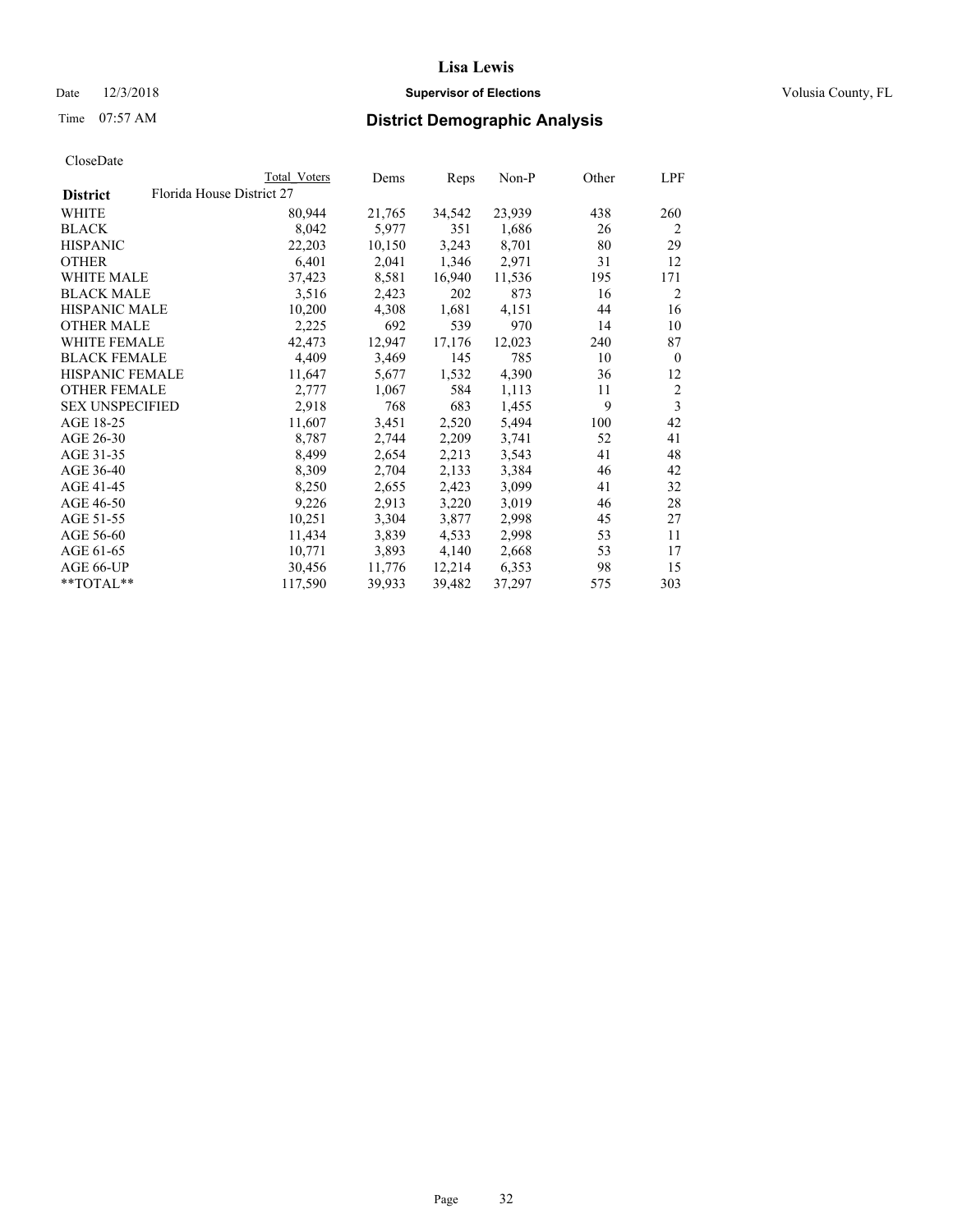## Date  $12/3/2018$  **Supervisor of Elections** Volusia County, FL

# Time 07:57 AM **District Demographic Analysis**

|                        | Total Voters            | Dems   | Reps   | Non-P  | Other | LPF            |
|------------------------|-------------------------|--------|--------|--------|-------|----------------|
| <b>District</b>        | School Board District 1 |        |        |        |       |                |
| WHITE                  | 62,127                  | 16,805 | 28,175 | 16,574 | 344   | 229            |
| <b>BLACK</b>           | 5,841                   | 4,577  | 190    | 1,056  | 16    | $\overline{2}$ |
| <b>HISPANIC</b>        | 7,394                   | 3,079  | 1,326  | 2,930  | 43    | 16             |
| <b>OTHER</b>           | 4,328                   | 1,339  | 979    | 1,979  | 23    | 8              |
| WHITE MALE             | 28,374                  | 6,374  | 13,638 | 8,041  | 164   | 157            |
| <b>BLACK MALE</b>      | 2,327                   | 1,712  | 87     | 518    | 9     | 1              |
| <b>HISPANIC MALE</b>   | 3,203                   | 1,221  | 661    | 1,291  | 21    | 9              |
| <b>OTHER MALE</b>      | 1,550                   | 496    | 381    | 656    | 11    | 6              |
| WHITE FEMALE           | 33,002                  | 10,261 | 14,227 | 8,268  | 178   | 68             |
| <b>BLACK FEMALE</b>    | 3,427                   | 2,806  | 98     | 515    | 7     | 1              |
| <b>HISPANIC FEMALE</b> | 4,048                   | 1,796  | 651    | 1,574  | 20    | 7              |
| <b>OTHER FEMALE</b>    | 1,808                   | 635    | 407    | 754    | 10    | $\mathfrak{2}$ |
| <b>SEX UNSPECIFIED</b> | 1,950                   | 499    | 519    | 922    | 6     | 4              |
| AGE 18-25              | 8,033                   | 2,443  | 2,067  | 3,404  | 73    | 46             |
| AGE 26-30              | 5,548                   | 1,680  | 1,594  | 2,210  | 36    | 28             |
| AGE 31-35              | 5,225                   | 1,507  | 1,584  | 2,067  | 30    | 37             |
| AGE 36-40              | 5,351                   | 1,664  | 1,642  | 1,983  | 25    | 37             |
| AGE 41-45              | 4,992                   | 1,508  | 1,709  | 1,727  | 28    | 20             |
| AGE 46-50              | 5,849                   | 1,716  | 2,297  | 1,776  | 37    | 23             |
| AGE 51-55              | 6,518                   | 1,896  | 2,859  | 1,712  | 30    | 21             |
| AGE 56-60              | 7,305                   | 2,360  | 3,219  | 1,675  | 36    | 15             |
| AGE 61-65              | 7,319                   | 2,525  | 3,167  | 1,587  | 36    | 4              |
| AGE 66-UP              | 23,549                  | 8,500  | 10,532 | 4,398  | 95    | 24             |
| $*$ $TOTAL**$          | 79,690                  | 25,800 | 30,670 | 22,539 | 426   | 255            |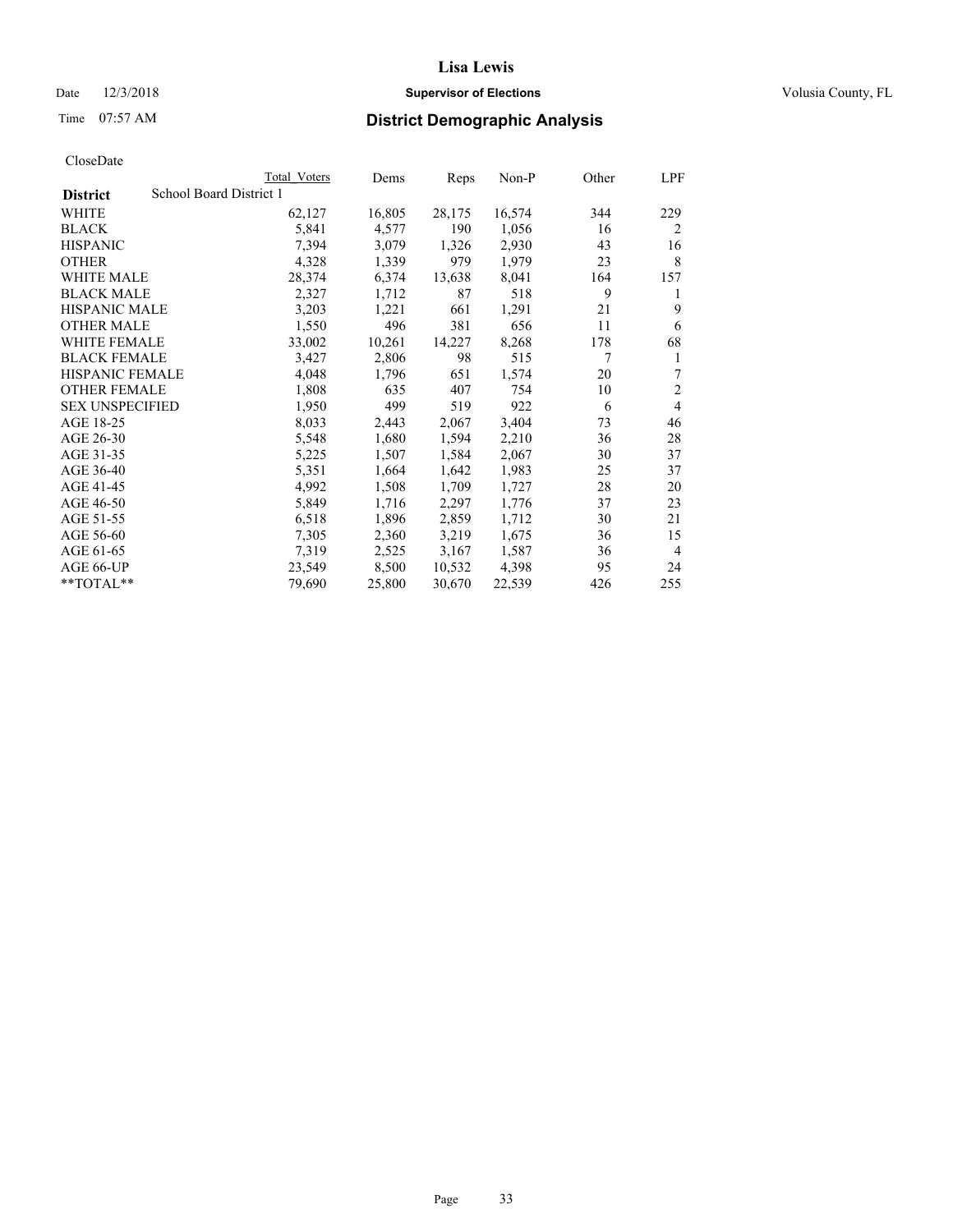## Date  $12/3/2018$  **Supervisor of Elections** Volusia County, FL

# Time 07:57 AM **District Demographic Analysis**

|                        | Total Voters            | Dems   | Reps   | Non-P  | Other | LPF            |
|------------------------|-------------------------|--------|--------|--------|-------|----------------|
| <b>District</b>        | School Board District 2 |        |        |        |       |                |
| WHITE                  | 53,126                  | 15,812 | 20,953 | 15,767 | 411   | 183            |
| <b>BLACK</b>           | 13,964                  | 11,104 | 364    | 2,461  | 31    | 4              |
| <b>HISPANIC</b>        | 2,980                   | 1,246  | 555    | 1,151  | 25    | 3              |
| <b>OTHER</b>           | 4,672                   | 1,640  | 842    | 2,145  | 33    | 12             |
| WHITE MALE             | 24,915                  | 6,307  | 10,484 | 7,800  | 206   | 118            |
| <b>BLACK MALE</b>      | 5,310                   | 3,981  | 196    | 1,118  | 15    | $\theta$       |
| <b>HISPANIC MALE</b>   | 1,384                   | 501    | 298    | 568    | 16    | 1              |
| <b>OTHER MALE</b>      | 1,667                   | 570    | 356    | 722    | 12    | 7              |
| <b>WHITE FEMALE</b>    | 27,472                  | 9,312  | 10,216 | 7,680  | 200   | 64             |
| <b>BLACK FEMALE</b>    | 8,339                   | 6,891  | 165    | 1,264  | 16    | 3              |
| <b>HISPANIC FEMALE</b> | 1,513                   | 707    | 251    | 544    | 9     | $\overline{2}$ |
| <b>OTHER FEMALE</b>    | 1,905                   | 779    | 340    | 767    | 16    | 3              |
| <b>SEX UNSPECIFIED</b> | 2,237                   | 754    | 408    | 1,061  | 10    | $\overline{4}$ |
| AGE 18-25              | 9,951                   | 4,562  | 1,562  | 3,695  | 97    | 35             |
| AGE 26-30              | 5,972                   | 2,450  | 1,226  | 2,219  | 48    | 29             |
| AGE 31-35              | 4,838                   | 1,947  | 1,018  | 1,800  | 39    | 34             |
| AGE 36-40              | 4,240                   | 1,756  | 923    | 1,512  | 34    | 15             |
| AGE 41-45              | 3,780                   | 1,458  | 997    | 1,282  | 25    | 18             |
| AGE 46-50              | 4,584                   | 1,717  | 1,404  | 1,412  | 32    | 19             |
| AGE 51-55              | 5,756                   | 2,150  | 1,917  | 1,632  | 43    | 14             |
| AGE 56-60              | 7,015                   | 2,646  | 2,566  | 1,754  | 40    | 9              |
| AGE 61-65              | 7,026                   | 2,769  | 2,574  | 1,638  | 36    | 9              |
| AGE 66-UP              | 21,580                  | 8,347  | 8,527  | 4,580  | 106   | 20             |
| $*$ TOTAL $*$          | 74,742                  | 29,802 | 22,714 | 21,524 | 500   | 202            |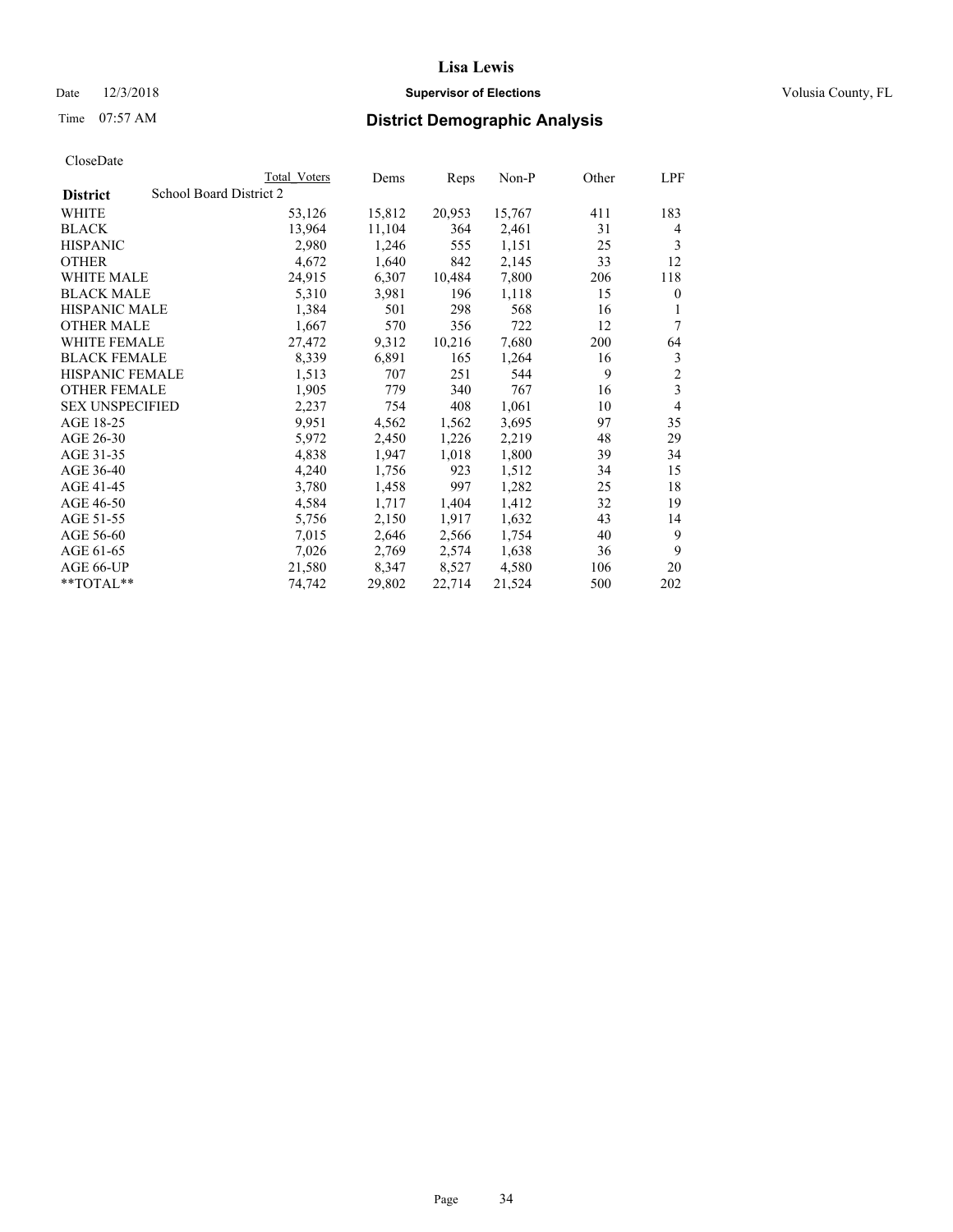## Date  $12/3/2018$  **Supervisor of Elections** Volusia County, FL

# Time 07:57 AM **District Demographic Analysis**

|                        | Total Voters            | Dems   | Reps   | Non-P  | Other | LPF            |
|------------------------|-------------------------|--------|--------|--------|-------|----------------|
| <b>District</b>        | School Board District 3 |        |        |        |       |                |
| WHITE                  | 75,051                  | 20,915 | 32,608 | 20,786 | 539   | 203            |
| <b>BLACK</b>           | 2,237                   | 1,731  | 93     | 403    | 7     | 3              |
| <b>HISPANIC</b>        | 1,913                   | 657    | 504    | 733    | 13    | 6              |
| <b>OTHER</b>           | 3,343                   | 956    | 892    | 1,474  | 14    | 7              |
| WHITE MALE             | 34,679                  | 8,222  | 15,960 | 10,106 | 253   | 138            |
| <b>BLACK MALE</b>      | 993                     | 714    | 45     | 227    | 4     | 3              |
| <b>HISPANIC MALE</b>   | 860                     | 279    | 233    | 339    | 6     | 3              |
| <b>OTHER MALE</b>      | 1,196                   | 326    | 363    | 493    | 9     | 5              |
| WHITE FEMALE           | 39,486                  | 12,479 | 16,273 | 10,388 | 283   | 63             |
| <b>BLACK FEMALE</b>    | 1,217                   | 993    | 48     | 173    | 3     | $\mathbf{0}$   |
| <b>HISPANIC FEMALE</b> | 1,016                   | 367    | 260    | 379    | 7     | 3              |
| <b>OTHER FEMALE</b>    | 1,440                   | 498    | 412    | 524    | 4     | $\overline{c}$ |
| <b>SEX UNSPECIFIED</b> | 1,656                   | 381    | 503    | 766    | 4     | $\overline{2}$ |
| AGE 18-25              | 6,242                   | 1,599  | 1,903  | 2,623  | 87    | 30             |
| AGE 26-30              | 4,500                   | 1,218  | 1,367  | 1,845  | 42    | 28             |
| AGE 31-35              | 4,514                   | 1,268  | 1,383  | 1,797  | 41    | 25             |
| AGE 36-40              | 4,547                   | 1,215  | 1,517  | 1,762  | 29    | 24             |
| AGE 41-45              | 4,596                   | 1,183  | 1,720  | 1,625  | 39    | 29             |
| AGE 46-50              | 5,606                   | 1,447  | 2,370  | 1,738  | 35    | 16             |
| AGE 51-55              | 6,527                   | 1,679  | 2,934  | 1,853  | 44    | 17             |
| AGE 56-60              | 8,316                   | 2,326  | 3,826  | 2,093  | 56    | 15             |
| AGE 61-65              | 8,860                   | 2,901  | 3,823  | 2,064  | 58    | 14             |
| AGE 66-UP              | 28,836                  | 9,423  | 13,254 | 5,996  | 142   | 21             |
| $*$ $TOTAL**$          | 82,544                  | 24,259 | 34,097 | 23,396 | 573   | 219            |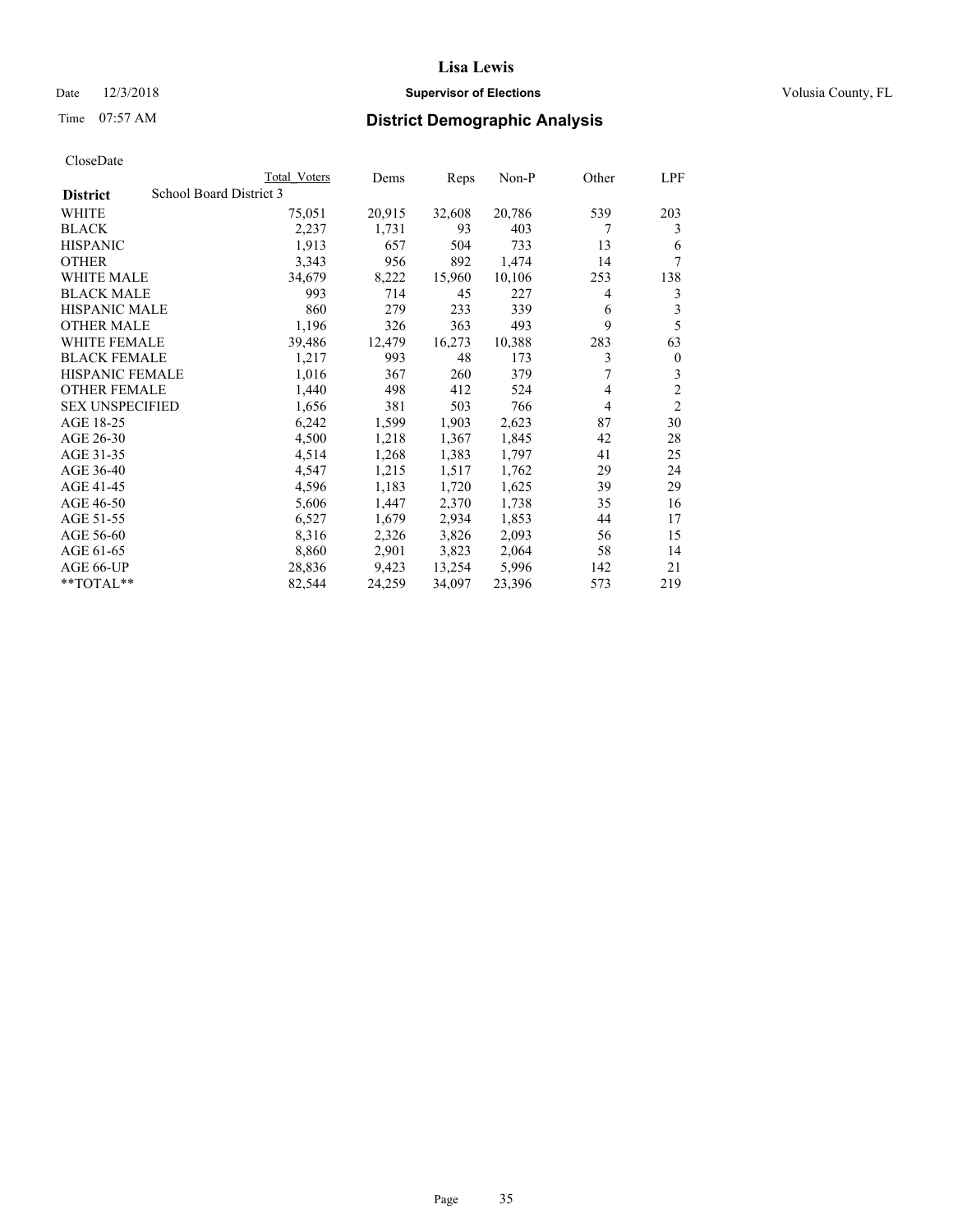## Date  $12/3/2018$  **Supervisor of Elections** Volusia County, FL

# Time 07:57 AM **District Demographic Analysis**

|                        | Total Voters            | Dems   | Reps   | Non-P  | Other | LPF            |
|------------------------|-------------------------|--------|--------|--------|-------|----------------|
| <b>District</b>        | School Board District 4 |        |        |        |       |                |
| WHITE                  | 63,629                  | 18,303 | 27,195 | 17,551 | 386   | 194            |
| <b>BLACK</b>           | 5,926                   | 4,624  | 210    | 1,069  | 19    | 4              |
| <b>HISPANIC</b>        | 2,778                   | 1,089  | 572    | 1,084  | 23    | 10             |
| <b>OTHER</b>           | 4,026                   | 1,217  | 953    | 1,831  | 18    | 7              |
| WHITE MALE             | 29,350                  | 7,129  | 13,283 | 8,604  | 198   | 136            |
| <b>BLACK MALE</b>      | 2,391                   | 1,706  | 121    | 548    | 12    | 4              |
| <b>HISPANIC MALE</b>   | 1,235                   | 434    | 285    | 496    | 14    | 6              |
| <b>OTHER MALE</b>      | 1,483                   | 421    | 372    | 679    | 7     | 4              |
| WHITE FEMALE           | 33,561                  | 11,018 | 13,632 | 8,666  | 187   | 58             |
| <b>BLACK FEMALE</b>    | 3,448                   | 2,851  | 87     | 503    | 7     | $\mathbf{0}$   |
| <b>HISPANIC FEMALE</b> | 1,488                   | 635    | 277    | 563    | 9     | 4              |
| <b>OTHER FEMALE</b>    | 1,712                   | 620    | 424    | 658    | 8     | $\mathfrak{2}$ |
| <b>SEX UNSPECIFIED</b> | 1,690                   | 419    | 448    | 818    | 4     | 1              |
| AGE 18-25              | 6,481                   | 1,940  | 1,801  | 2,647  | 60    | 33             |
| AGE 26-30              | 4,923                   | 1,591  | 1,332  | 1,932  | 43    | 25             |
| AGE 31-35              | 4,561                   | 1,504  | 1,301  | 1,703  | 28    | 25             |
| AGE 36-40              | 4,163                   | 1,339  | 1,195  | 1,578  | 25    | 26             |
| AGE 41-45              | 4,095                   | 1,257  | 1,373  | 1,412  | 24    | 29             |
| AGE 46-50              | 5,102                   | 1,462  | 2,012  | 1,577  | 32    | 19             |
| AGE 51-55              | 6,329                   | 1,872  | 2,696  | 1,718  | 30    | 13             |
| AGE 56-60              | 7,527                   | 2,404  | 3,107  | 1,952  | 52    | 12             |
| AGE 61-65              | 7,965                   | 2,816  | 3,275  | 1,813  | 48    | 13             |
| AGE 66-UP              | 25,213                  | 9,048  | 10,838 | 5,203  | 104   | 20             |
| $*$ $TOTAL**$          | 76,359                  | 25,233 | 28,930 | 21,535 | 446   | 215            |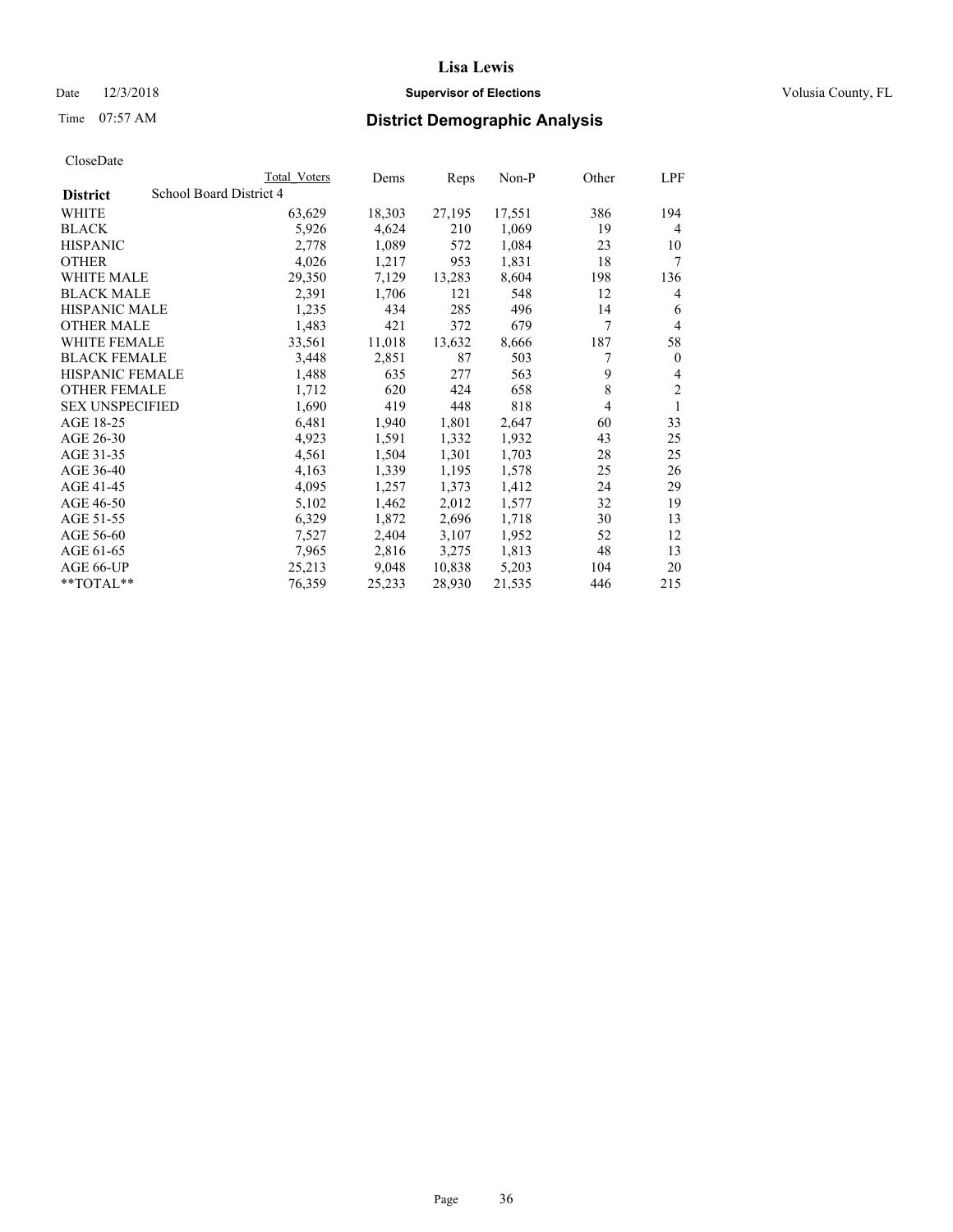# Date  $12/3/2018$  **Supervisor of Elections** Volusia County, FL

# Time 07:57 AM **District Demographic Analysis**

|                                            | Total Voters | Dems   | Reps   | $Non-P$ | Other | LPF            |
|--------------------------------------------|--------------|--------|--------|---------|-------|----------------|
| School Board District 5<br><b>District</b> |              |        |        |         |       |                |
| WHITE                                      | 41,558       | 11,161 | 17,196 | 12,839  | 210   | 152            |
| <b>BLACK</b>                               | 6,465        | 4,776  | 287    | 1,378   | 22    | $\overline{2}$ |
| <b>HISPANIC</b>                            | 19,081       | 8,910  | 2,609  | 7,483   | 56    | 23             |
| <b>OTHER</b>                               | 4,397        | 1,466  | 855    | 2,047   | 22    | 7              |
| WHITE MALE                                 | 19,302       | 4,472  | 8,408  | 6,222   | 103   | 97             |
| <b>BLACK MALE</b>                          | 2,840        | 1,945  | 178    | 701     | 14    | $\overline{2}$ |
| <b>HISPANIC MALE</b>                       | 8,828        | 3,828  | 1,356  | 3,600   | 31    | 13             |
| <b>OTHER MALE</b>                          | 1,537        | 505    | 342    | 675     | 9     | 6              |
| <b>WHITE FEMALE</b>                        | 21,666       | 6,549  | 8,551  | 6,407   | 105   | 54             |
| <b>BLACK FEMALE</b>                        | 3,529        | 2,763  | 105    | 653     | 8     | $\mathbf{0}$   |
| HISPANIC FEMALE                            | 9,947        | 4,941  | 1,228  | 3,744   | 25    | 9              |
| <b>OTHER FEMALE</b>                        | 1,903        | 760    | 371    | 764     | 7     | 1              |
| <b>SEX UNSPECIFIED</b>                     | 1,948        | 549    | 408    | 981     | 8     | $\overline{2}$ |
| AGE 18-25                                  | 8,008        | 2,504  | 1,529  | 3,894   | 57    | 24             |
| AGE 26-30                                  | 6,167        | 2,053  | 1,400  | 2,657   | 26    | 31             |
| AGE 31-35                                  | 5,871        | 1,981  | 1,362  | 2,465   | 32    | 31             |
| AGE 36-40                                  | 5,594        | 1,982  | 1,274  | 2,281   | 34    | 23             |
| AGE 41-45                                  | 5,569        | 1,942  | 1,454  | 2,134   | 24    | 15             |
| AGE 46-50                                  | 5,986        | 2,068  | 1,906  | 1,969   | 27    | 16             |
| AGE 51-55                                  | 6,561        | 2,318  | 2,247  | 1,960   | 19    | 17             |
| AGE 56-60                                  | 6,898        | 2,518  | 2,514  | 1,837   | 22    | 7              |
| AGE 61-65                                  | 6,132        | 2,451  | 2,138  | 1,504   | 27    | 12             |
| AGE 66-UP                                  | 14,715       | 6,496  | 5,123  | 3,046   | 42    | 8              |
| $*$ TOTAL $*$                              | 71,501       | 26,313 | 20,947 | 23,747  | 310   | 184            |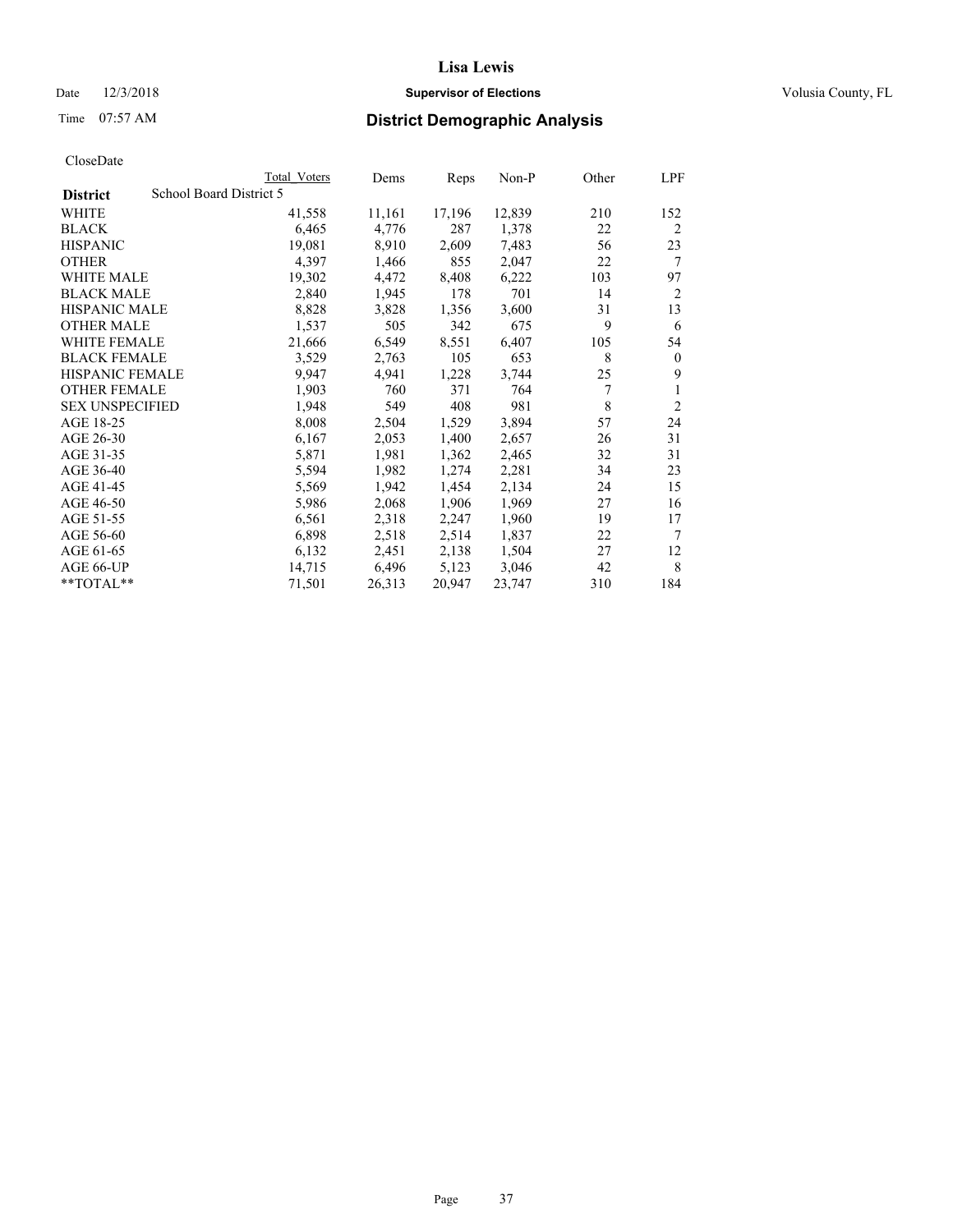# Date  $12/3/2018$  **Supervisor of Elections** Volusia County, FL

# Time 07:57 AM **District Demographic Analysis**

| Total Voters                                                                                                                                                                                   | Dems                      | Reps   | $Non-P$ | Other | LPF            |
|------------------------------------------------------------------------------------------------------------------------------------------------------------------------------------------------|---------------------------|--------|---------|-------|----------------|
|                                                                                                                                                                                                |                           |        |         |       |                |
| 107,705                                                                                                                                                                                        | 31,191                    | 45,358 | 30,083  | 717   | 356            |
| 19,403                                                                                                                                                                                         | 15,390                    | 536    | 3,424   | 47    | 6              |
| 5,828                                                                                                                                                                                          | 2,370                     | 1,085  | 2,317   | 44    | 12             |
| 8,113                                                                                                                                                                                          | 2,635                     | 1,705  | 3,716   | 43    | 14             |
| 50,185                                                                                                                                                                                         | 12,332                    | 22,377 | 14,870  | 358   | 248            |
| 7,522                                                                                                                                                                                          | 5,571                     | 299    | 1,623   | 25    | 4              |
| 2,640                                                                                                                                                                                          | 956                       | 552    | 1,100   | 26    | 6              |
| 2,897                                                                                                                                                                                          | 909                       | 683    | 1,282   | 17    | 6              |
| 56,219                                                                                                                                                                                         | 18,567                    | 22,485 | 14,705  | 354   | 108            |
| 11,488                                                                                                                                                                                         | 9,526                     | 232    | 1,706   | 22    | $\overline{2}$ |
| 3,048                                                                                                                                                                                          | 1,357                     | 516    | 1,151   | 18    | 6              |
| 3,359                                                                                                                                                                                          | 1,278                     | 737    | 1,319   | 20    | 5              |
| 3,690                                                                                                                                                                                          | 1,090                     | 802    | 1,784   | 11    | 3              |
| 15,652                                                                                                                                                                                         | 6,243                     | 3,227  | 5,981   | 137   | 64             |
| 10,008                                                                                                                                                                                         | 3,748                     | 2,345  | 3,784   | 79    | 52             |
| 8,707                                                                                                                                                                                          | 3,213                     | 2,177  | 3,208   | 60    | 49             |
| 7,777                                                                                                                                                                                          | 2,875                     | 1,985  | 2,826   | 53    | 38             |
| 7,329                                                                                                                                                                                          | 2,548                     | 2,227  | 2,469   | 42    | 43             |
| 9,088                                                                                                                                                                                          | 2,960                     | 3,254  | 2,781   | 59    | 34             |
| 11,348                                                                                                                                                                                         | 3,770                     | 4,410  | 3,072   | 68    | 28             |
| 13,518                                                                                                                                                                                         | 4,670                     | 5,336  | 3,407   | 86    | 19             |
| 14,054                                                                                                                                                                                         | 5,271                     | 5,514  | 3,171   | 77    | 21             |
| 43,568                                                                                                                                                                                         | 16,288                    | 18,209 | 8,841   | 190   | 40             |
| 141,049                                                                                                                                                                                        | 51,586                    | 48,684 | 39,540  | 851   | 388            |
| WHITE MALE<br><b>BLACK MALE</b><br><b>HISPANIC MALE</b><br><b>OTHER MALE</b><br><b>WHITE FEMALE</b><br><b>BLACK FEMALE</b><br>HISPANIC FEMALE<br><b>OTHER FEMALE</b><br><b>SEX UNSPECIFIED</b> | Florida Senate District 7 |        |         |       |                |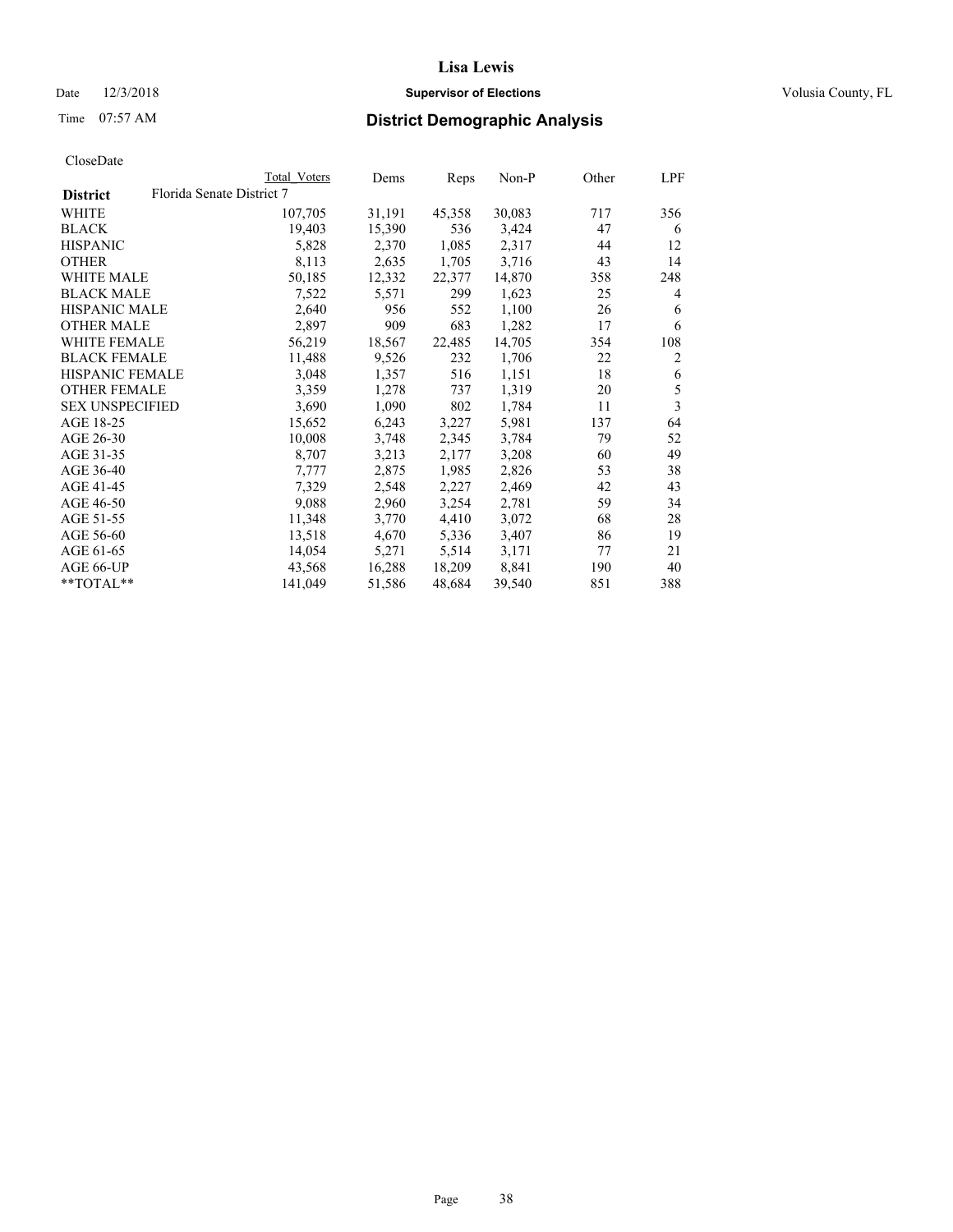# Date  $12/3/2018$  **Supervisor of Elections** Volusia County, FL

# Time 07:57 AM **District Demographic Analysis**

|                        | Total Voters              | Dems   | Reps   | $Non-P$ | Other | LPF            |
|------------------------|---------------------------|--------|--------|---------|-------|----------------|
| <b>District</b>        | Florida Senate District 9 |        |        |         |       |                |
| WHITE                  | 27,918                    | 6,958  | 12,935 | 7,786   | 153   | 86             |
| <b>BLACK</b>           | 1,592                     | 1,202  | 68     | 317     | 5     | $\mathbf{0}$   |
| <b>HISPANIC</b>        | 3,990                     | 1,656  | 735    | 1,569   | 22    | 8              |
| <b>OTHER</b>           | 1,896                     | 551    | 471    | 860     | 9     | 5              |
| WHITE MALE             | 12,882                    | 2,632  | 6,322  | 3,790   | 75    | 63             |
| <b>BLACK MALE</b>      | 663                       | 462    | 30     | 169     | 2     | $\mathbf{0}$   |
| <b>HISPANIC MALE</b>   | 1,759                     | 661    | 385    | 696     | 12    | 5              |
| <b>OTHER MALE</b>      | 659                       | 201    | 175    | 274     | 4     | 5              |
| WHITE FEMALE           | 14,673                    | 4,256  | 6,456  | 3,862   | 77    | 22             |
| <b>BLACK FEMALE</b>    | 904                       | 723    | 37     | 141     | 3     | $\mathbf{0}$   |
| HISPANIC FEMALE        | 2,160                     | 964    | 343    | 840     | 10    | 3              |
| <b>OTHER FEMALE</b>    | 809                       | 288    | 204    | 312     | 5     | $\theta$       |
| <b>SEX UNSPECIFIED</b> | 886                       | 180    | 256    | 448     | 1     | 1              |
| AGE 18-25              | 3,261                     | 863    | 884    | 1,468   | 30    | 16             |
| AGE 26-30              | 2,373                     | 631    | 774    | 942     | 18    | 8              |
| AGE 31-35              | 2,361                     | 620    | 771    | 942     | 13    | 15             |
| AGE 36-40              | 2,407                     | 647    | 787    | 943     | 13    | 17             |
| AGE 41-45              | 2,284                     | 640    | 798    | 819     | 14    | 13             |
| AGE 46-50              | 2,808                     | 765    | 1,141  | 875     | 18    | 9              |
| AGE 51-55              | 3,082                     | 798    | 1,390  | 873     | 14    | 7              |
| AGE 56-60              | 3,409                     | 985    | 1,538  | 860     | 21    | 5              |
| AGE 61-65              | 3,234                     | 985    | 1,465  | 766     | 16    | $\overline{2}$ |
| AGE 66-UP              | 10,177                    | 3,433  | 4,661  | 2,044   | 32    | 7              |
| $*$ TOTAL $**$         | 35,396                    | 10,367 | 14,209 | 10,532  | 189   | 99             |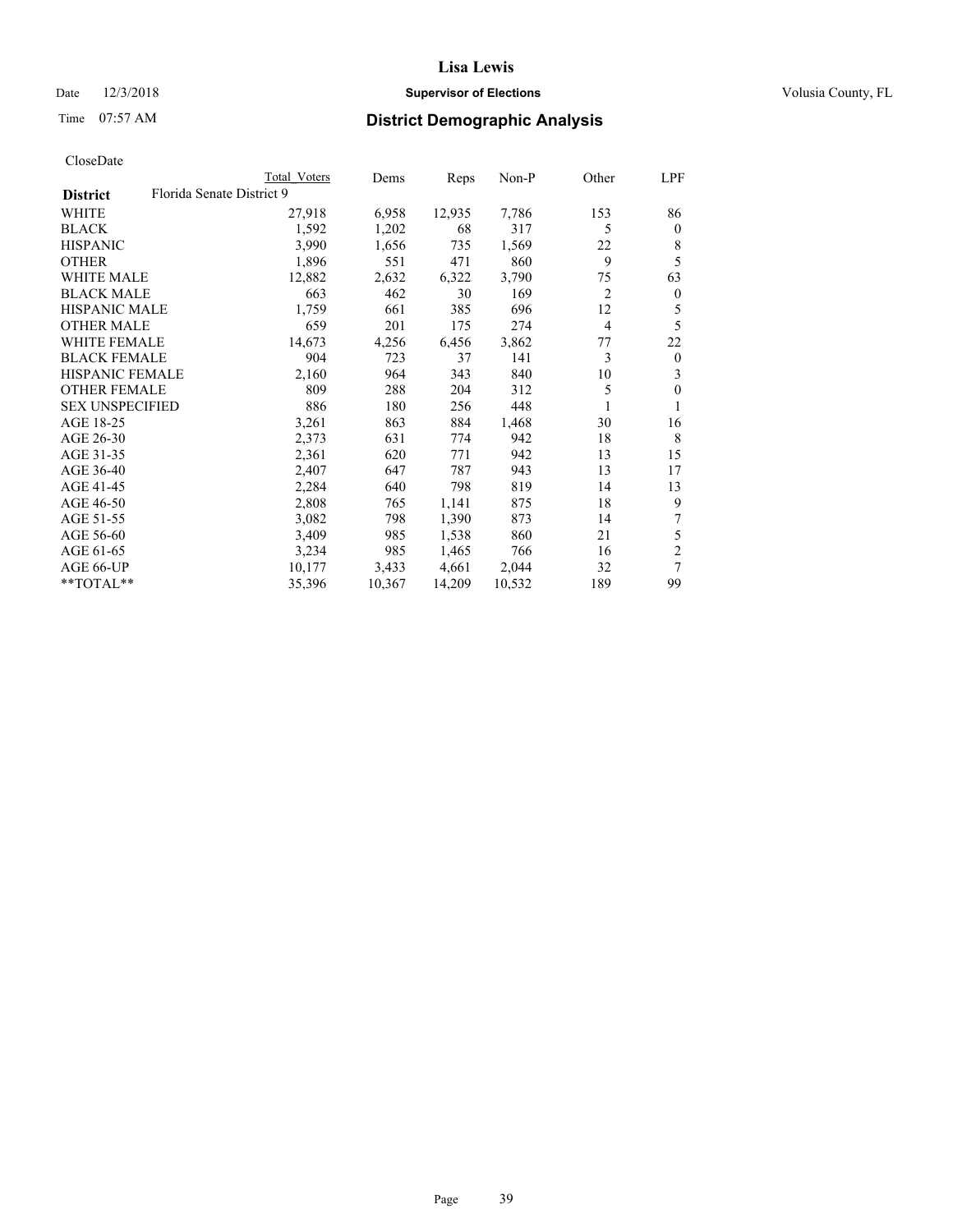# Date  $12/3/2018$  **Supervisor of Elections** Volusia County, FL

| CloseDate |
|-----------|
|-----------|

|                                               | Total Voters | Dems   | Reps   | Non-P  | Other | LPF |
|-----------------------------------------------|--------------|--------|--------|--------|-------|-----|
| Florida Senate District 14<br><b>District</b> |              |        |        |        |       |     |
| WHITE                                         | 159,868      | 44,847 | 67,834 | 45,648 | 1,020 | 519 |
| <b>BLACK</b>                                  | 13,438       | 10,220 | 540    | 2,626  | 43    | 9   |
| <b>HISPANIC</b>                               | 24,328       | 10,955 | 3,746  | 9,495  | 94    | 38  |
| <b>OTHER</b>                                  | 10,757       | 3,432  | 2,345  | 4,900  | 58    | 22  |
| <b>WHITE MALE</b>                             | 73,553       | 17,540 | 33,074 | 22,113 | 491   | 335 |
| <b>BLACK MALE</b>                             | 5,676        | 4,025  | 298    | 1,320  | 27    | 6   |
| <b>HISPANIC MALE</b>                          | 11,111       | 4,646  | 1,896  | 4,498  | 50    | 21  |
| <b>OTHER MALE</b>                             | 3,877        | 1,208  | 956    | 1,669  | 27    | 17  |
| WHITE FEMALE                                  | 84,295       | 26,796 | 33,958 | 22,842 | 522   | 177 |
| <b>BLACK FEMALE</b>                           | 7,568        | 6,055  | 234    | 1,261  | 16    | 2   |
| <b>HISPANIC FEMALE</b>                        | 12,804       | 6,125  | 1,808  | 4,813  | 42    | 16  |
| <b>OTHER FEMALE</b>                           | 4,600        | 1,726  | 1,013  | 1,836  | 20    | 5   |
| <b>SEX UNSPECIFIED</b>                        | 4,905        | 1,332  | 1,228  | 2,316  | 20    | 9   |
| AGE 18-25                                     | 19,802       | 5,942  | 4,751  | 8,814  | 207   | 88  |
| AGE 26-30                                     | 14,729       | 4,613  | 3,800  | 6,137  | 98    | 81  |
| AGE 31-35                                     | 13,941       | 4,374  | 3,700  | 5,682  | 97    | 88  |
| AGE 36-40                                     | 13,711       | 4,434  | 3,779  | 5,347  | 81    | 70  |
| AGE 41-45                                     | 13,419       | 4,160  | 4,228  | 4,892  | 84    | 55  |
| AGE 46-50                                     | 15,231       | 4,685  | 5,594  | 4,816  | 86    | 50  |
| AGE 51-55                                     | 17,261       | 5,347  | 6,853  | 4,930  | 84    | 47  |
| AGE 56-60                                     | 20,134       | 6,599  | 8,358  | 5,044  | 99    | 34  |
| AGE 61-65                                     | 20,014       | 7,206  | 7,998  | 4,669  | 112   | 29  |
| AGE 66-UP                                     | 60,148       | 22,093 | 25,404 | 12,338 | 267   | 46  |
| $*$ $TOTAL**$                                 | 208,391      | 69,454 | 74,465 | 62,669 | 1,215 | 588 |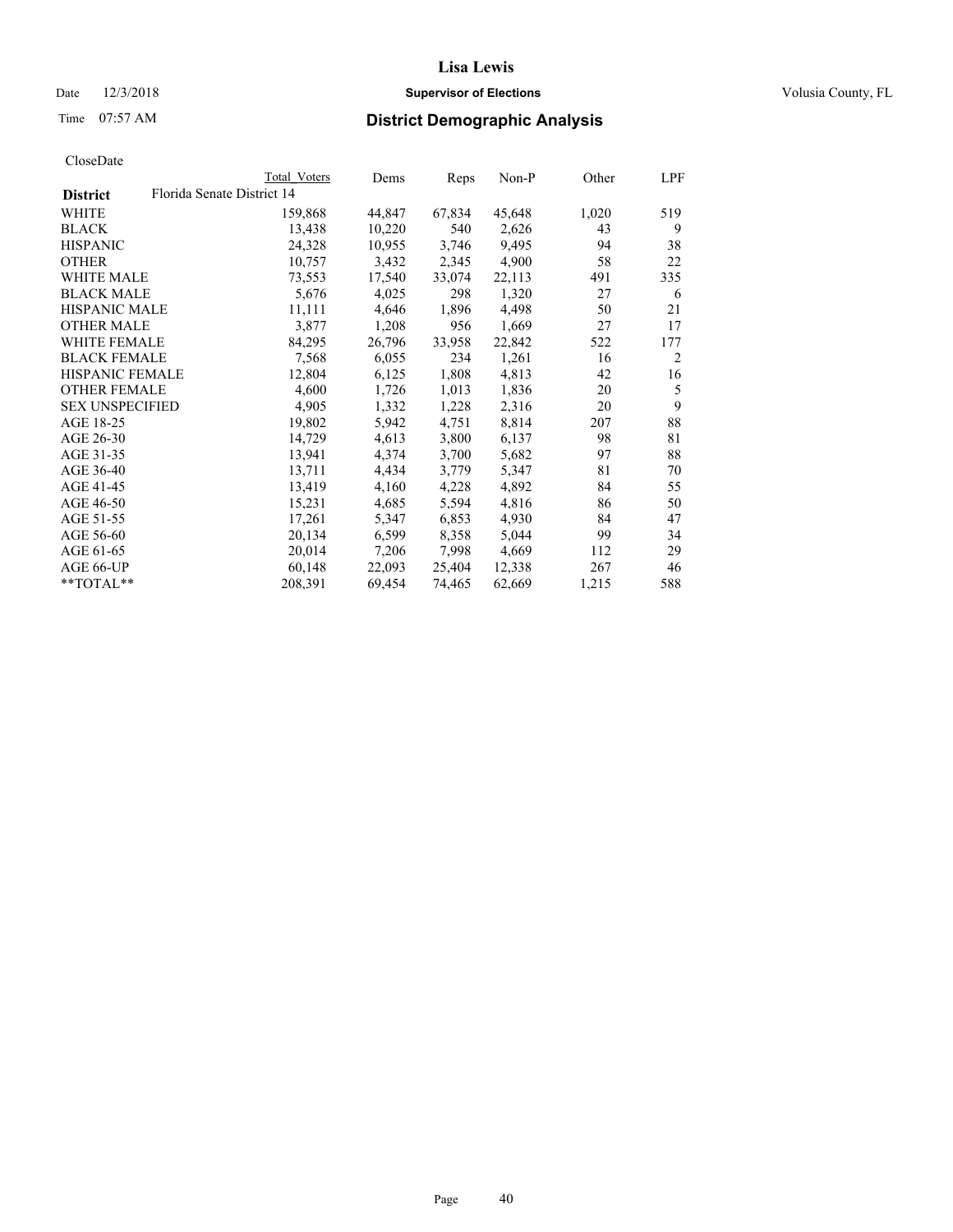# Date  $12/3/2018$  **Supervisor of Elections** Volusia County, FL

# Time 07:57 AM **District Demographic Analysis**

|                        |                      | Total Voters | Dems  | Reps  | Non-P | Other | LPF            |
|------------------------|----------------------|--------------|-------|-------|-------|-------|----------------|
| <b>District</b>        | Daytona Beach Zone 1 |              |       |       |       |       |                |
| WHITE                  |                      | 5,293        | 1,626 | 1,963 | 1,642 | 49    | 13             |
| <b>BLACK</b>           |                      | 1,303        | 1,027 | 40    | 229   |       | $\mathbf{0}$   |
| <b>HISPANIC</b>        |                      | 352          | 149   | 57    | 142   | 4     | $\theta$       |
| <b>OTHER</b>           |                      | 492          | 144   | 97    | 242   | 8     | 1              |
| <b>WHITE MALE</b>      |                      | 2,612        | 679   | 1,034 | 863   | 26    | 10             |
| <b>BLACK MALE</b>      |                      | 538          | 391   | 24    | 119   | 4     | $\mathbf{0}$   |
| <b>HISPANIC MALE</b>   |                      | 167          | 54    | 32    | 78    | 3     | $\mathbf{0}$   |
| <b>OTHER MALE</b>      |                      | 168          | 52    | 36    | 76    | 4     | $\mathbf{0}$   |
| <b>WHITE FEMALE</b>    |                      | 2,607        | 924   | 904   | 753   | 23    | 3              |
| <b>BLACK FEMALE</b>    |                      | 750          | 626   | 16    | 105   | 3     | $\theta$       |
| <b>HISPANIC FEMALE</b> |                      | 178          | 92    | 25    | 60    |       | $\theta$       |
| <b>OTHER FEMALE</b>    |                      | 206          | 74    | 44    | 84    | 3     | 1              |
| <b>SEX UNSPECIFIED</b> |                      | 214          | 54    | 42    | 117   |       | $\mathbf{0}$   |
| AGE 18-25              |                      | 977          | 380   | 181   | 394   | 21    | 1              |
| AGE 26-30              |                      | 666          | 279   | 130   | 252   | 3     | 2              |
| AGE 31-35              |                      | 497          | 194   | 95    | 200   | 5     | 3              |
| AGE 36-40              |                      | 408          | 187   | 73    | 141   | 6     |                |
| AGE 41-45              |                      | 390          | 154   | 95    | 136   | 3     | 2              |
| AGE 46-50              |                      | 492          | 171   | 153   | 162   | 5     | 1              |
| AGE 51-55              |                      | 641          | 248   | 202   | 184   | 6     |                |
| AGE 56-60              |                      | 651          | 245   | 234   | 168   | 3     |                |
| AGE 61-65              |                      | 721          | 293   | 245   | 180   | 3     | $\theta$       |
| AGE 66-UP              |                      | 1.997        | 795   | 749   | 438   | 13    | $\overline{2}$ |
| **TOTAL**              |                      | 7,440        | 2,946 | 2,157 | 2,255 | 68    | 14             |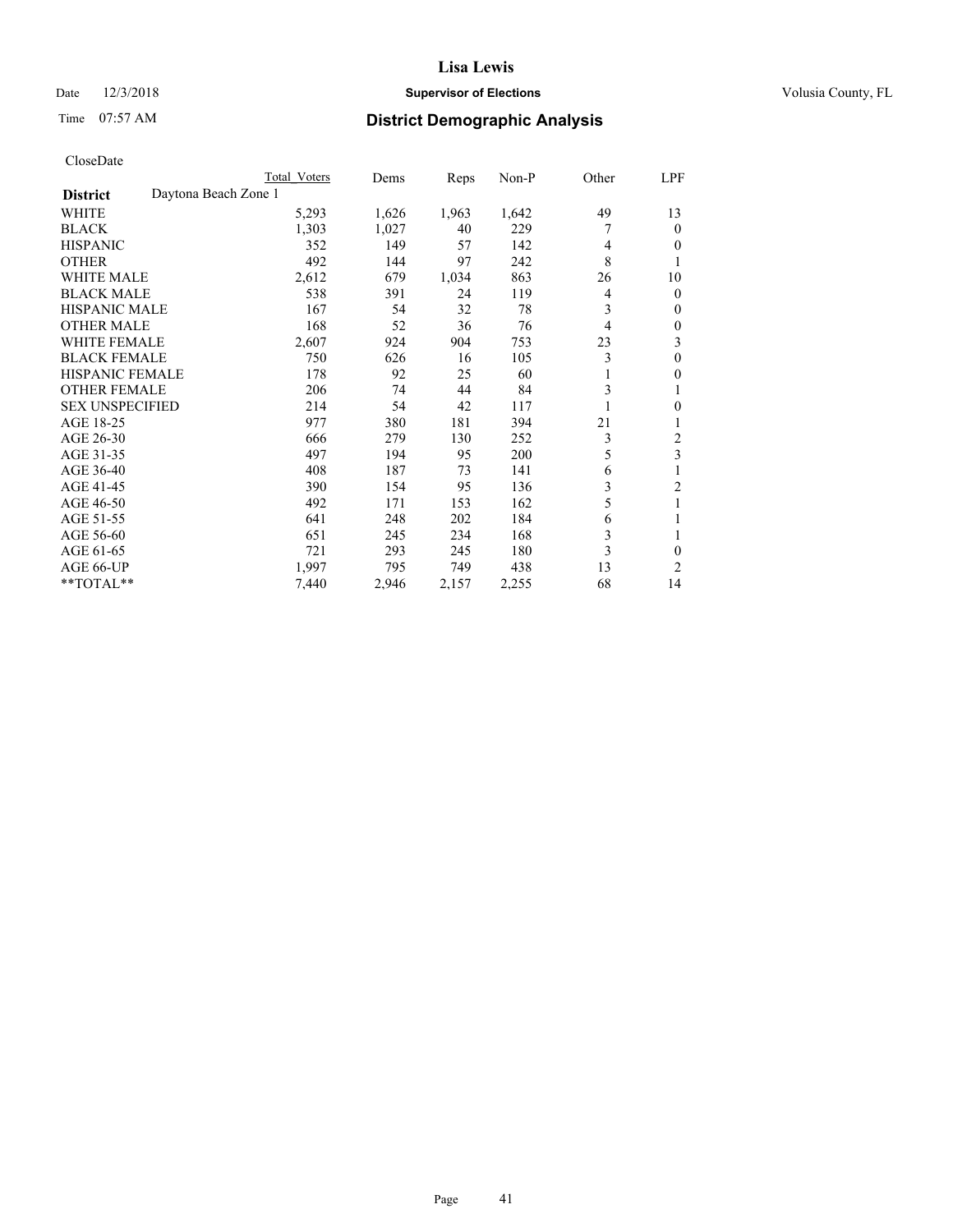# Date  $12/3/2018$  **Supervisor of Elections** Volusia County, FL

# Time 07:57 AM **District Demographic Analysis**

|                                         | Total Voters | Dems  | Reps  | $Non-P$ | Other          | LPF              |
|-----------------------------------------|--------------|-------|-------|---------|----------------|------------------|
| Daytona Beach Zone 2<br><b>District</b> |              |       |       |         |                |                  |
| WHITE                                   | 4,703        | 1,540 | 1,734 | 1,370   | 36             | 23               |
| <b>BLACK</b>                            | 1,531        | 1,210 | 43    | 276     | 2              | $\Omega$         |
| <b>HISPANIC</b>                         | 257          | 123   | 34    | 100     | $\theta$       | 0                |
| <b>OTHER</b>                            | 415          | 159   | 68    | 183     | $\overline{2}$ | 3                |
| <b>WHITE MALE</b>                       | 2,285        | 683   | 888   | 682     | 16             | 16               |
| <b>BLACK MALE</b>                       | 601          | 441   | 23    | 136     |                | 0                |
| <b>HISPANIC MALE</b>                    | 111          | 57    | 14    | 40      | $\theta$       | 0                |
| <b>OTHER MALE</b>                       | 144          | 48    | 35    | 57      | 2              | 2                |
| <b>WHITE FEMALE</b>                     | 2,351        | 837   | 822   | 667     | 18             | 7                |
| <b>BLACK FEMALE</b>                     | 912          | 757   | 20    | 134     | 1              | $\theta$         |
| <b>HISPANIC FEMALE</b>                  | 140          | 62    | 19    | 59      | $\theta$       | $\Omega$         |
| <b>OTHER FEMALE</b>                     | 188          | 90    | 28    | 70      | $\theta$       | 0                |
| <b>SEX UNSPECIFIED</b>                  | 174          | 57    | 30    | 84      | 2              |                  |
| AGE 18-25                               | 678          | 280   | 121   | 272     | $\overline{4}$ | 1                |
| AGE 26-30                               | 537          | 250   | 90    | 186     | 4              | 7                |
| AGE 31-35                               | 454          | 202   | 78    | 168     | 5              | 1                |
| AGE 36-40                               | 386          | 180   | 68    | 133     | $\overline{c}$ | 3                |
| AGE 41-45                               | 379          | 170   | 82    | 122     | $\overline{c}$ | 3                |
| AGE 46-50                               | 476          | 201   | 124   | 145     | 4              | $\overline{c}$   |
| AGE 51-55                               | 614          | 217   | 195   | 195     | 7              | $\boldsymbol{0}$ |
| AGE 56-60                               | 754          | 326   | 257   | 167     | $\overline{c}$ | $\overline{c}$   |
| AGE 61-65                               | 709          | 326   | 205   | 172     | 3              | 3                |
| AGE 66-UP                               | 1,919        | 880   | 659   | 369     | 7              | 4                |
| **TOTAL**                               | 6,906        | 3,032 | 1,879 | 1,929   | 40             | 26               |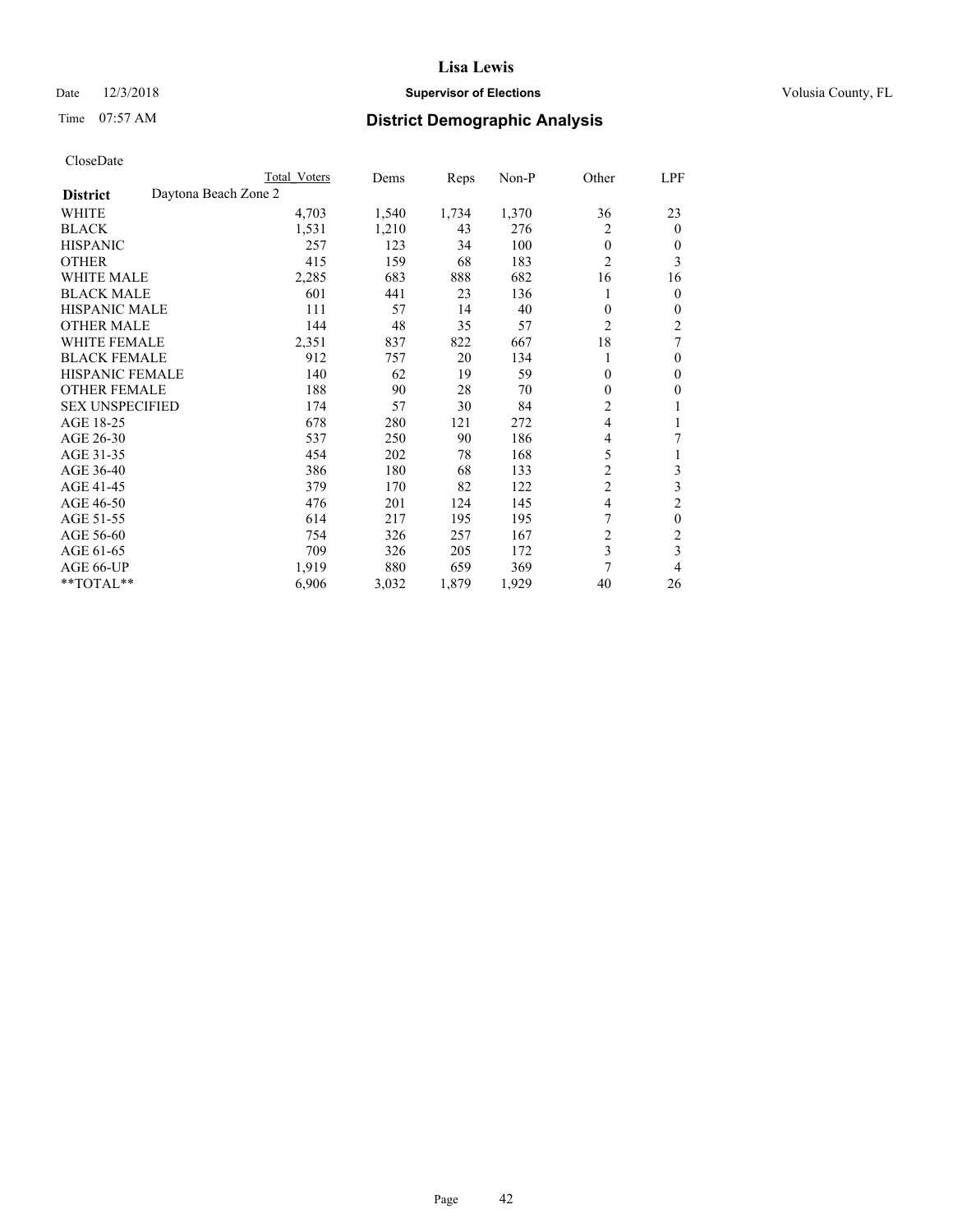# Date  $12/3/2018$  **Supervisor of Elections** Volusia County, FL

# Time 07:57 AM **District Demographic Analysis**

|                                         | Total Voters | Dems  | Reps  | $Non-P$ | Other                    | LPF            |
|-----------------------------------------|--------------|-------|-------|---------|--------------------------|----------------|
| Daytona Beach Zone 3<br><b>District</b> |              |       |       |         |                          |                |
| WHITE                                   | 4,169        | 1,368 | 1,369 | 1,377   | 38                       | 17             |
| <b>BLACK</b>                            | 2,603        | 2,072 | 52    | 475     | 4                        | $\Omega$       |
| <b>HISPANIC</b>                         | 322          | 157   | 55    | 105     | 3                        | 2              |
| <b>OTHER</b>                            | 756          | 290   | 76    | 385     | 5                        | $\theta$       |
| <b>WHITE MALE</b>                       | 2,117        | 590   | 747   | 752     | 18                       | 10             |
| <b>BLACK MALE</b>                       | 943          | 726   | 24    | 192     |                          | $\theta$       |
| <b>HISPANIC MALE</b>                    | 144          | 61    | 34    | 47      |                          |                |
| <b>OTHER MALE</b>                       | 235          | 100   | 34    | 100     |                          | $\theta$       |
| <b>WHITE FEMALE</b>                     | 2,014        | 768   | 610   | 609     | 20                       | 7              |
| <b>BLACK FEMALE</b>                     | 1,524        | 1,253 | 27    | 241     | 3                        | $\theta$       |
| <b>HISPANIC FEMALE</b>                  | 165          | 89    | 20    | 53      | $\overline{c}$           | 1              |
| <b>OTHER FEMALE</b>                     | 262          | 107   | 26    | 125     | $\overline{\mathcal{L}}$ | $\theta$       |
| <b>SEX UNSPECIFIED</b>                  | 446          | 193   | 30    | 223     | $\theta$                 | $\theta$       |
| AGE 18-25                               | 2,432        | 1,635 | 98    | 689     | 8                        | 2              |
| AGE 26-30                               | 565          | 268   | 84    | 207     | 4                        | $\overline{c}$ |
| AGE 31-35                               | 416          | 166   | 71    | 170     | 5                        | 4              |
| AGE 36-40                               | 388          | 158   | 71    | 152     | 6                        |                |
| AGE 41-45                               | 354          | 139   | 77    | 136     | 1                        | 1              |
| AGE 46-50                               | 385          | 152   | 91    | 135     | $\overline{4}$           | 3              |
| AGE 51-55                               | 485          | 177   | 140   | 159     | 8                        |                |
| AGE 56-60                               | 604          | 214   | 191   | 192     | 5                        | $\overline{2}$ |
| AGE 61-65                               | 602          | 265   | 194   | 140     | 2                        | 1              |
| AGE 66-UP                               | 1,619        | 713   | 535   | 362     | 7                        | $\overline{2}$ |
| **TOTAL**                               | 7,850        | 3,887 | 1,552 | 2,342   | 50                       | 19             |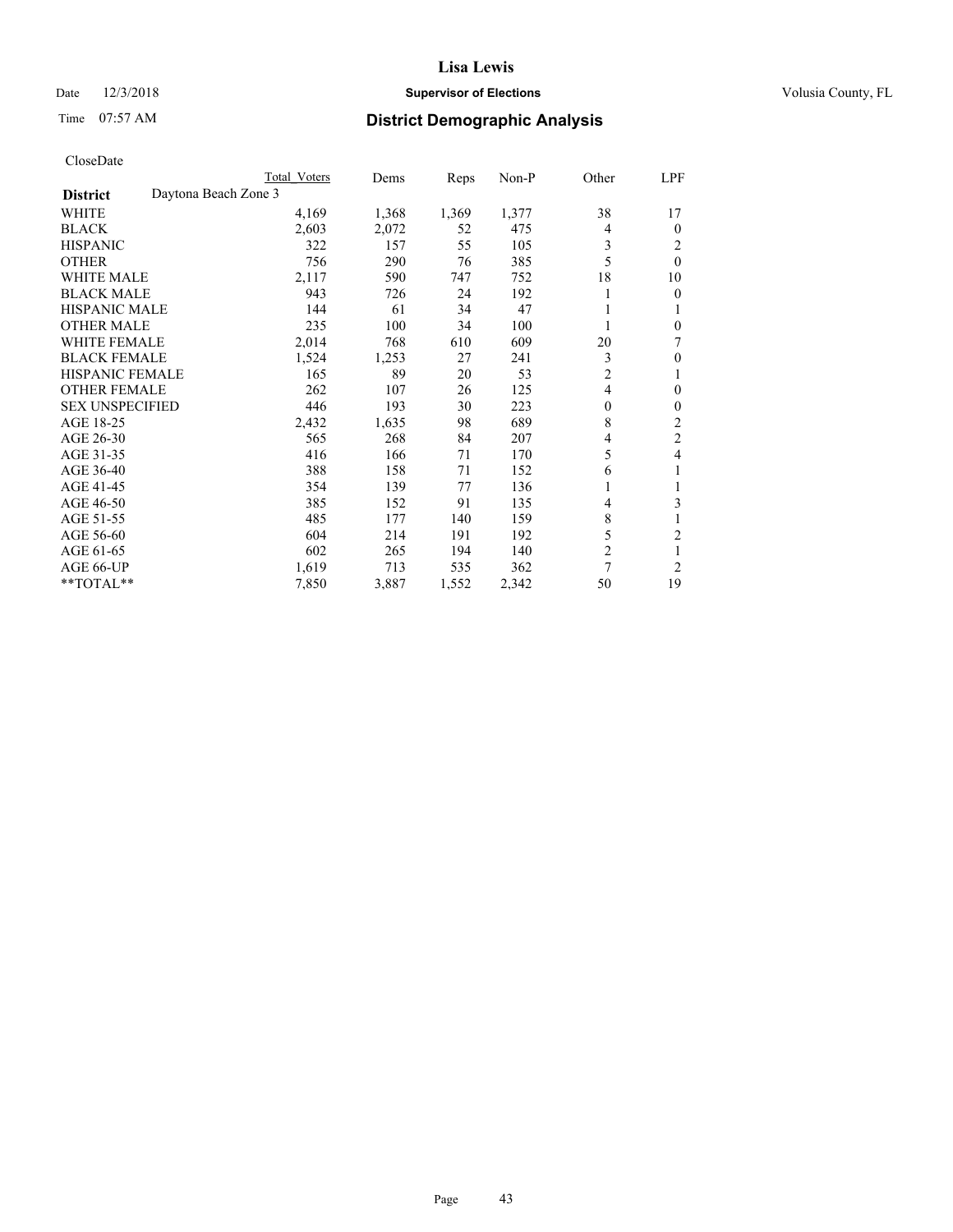# Date  $12/3/2018$  **Supervisor of Elections** Volusia County, FL

# Time 07:57 AM **District Demographic Analysis**

|                        |                      | Total Voters | Dems  | Reps  | Non-P | Other          | LPF            |
|------------------------|----------------------|--------------|-------|-------|-------|----------------|----------------|
| <b>District</b>        | Daytona Beach Zone 4 |              |       |       |       |                |                |
| WHITE                  |                      | 7,182        | 1,878 | 3,222 | 2,004 | 52             | 26             |
| <b>BLACK</b>           |                      | 1,220        | 922   | 43    | 249   | 5              | 1              |
| <b>HISPANIC</b>        |                      | 443          | 173   | 95    | 169   | 5              | 1              |
| <b>OTHER</b>           |                      | 623          | 172   | 141   | 306   | 3              |                |
| <b>WHITE MALE</b>      |                      | 3,372        | 732   | 1,580 | 1,014 | 30             | 16             |
| <b>BLACK MALE</b>      |                      | 495          | 333   | 29    | 129   | 3              | 1              |
| <b>HISPANIC MALE</b>   |                      | 187          | 66    | 49    | 70    | 2              | 0              |
| <b>OTHER MALE</b>      |                      | 233          | 63    | 54    | 115   | 1              | $\mathbf{0}$   |
| WHITE FEMALE           |                      | 3,738        | 1,126 | 1,616 | 965   | 21             | 10             |
| <b>BLACK FEMALE</b>    |                      | 703          | 569   | 14    | 118   | 2              | 0              |
| <b>HISPANIC FEMALE</b> |                      | 248          | 105   | 45    | 94    | 3              | 1              |
| <b>OTHER FEMALE</b>    |                      | 295          | 90    | 64    | 138   | $\mathfrak{2}$ | 1              |
| <b>SEX UNSPECIFIED</b> |                      | 196          | 61    | 49    | 85    | 1              | $\theta$       |
| AGE 18-25              |                      | 1,029        | 367   | 250   | 394   | 10             | 8              |
| AGE 26-30              |                      | 832          | 270   | 220   | 330   | 10             | $\overline{2}$ |
| AGE 31-35              |                      | 668          | 241   | 168   | 255   | 2              | $\overline{c}$ |
| AGE 36-40              |                      | 560          | 208   | 152   | 192   | 4              | 4              |
| AGE 41-45              |                      | 491          | 188   | 152   | 145   | 2              | 4              |
| AGE 46-50              |                      | 560          | 168   | 213   | 171   | 6              | 2              |
| AGE 51-55              |                      | 630          | 198   | 244   | 179   | 8              | 1              |
| AGE 56-60              |                      | 778          | 253   | 324   | 194   | 6              |                |
| AGE 61-65              |                      | 878          | 291   | 366   | 215   | 3              | 3              |
| AGE 66-UP              |                      | 3,042        | 961   | 1,412 | 653   | 14             | $\overline{2}$ |
| **TOTAL**              |                      | 9,468        | 3,145 | 3,501 | 2,728 | 65             | 29             |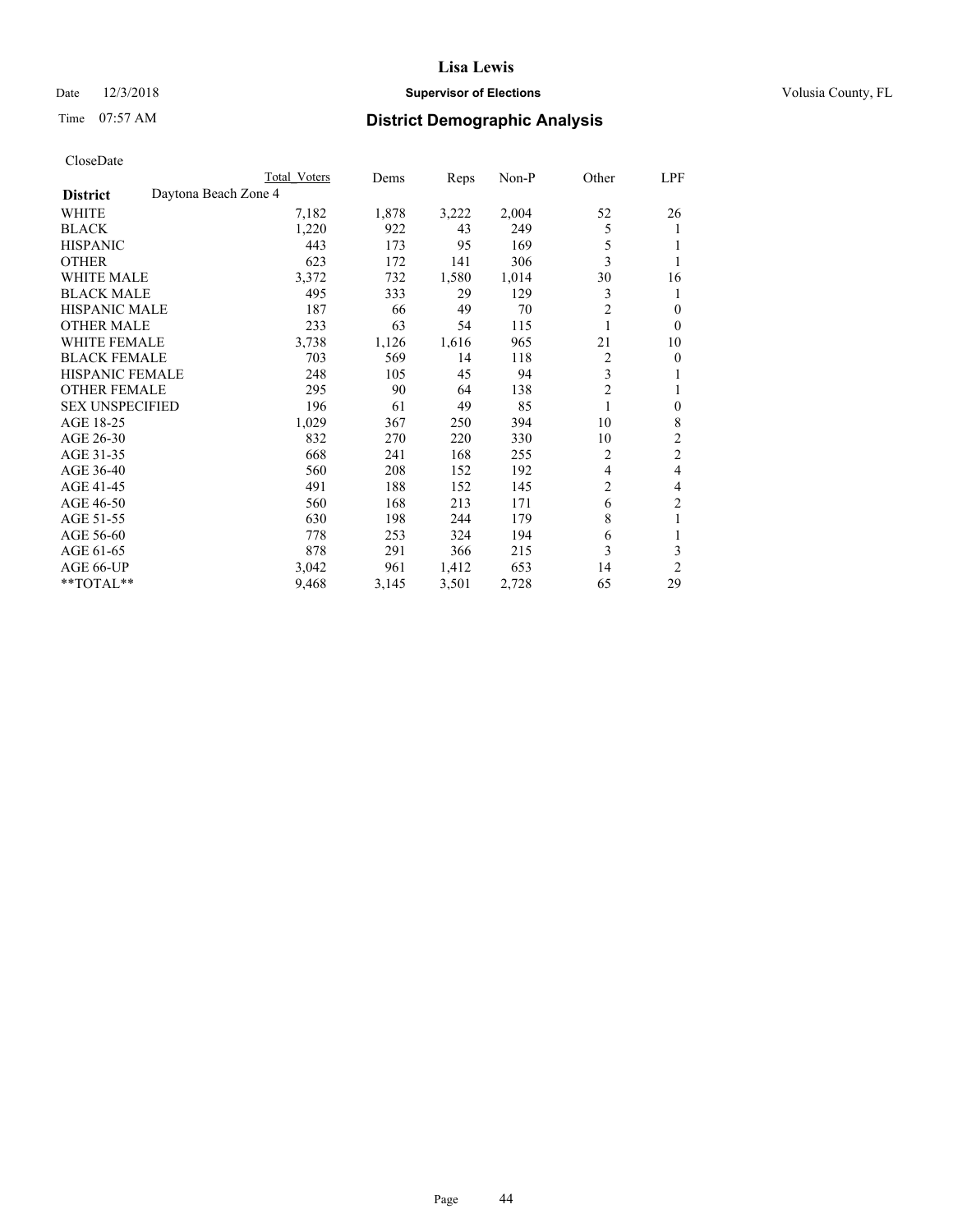# Date  $12/3/2018$  **Supervisor of Elections** Volusia County, FL

# Time 07:57 AM **District Demographic Analysis**

|                                         | Total Voters | Dems  | Reps  | $Non-P$ | Other          | LPF            |
|-----------------------------------------|--------------|-------|-------|---------|----------------|----------------|
| Daytona Beach Zone 5<br><b>District</b> |              |       |       |         |                |                |
| WHITE                                   | 2,792        | 869   | 986   | 892     | 30             | 15             |
| <b>BLACK</b>                            | 4,387        | 3,634 | 90    | 654     | 8              | 1              |
| <b>HISPANIC</b>                         | 403          | 172   | 67    | 162     | $\overline{c}$ | 0              |
| <b>OTHER</b>                            | 546          | 251   | 59    | 232     | $\overline{c}$ | $\overline{c}$ |
| <b>WHITE MALE</b>                       | 1,300        | 336   | 520   | 425     | 9              | 10             |
| <b>BLACK MALE</b>                       | 1,617        | 1,266 | 52    | 293     | 6              | 0              |
| <b>HISPANIC MALE</b>                    | 183          | 64    | 39    | 79      |                | 0              |
| <b>OTHER MALE</b>                       | 208          | 103   | 19    | 85      |                | 0              |
| <b>WHITE FEMALE</b>                     | 1,458        | 527   | 455   | 450     | 21             | 5              |
| <b>BLACK FEMALE</b>                     | 2,715        | 2,322 | 38    | 352     | $\overline{2}$ |                |
| <b>HISPANIC FEMALE</b>                  | 215          | 105   | 28    | 81      | 1              | 0              |
| <b>OTHER FEMALE</b>                     | 218          | 110   | 26    | 80      |                |                |
| <b>SEX UNSPECIFIED</b>                  | 214          | 93    | 25    | 95      | $\theta$       |                |
| AGE 18-25                               | 1,261        | 690   | 141   | 412     | 12             | 6              |
| AGE 26-30                               | 1,010        | 531   | 142   | 329     | 6              | 2              |
| AGE 31-35                               | 753          | 429   | 88    | 228     | 4              | 4              |
| AGE 36-40                               | 611          | 369   | 73    | 166     |                | 2              |
| AGE 41-45                               | 545          | 315   | 82    | 147     | 1              | $\theta$       |
| AGE 46-50                               | 545          | 344   | 82    | 111     | 5              | 3              |
| AGE 51-55                               | 635          | 424   | 97    | 114     | $\theta$       | 0              |
| AGE 56-60                               | 659          | 417   | 115   | 123     | 3              |                |
| AGE 61-65                               | 598          | 408   | 100   | 87      | 3              | 0              |
| AGE 66-UP                               | 1,511        | 999   | 282   | 223     | 7              | 0              |
| **TOTAL**                               | 8,128        | 4,926 | 1,202 | 1,940   | 42             | 18             |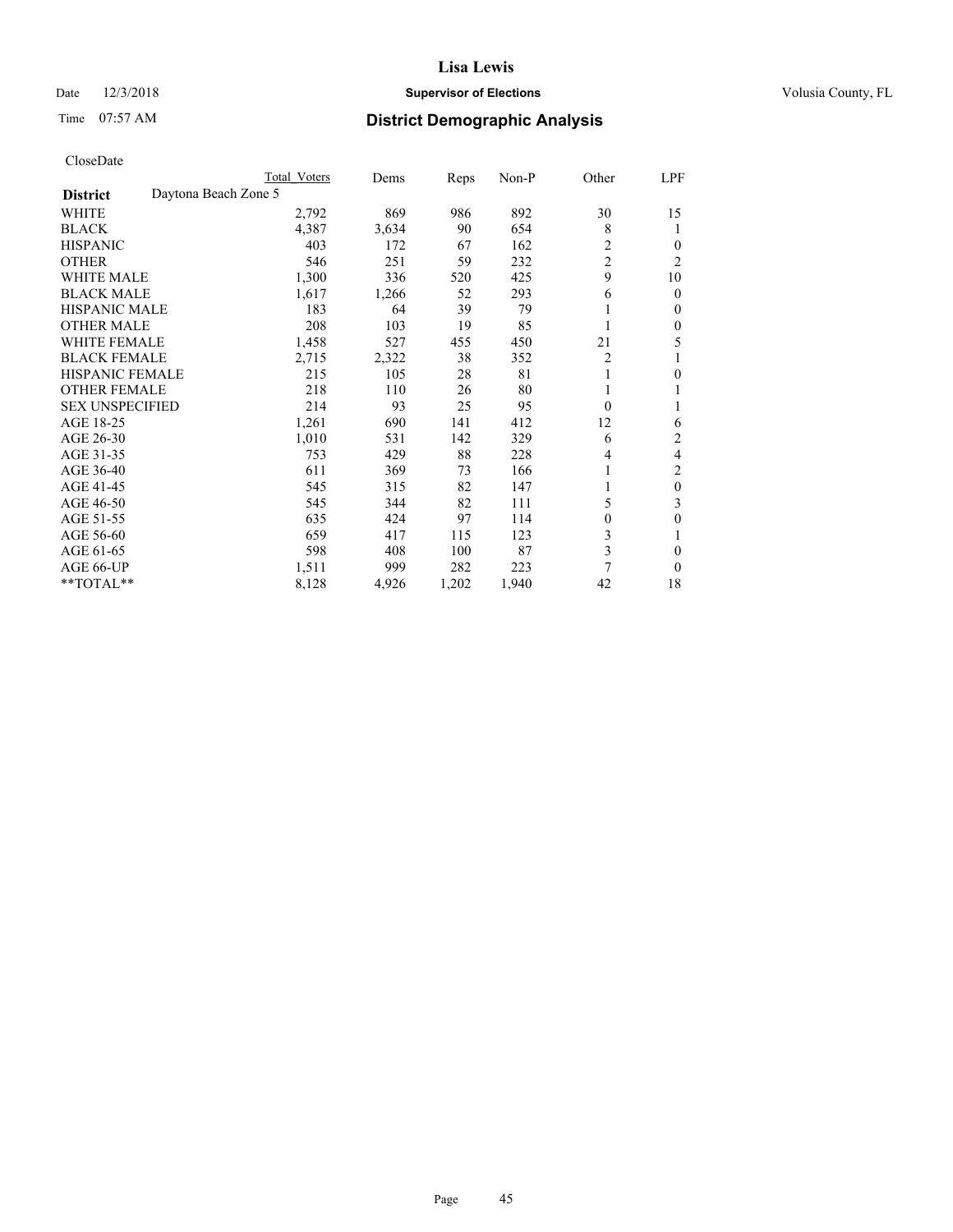# Date  $12/3/2018$  **Supervisor of Elections** Volusia County, FL

# Time 07:57 AM **District Demographic Analysis**

|                        |                      | Total Voters | Dems  | Reps | Non-P | Other          | LPF          |
|------------------------|----------------------|--------------|-------|------|-------|----------------|--------------|
| <b>District</b>        | Daytona Beach Zone 6 |              |       |      |       |                |              |
| WHITE                  |                      | 1,578        | 503   | 484  | 568   | 13             | 10           |
| <b>BLACK</b>           |                      | 4,007        | 3,283 | 97   | 623   | 4              | $\theta$     |
| <b>HISPANIC</b>        |                      | 337          | 157   | 29   | 149   | 2              | $\Omega$     |
| <b>OTHER</b>           |                      | 560          | 239   | 59   | 260   | $\overline{c}$ | 0            |
| <b>WHITE MALE</b>      |                      | 729          | 191   | 260  | 263   | 10             | 5            |
| <b>BLACK MALE</b>      |                      | 1,532        | 1,186 | 52   | 292   | 2              | $\theta$     |
| <b>HISPANIC MALE</b>   |                      | 177          | 76    | 15   | 84    | $\overline{2}$ | 0            |
| <b>OTHER MALE</b>      |                      | 182          | 76    | 30   | 76    | $\mathbf{0}$   | $\mathbf{0}$ |
| <b>WHITE FEMALE</b>    |                      | 752          | 295   | 191  | 258   | 3              | 5            |
| <b>BLACK FEMALE</b>    |                      | 2,392        | 2,031 | 44   | 315   | 2              | $\Omega$     |
| <b>HISPANIC FEMALE</b> |                      | 141          | 72    | 12   | 57    | $\theta$       | $\Omega$     |
| <b>OTHER FEMALE</b>    |                      | 178          | 108   | 11   | 58    | 1              | $\theta$     |
| <b>SEX UNSPECIFIED</b> |                      | 399          | 147   | 54   | 197   |                | $\Omega$     |
| AGE 18-25              |                      | 1,603        | 826   | 187  | 577   | 8              | 5            |
| AGE 26-30              |                      | 688          | 457   | 41   | 189   |                | $\mathbf{0}$ |
| AGE 31-35              |                      | 575          | 367   | 50   | 153   | 3              | 2            |
| AGE 36-40              |                      | 472          | 296   | 39   | 135   | 2              | $\theta$     |
| AGE 41-45              |                      | 355          | 216   | 31   | 107   |                | 0            |
| AGE 46-50              |                      | 410          | 267   | 54   | 88    |                | $\theta$     |
| AGE 51-55              |                      | 443          | 311   | 41   | 88    |                | 2            |
| AGE 56-60              |                      | 510          | 334   | 70   | 105   | $\theta$       |              |
| AGE 61-65              |                      | 439          | 316   | 52   | 70    |                | $\Omega$     |
| AGE 66-UP              |                      | 987          | 792   | 104  | 88    | 3              | $\Omega$     |
| **TOTAL**              |                      | 6,482        | 4,182 | 669  | 1,600 | 21             | 10           |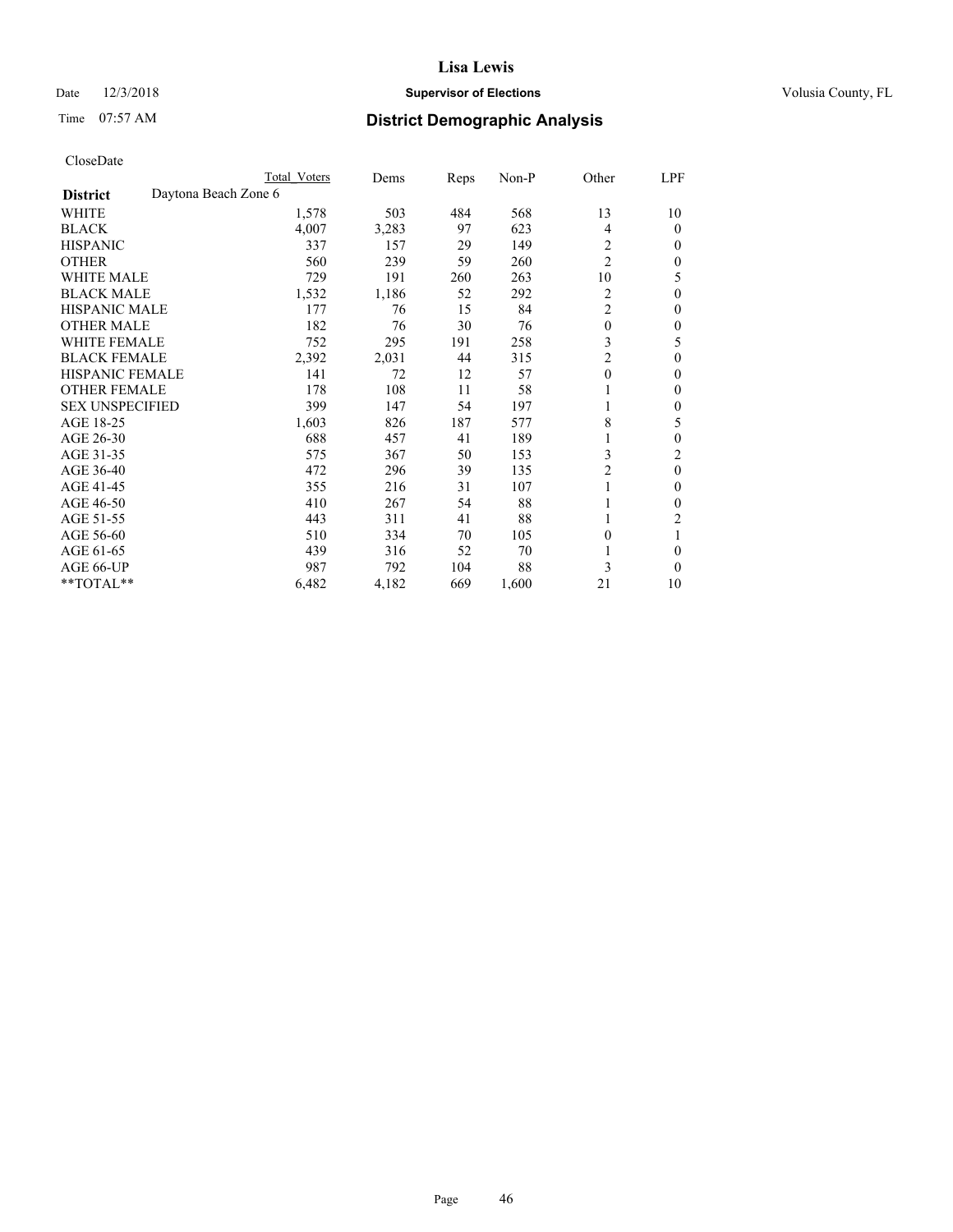# Date  $12/3/2018$  **Supervisor of Elections** Volusia County, FL

# Time 07:57 AM **District Demographic Analysis**

|                        |                      | Total Voters | Dems  | Reps  | Non-P | Other          | LPF          |
|------------------------|----------------------|--------------|-------|-------|-------|----------------|--------------|
| <b>District</b>        | Daytona Beach Shores |              |       |       |       |                |              |
| WHITE                  |                      | 4,191        | 963   | 2,069 | 1,110 | 36             | 13           |
| <b>BLACK</b>           |                      | 78           | 45    | 4     | 27    |                | 1            |
| <b>HISPANIC</b>        |                      | 125          | 42    | 41    | 41    |                | $\theta$     |
| <b>OTHER</b>           |                      | 270          | 73    | 88    | 107   |                |              |
| <b>WHITE MALE</b>      |                      | 1,981        | 387   | 993   | 572   | 19             | 10           |
| <b>BLACK MALE</b>      |                      | 36           | 20    | 1     | 15    | $\theta$       | $\mathbf{0}$ |
| <b>HISPANIC MALE</b>   |                      | 57           | 11    | 21    | 24    |                | $\mathbf{0}$ |
| <b>OTHER MALE</b>      |                      | 112          | 27    | 40    | 45    | $\theta$       | 0            |
| <b>WHITE FEMALE</b>    |                      | 2,162        | 564   | 1,054 | 525   | 16             | 3            |
| <b>BLACK FEMALE</b>    |                      | 41           | 25    | 3     | 11    |                |              |
| <b>HISPANIC FEMALE</b> |                      | 67           | 31    | 19    | 17    | 0              | $\theta$     |
| <b>OTHER FEMALE</b>    |                      | 124          | 39    | 35    | 48    |                | 1            |
| <b>SEX UNSPECIFIED</b> |                      | 84           | 19    | 36    | 28    |                | $\theta$     |
| AGE 18-25              |                      | 154          | 42    | 46    | 62    | 3              |              |
| AGE 26-30              |                      | 131          | 30    | 43    | 53    |                | 4            |
| AGE 31-35              |                      | 125          | 33    | 46    | 43    | 0              | 3            |
| AGE 36-40              |                      | 125          | 29    | 43    | 52    |                | $\theta$     |
| AGE 41-45              |                      | 112          | 26    | 43    | 39    |                | 3            |
| AGE 46-50              |                      | 178          | 44    | 55    | 78    |                | $\theta$     |
| AGE 51-55              |                      | 323          | 77    | 150   | 93    | $\overline{c}$ | 1            |
| AGE 56-60              |                      | 455          | 81    | 234   | 131   | 9              | $\theta$     |
| AGE 61-65              |                      | 570          | 140   | 282   | 139   | 7              | 2            |
| AGE 66-UP              |                      | 2,491        | 621   | 1,260 | 595   | 14             |              |
| **TOTAL**              |                      | 4,664        | 1,123 | 2,202 | 1,285 | 39             | 15           |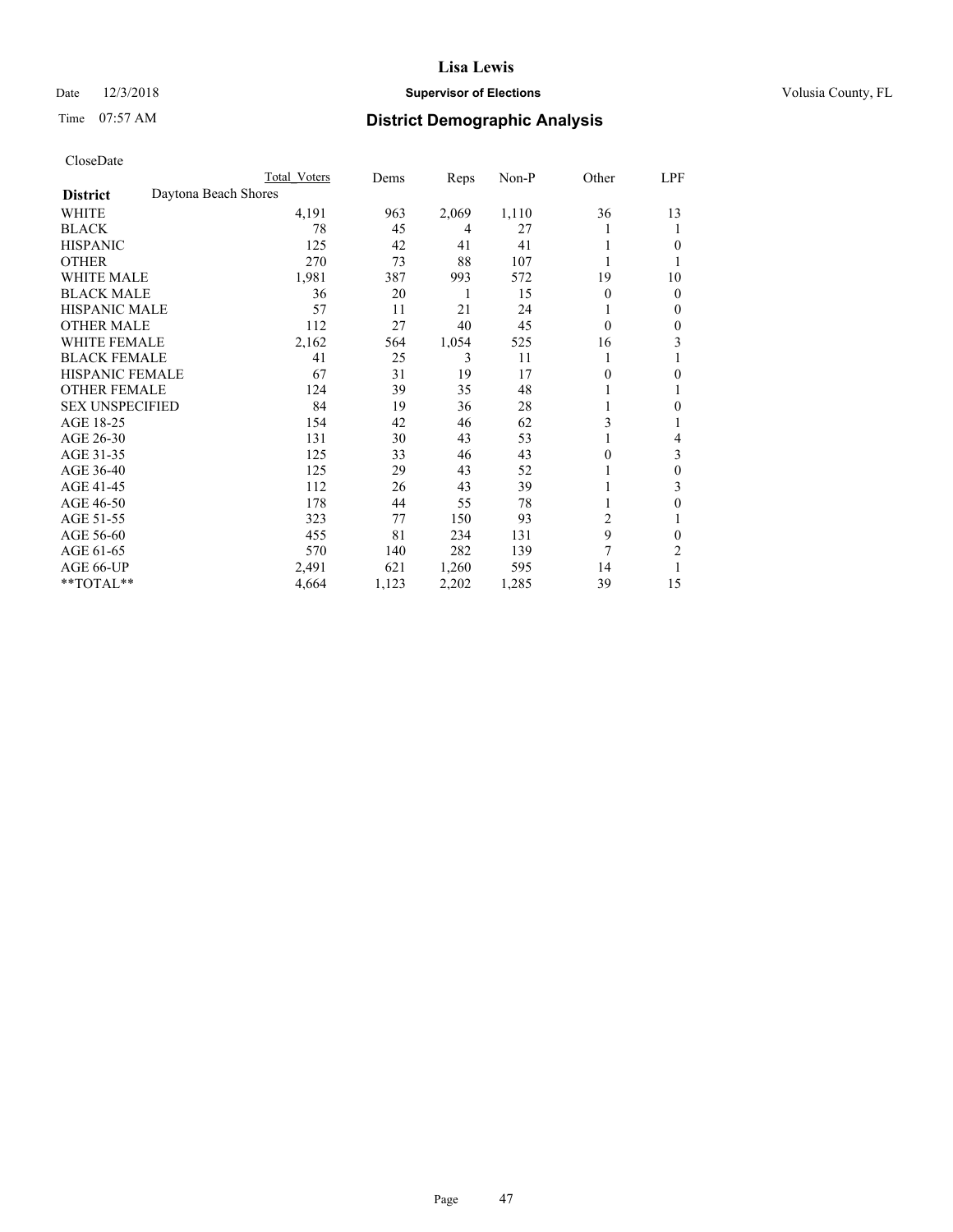# Date  $12/3/2018$  **Supervisor of Elections** Volusia County, FL

# Time 07:57 AM **District Demographic Analysis**

|                        |        | Total Voters | Dems  | Reps  | Non-P | Other          | LPF            |
|------------------------|--------|--------------|-------|-------|-------|----------------|----------------|
| <b>District</b>        | DeBary |              |       |       |       |                |                |
| WHITE                  |        | 13,020       | 3,048 | 6,353 | 3,502 | 78             | 39             |
| <b>BLACK</b>           |        | 639          | 482   | 28    | 128   | 1              | $\overline{0}$ |
| <b>HISPANIC</b>        |        | 1,412        | 560   | 326   | 514   | 9              | 3              |
| <b>OTHER</b>           |        | 918          | 244   | 230   | 438   | 5              |                |
| <b>WHITE MALE</b>      |        | 6,121        | 1,189 | 3,156 | 1,713 | 34             | 29             |
| <b>BLACK MALE</b>      |        | 288          | 199   | 11    | 77    |                | $\overline{0}$ |
| <b>HISPANIC MALE</b>   |        | 638          | 228   | 163   | 243   | 3              |                |
| <b>OTHER MALE</b>      |        | 311          | 79    | 91    | 137   | 3              |                |
| <b>WHITE FEMALE</b>    |        | 6,733        | 1,827 | 3,129 | 1,725 | 43             | 9              |
| <b>BLACK FEMALE</b>    |        | 340          | 274   | 17    | 49    | $\Omega$       | 0              |
| <b>HISPANIC FEMALE</b> |        | 752          | 322   | 160   | 262   | 6              | 2              |
| <b>OTHER FEMALE</b>    |        | 413          | 132   | 104   | 175   | $\overline{2}$ | 0              |
| <b>SEX UNSPECIFIED</b> |        | 393          | 84    | 106   | 201   | 1              | 1              |
| AGE 18-25              |        | 1,343        | 325   | 390   | 601   | 19             | 8              |
| AGE 26-30              |        | 965          | 234   | 357   | 362   | 10             | 2              |
| AGE 31-35              |        | 1,015        | 236   | 373   | 396   | 5              | 5              |
| AGE 36-40              |        | 1,065        | 264   | 372   | 417   | 3              | 9              |
| AGE 41-45              |        | 995          | 252   | 386   | 345   | 5              | 7              |
| AGE 46-50              |        | 1,239        | 302   | 542   | 383   | 8              | 4              |
| AGE 51-55              |        | 1,404        | 354   | 676   | 360   | 9              | 5              |
| AGE 56-60              |        | 1,590        | 421   | 777   | 378   | 13             |                |
| AGE 61-65              |        | 1,562        | 443   | 740   | 372   | 7              | 0              |
| AGE 66-UP              |        | 4,811        | 1,503 | 2,324 | 968   | 14             | 2              |
| **TOTAL**              |        | 15,989       | 4,334 | 6,937 | 4,582 | 93             | 43             |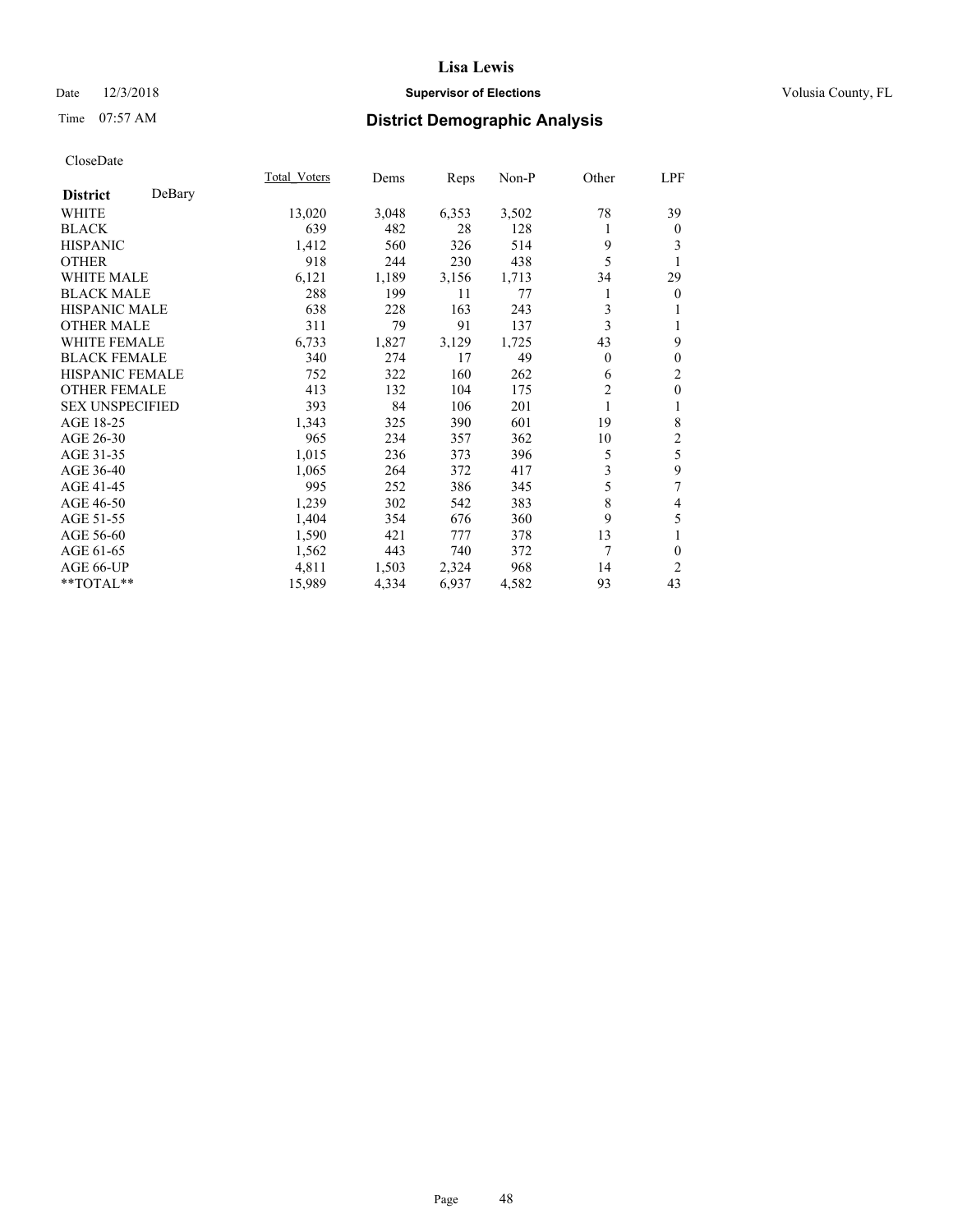# Date  $12/3/2018$  **Supervisor of Elections** Volusia County, FL

# Time 07:57 AM **District Demographic Analysis**

|                        |        | Total Voters | Dems  | Reps  | Non-P | Other | LPF            |
|------------------------|--------|--------------|-------|-------|-------|-------|----------------|
| <b>District</b>        | DeLand |              |       |       |       |       |                |
| WHITE                  |        | 15,988       | 4,788 | 6,828 | 4,193 | 108   | 71             |
| <b>BLACK</b>           |        | 3,029        | 2,377 | 98    | 544   | 8     | $\overline{2}$ |
| <b>HISPANIC</b>        |        | 2,244        | 989   | 390   | 846   | 14    | 5              |
| <b>OTHER</b>           |        | 1,434        | 521   | 245   | 658   | 8     | $\overline{2}$ |
| <b>WHITE MALE</b>      |        | 7,018        | 1,754 | 3,168 | 1,992 | 53    | 51             |
| <b>BLACK MALE</b>      |        | 1,160        | 846   | 50    | 259   | 4     | 1              |
| <b>HISPANIC MALE</b>   |        | 922          | 375   | 184   | 353   | 7     | 3              |
| <b>OTHER MALE</b>      |        | 525          | 197   | 101   | 222   | 5     | $\theta$       |
| <b>WHITE FEMALE</b>    |        | 8,775        | 2,970 | 3,598 | 2,135 | 54    | 18             |
| <b>BLACK FEMALE</b>    |        | 1,820        | 1,497 | 45    | 273   | 4     | 1              |
| <b>HISPANIC FEMALE</b> |        | 1,287        | 599   | 202   | 479   | 5     | 2              |
| <b>OTHER FEMALE</b>    |        | 608          | 233   | 98    | 272   | 3     | $\mathfrak{2}$ |
| <b>SEX UNSPECIFIED</b> |        | 580          | 204   | 115   | 256   | 3     | $\overline{2}$ |
| AGE 18-25              |        | 2,617        | 1,018 | 535   | 1,020 | 26    | 18             |
| AGE 26-30              |        | 1,804        | 661   | 414   | 710   | 8     | 11             |
| AGE 31-35              |        | 1,540        | 544   | 399   | 574   | 10    | 13             |
| AGE 36-40              |        | 1,622        | 621   | 431   | 553   | 8     | 9              |
| AGE 41-45              |        | 1,452        | 532   | 431   | 477   | 9     | 3              |
| AGE 46-50              |        | 1,540        | 572   | 509   | 438   | 12    | 9              |
| AGE 51-55              |        | 1,612        | 574   | 628   | 397   | 7     | 6              |
| AGE 56-60              |        | 1,725        | 689   | 662   | 363   | 8     | 3              |
| AGE 61-65              |        | 1,885        | 768   | 694   | 407   | 14    | $\overline{c}$ |
| AGE 66-UP              |        | 6,898        | 2,696 | 2,858 | 1,302 | 36    | 6              |
| **TOTAL**              |        | 22,695       | 8,675 | 7,561 | 6,241 | 138   | 80             |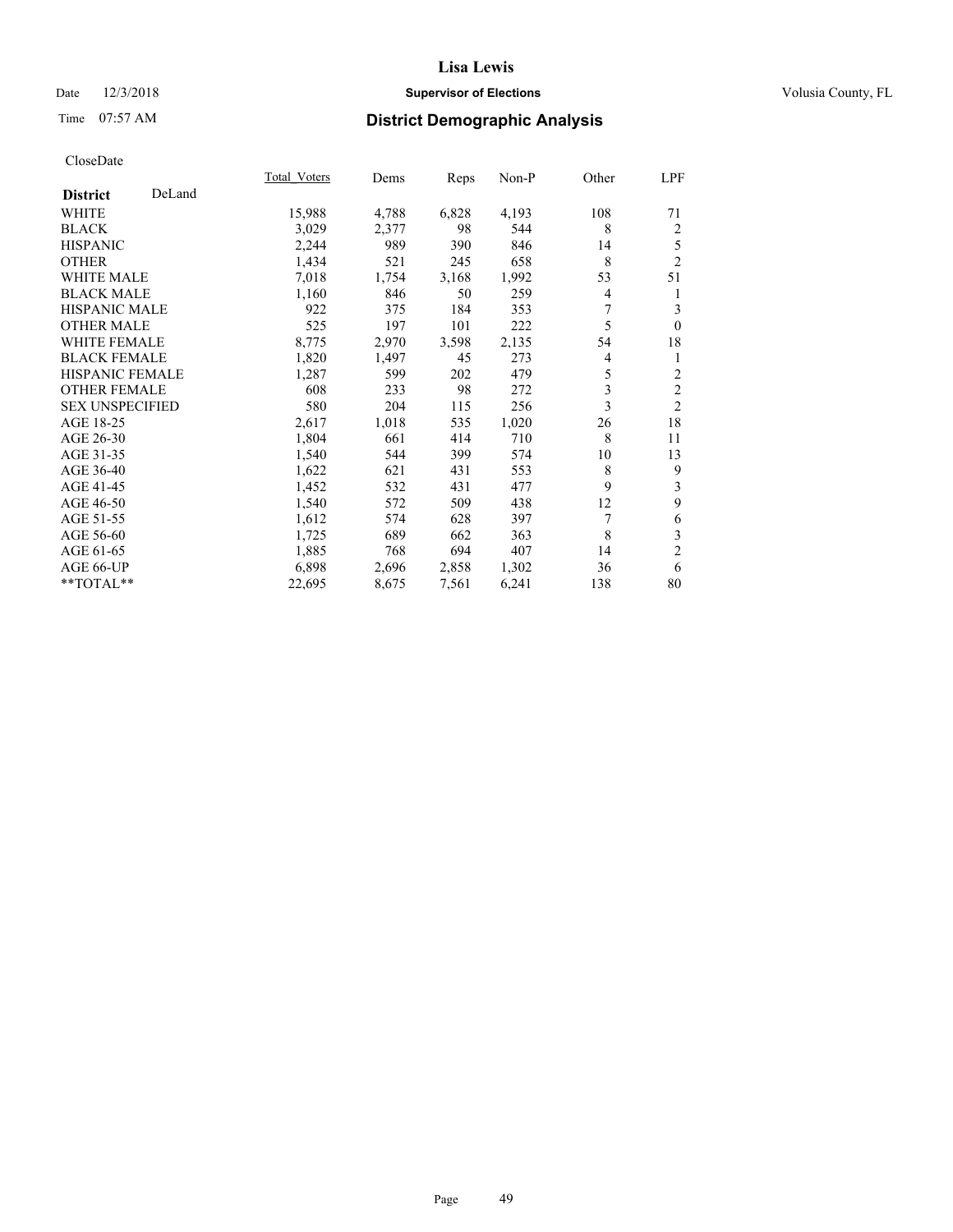# Date  $12/3/2018$  **Supervisor of Elections** Volusia County, FL

# Time 07:57 AM **District Demographic Analysis**

|                                       | Total Voters | Dems  | Reps  | Non-P | Other          | LPF            |
|---------------------------------------|--------------|-------|-------|-------|----------------|----------------|
| Deltona District 1<br><b>District</b> |              |       |       |       |                |                |
| WHITE                                 | 5,186        | 1,428 | 1,984 | 1,743 | 19             | 12             |
| <b>BLACK</b>                          | 1,125        | 824   | 53    | 245   | 3              | $\Omega$       |
| <b>HISPANIC</b>                       | 2,906        | 1,402 | 353   | 1,141 | 8              | 2              |
| <b>OTHER</b>                          | 628          | 210   | 101   | 312   | 4              | 1              |
| <b>WHITE MALE</b>                     | 2,408        | 563   | 967   | 861   | 10             | 7              |
| <b>BLACK MALE</b>                     | 491          | 327   | 36    | 126   | 2              | 0              |
| HISPANIC MALE                         | 1,337        | 615   | 171   | 546   | 3              | $\overline{c}$ |
| <b>OTHER MALE</b>                     | 202          | 69    | 37    | 94    | 1              | 1              |
| <b>WHITE FEMALE</b>                   | 2,714        | 852   | 997   | 851   | 9              | 5              |
| <b>BLACK FEMALE</b>                   | 621          | 489   | 16    | 115   |                | 0              |
| <b>HISPANIC FEMALE</b>                | 1,522        | 765   | 179   | 573   | 5              | 0              |
| <b>OTHER FEMALE</b>                   | 283          | 111   | 48    | 123   | 1              | 0              |
| <b>SEX UNSPECIFIED</b>                | 267          | 73    | 40    | 152   | 2              | 0              |
| AGE 18-25                             | 1,257        | 404   | 201   | 645   | 4              | 3              |
| AGE 26-30                             | 968          | 358   | 195   | 408   | 4              | 3              |
| AGE 31-35                             | 889          | 289   | 204   | 389   | 5              | $\overline{2}$ |
| AGE 36-40                             | 882          | 325   | 192   | 358   | 5              | $\overline{2}$ |
| AGE 41-45                             | 800          | 318   | 184   | 294   | 2              | 2              |
| AGE 46-50                             | 837          | 327   | 243   | 265   | $\overline{c}$ | $\theta$       |
| AGE 51-55                             | 921          | 341   | 299   | 278   | 3              | 0              |
| AGE 56-60                             | 891          | 355   | 274   | 257   | 3              | $\overline{c}$ |
| AGE 61-65                             | 777          | 342   | 239   | 193   | $\overline{c}$ | 1              |
| AGE 66-UP                             | 1,623        | 805   | 460   | 354   | 4              | 0              |
| **TOTAL**                             | 9,845        | 3,864 | 2,491 | 3,441 | 34             | 15             |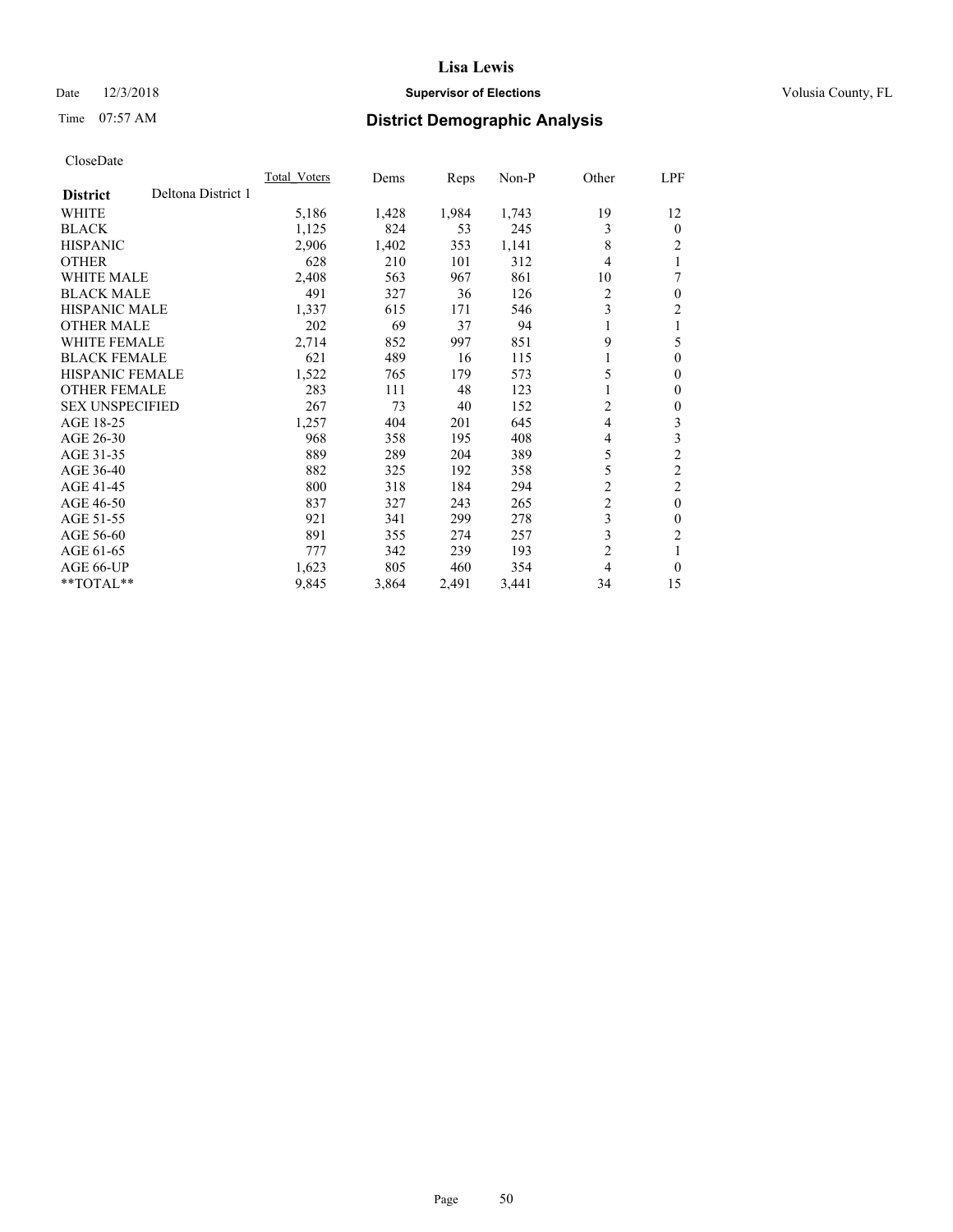# Date  $12/3/2018$  **Supervisor of Elections** Volusia County, FL

# Time 07:57 AM **District Demographic Analysis**

|                                       | Total Voters | Dems  | Reps  | $Non-P$ | Other          | LPF            |
|---------------------------------------|--------------|-------|-------|---------|----------------|----------------|
| Deltona District 2<br><b>District</b> |              |       |       |         |                |                |
| WHITE                                 | 6,201        | 1,713 | 2,536 | 1,884   | 43             | 25             |
| <b>BLACK</b>                          | 977          | 715   | 50    | 206     | 6              | $\mathbf{0}$   |
| <b>HISPANIC</b>                       | 3,093        | 1,454 | 491   | 1,135   | 8              | 5              |
| <b>OTHER</b>                          | 681          | 267   | 109   | 300     | 4              | 1              |
| <b>WHITE MALE</b>                     | 2,830        | 685   | 1,204 | 909     | 17             | 15             |
| <b>BLACK MALE</b>                     | 448          | 300   | 34    | 111     | 3              | $\overline{0}$ |
| HISPANIC MALE                         | 1,450        | 626   | 251   | 567     | 3              | 3              |
| <b>OTHER MALE</b>                     | 262          | 99    | 50    | 109     | 3              | 1              |
| WHITE FEMALE                          | 3,291        | 1,012 | 1,303 | 941     | 25             | 10             |
| <b>BLACK FEMALE</b>                   | 515          | 405   | 16    | 91      | 3              | $\mathbf{0}$   |
| <b>HISPANIC FEMALE</b>                | 1,600        | 811   | 237   | 546     | 5              | 1              |
| <b>OTHER FEMALE</b>                   | 291          | 136   | 41    | 114     | 0              | $\theta$       |
| <b>SEX UNSPECIFIED</b>                | 265          | 75    | 50    | 137     | 2              | 1              |
| AGE 18-25                             | 1,144        | 380   | 214   | 529     | 18             | 3              |
| AGE 26-30                             | 861          | 288   | 185   | 380     | 4              | 4              |
| AGE 31-35                             | 891          | 323   | 194   | 359     | 6              | 9              |
| AGE 36-40                             | 848          | 321   | 186   | 329     | 7              | 5              |
| AGE 41-45                             | 855          | 318   | 215   | 320     | 1              | 1              |
| AGE 46-50                             | 895          | 310   | 270   | 309     | 3              | 3              |
| AGE 51-55                             | 981          | 374   | 291   | 310     | 4              | $\overline{2}$ |
| AGE 56-60                             | 1,014        | 374   | 369   | 268     | $\overline{2}$ | 1              |
| AGE 61-65                             | 1,007        | 412   | 350   | 238     | 6              | 1              |
| AGE 66-UP                             | 2,456        | 1,049 | 912   | 483     | 10             | $\overline{2}$ |
| **TOTAL**                             | 10,952       | 4,149 | 3,186 | 3,525   | 61             | 31             |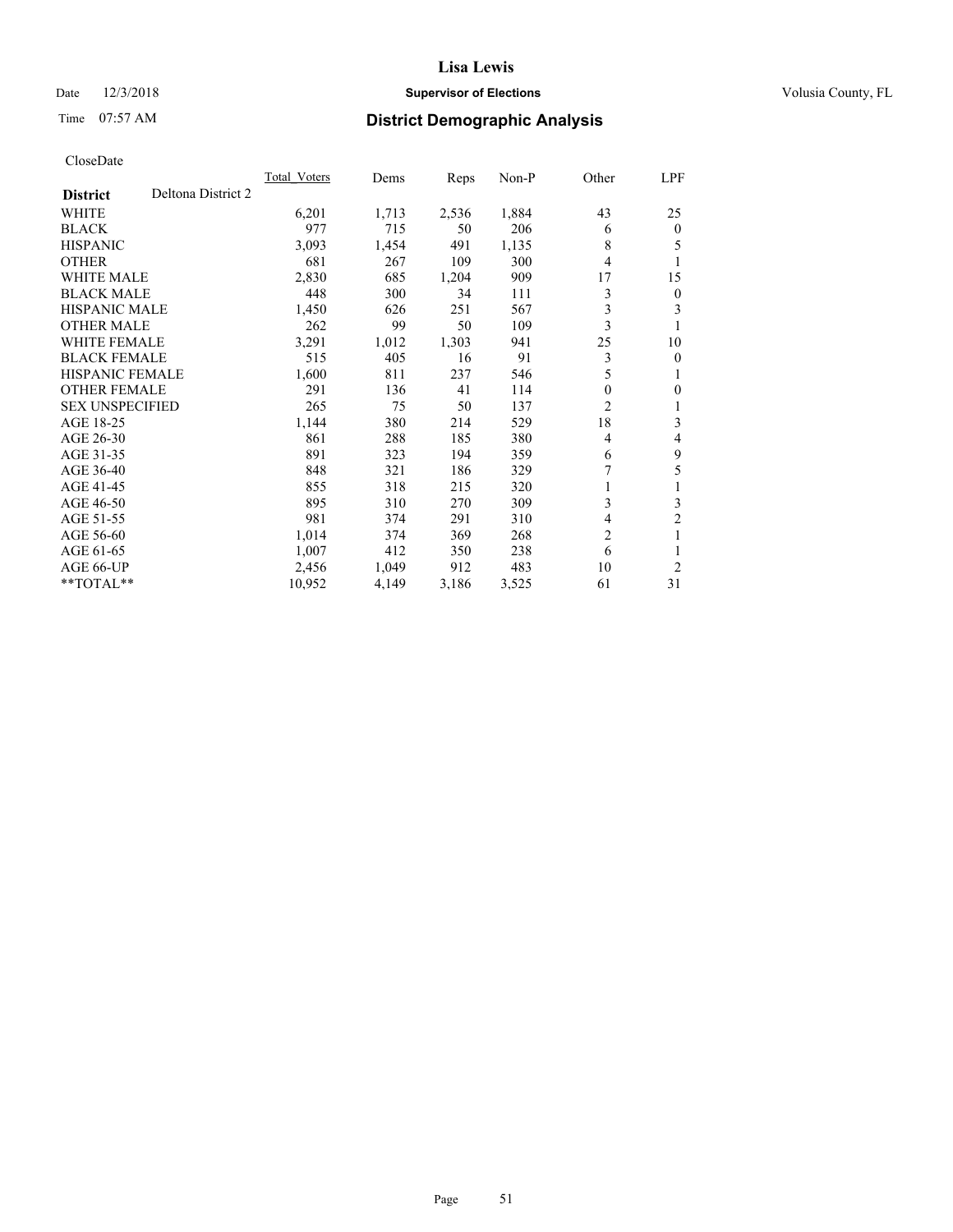# Date  $12/3/2018$  **Supervisor of Elections** Volusia County, FL

# Time 07:57 AM **District Demographic Analysis**

|                        |                    | <b>Total Voters</b> | Dems  | Reps  | $Non-P$ | Other          | LPF            |
|------------------------|--------------------|---------------------|-------|-------|---------|----------------|----------------|
| <b>District</b>        | Deltona District 3 |                     |       |       |         |                |                |
| <b>WHITE</b>           |                    | 5,531               | 1,536 | 2,136 | 1,804   | 31             | 24             |
| <b>BLACK</b>           |                    | 949                 | 715   | 35    | 196     | 3              | $\theta$       |
| <b>HISPANIC</b>        |                    | 3,342               | 1,554 | 431   | 1,342   | 10             | 5              |
| <b>OTHER</b>           |                    | 691                 | 236   | 108   | 343     | 4              | $\theta$       |
| <b>WHITE MALE</b>      |                    | 2,532               | 617   | 1,036 | 849     | 14             | 16             |
| <b>BLACK MALE</b>      |                    | 404                 | 291   | 24    | 87      | 2              | $\overline{0}$ |
| <b>HISPANIC MALE</b>   |                    | 1,538               | 668   | 221   | 640     | 6              | 3              |
| <b>OTHER MALE</b>      |                    | 249                 | 81    | 45    | 122     |                | $\theta$       |
| <b>WHITE FEMALE</b>    |                    | 2,897               | 887   | 1,064 | 921     | 17             | 8              |
| <b>BLACK FEMALE</b>    |                    | 532                 | 415   | 11    | 105     | 1              | $\theta$       |
| <b>HISPANIC FEMALE</b> |                    | 1,751               | 860   | 207   | 678     | 4              | $\overline{2}$ |
| <b>OTHER FEMALE</b>    |                    | 302                 | 126   | 44    | 131     | 1              | $\theta$       |
| <b>SEX UNSPECIFIED</b> |                    | 308                 | 96    | 58    | 152     | 2              | $\theta$       |
| AGE 18-25              |                    | 1,170               | 411   | 159   | 592     | 6              | 2              |
| AGE 26-30              |                    | 905                 | 311   | 166   | 416     | 8              | 4              |
| AGE 31-35              |                    | 909                 | 318   | 219   | 365     | 1              | 6              |
| AGE 36-40              |                    | 859                 | 302   | 185   | 363     | 6              | 3              |
| AGE 41-45              |                    | 830                 | 290   | 192   | 338     | 7              | 3              |
| AGE 46-50              |                    | 878                 | 318   | 252   | 304     | 3              |                |
| AGE 51-55              |                    | 924                 | 335   | 278   | 305     | 2              | 4              |
| AGE 56-60              |                    | 949                 | 373   | 296   | 278     | $\overline{c}$ | $\theta$       |
| AGE 61-65              |                    | 841                 | 340   | 259   | 234     | 5              | 3              |
| AGE 66-UP              |                    | 2,248               | 1,043 | 704   | 490     | 8              | 3              |
| $*$ TOTAL $*$          |                    | 10,513              | 4,041 | 2,710 | 3,685   | 48             | 29             |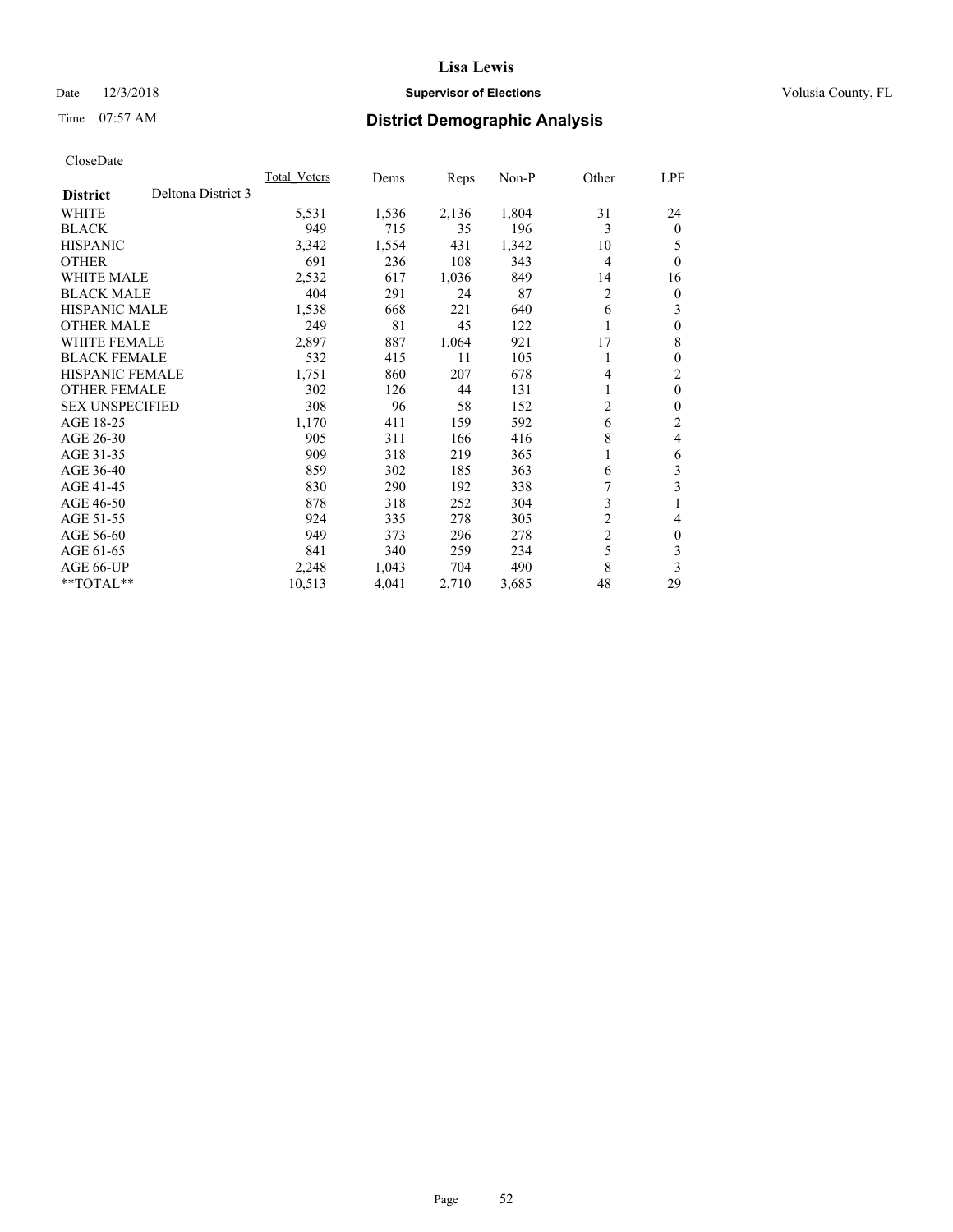# Date  $12/3/2018$  **Supervisor of Elections** Volusia County, FL

# Time 07:57 AM **District Demographic Analysis**

|                        |                    | Total Voters | Dems  | Reps  | $Non-P$ | Other            | LPF              |
|------------------------|--------------------|--------------|-------|-------|---------|------------------|------------------|
| <b>District</b>        | Deltona District 4 |              |       |       |         |                  |                  |
| WHITE                  |                    | 5,560        | 1,665 | 2,161 | 1,679   | 31               | 24               |
| <b>BLACK</b>           |                    | 1,001        | 696   | 50    | 252     | 1                | 2                |
| <b>HISPANIC</b>        |                    | 3,563        | 1,726 | 448   | 1,375   | 9                | 5                |
| <b>OTHER</b>           |                    | 723          | 251   | 145   | 324     | 3                | $\theta$         |
| <b>WHITE MALE</b>      |                    | 2,542        | 673   | 1,025 | 812     | 16               | 16               |
| <b>BLACK MALE</b>      |                    | 434          | 272   | 29    | 130     |                  | 2                |
| <b>HISPANIC MALE</b>   |                    | 1,628        | 726   | 233   | 661     | 7                | 1                |
| <b>OTHER MALE</b>      |                    | 252          | 78    | 58    | 116     | $\theta$         | $\theta$         |
| WHITE FEMALE           |                    | 2,945        | 969   | 1,104 | 851     | 14               | 7                |
| <b>BLACK FEMALE</b>    |                    | 549          | 414   | 18    | 117     | $\boldsymbol{0}$ | $\theta$         |
| <b>HISPANIC FEMALE</b> |                    | 1,873        | 970   | 208   | 689     | 2                | 4                |
| <b>OTHER FEMALE</b>    |                    | 312          | 134   | 63    | 112     | 3                | $\theta$         |
| <b>SEX UNSPECIFIED</b> |                    | 312          | 102   | 66    | 142     | 1                | 1                |
| AGE 18-25              |                    | 1,204        | 414   | 220   | 559     | 9                | $\overline{c}$   |
| AGE 26-30              |                    | 963          | 355   | 188   | 409     | $\overline{2}$   | 9                |
| AGE 31-35              |                    | 906          | 313   | 162   | 420     | 6                | 5                |
| AGE 36-40              |                    | 825          | 317   | 155   | 344     | 6                | 3                |
| AGE 41-45              |                    | 833          | 326   | 192   | 314     | 1                | $\boldsymbol{0}$ |
| AGE 46-50              |                    | 881          | 330   | 242   | 299     | 5                | 5                |
| AGE 51-55              |                    | 912          | 350   | 281   | 277     | 1                | 3                |
| AGE 56-60              |                    | 1,007        | 429   | 309   | 264     | 3                | $\overline{c}$   |
| AGE 61-65              |                    | 892          | 381   | 265   | 242     | 3                | 1                |
| AGE 66-UP              |                    | 2,424        | 1,123 | 790   | 502     | 8                | 1                |
| **TOTAL**              |                    | 10,847       | 4,338 | 2,804 | 3,630   | 44               | 31               |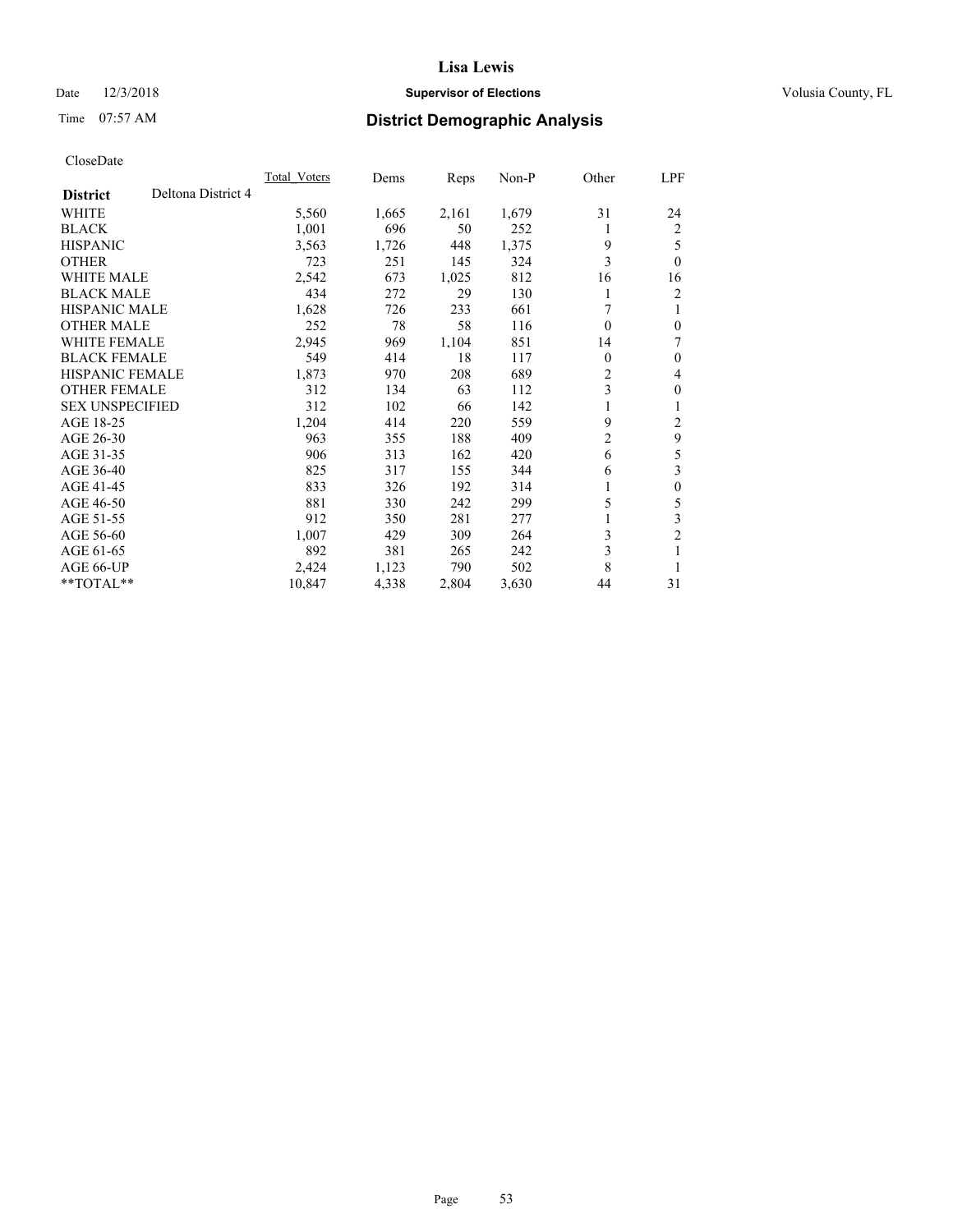# Date  $12/3/2018$  **Supervisor of Elections** Volusia County, FL

# Time 07:57 AM **District Demographic Analysis**

|                        |                    | <b>Total Voters</b> | Dems  | Reps  | $Non-P$ | Other          | LPF            |
|------------------------|--------------------|---------------------|-------|-------|---------|----------------|----------------|
| <b>District</b>        | Deltona District 5 |                     |       |       |         |                |                |
| <b>WHITE</b>           |                    | 5,467               | 1,526 | 2,184 | 1,711   | 28             | 18             |
| <b>BLACK</b>           |                    | 1,071               | 822   | 42    | 203     | 4              | $\mathbf{0}$   |
| <b>HISPANIC</b>        |                    | 2,997               | 1,359 | 433   | 1,196   | 6              | 3              |
| <b>OTHER</b>           |                    | 603                 | 189   | 125   | 283     | 3              | 3              |
| <b>WHITE MALE</b>      |                    | 2,573               | 621   | 1,077 | 848     | 15             | 12             |
| <b>BLACK MALE</b>      |                    | 466                 | 326   | 21    | 116     | 3              | $\mathbf{0}$   |
| <b>HISPANIC MALE</b>   |                    | 1,403               | 581   | 231   | 586     | 3              | 2              |
| <b>OTHER MALE</b>      |                    | 198                 | 70    | 47    | 77      | $\overline{2}$ | $\overline{2}$ |
| <b>WHITE FEMALE</b>    |                    | 2,822               | 888   | 1,076 | 839     | 13             | 6              |
| <b>BLACK FEMALE</b>    |                    | 587                 | 481   | 21    | 84      |                | $\theta$       |
| <b>HISPANIC FEMALE</b> |                    | 1,550               | 752   | 200   | 594     | 3              | 1              |
| <b>OTHER FEMALE</b>    |                    | 262                 | 89    | 59    | 113     | 0              | 1              |
| <b>SEX UNSPECIFIED</b> |                    | 276                 | 87    | 52    | 136     |                | $\theta$       |
| AGE 18-25              |                    | 1,209               | 364   | 230   | 601     | 8              | 6              |
| AGE 26-30              |                    | 894                 | 281   | 199   | 407     | 4              | 3              |
| AGE 31-35              |                    | 760                 | 283   | 156   | 313     | 5              | 3              |
| AGE 36-40              |                    | 781                 | 299   | 156   | 318     | 4              | 4              |
| AGE 41-45              |                    | 821                 | 311   | 183   | 320     | 5              | $\mathfrak{2}$ |
| AGE 46-50              |                    | 828                 | 309   | 243   | 270     | 3              | 3              |
| AGE 51-55              |                    | 945                 | 365   | 307   | 268     | 4              | 1              |
| AGE 56-60              |                    | 1,002               | 358   | 369   | 272     | $\overline{2}$ | 1              |
| AGE 61-65              |                    | 849                 | 361   | 280   | 203     | $\overline{4}$ |                |
| AGE 66-UP              |                    | 2,049               | 965   | 661   | 421     | 2              | $\theta$       |
| $*$ TOTAL $*$          |                    | 10,138              | 3,896 | 2,784 | 3,393   | 41             | 24             |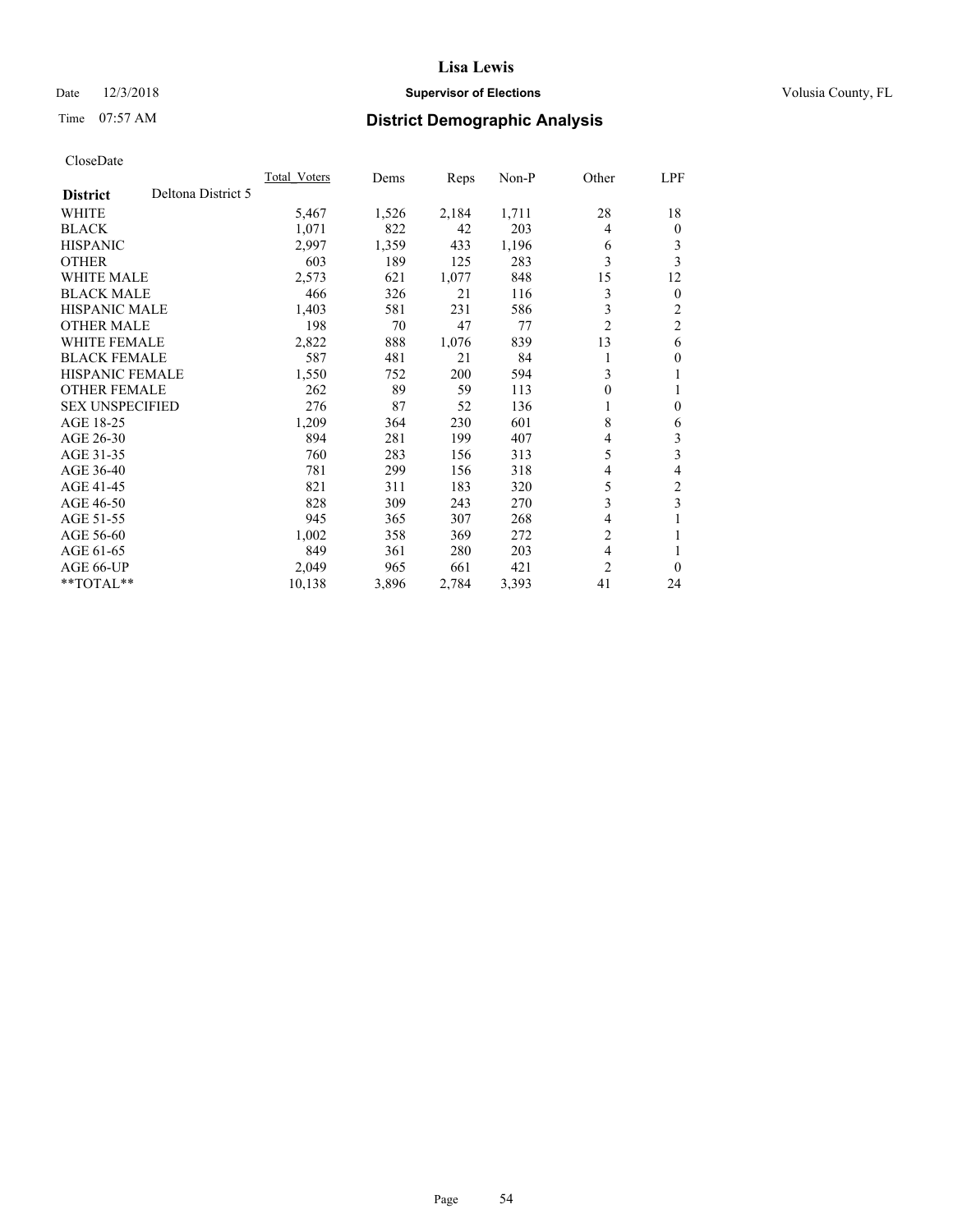# Date  $12/3/2018$  **Supervisor of Elections** Volusia County, FL

# Time 07:57 AM **District Demographic Analysis**

|                        |                    | <b>Total Voters</b> | Dems  | Reps  | $Non-P$ | Other          | LPF            |
|------------------------|--------------------|---------------------|-------|-------|---------|----------------|----------------|
| <b>District</b>        | Deltona District 6 |                     |       |       |         |                |                |
| <b>WHITE</b>           |                    | 6,039               | 1,555 | 2,540 | 1,895   | 26             | 23             |
| <b>BLACK</b>           |                    | 998                 | 743   | 42    | 210     | 3              | $\theta$       |
| <b>HISPANIC</b>        |                    | 2,525               | 1,130 | 336   | 1,044   | 12             | 3              |
| <b>OTHER</b>           |                    | 626                 | 198   | 140   | 283     | $\overline{4}$ | 1              |
| <b>WHITE MALE</b>      |                    | 2,782               | 612   | 1,246 | 895     | 14             | 15             |
| <b>BLACK MALE</b>      |                    | 442                 | 320   | 23    | 97      | 2              | $\mathbf{0}$   |
| <b>HISPANIC MALE</b>   |                    | 1,168               | 489   | 184   | 484     | 9              | 2              |
| <b>OTHER MALE</b>      |                    | 227                 | 70    | 57    | 97      | $\overline{2}$ | 1              |
| <b>WHITE FEMALE</b>    |                    | 3,167               | 924   | 1,258 | 965     | 12             | 8              |
| <b>BLACK FEMALE</b>    |                    | 539                 | 410   | 19    | 109     |                | $\theta$       |
| <b>HISPANIC FEMALE</b> |                    | 1,313               | 626   | 147   | 536     | 3              | 1              |
| <b>OTHER FEMALE</b>    |                    | 263                 | 98    | 61    | 102     | 2              | $\theta$       |
| <b>SEX UNSPECIFIED</b> |                    | 287                 | 77    | 63    | 147     | $\mathbf{0}$   | $\theta$       |
| AGE 18-25              |                    | 1,164               | 349   | 220   | 583     | 8              | 4              |
| AGE 26-30              |                    | 857                 | 287   | 202   | 360     | 3              | 5              |
| AGE 31-35              |                    | 881                 | 295   | 201   | 379     | 6              | $\theta$       |
| AGE 36-40              |                    | 813                 | 276   | 206   | 325     | 3              | 3              |
| AGE 41-45              |                    | 787                 | 251   | 217   | 307     | 7              | 5              |
| AGE 46-50              |                    | 884                 | 298   | 277   | 300     | 7              | $\overline{c}$ |
| AGE 51-55              |                    | 957                 | 329   | 334   | 286     | 3              | 5              |
| AGE 56-60              |                    | 1,044               | 366   | 418   | 256     | 4              | 0              |
| AGE 61-65              |                    | 864                 | 335   | 314   | 209     | 3              | 3              |
| AGE 66-UP              |                    | 1,937               | 840   | 669   | 427     |                | $\theta$       |
| $*$ TOTAL $*$          |                    | 10,188              | 3,626 | 3,058 | 3,432   | 45             | 27             |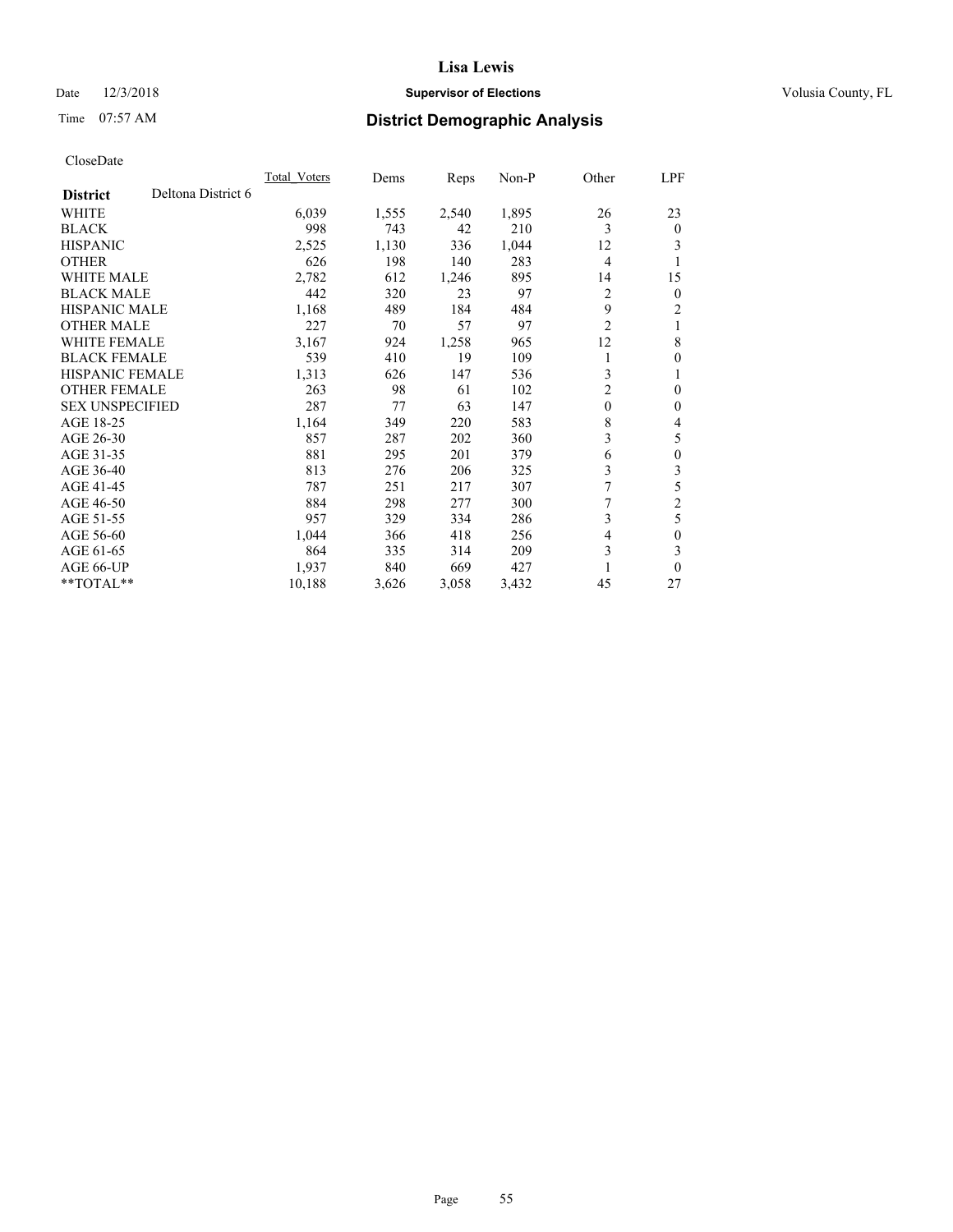# Date  $12/3/2018$  **Supervisor of Elections** Volusia County, FL

# Time 07:57 AM **District Demographic Analysis**

|                        |                      | Total Voters | Dems  | Reps           | Non-P | Other          | LPF          |
|------------------------|----------------------|--------------|-------|----------------|-------|----------------|--------------|
| <b>District</b>        | Edgewater District 1 |              |       |                |       |                |              |
| WHITE                  |                      | 3,446        | 1,090 | 1,306          | 1,015 | 23             | 12           |
| <b>BLACK</b>           |                      | 92           | 66    | 2              | 24    | 0              | $\mathbf{0}$ |
| <b>HISPANIC</b>        |                      | 76           | 26    | 17             | 32    |                | $\Omega$     |
| <b>OTHER</b>           |                      | 141          | 49    | 23             | 69    | 0              | 0            |
| <b>WHITE MALE</b>      |                      | 1,554        | 393   | 670            | 473   | 9              | 9            |
| <b>BLACK MALE</b>      |                      | 46           | 29    | 2              | 15    | $\mathbf{0}$   | $\theta$     |
| <b>HISPANIC MALE</b>   |                      | 30           | 7     | 6              | 17    | 0              | $\theta$     |
| <b>OTHER MALE</b>      |                      | 50           | 19    | 10             | 21    | 0              | 0            |
| WHITE FEMALE           |                      | 1,849        | 686   | 618            | 528   | 14             | 3            |
| <b>BLACK FEMALE</b>    |                      | 45           | 36    | $\overline{0}$ | 9     | 0              | 0            |
| <b>HISPANIC FEMALE</b> |                      | 46           | 19    | 11             | 15    |                | 0            |
| <b>OTHER FEMALE</b>    |                      | 53           | 20    | 10             | 23    | 0              | 0            |
| <b>SEX UNSPECIFIED</b> |                      | 82           | 22    | 21             | 39    | 0              | $\theta$     |
| AGE 18-25              |                      | 260          | 66    | 72             | 116   | $\overline{c}$ | 4            |
| AGE 26-30              |                      | 244          | 66    | 67             | 108   | 3              | $\theta$     |
| AGE 31-35              |                      | 232          | 69    | 69             | 92    |                |              |
| AGE 36-40              |                      | 226          | 73    | 68             | 83    | 0              | 2            |
| AGE 41-45              |                      | 223          | 61    | 75             | 83    | 3              |              |
| AGE 46-50              |                      | 246          | 62    | 94             | 85    | 4              |              |
| AGE 51-55              |                      | 321          | 103   | 119            | 97    | 1              |              |
| AGE 56-60              |                      | 434          | 136   | 179            | 117   | 2              | 0            |
| AGE 61-65              |                      | 444          | 153   | 155            | 135   | 1              | 0            |
| AGE 66-UP              |                      | 1,125        | 442   | 450            | 224   | 7              | 2            |
| **TOTAL**              |                      | 3,755        | 1,231 | 1,348          | 1,140 | 24             | 12           |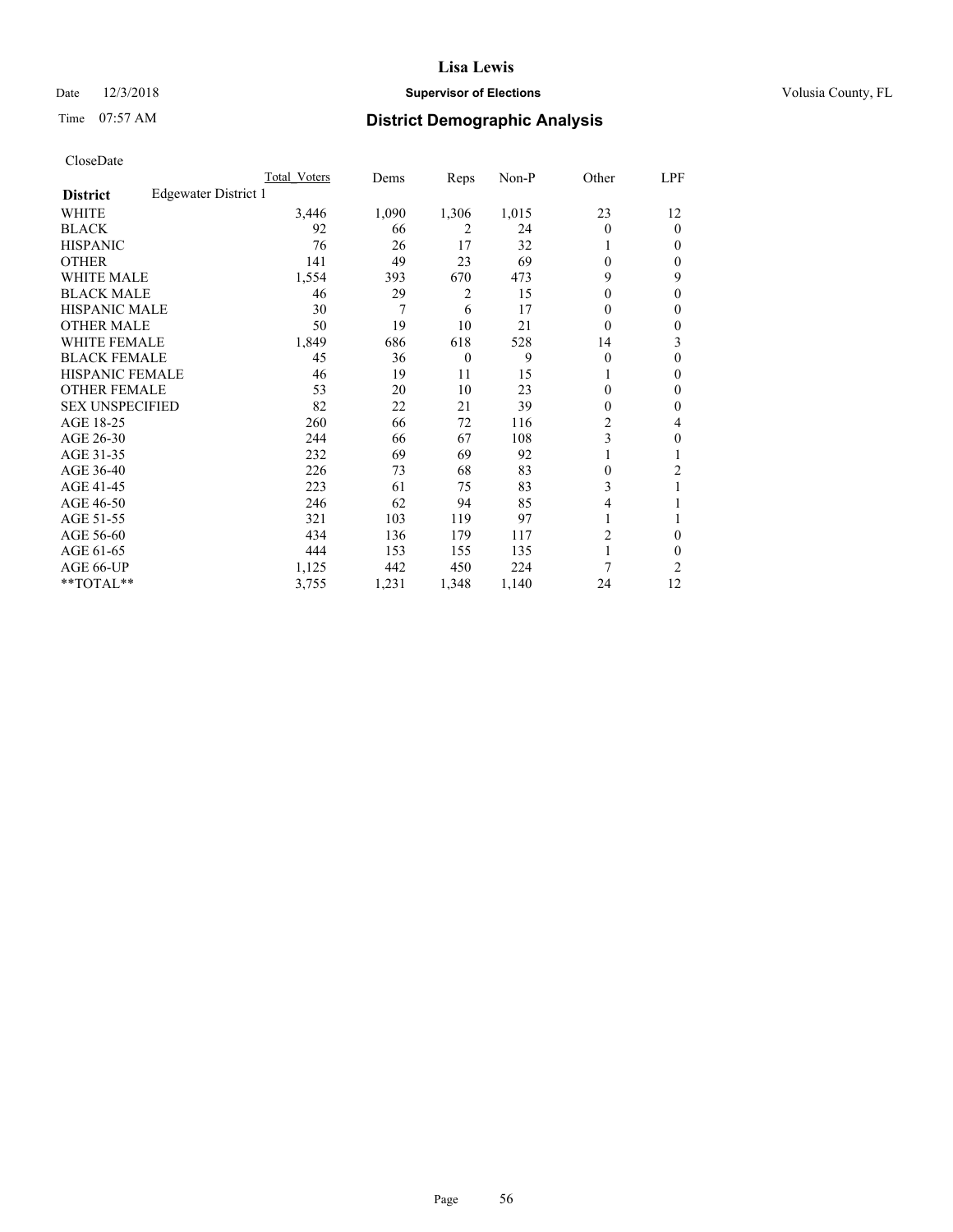# Date  $12/3/2018$  **Supervisor of Elections** Volusia County, FL

# Time 07:57 AM **District Demographic Analysis**

|                        | Total Voters         | Dems  | Reps  | Non-P | Other          | LPF    |
|------------------------|----------------------|-------|-------|-------|----------------|--------|
| <b>District</b>        | Edgewater District 2 |       |       |       |                |        |
| WHITE                  | 3,807                | 1,142 | 1,492 | 1,145 | 20             | 8      |
| <b>BLACK</b>           | 61                   | 46    | 5     | 8     | 2              | 0      |
| <b>HISPANIC</b>        | 79                   | 29    | 22    | 24    | 4              | $_{0}$ |
| <b>OTHER</b>           | 124                  | 35    | 37    | 52    | $\theta$       | 0      |
| WHITE MALE             | 1,756                | 461   | 749   | 533   | 6              |        |
| <b>BLACK MALE</b>      | 27                   | 19    | 2     | 5     |                | 0      |
| <b>HISPANIC MALE</b>   | 47                   | 15    | 13    | 16    | 3              | 0      |
| <b>OTHER MALE</b>      | 41                   | 8     | 15    | 18    | $\theta$       | 0      |
| <b>WHITE FEMALE</b>    | 2,022                | 670   | 738   | 599   | 14             |        |
| <b>BLACK FEMALE</b>    | 34                   | 27    | 3     | 3     |                | 0      |
| <b>HISPANIC FEMALE</b> | 30                   | 14    | 8     | 7     |                | 0      |
| <b>OTHER FEMALE</b>    | 47                   | 18    | 14    | 15    | 0              | 0      |
| <b>SEX UNSPECIFIED</b> | 67                   | 20    | 14    | 33    | 0              | 0      |
| AGE 18-25              | 318                  | 76    | 92    | 143   |                | 0      |
| AGE 26-30              | 268                  | 79    | 72    | 111   | 5              |        |
| AGE 31-35              | 278                  | 79    | 89    | 103   | 3              | 4      |
| AGE 36-40              | 260                  | 61    | 77    | 119   | 2              |        |
| AGE 41-45              | 272                  | 72    | 103   | 96    | 0              |        |
| AGE 46-50              | 300                  | 77    | 118   | 104   |                | 0      |
| AGE 51-55              | 303                  | 82    | 126   | 92    | 3              | 0      |
| AGE 56-60              | 431                  | 131   | 187   | 112   |                | 0      |
| AGE 61-65              | 395                  | 147   | 159   | 86    | 2              |        |
| AGE 66-UP              | 1,246                | 448   | 533   | 263   | $\overline{2}$ | 0      |
| **TOTAL**              | 4,071                | 1,252 | 1,556 | 1,229 | 26             | 8      |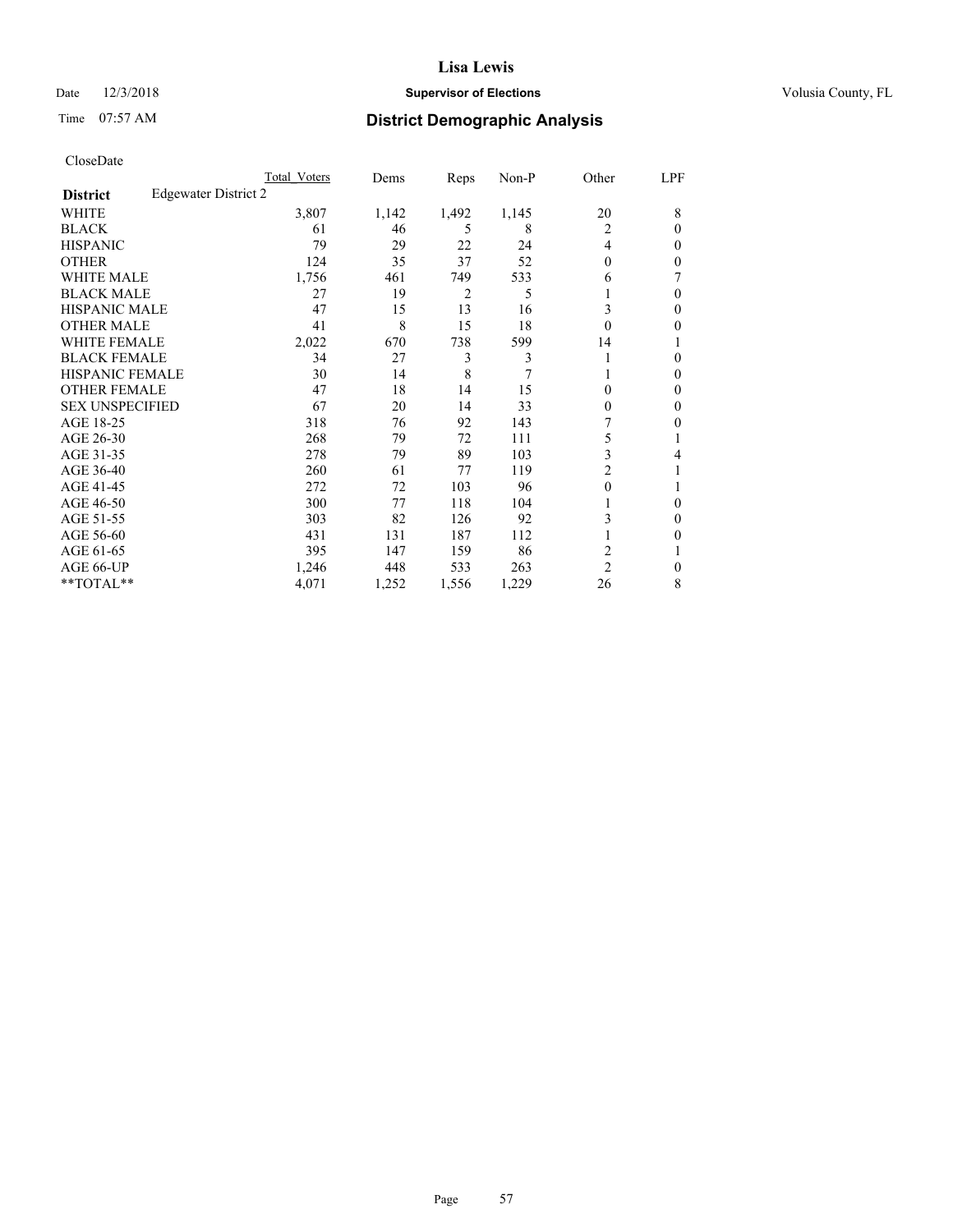# Date  $12/3/2018$  **Supervisor of Elections** Volusia County, FL

# Time 07:57 AM **District Demographic Analysis**

|                                         | Total Voters | Dems  | Reps           | $Non-P$ | Other    | LPF            |
|-----------------------------------------|--------------|-------|----------------|---------|----------|----------------|
| Edgewater District 3<br><b>District</b> |              |       |                |         |          |                |
| WHITE                                   | 3,557        | 1,064 | 1,358          | 1,096   | 28       | 11             |
| <b>BLACK</b>                            | 108          | 81    | 5              | 22      | 0        | $\theta$       |
| <b>HISPANIC</b>                         | 74           | 26    | 12             | 35      |          | $\Omega$       |
| <b>OTHER</b>                            | 154          | 42    | 39             | 72      |          | $\mathbf{0}$   |
| <b>WHITE MALE</b>                       | 1,607        | 413   | 649            | 529     | 11       | 5              |
| <b>BLACK MALE</b>                       | 54           | 40    | 3              | 11      | 0        | $\mathbf{0}$   |
| <b>HISPANIC MALE</b>                    | 31           | 10    | 5              | 16      | 0        | $\theta$       |
| <b>OTHER MALE</b>                       | 49           | 12    | 14             | 23      | 0        | $\mathbf{0}$   |
| <b>WHITE FEMALE</b>                     | 1,908        | 649   | 683            | 553     | 17       | 6              |
| <b>BLACK FEMALE</b>                     | 52           | 40    | $\overline{c}$ | 10      | 0        | $\theta$       |
| <b>HISPANIC FEMALE</b>                  | 40           | 13    | 7              | 19      |          | $\mathbf{0}$   |
| <b>OTHER FEMALE</b>                     | 59           | 20    | 19             | 19      |          | $\Omega$       |
| <b>SEX UNSPECIFIED</b>                  | 93           | 16    | 32             | 45      | $\theta$ | 0              |
| AGE 18-25                               | 318          | 77    | 84             | 151     | 5        |                |
| AGE 26-30                               | 259          | 80    | 71             | 106     |          | 1              |
| AGE 31-35                               | 248          | 68    | 72             | 107     |          | 0              |
| AGE 36-40                               | 241          | 63    | 66             | 108     |          | 3              |
| AGE 41-45                               | 238          | 49    | 84             | 103     | 1        | 1              |
| AGE 46-50                               | 285          | 86    | 109            | 86      | 2        | $\overline{2}$ |
| AGE 51-55                               | 331          | 97    | 129            | 98      | 5        | $\overline{c}$ |
| AGE 56-60                               | 376          | 132   | 134            | 106     | 3        | 1              |
| AGE 61-65                               | 406          | 130   | 166            | 106     | 4        | 0              |
| AGE 66-UP                               | 1,191        | 431   | 499            | 254     | 7        | $\theta$       |
| $*$ TOTAL $*$                           | 3,893        | 1,213 | 1,414          | 1,225   | 30       | 11             |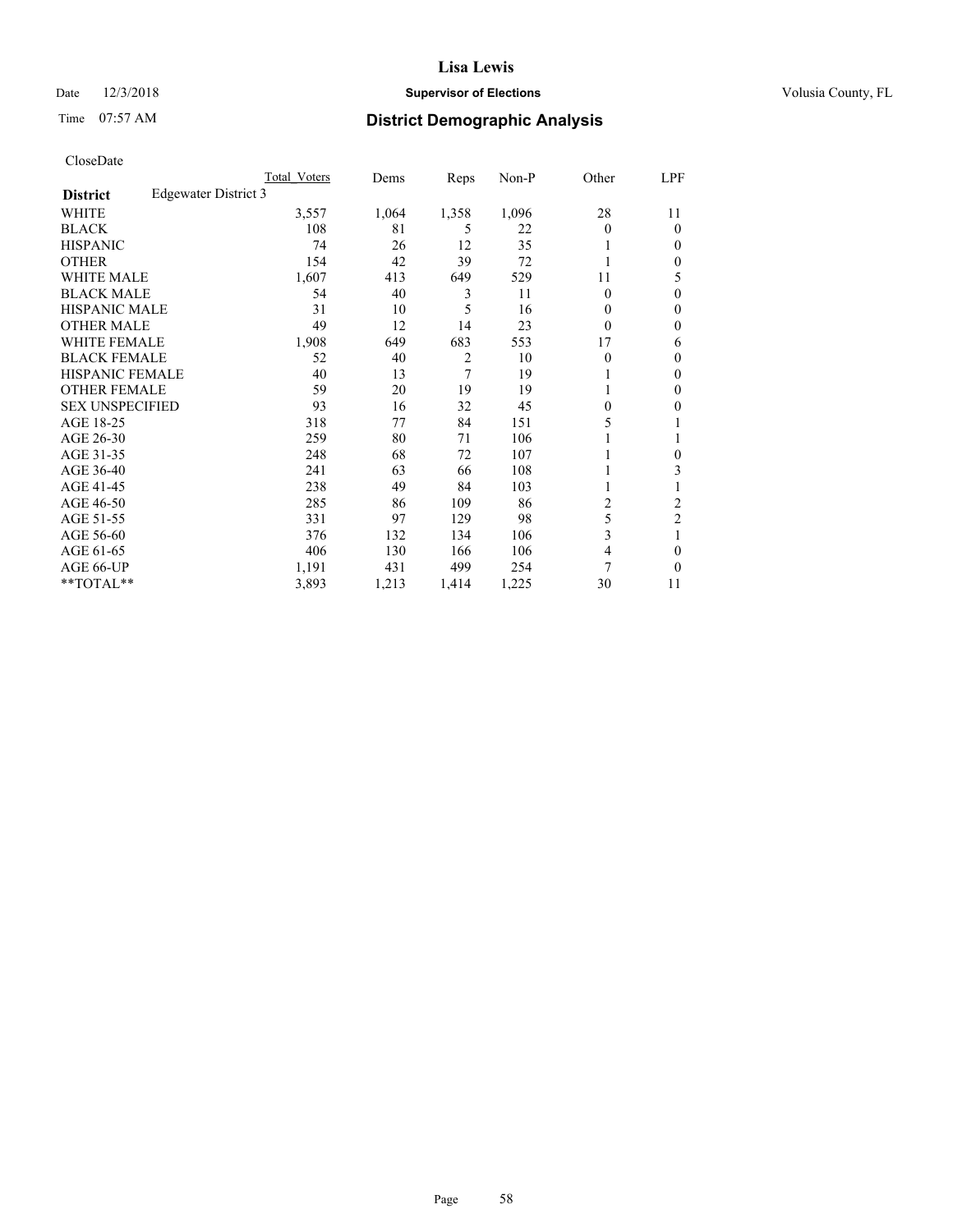# Date  $12/3/2018$  **Supervisor of Elections** Volusia County, FL

# Time 07:57 AM **District Demographic Analysis**

|                        |                      | Total Voters | Dems  | Reps           | Non-P | Other            | LPF            |
|------------------------|----------------------|--------------|-------|----------------|-------|------------------|----------------|
| <b>District</b>        | Edgewater District 4 |              |       |                |       |                  |                |
| WHITE                  |                      | 4,643        | 1,280 | 1,906          | 1,419 | 24               | 14             |
| <b>BLACK</b>           |                      | 104          | 80    | 5              | 19    | $\Omega$         | $\mathbf{0}$   |
| <b>HISPANIC</b>        |                      | 88           | 35    | 18             | 35    | $\theta$         | $\Omega$       |
| <b>OTHER</b>           |                      | 144          | 42    | 29             | 72    |                  | $\Omega$       |
| <b>WHITE MALE</b>      |                      | 2,104        | 478   | 922            | 683   | 13               | 8              |
| <b>BLACK MALE</b>      |                      | 48           | 33    | 3              | 12    | $\Omega$         | $\mathbf{0}$   |
| <b>HISPANIC MALE</b>   |                      | 34           | 9     | 7              | 18    | 0                | $\theta$       |
| <b>OTHER MALE</b>      |                      | 49           | 17    | 13             | 18    |                  | 0              |
| <b>WHITE FEMALE</b>    |                      | 2,492        | 792   | 963            | 720   | 11               | 6              |
| <b>BLACK FEMALE</b>    |                      | 55           | 46    | $\overline{2}$ | 7     | $\theta$         | $\Omega$       |
| <b>HISPANIC FEMALE</b> |                      | 54           | 26    | 11             | 17    | $\Omega$         | $\Omega$       |
| <b>OTHER FEMALE</b>    |                      | 64           | 19    | 15             | 30    | $\Omega$         | $\Omega$       |
| <b>SEX UNSPECIFIED</b> |                      | 79           | 17    | 22             | 40    | 0                | $\theta$       |
| AGE 18-25              |                      | 313          | 84    | 95             | 130   |                  | 3              |
| AGE 26-30              |                      | 244          | 48    | 70             | 123   | 2                |                |
| AGE 31-35              |                      | 245          | 65    | 69             | 107   | $\boldsymbol{0}$ | 4              |
| AGE 36-40              |                      | 251          | 67    | 72             | 107   | 2                | 3              |
| AGE 41-45              |                      | 234          | 60    | 81             | 89    | $\overline{c}$   | $\overline{2}$ |
| AGE 46-50              |                      | 284          | 78    | 106            | 100   | $\theta$         | $\theta$       |
| AGE 51-55              |                      | 303          | 83    | 131            | 87    | 2                | $\theta$       |
| AGE 56-60              |                      | 437          | 106   | 204            | 125   | $\overline{2}$   | $\theta$       |
| AGE 61-65              |                      | 513          | 147   | 218            | 144   | 4                | 0              |
| AGE 66-UP              |                      | 2,155        | 699   | 912            | 533   | 10               |                |
| **TOTAL**              |                      | 4,979        | 1,437 | 1,958          | 1,545 | 25               | 14             |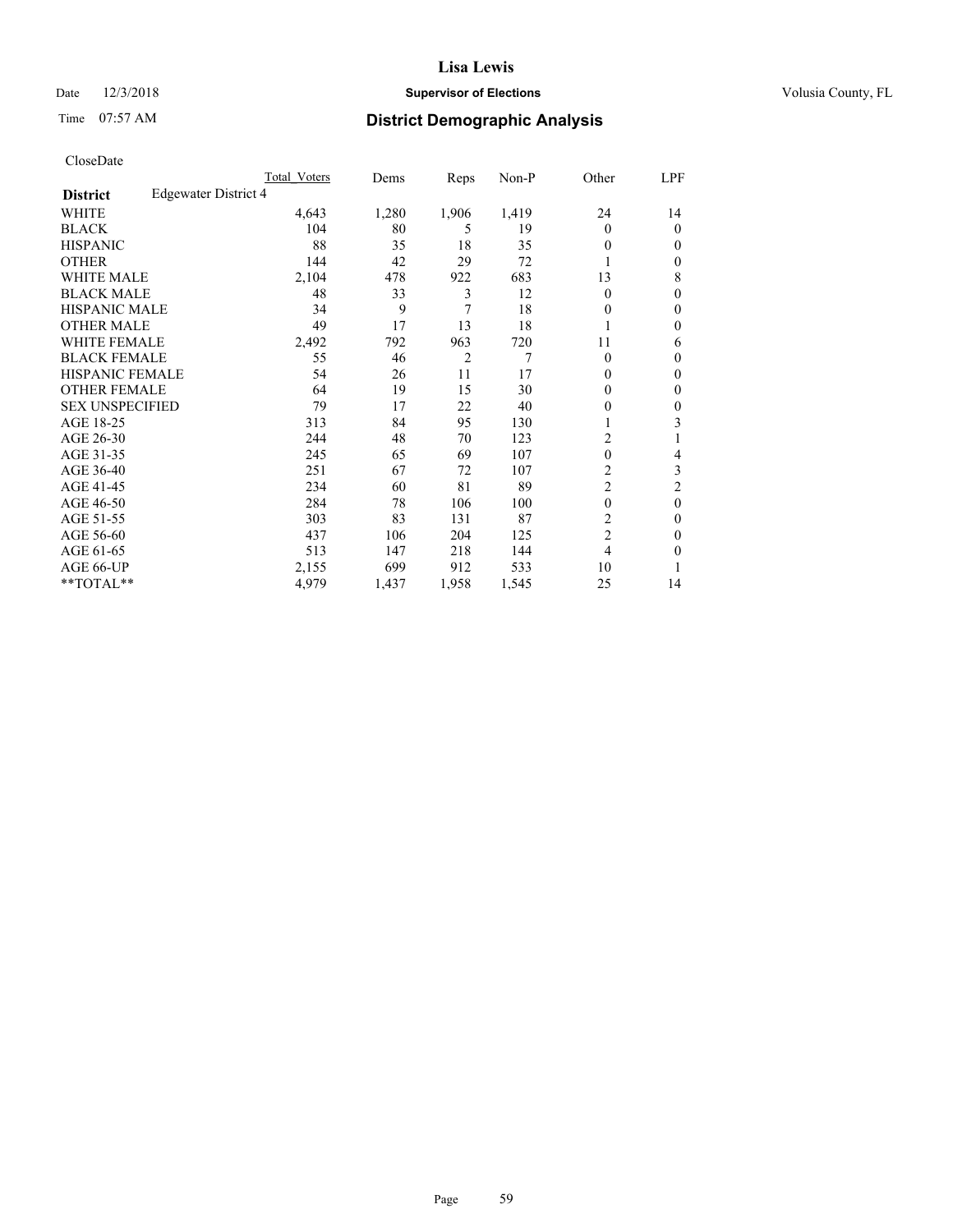# Date  $12/3/2018$  **Supervisor of Elections** Volusia County, FL

# Time 07:57 AM **District Demographic Analysis**

|                                          | Total Voters | Dems | Reps | Non-P | Other          | LPF            |
|------------------------------------------|--------------|------|------|-------|----------------|----------------|
| Holly Hill District 1<br><b>District</b> |              |      |      |       |                |                |
| WHITE                                    | 1,593        | 503  | 568  | 504   | 9              | 9              |
| <b>BLACK</b>                             | 215          | 157  | 7    | 48    | $\overline{2}$ |                |
| <b>HISPANIC</b>                          | 103          | 47   | 13   | 43    | $\theta$       | 0              |
| <b>OTHER</b>                             | 109          | 32   | 26   | 50    |                | 0              |
| WHITE MALE                               | 784          | 213  | 295  | 269   | 3              | 4              |
| <b>BLACK MALE</b>                        | 85           | 62   | 2    | 19    |                |                |
| <b>HISPANIC MALE</b>                     | 53           | 22   | 9    | 22    | 0              | 0              |
| <b>OTHER MALE</b>                        | 40           | 11   | 10   | 19    | 0              | 0              |
| WHITE FEMALE                             | 789          | 284  | 266  | 228   | 6              | 5              |
| <b>BLACK FEMALE</b>                      | 125          | 90   | 5    | 29    |                | 0              |
| <b>HISPANIC FEMALE</b>                   | 49           | 25   | 4    | 20    | 0              | 0              |
| <b>OTHER FEMALE</b>                      | 46           | 18   | 13   | 15    | 0              | 0              |
| <b>SEX UNSPECIFIED</b>                   | 49           | 14   | 10   | 24    |                | 0              |
| AGE 18-25                                | 161          | 45   | 38   | 76    |                |                |
| AGE 26-30                                | 162          | 71   | 30   | 60    | 0              |                |
| AGE 31-35                                | 125          | 49   | 24   | 47    | 3              | $\overline{c}$ |
| AGE 36-40                                | 128          | 38   | 25   | 61    | $\overline{c}$ | 2              |
| AGE 41-45                                | 124          | 46   | 31   | 46    |                | $\theta$       |
| AGE 46-50                                | 139          | 57   | 37   | 45    | $\Omega$       | 0              |
| AGE 51-55                                | 195          | 60   | 73   | 60    | $_{0}$         | 2              |
| AGE 56-60                                | 228          | 84   | 87   | 56    |                | $\theta$       |
| AGE 61-65                                | 224          | 74   | 73   | 73    | $\overline{2}$ | 2              |
| AGE 66-UP                                | 534          | 215  | 196  | 121   | $\overline{2}$ | 0              |
| **TOTAL**                                | 2,020        | 739  | 614  | 645   | 12             | 10             |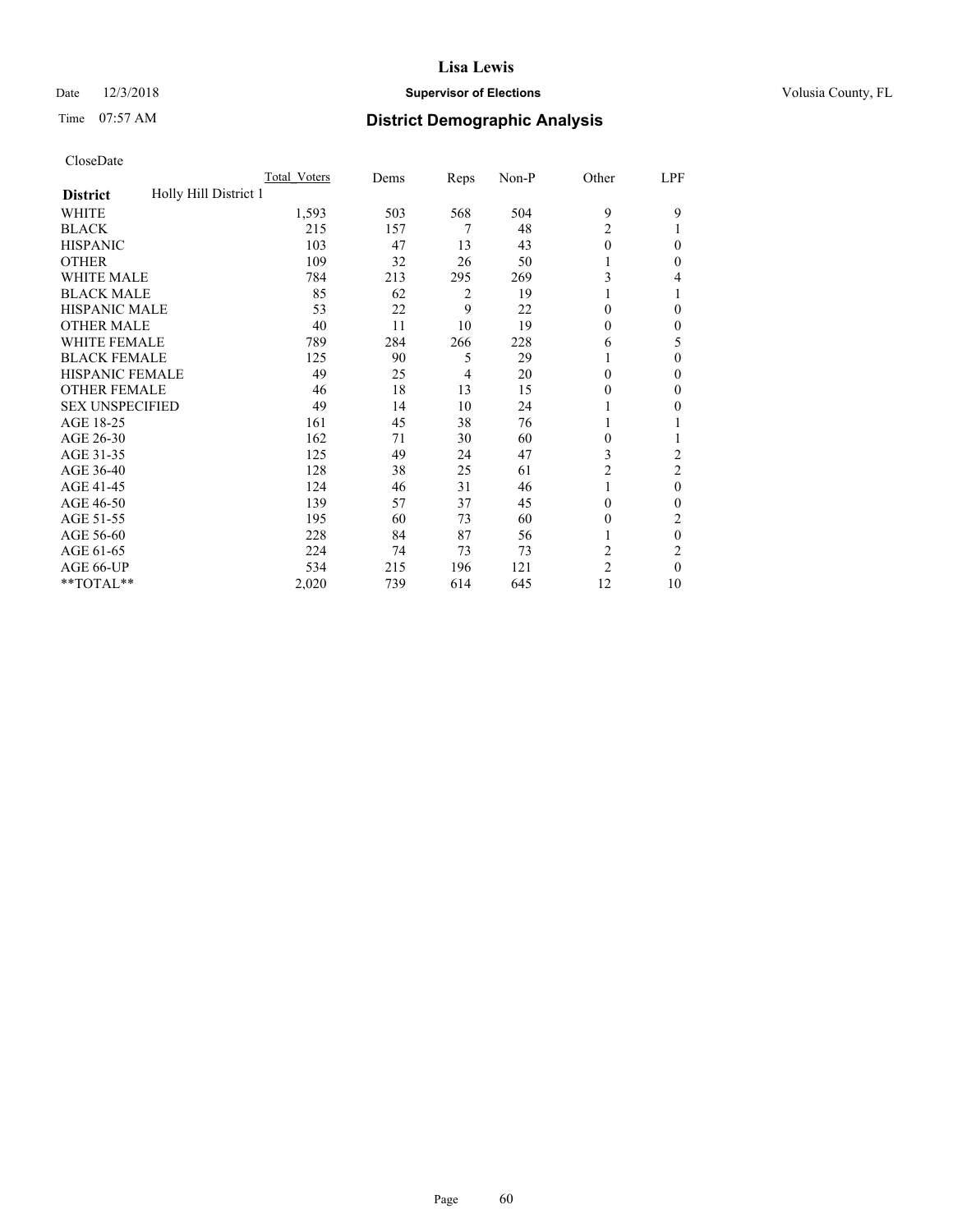# Date  $12/3/2018$  **Supervisor of Elections** Volusia County, FL

# Time 07:57 AM **District Demographic Analysis**

|                                          | Total Voters | Dems | Reps           | Non-P | Other        | LPF            |
|------------------------------------------|--------------|------|----------------|-------|--------------|----------------|
| Holly Hill District 2<br><b>District</b> |              |      |                |       |              |                |
| WHITE                                    | 1,553        | 539  | 484            | 515   | 3            | 12             |
| <b>BLACK</b>                             | 280          | 201  | 11             | 68    | $\theta$     | $\theta$       |
| <b>HISPANIC</b>                          | 72           | 37   | 11             | 24    | $\Omega$     | 0              |
| <b>OTHER</b>                             | 104          | 39   | 13             | 52    | $\theta$     | 0              |
| WHITE MALE                               | 730          | 215  | 252            | 252   | 2            | 9              |
| <b>BLACK MALE</b>                        | 116          | 73   | 7              | 36    | $\theta$     | $\mathbf{0}$   |
| <b>HISPANIC MALE</b>                     | 33           | 12   | 7              | 14    | $\mathbf{0}$ | 0              |
| <b>OTHER MALE</b>                        | 42           | 10   | 8              | 24    | $\theta$     | 0              |
| WHITE FEMALE                             | 807          | 321  | 229            | 253   |              | 3              |
| <b>BLACK FEMALE</b>                      | 162          | 128  | 4              | 30    | $\Omega$     | 0              |
| <b>HISPANIC FEMALE</b>                   | 39           | 25   | $\overline{4}$ | 10    | $\Omega$     | 0              |
| <b>OTHER FEMALE</b>                      | 39           | 23   | 3              | 13    | $\Omega$     | 0              |
| <b>SEX UNSPECIFIED</b>                   | 41           | 9    | 5              | 27    | $\Omega$     | 0              |
| AGE 18-25                                | 230          | 73   | 41             | 112   | $\Omega$     | 4              |
| AGE 26-30                                | 159          | 63   | 34             | 62    | $\Omega$     | $\mathbf{0}$   |
| AGE 31-35                                | 179          | 79   | 29             | 70    | $\theta$     |                |
| AGE 36-40                                | 124          | 48   | 27             | 48    | $\theta$     |                |
| AGE 41-45                                | 108          | 44   | 19             | 44    |              | 0              |
| AGE 46-50                                | 195          | 67   | 61             | 65    | $\Omega$     | 2              |
| AGE 51-55                                | 190          | 70   | 59             | 59    | $\Omega$     | $\overline{c}$ |
| AGE 56-60                                | 231          | 106  | 61             | 62    | $\theta$     | $\overline{2}$ |
| AGE 61-65                                | 179          | 77   | 53             | 48    |              | $\theta$       |
| AGE 66-UP                                | 414          | 189  | 135            | 89    |              | 0              |
| **TOTAL**                                | 2,009        | 816  | 519            | 659   | 3            | 12             |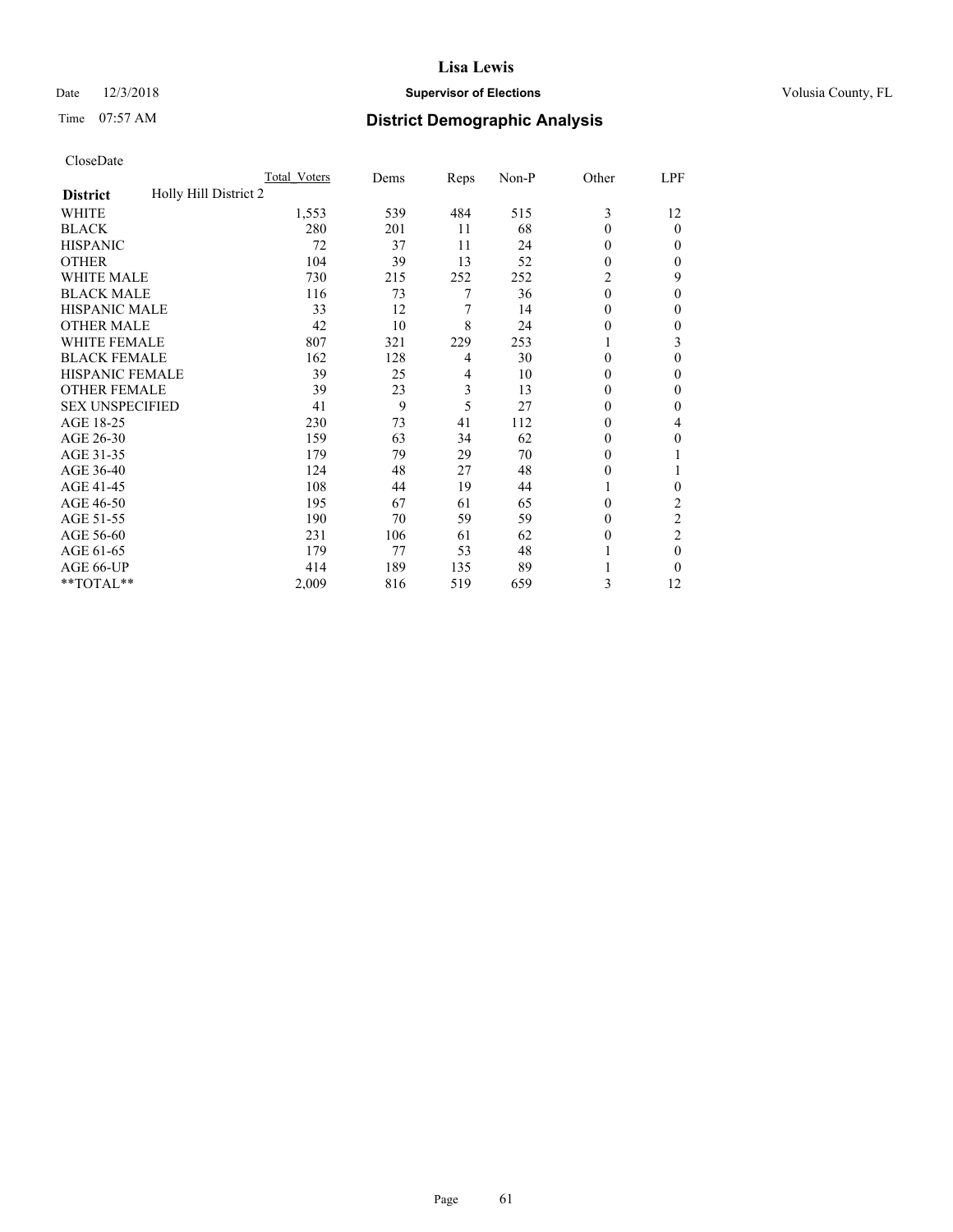# Date  $12/3/2018$  **Supervisor of Elections** Volusia County, FL

# Time 07:57 AM **District Demographic Analysis**

|                                          | Total Voters | Dems | Reps | Non-P | Other    | LPF            |
|------------------------------------------|--------------|------|------|-------|----------|----------------|
| Holly Hill District 3<br><b>District</b> |              |      |      |       |          |                |
| WHITE                                    | 1,664        | 538  | 635  | 476   | 10       | 5              |
| <b>BLACK</b>                             | 198          | 150  | 7    | 41    | $\theta$ | $\Omega$       |
| <b>HISPANIC</b>                          | 61           | 29   | 5    | 26    | 1        | 0              |
| <b>OTHER</b>                             | 94           | 35   | 15   | 44    | $\theta$ | 0              |
| WHITE MALE                               | 722          | 206  | 296  | 210   | 5        | 5              |
| <b>BLACK MALE</b>                        | 84           | 49   | 6    | 29    | $\theta$ | $\theta$       |
| <b>HISPANIC MALE</b>                     | 32           | 17   | 2    | 12    | 1        | 0              |
| <b>OTHER MALE</b>                        | 34           | 14   | 4    | 16    | 0        | $\mathbf{0}$   |
| <b>WHITE FEMALE</b>                      | 923          | 326  | 332  | 260   | 5        | 0              |
| <b>BLACK FEMALE</b>                      | 113          | 100  | 1    | 12    | $\theta$ | 0              |
| <b>HISPANIC FEMALE</b>                   | 28           | 12   | 3    | 13    | $\Omega$ | 0              |
| <b>OTHER FEMALE</b>                      | 35           | 15   | 7    | 13    | $\theta$ | 0              |
| <b>SEX UNSPECIFIED</b>                   | 46           | 13   | 11   | 22    | $\theta$ | 0              |
| AGE 18-25                                | 106          | 40   | 24   | 42    | $\theta$ | 0              |
| AGE 26-30                                | 100          | 32   | 25   | 41    | 2        | $\mathbf{0}$   |
| AGE 31-35                                | 93           | 35   | 15   | 43    | $\theta$ | 0              |
| AGE 36-40                                | 86           | 27   | 18   | 41    | $\theta$ | $\Omega$       |
| AGE 41-45                                | 108          | 47   | 22   | 39    | 0        | 0              |
| AGE 46-50                                | 115          | 35   | 36   | 43    | $\theta$ |                |
| AGE 51-55                                | 154          | 54   | 41   | 55    | 2        | $\overline{2}$ |
| AGE 56-60                                | 178          | 69   | 44   | 63    |          |                |
| AGE 61-65                                | 216          | 83   | 87   | 43    | 3        | 0              |
| AGE 66-UP                                | 861          | 330  | 350  | 177   | 3        |                |
| **TOTAL**                                | 2,017        | 752  | 662  | 587   | 11       | 5              |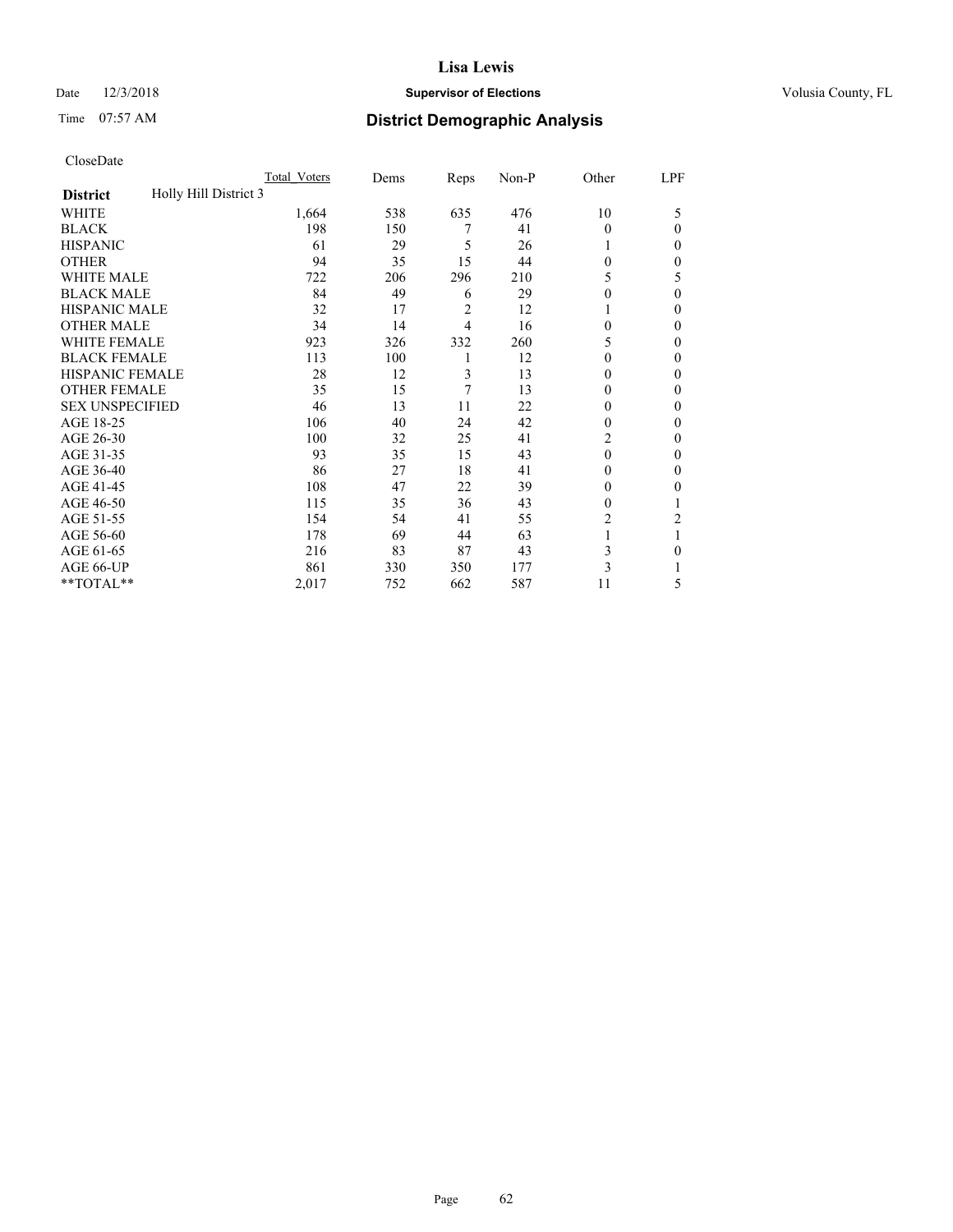# Date  $12/3/2018$  **Supervisor of Elections** Volusia County, FL

# Time 07:57 AM **District Demographic Analysis**

|                                          | Total Voters | Dems | Reps | Non-P | Other        | LPF      |
|------------------------------------------|--------------|------|------|-------|--------------|----------|
| Holly Hill District 4<br><b>District</b> |              |      |      |       |              |          |
| WHITE                                    | 1,511        | 481  | 544  | 471   | 11           | 4        |
| <b>BLACK</b>                             | 388          | 286  | 12   | 89    |              | $\Omega$ |
| <b>HISPANIC</b>                          | 91           | 38   | 15   | 36    |              |          |
| <b>OTHER</b>                             | 103          | 43   | 16   | 44    | $\theta$     | 0        |
| <b>WHITE MALE</b>                        | 669          | 169  | 259  | 232   |              | 2        |
| <b>BLACK MALE</b>                        | 115          | 75   | 4    | 35    |              | $\theta$ |
| <b>HISPANIC MALE</b>                     | 43           | 21   | 3    | 17    |              |          |
| <b>OTHER MALE</b>                        | 31           | 14   | 8    | 9     | 0            | 0        |
| <b>WHITE FEMALE</b>                      | 827          | 308  | 279  | 234   | 4            | 2        |
| <b>BLACK FEMALE</b>                      | 266          | 206  | 8    | 52    | 0            | $\theta$ |
| <b>HISPANIC FEMALE</b>                   | 46           | 16   | 11   | 19    | 0            | $\Omega$ |
| <b>OTHER FEMALE</b>                      | 41           | 22   | 7    | 12    | $\theta$     | $\Omega$ |
| <b>SEX UNSPECIFIED</b>                   | 55           | 17   | 8    | 30    | $\theta$     | 0        |
| AGE 18-25                                | 257          | 107  | 43   | 105   |              |          |
| AGE 26-30                                | 220          | 88   | 42   | 88    |              |          |
| AGE 31-35                                | 178          | 62   | 38   | 76    | 0            | 2        |
| AGE 36-40                                | 169          | 78   | 33   | 55    | 3            | $\theta$ |
| AGE 41-45                                | 113          | 42   | 34   | 36    |              | $\Omega$ |
| AGE 46-50                                | 136          | 46   | 34   | 55    |              | $\Omega$ |
| AGE 51-55                                | 166          | 64   | 52   | 49    |              | 0        |
| AGE 56-60                                | 214          | 75   | 83   | 52    | 3            |          |
| AGE 61-65                                | 182          | 78   | 62   | 42    | $\mathbf{0}$ | $\Omega$ |
| AGE 66-UP                                | 458          | 208  | 166  | 82    | 2            | 0        |
| **TOTAL**                                | 2,093        | 848  | 587  | 640   | 13           | 5        |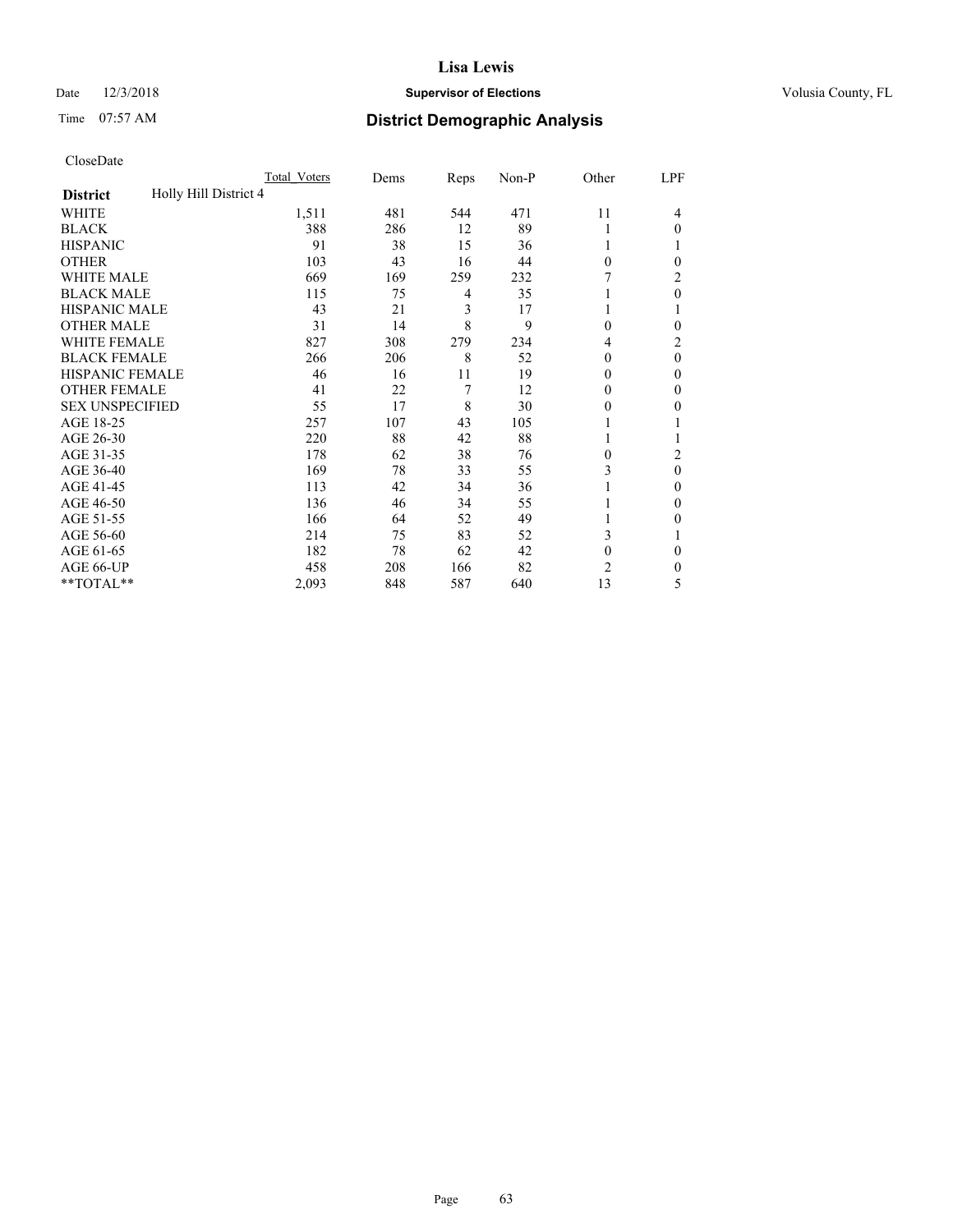# Date  $12/3/2018$  **Supervisor of Elections** Volusia County, FL

# Time 07:57 AM **District Demographic Analysis**

|                        |            | Total Voters | Dems | Reps | Non-P | Other    | LPF      |
|------------------------|------------|--------------|------|------|-------|----------|----------|
| <b>District</b>        | Lake Helen |              |      |      |       |          |          |
| WHITE                  |            | 1,863        | 534  | 782  | 534   | 10       | 3        |
| <b>BLACK</b>           |            | 173          | 144  | 6    | 23    | $\Omega$ | $\Omega$ |
| <b>HISPANIC</b>        |            | 69           | 25   | 19   | 24    |          | 0        |
| <b>OTHER</b>           |            | 76           | 25   | 17   | 33    | $\Omega$ |          |
| <b>WHITE MALE</b>      |            | 836          | 205  | 378  | 248   | 2        | 3        |
| <b>BLACK MALE</b>      |            | 74           | 63   | 3    | 8     | $\Omega$ | 0        |
| <b>HISPANIC MALE</b>   |            | 27           | 12   | 8    |       | $\Omega$ | 0        |
| <b>OTHER MALE</b>      |            | 22           | 11   | 4    | 6     | $\Omega$ |          |
| <b>WHITE FEMALE</b>    |            | 1,006        | 327  | 393  | 278   | 8        | 0        |
| <b>BLACK FEMALE</b>    |            | 95           | 79   | 2    | 14    | 0        | 0        |
| <b>HISPANIC FEMALE</b> |            | 40           | 12   | 11   | 16    |          | 0        |
| <b>OTHER FEMALE</b>    |            | 37           | 13   | 5    | 19    | $\Omega$ | 0        |
| <b>SEX UNSPECIFIED</b> |            | 44           | 6    | 20   | 18    | 0        | 0        |
| AGE 18-25              |            | 198          | 42   | 64   | 88    | 3        |          |
| AGE 26-30              |            | 134          | 32   | 45   | 57    | $\Omega$ | 0        |
| AGE 31-35              |            | 145          | 45   | 45   | 54    |          | 0        |
| AGE 36-40              |            | 141          | 39   | 37   | 65    | 0        | 0        |
| AGE 41-45              |            | 132          | 30   | 50   | 50    |          |          |
| AGE 46-50              |            | 168          | 52   | 61   | 51    | 2        | 2        |
| AGE 51-55              |            | 180          | 49   | 82   | 48    | 1        | $\theta$ |
| AGE 56-60              |            | 247          | 85   | 110  | 50    | 2        | 0        |
| AGE 61-65              |            | 217          | 77   | 93   | 47    | $\theta$ | 0        |
| AGE 66-UP              |            | 619          | 277  | 237  | 104   |          | 0        |
| **TOTAL**              |            | 2,181        | 728  | 824  | 614   | 11       | 4        |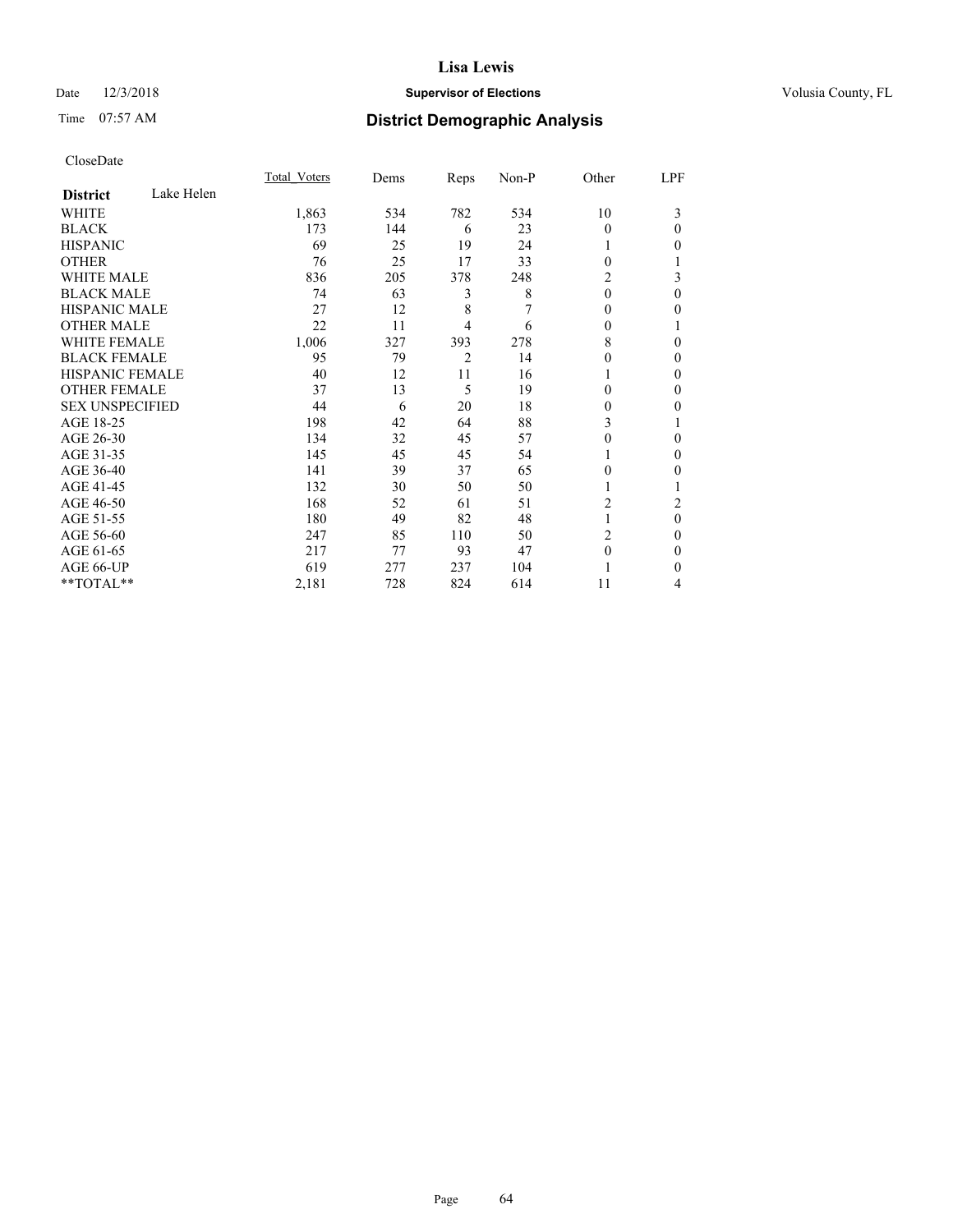# Date  $12/3/2018$  **Supervisor of Elections** Volusia County, FL

|                                          | Total Voters | Dems  | <b>Reps</b> | $Non-P$  | Other    | <u>LPF</u>     |
|------------------------------------------|--------------|-------|-------------|----------|----------|----------------|
| New Smyrna Bch Zone 1<br><b>District</b> |              |       |             |          |          |                |
| WHITE                                    | 5,086        | 1,455 | 2,358       | 1,221    | 36       | 16             |
| <b>BLACK</b>                             | 13           | 8     |             | 4        | 0        | $\Omega$       |
| <b>HISPANIC</b>                          | 68           | 18    | 25          | 24       |          | 0              |
| <b>OTHER</b>                             | 157          | 38    | 54          | 64       |          | $\Omega$       |
| <b>WHITE MALE</b>                        | 2,363        | 559   | 1,158       | 621      | 15       | 10             |
| <b>BLACK MALE</b>                        | 9            | 5     | 0           | 4        | 0        | $\theta$       |
| <b>HISPANIC MALE</b>                     | 23           | 7     | 7           | 9        | 0        | $_{0}$         |
| <b>OTHER MALE</b>                        | 51           | 13    | 24          | 14       | 0        | $\theta$       |
| <b>WHITE FEMALE</b>                      | 2,668        | 879   | 1,180       | 583      | 20       | 6              |
| <b>BLACK FEMALE</b>                      | 4            | 3     |             | $\theta$ | $\theta$ | $\theta$       |
| <b>HISPANIC FEMALE</b>                   | 45           | 11    | 18          | 15       |          | 0              |
| <b>OTHER FEMALE</b>                      | 66           | 22    | 26          | 18       | 0        | 0              |
| <b>SEX UNSPECIFIED</b>                   | 95           | 20    | 24          | 49       | 2        | 0              |
| AGE 18-25                                | 280          | 60    | 97          | 119      | 3        |                |
| AGE 26-30                                | 221          | 47    | 73          | 96       | 3        | 2              |
| AGE 31-35                                | 232          | 71    | 60          | 97       | 2        | $\overline{c}$ |
| AGE 36-40                                | 218          | 58    | 74          | 83       | 0        | 3              |
| AGE 41-45                                | 200          | 48    | 74          | 73       | 3        | 2              |
| AGE 46-50                                | 279          | 67    | 126         | 82       | 3        |                |
| AGE 51-55                                | 426          | 96    | 229         | 99       | 2        | 0              |
| AGE 56-60                                | 599          | 161   | 308         | 124      | 4        | 2              |
| AGE 61-65                                | 658          | 207   | 307         | 138      | 4        | $\overline{2}$ |
| AGE 66-UP                                | 2,211        | 704   | 1,090       | 402      | 14       |                |
| **TOTAL**                                | 5,324        | 1,519 | 2,438       | 1,313    | 38       | 16             |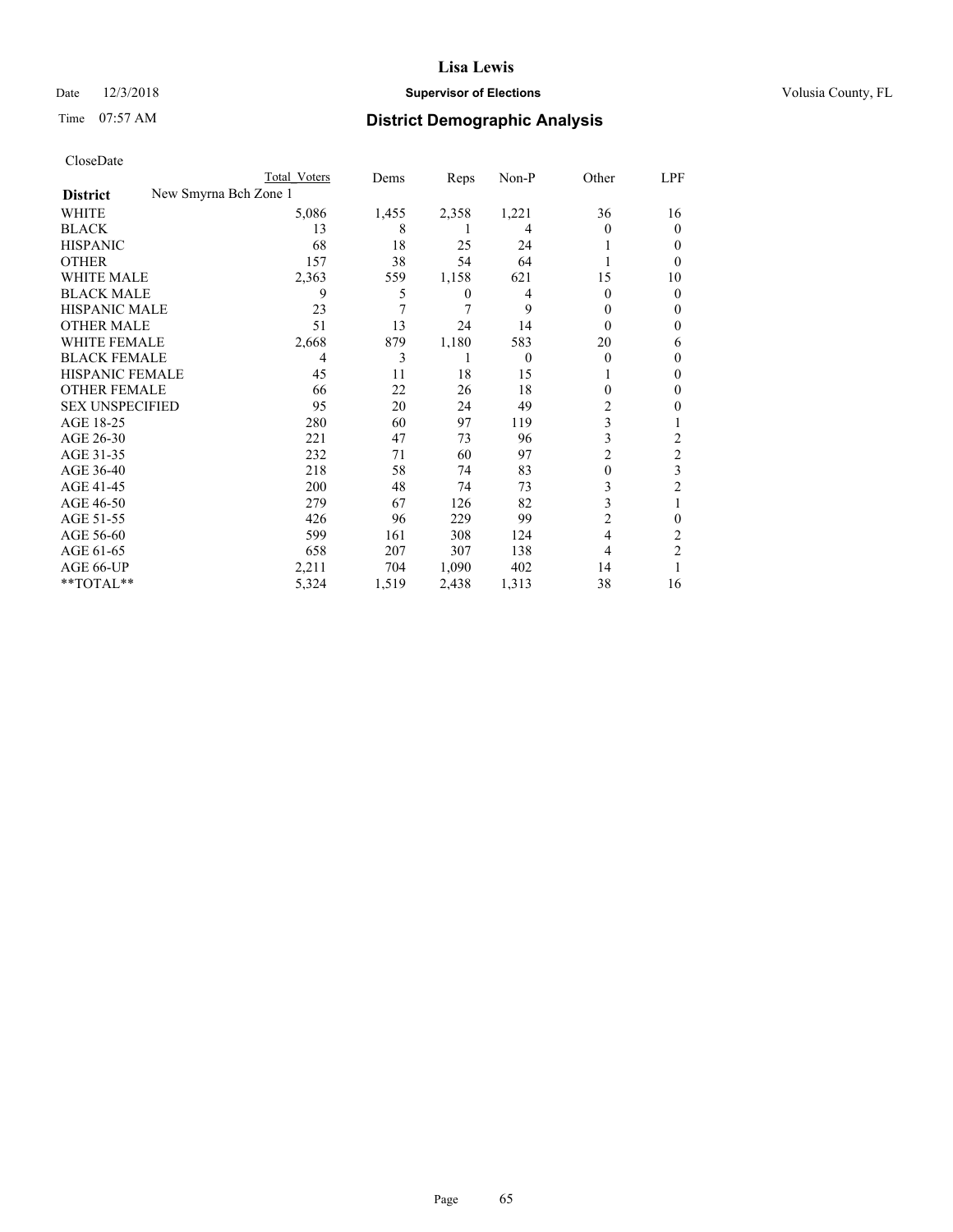# Date  $12/3/2018$  **Supervisor of Elections** Volusia County, FL

| CloseDate |
|-----------|
|-----------|

|                                          | Total Voters | Dems  | Reps             | Non-P | Other          | LPF    |
|------------------------------------------|--------------|-------|------------------|-------|----------------|--------|
| New Smyrna Bch Zone 2<br><b>District</b> |              |       |                  |       |                |        |
| WHITE                                    | 4,402        | 1,359 | 1,792            | 1,185 | 51             | 15     |
| <b>BLACK</b>                             | 91           | 75    |                  | 15    | $\Omega$       | 0      |
| <b>HISPANIC</b>                          | 83           | 28    | 31               | 24    | $\Omega$       | $_{0}$ |
| <b>OTHER</b>                             | 177          | 61    | 47               | 66    |                | 2      |
| <b>WHITE MALE</b>                        | 1,986        | 529   | 847              | 575   | 24             | 11     |
| <b>BLACK MALE</b>                        | 36           | 31    | $\boldsymbol{0}$ | 5     | $\overline{0}$ | 0      |
| <b>HISPANIC MALE</b>                     | 46           | 9     | 19               | 18    | 0              | 0      |
| <b>OTHER MALE</b>                        | 61           | 19    | 18               | 22    | $\Omega$       | 2      |
| <b>WHITE FEMALE</b>                      | 2,373        | 816   | 926              | 600   | 27             | 4      |
| <b>BLACK FEMALE</b>                      | 55           | 44    | 1                | 10    | $\Omega$       | 0      |
| <b>HISPANIC FEMALE</b>                   | 37           | 19    | 12               | 6     | 0              | 0      |
| <b>OTHER FEMALE</b>                      | 80           | 32    | 20               | 27    | 1              | 0      |
| <b>SEX UNSPECIFIED</b>                   | 79           | 24    | 28               | 27    | 0              | 0      |
| AGE 18-25                                | 313          | 106   | 88               | 112   | 4              | 3      |
| AGE 26-30                                | 227          | 66    | 67               | 90    | 3              |        |
| AGE 31-35                                | 248          | 65    | 73               | 104   | 5              |        |
| AGE 36-40                                | 264          | 89    | 65               | 101   | 6              | 3      |
| AGE 41-45                                | 250          | 59    | 81               | 105   | 2              | 3      |
| AGE 46-50                                | 311          | 85    | 121              | 102   | $\overline{2}$ |        |
| AGE 51-55                                | 384          | 85    | 173              | 119   | 7              | 0      |
| AGE 56-60                                | 511          | 143   | 240              | 116   | 10             | 2      |
| AGE 61-65                                | 541          | 203   | 218              | 114   | 4              | 2      |
| AGE 66-UP                                | 1,704        | 622   | 745              | 327   | 9              |        |
| **TOTAL**                                | 4,753        | 1,523 | 1,871            | 1,290 | 52             | 17     |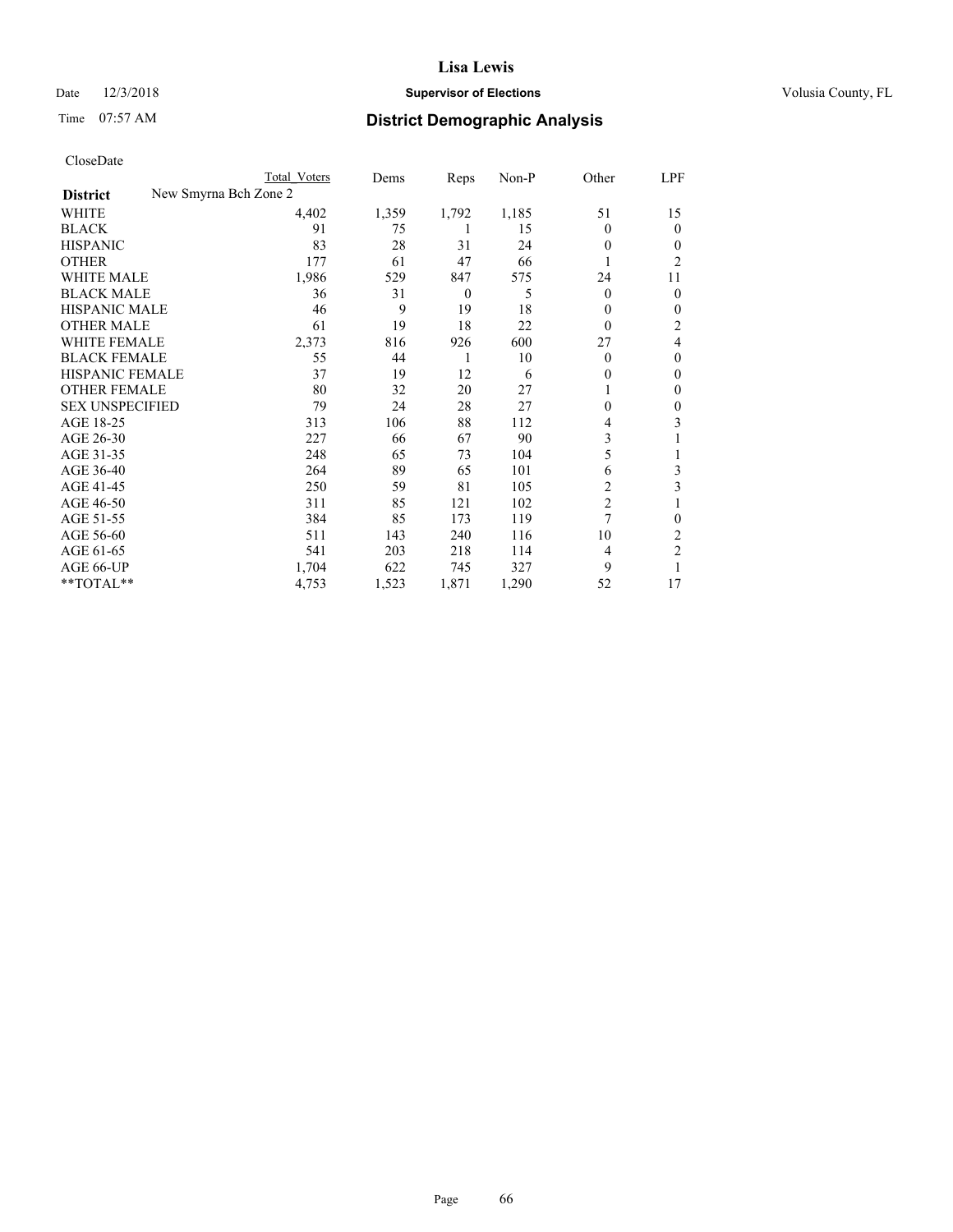# Date  $12/3/2018$  **Supervisor of Elections** Volusia County, FL

| CloseDate |
|-----------|
|-----------|

|                        |                       | Total Voters | Dems  | Reps  | $Non-P$ | Other    | LPF              |
|------------------------|-----------------------|--------------|-------|-------|---------|----------|------------------|
| <b>District</b>        | New Smyrna Bch Zone 3 |              |       |       |         |          |                  |
| WHITE                  |                       | 5,405        | 1,419 | 2,456 | 1,466   | 51       | 13               |
| <b>BLACK</b>           |                       | 52           | 31    | 2     | 17      |          | 1                |
| <b>HISPANIC</b>        |                       | 111          | 33    | 38    | 40      | 0        | 0                |
| <b>OTHER</b>           |                       | 170          | 39    | 55    | 75      |          | $\mathbf{0}$     |
| <b>WHITE MALE</b>      |                       | 2,481        | 557   | 1,166 | 725     | 24       | 9                |
| <b>BLACK MALE</b>      |                       | 30           | 16    | 1     | 11      | 1        |                  |
| <b>HISPANIC MALE</b>   |                       | 55           | 19    | 17    | 19      | 0        | 0                |
| <b>OTHER MALE</b>      |                       | 63           | 18    | 19    | 25      |          | $\mathbf{0}$     |
| <b>WHITE FEMALE</b>    |                       | 2,884        | 855   | 1,268 | 730     | 27       | 4                |
| <b>BLACK FEMALE</b>    |                       | 22           | 15    | 1     | 6       | $\theta$ | $\theta$         |
| HISPANIC FEMALE        |                       | 53           | 13    | 20    | 20      | $\Omega$ | $\mathbf{0}$     |
| <b>OTHER FEMALE</b>    |                       | 73           | 16    | 28    | 29      | 0        | $\mathbf{0}$     |
| <b>SEX UNSPECIFIED</b> |                       | 77           | 13    | 31    | 33      | $\theta$ | 0                |
| AGE 18-25              |                       | 309          | 64    | 101   | 140     | 3        |                  |
| AGE 26-30              |                       | 243          | 56    | 71    | 110     | 1        | 5                |
| AGE 31-35              |                       | 286          | 77    | 92    | 113     | 4        | $\boldsymbol{0}$ |
| AGE 36-40              |                       | 314          | 76    | 107   | 126     | 4        |                  |
| AGE 41-45              |                       | 258          | 68    | 108   | 79      | 2        | 1                |
| AGE 46-50              |                       | 321          | 74    | 140   | 103     | 3        |                  |
| AGE 51-55              |                       | 406          | 87    | 207   | 109     | 2        | 1                |
| AGE 56-60              |                       | 556          | 140   | 256   | 154     | 5        | 1                |
| AGE 61-65              |                       | 650          | 188   | 288   | 160     | 12       | 2                |
| AGE 66-UP              |                       | 2,395        | 692   | 1,181 | 504     | 17       | 1                |
| **TOTAL**              |                       | 5,738        | 1,522 | 2,551 | 1,598   | 53       | 14               |
|                        |                       |              |       |       |         |          |                  |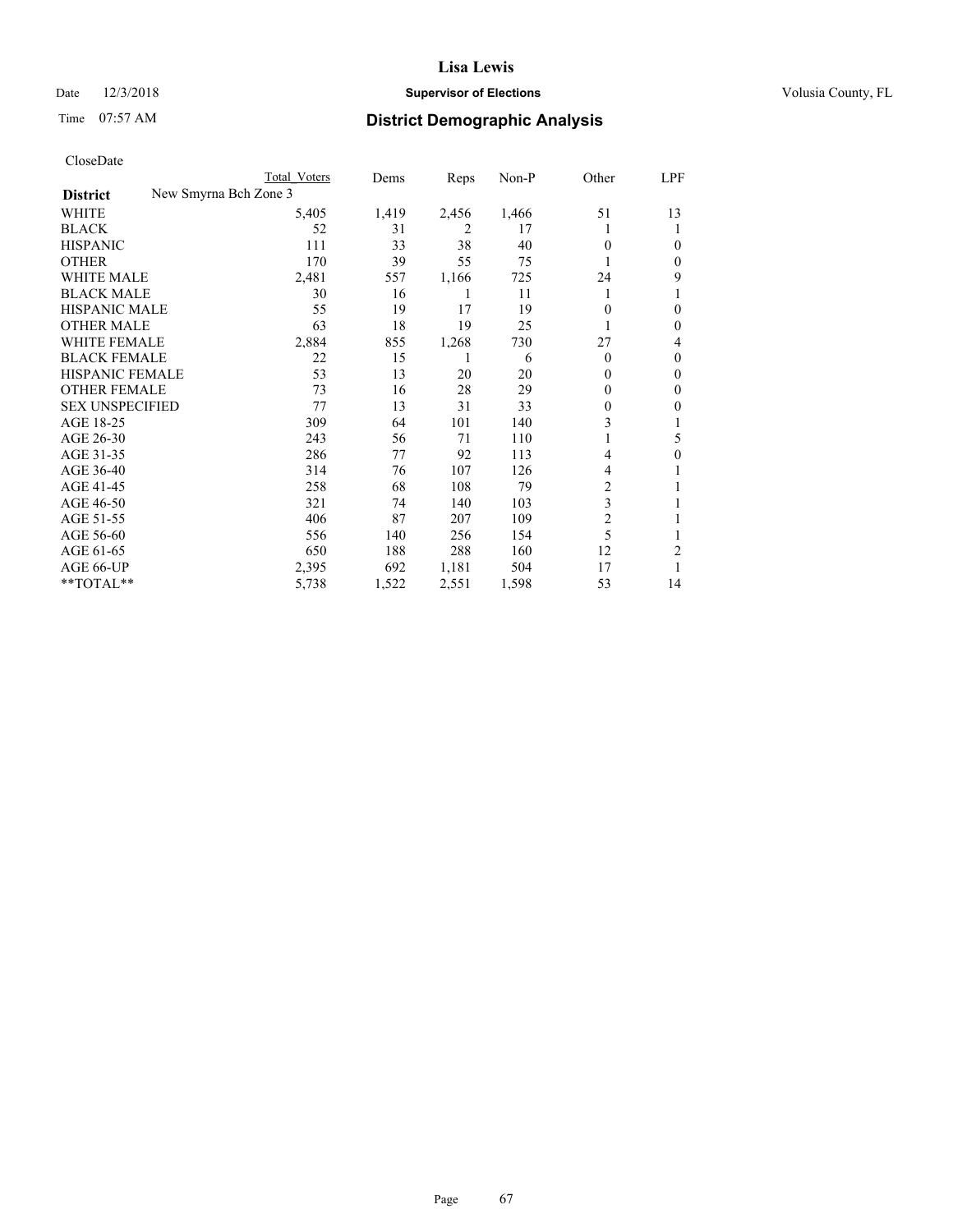# Date  $12/3/2018$  **Supervisor of Elections** Volusia County, FL

|                        |                       | Total Voters | Dems  | Reps  | $Non-P$ | Other    | <b>LPF</b>       |
|------------------------|-----------------------|--------------|-------|-------|---------|----------|------------------|
| <b>District</b>        | New Smyrna Bch Zone 4 |              |       |       |         |          |                  |
| WHITE                  |                       | 5,454        | 1,440 | 2,506 | 1,441   | 56       | 11               |
| <b>BLACK</b>           |                       | 621          | 514   | 20    | 85      |          | 1                |
| <b>HISPANIC</b>        |                       | 129          | 46    | 34    | 48      |          | $\theta$         |
| <b>OTHER</b>           |                       | 270          | 80    | 54    | 134     |          | 1                |
| <b>WHITE MALE</b>      |                       | 2,448        | 540   | 1,200 | 673     | 26       | 9                |
| <b>BLACK MALE</b>      |                       | 249          | 189   | 8     | 50      |          |                  |
| <b>HISPANIC MALE</b>   |                       | 62           | 22    | 18    | 21      |          | $\theta$         |
| <b>OTHER MALE</b>      |                       | 103          | 24    | 25    | 53      |          | $\boldsymbol{0}$ |
| <b>WHITE FEMALE</b>    |                       | 2,944        | 883   | 1,278 | 751     | 30       | $\overline{c}$   |
| <b>BLACK FEMALE</b>    |                       | 364          | 317   | 12    | 35      | $\theta$ | $\mathbf{0}$     |
| <b>HISPANIC FEMALE</b> |                       | 62           | 24    | 14    | 24      | $\theta$ | $\boldsymbol{0}$ |
| <b>OTHER FEMALE</b>    |                       | 116          | 43    | 25    | 47      | $\theta$ | 1                |
| <b>SEX UNSPECIFIED</b> |                       | 126          | 38    | 34    | 54      | $\theta$ | $\boldsymbol{0}$ |
| AGE 18-25              |                       | 465          | 139   | 127   | 187     | 10       | 2                |
| AGE 26-30              |                       | 324          | 97    | 91    | 127     | 6        | 3                |
| AGE 31-35              |                       | 335          | 117   | 102   | 111     | 4        | 1                |
| AGE 36-40              |                       | 309          | 95    | 103   | 110     |          | $\boldsymbol{0}$ |
| AGE 41-45              |                       | 344          | 100   | 133   | 106     | 3        | $\overline{c}$   |
| AGE 46-50              |                       | 416          | 135   | 163   | 111     | 5        | $\overline{c}$   |
| AGE 51-55              |                       | 450          | 129   | 189   | 129     | 2        | 1                |
| AGE 56-60              |                       | 654          | 193   | 298   | 159     | 4        | $\mathbf{0}$     |
| AGE 61-65              |                       | 754          | 251   | 319   | 174     | 9        | 1                |
| AGE 66-UP              |                       | 2,423        | 824   | 1,089 | 494     | 15       | 1                |
| **TOTAL**              |                       | 6,474        | 2,080 | 2,614 | 1,708   | 59       | 13               |
|                        |                       |              |       |       |         |          |                  |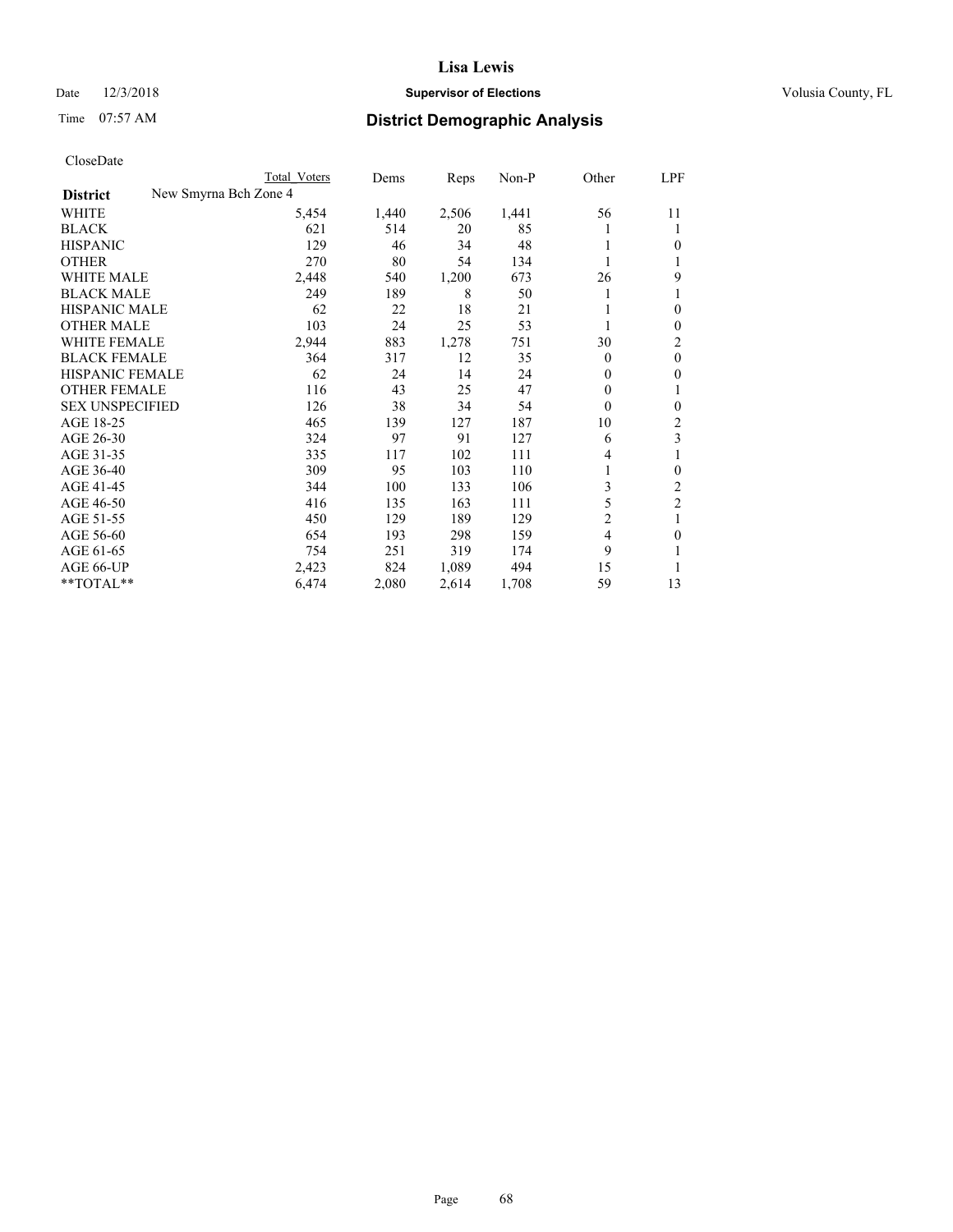# Date  $12/3/2018$  **Supervisor of Elections** Volusia County, FL

# Time 07:57 AM **District Demographic Analysis**

|                        |          | Total Voters | Dems           | Reps           | Non-P          | Other          | LPF      |
|------------------------|----------|--------------|----------------|----------------|----------------|----------------|----------|
| <b>District</b>        | Oak Hill |              |                |                |                |                |          |
| WHITE                  |          | 1,327        | 345            | 599            | 370            | 11             | 2        |
| <b>BLACK</b>           |          | 150          | 128            | 3              | 19             | $\theta$       | $\theta$ |
| <b>HISPANIC</b>        |          | 14           | 6              | 3              | 5              | 0              | $\Omega$ |
| <b>OTHER</b>           |          | 41           | 11             | 16             | 14             | 0              | 0        |
| WHITE MALE             |          | 669          | 156            | 313            | 194            | 5              |          |
| <b>BLACK MALE</b>      |          | 66           | 52             | 1              | 13             | 0              | 0        |
| <b>HISPANIC MALE</b>   |          | 5            | 1              | $\overline{2}$ | $\overline{2}$ | 0              | 0        |
| <b>OTHER MALE</b>      |          | 15           | $\overline{c}$ | 9              | 4              | 0              | 0        |
| WHITE FEMALE           |          | 640          | 187            | 276            | 170            | 6              |          |
| <b>BLACK FEMALE</b>    |          | 84           | 76             | $\overline{c}$ | 6              | 0              | $\Omega$ |
| <b>HISPANIC FEMALE</b> |          | 9            | 5              | 1              | 3              | 0              | 0        |
| <b>OTHER FEMALE</b>    |          | 16           | 8              | 5              | 3              | $\theta$       | 0        |
| <b>SEX UNSPECIFIED</b> |          | 28           | 3              | 12             | 13             | $\theta$       | 0        |
| AGE 18-25              |          | 92           | 27             | 22             | 41             | $\overline{2}$ | 0        |
| AGE 26-30              |          | 80           | 27             | 24             | 27             | $\overline{2}$ | 0        |
| AGE 31-35              |          | 61           | 20             | 18             | 23             | $\theta$       | 0        |
| AGE 36-40              |          | 75           | 32             | 25             | 18             | $\theta$       | $\Omega$ |
| AGE 41-45              |          | 66           | 22             | 13             | 31             | 0              | 0        |
| AGE 46-50              |          | 89           | 26             | 35             | 28             | $\theta$       | 0        |
| AGE 51-55              |          | 120          | 40             | 48             | 31             |                | $\theta$ |
| AGE 56-60              |          | 189          | 57             | 88             | 42             | 2              | 0        |
| AGE 61-65              |          | 186          | 63             | 84             | 37             | $\theta$       | 2        |
| AGE 66-UP              |          | 574          | 176            | 264            | 130            | 4              | $\theta$ |
| **TOTAL**              |          | 1,532        | 490            | 621            | 408            | 11             | 2        |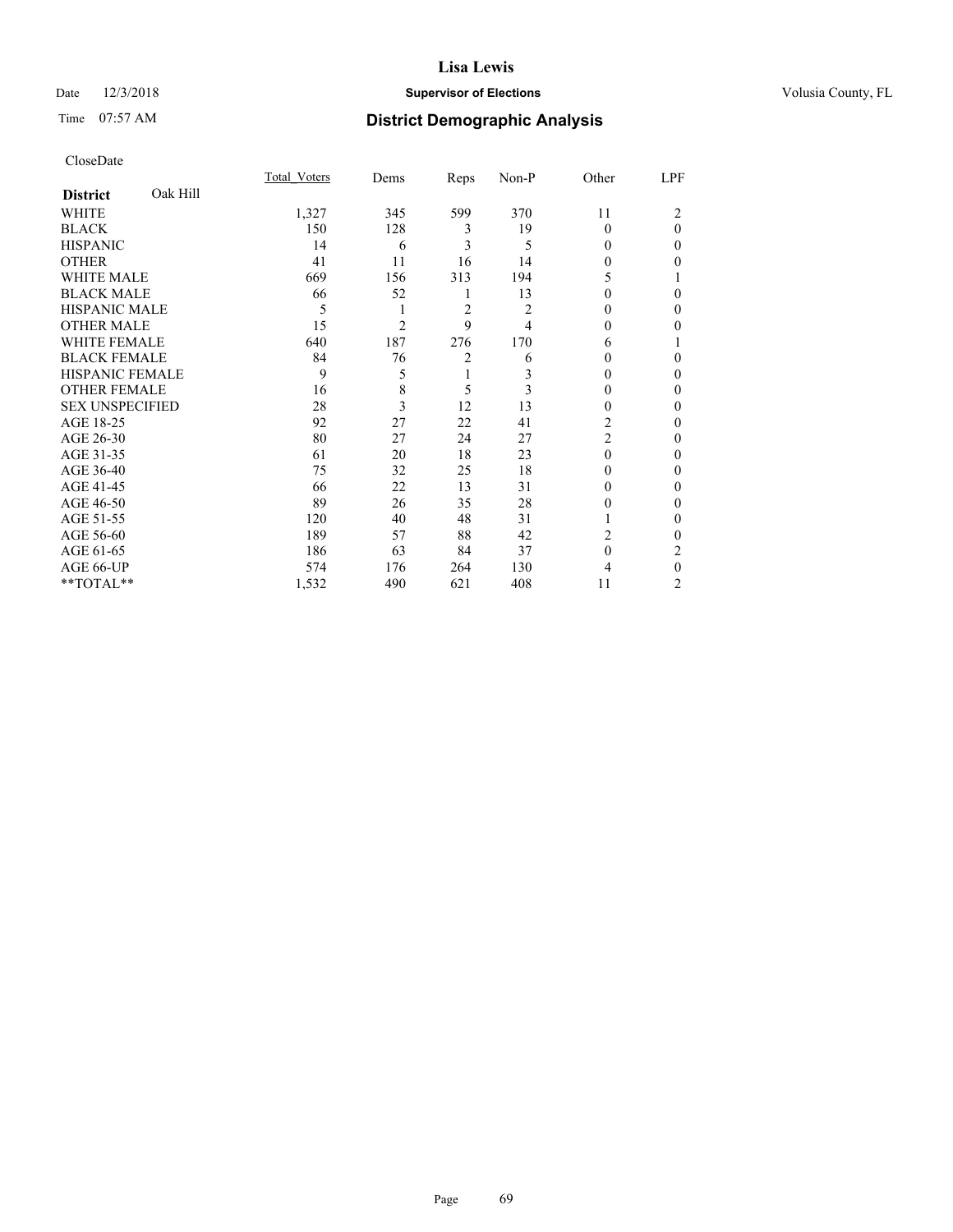# Date  $12/3/2018$  **Supervisor of Elections** Volusia County, FL

# Time 07:57 AM **District Demographic Analysis**

|                        |                    | Total Voters | Dems | Reps           | Non-P | Other          | LPF            |
|------------------------|--------------------|--------------|------|----------------|-------|----------------|----------------|
| <b>District</b>        | Orange City Seat 1 |              |      |                |       |                |                |
| WHITE                  |                    | 760          | 223  | 314            | 216   | 5              | 2              |
| <b>BLACK</b>           |                    | 175          | 129  | 10             | 36    | $\theta$       | $\theta$       |
| <b>HISPANIC</b>        |                    | 548          | 234  | 78             | 235   |                | $\Omega$       |
| <b>OTHER</b>           |                    | 83           | 41   | 16             | 26    | $\theta$       | 0              |
| <b>WHITE MALE</b>      |                    | 287          | 70   | 122            | 91    | 2              | 2              |
| <b>BLACK MALE</b>      |                    | 52           | 34   | $\overline{4}$ | 14    | $\mathbf{0}$   | $\theta$       |
| <b>HISPANIC MALE</b>   |                    | 225          | 82   | 41             | 101   |                | $\Omega$       |
| <b>OTHER MALE</b>      |                    | 33           | 14   | 9              | 10    | $\mathbf{0}$   | 0              |
| <b>WHITE FEMALE</b>    |                    | 467          | 151  | 189            | 124   | 3              | 0              |
| <b>BLACK FEMALE</b>    |                    | 121          | 94   | 6              | 21    | $\theta$       | $\Omega$       |
| <b>HISPANIC FEMALE</b> |                    | 317          | 149  | 36             | 132   | 0              | 0              |
| <b>OTHER FEMALE</b>    |                    | 39           | 23   | $\overline{4}$ | 12    | $\theta$       | 0              |
| <b>SEX UNSPECIFIED</b> |                    | 25           | 10   | 7              | 8     | $\theta$       | 0              |
| AGE 18-25              |                    | 182          | 76   | 35             | 71    | $\theta$       | 0              |
| AGE 26-30              |                    | 128          | 48   | 26             | 52    | $\overline{2}$ | $\theta$       |
| AGE 31-35              |                    | 116          | 38   | 31             | 46    |                | 0              |
| AGE 36-40              |                    | 130          | 45   | 28             | 55    |                |                |
| AGE 41-45              |                    | 113          | 38   | 25             | 49    | 0              |                |
| AGE 46-50              |                    | 96           | 44   | 19             | 32    |                | $\Omega$       |
| AGE 51-55              |                    | 89           | 30   | 26             | 32    |                | $\Omega$       |
| AGE 56-60              |                    | 106          | 49   | 27             | 30    | $\theta$       | 0              |
| AGE 61-65              |                    | 91           | 26   | 27             | 38    | $\mathbf{0}$   | $\Omega$       |
| AGE 66-UP              |                    | 515          | 233  | 174            | 108   | 0              | 0              |
| **TOTAL**              |                    | 1,566        | 627  | 418            | 513   | 6              | $\overline{c}$ |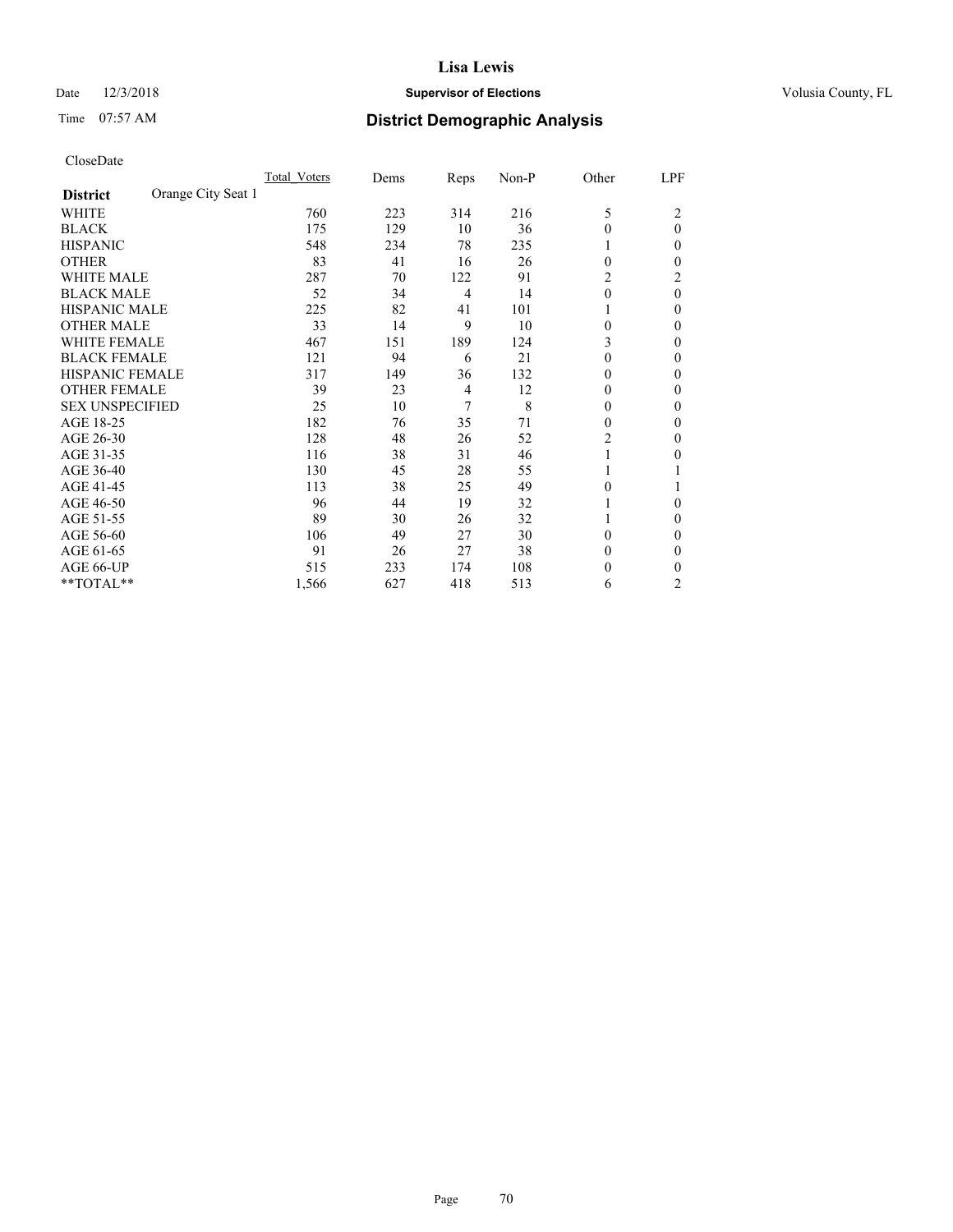# Date  $12/3/2018$  **Supervisor of Elections** Volusia County, FL

| CloseDate |
|-----------|
|-----------|

|                                       | Total Voters | Dems | Reps | Non-P | Other | LPF    |
|---------------------------------------|--------------|------|------|-------|-------|--------|
| Orange City Seat 2<br><b>District</b> |              |      |      |       |       |        |
| WHITE                                 | 1,077        | 287  | 456  | 323   |       | 4      |
| <b>BLACK</b>                          | 73           | 57   | 3    | 13    | 0     | 0      |
| <b>HISPANIC</b>                       | 232          | 112  | 34   | 85    |       | 0      |
| <b>OTHER</b>                          | 67           | 19   | 14   | 34    | 0     | 0      |
| <b>WHITE MALE</b>                     | 498          | 107  | 224  | 161   | 4     | 2      |
| <b>BLACK MALE</b>                     | 31           | 21   | 2    | 8     | 0     | 0      |
| <b>HISPANIC MALE</b>                  | 90           | 39   | 17   | 33    |       | $_{0}$ |
| OTHER MALE                            | 31           | 8    | 8    | 15    | 0     | 0      |
| <b>WHITE FEMALE</b>                   | 571          | 179  | 228  | 159   | 3     | 2      |
| <b>BLACK FEMALE</b>                   | 42           | 36   | 1    | 5     | 0     | 0      |
| <b>HISPANIC FEMALE</b>                | 138          | 71   | 17   | 50    | 0     | 0      |
| <b>OTHER FEMALE</b>                   | 22           | 9    | 4    | 9     | 0     | 0      |
| <b>SEX UNSPECIFIED</b>                | 26           | 5    | 6    | 15    | 0     | 0      |
| AGE 18-25                             | 175          | 47   | 35   | 91    |       |        |
| AGE 26-30                             | 104          | 42   | 24   | 37    | 0     |        |
| AGE 31-35                             | 111          | 34   | 36   | 39    | 2     | 0      |
| AGE 36-40                             | 109          | 33   | 37   | 37    |       |        |
| AGE 41-45                             | 93           | 28   | 32   | 33    | 0     | 0      |
| AGE 46-50                             | 136          | 40   | 46   | 49    |       | $_{0}$ |
| AGE 51-55                             | 134          | 44   | 54   | 36    | 0     | 0      |
| AGE 56-60                             | 143          | 40   | 59   | 44    | 0     | 0      |
| AGE 61-65                             | 138          | 51   | 58   | 28    |       | 0      |
| AGE 66-UP                             | 306          | 116  | 126  | 61    | 2     |        |
| **TOTAL**                             | 1,449        | 475  | 507  | 455   | 8     | 4      |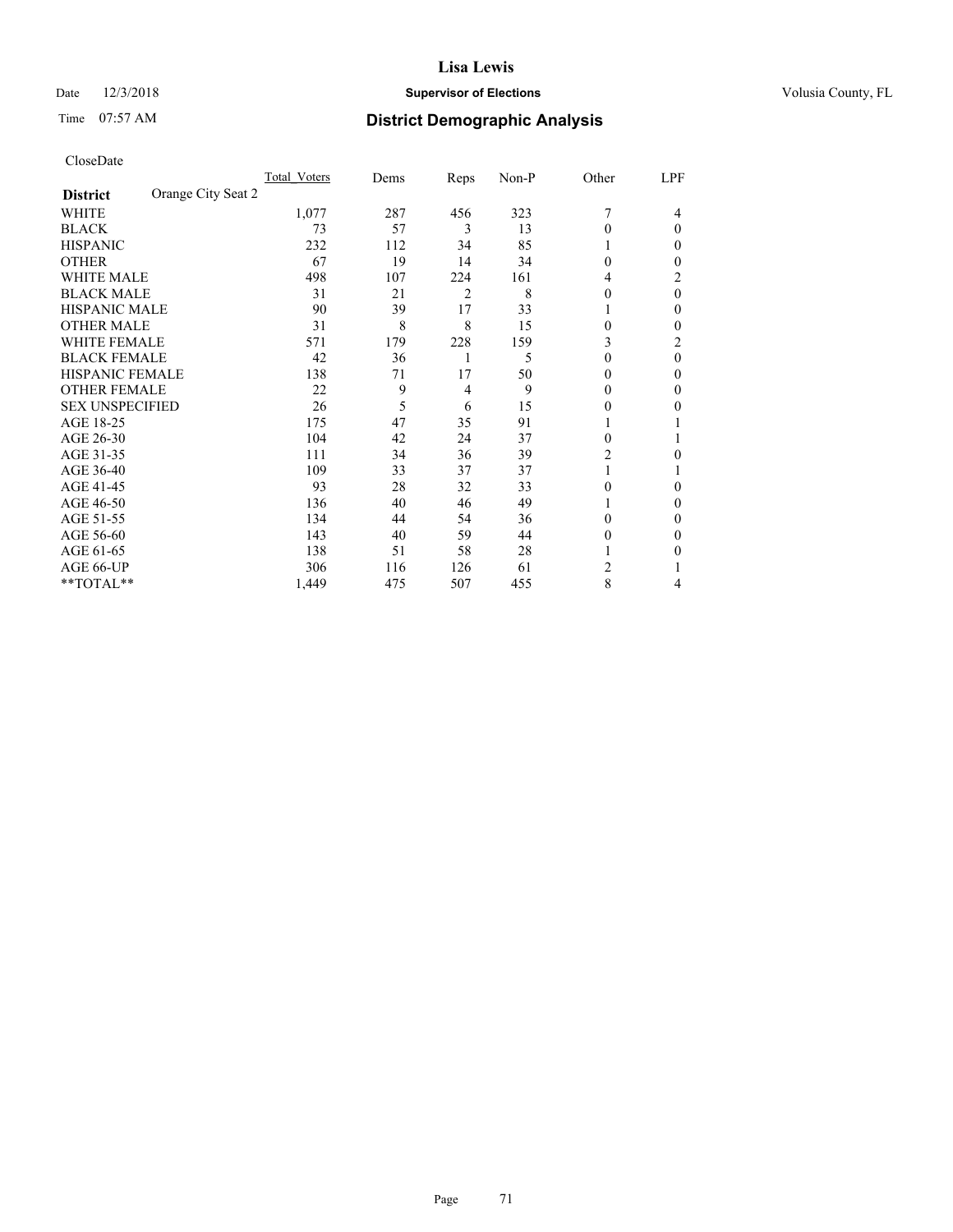# Date  $12/3/2018$  **Supervisor of Elections** Volusia County, FL

# Time 07:57 AM **District Demographic Analysis**

|                        | Total Voters       | Dems     | Reps           | Non-P | Other          | LPF |
|------------------------|--------------------|----------|----------------|-------|----------------|-----|
| <b>District</b>        | Orange City Seat 3 |          |                |       |                |     |
| WHITE                  | 1,180              | 338      | 494            | 343   | $\overline{2}$ | 3   |
| <b>BLACK</b>           | 117                | 84       | 4              | 29    | $\theta$       | 0   |
| <b>HISPANIC</b>        | 285                | 126      | 47             | 104   |                |     |
| <b>OTHER</b>           | 92                 | 28       | 17             | 45    |                |     |
| <b>WHITE MALE</b>      | 513                | 117      | 222            | 169   | 2              | 3   |
| <b>BLACK MALE</b>      | 41                 | 27       | $\overline{0}$ | 14    | $\theta$       | 0   |
| <b>HISPANIC MALE</b>   | 115                | 45       | 27             | 39    | 4              | 0   |
| <b>OTHER MALE</b>      | 30                 | 9        | 6              | 14    | 0              | 1   |
| WHITE FEMALE           | 651                | 217      | 268            | 166   | 0              | 0   |
| <b>BLACK FEMALE</b>    |                    | 74<br>55 | $\overline{4}$ | 15    | 0              | 0   |
| <b>HISPANIC FEMALE</b> | 164                | 79       | 20             | 61    | 3              |     |
| <b>OTHER FEMALE</b>    | 46                 | 16       | 8              | 21    |                | 0   |
| <b>SEX UNSPECIFIED</b> | 40                 | 11       | 7              | 22    | 0              | 0   |
| AGE 18-25              | 137                | 53       | 23             | 60    | $\theta$       |     |
| AGE 26-30              | 91                 | 32       | 30             | 26    | 1              | 2   |
| AGE 31-35              | 92                 | 30       | 17             | 44    | 0              |     |
| AGE 36-40              | 101                | 38       | 27             | 34    |                |     |
| AGE 41-45              | 111                | 45       | 28             | 37    |                | 0   |
| AGE 46-50              | 118                | 36       | 41             | 39    | 2              | 0   |
| AGE 51-55              | 101                | 24       | 45             | 31    |                | 0   |
| AGE 56-60              | 134                | 45       | 50             | 38    |                | 0   |
| AGE 61-65              | 147                | 51       | 51             | 45    | $\theta$       | 0   |
| AGE 66-UP              | 642                | 222      | 250            | 167   | 3              | 0   |
| **TOTAL**              | 1,674              | 576      | 562            | 521   | 10             | 5   |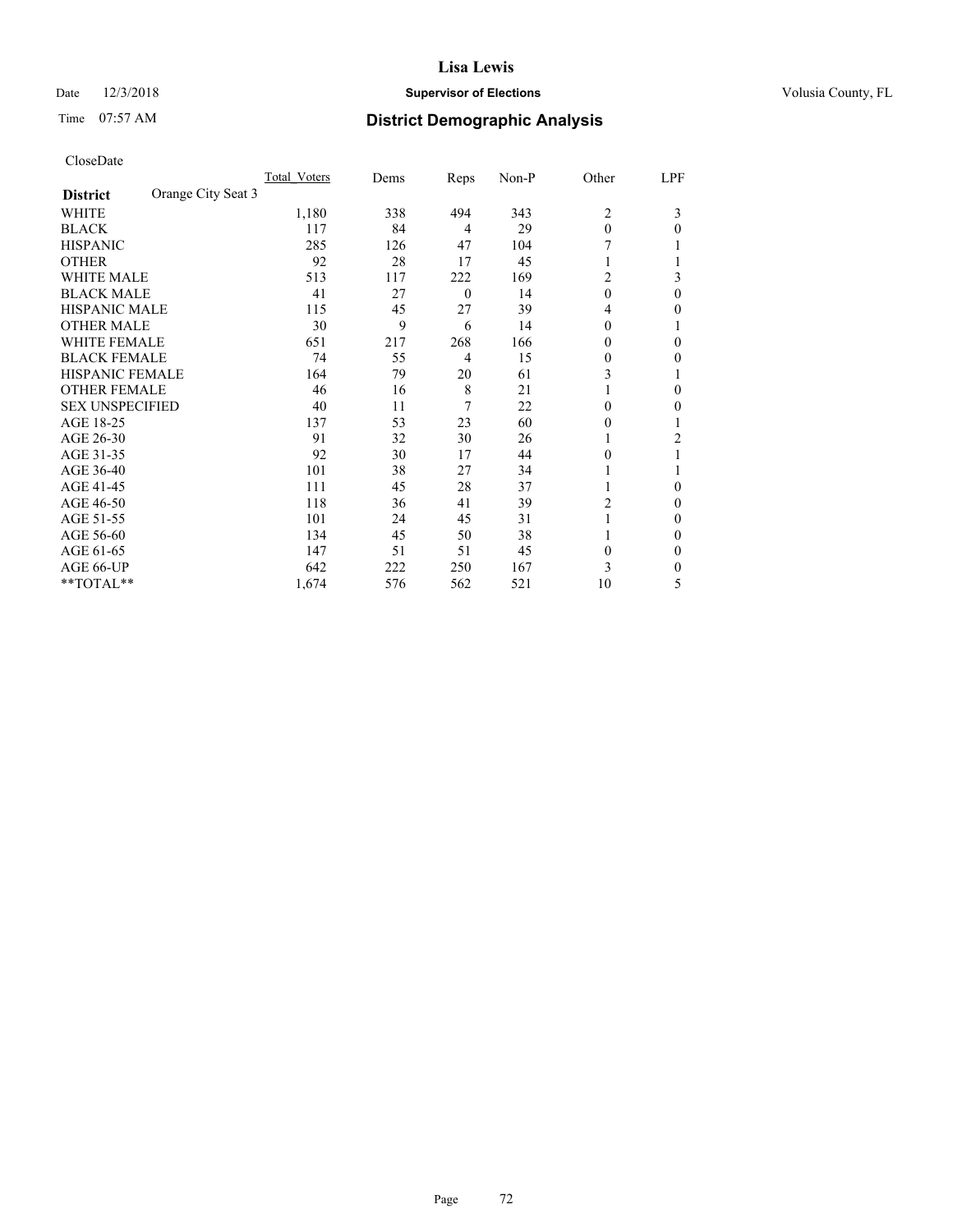# Date  $12/3/2018$  **Supervisor of Elections** Volusia County, FL

# Time 07:57 AM **District Demographic Analysis**

|                        | Total Voters       | Dems           | Reps             | Non-P | Other    | LPF      |
|------------------------|--------------------|----------------|------------------|-------|----------|----------|
| <b>District</b>        | Orange City Seat 4 |                |                  |       |          |          |
| WHITE                  | 1,307              | 379            | 549              | 368   | 6        | 5        |
| <b>BLACK</b>           | 17                 | 14             | 1                | 2     | $\theta$ | 0        |
| <b>HISPANIC</b>        | 105                | 48             | 17               | 40    | $\Omega$ | 0        |
| <b>OTHER</b>           | 68                 | 12             | 15               | 41    | 0        | 0        |
| <b>WHITE MALE</b>      | 613                | 139            | 273              | 196   | 3        | 2        |
| <b>BLACK MALE</b>      | 7                  | 5              | 1                | 1     | $\theta$ | $\theta$ |
| <b>HISPANIC MALE</b>   | 50                 | 22             | 9                | 19    | 0        | 0        |
| <b>OTHER MALE</b>      | 22                 | 5              | 5                | 12    | 0        | 0        |
| <b>WHITE FEMALE</b>    | 680                | 239            | 266              | 169   | 3        | 3        |
| <b>BLACK FEMALE</b>    | 10                 | 9              | $\boldsymbol{0}$ |       | $\theta$ | 0        |
| <b>HISPANIC FEMALE</b> | 53                 | 25             | 8                | 20    | $\theta$ | 0        |
| <b>OTHER FEMALE</b>    | 24                 | 7              | 7                | 10    | $\Omega$ | 0        |
| <b>SEX UNSPECIFIED</b> | 37                 | $\overline{2}$ | 12               | 23    | 0        | 0        |
| AGE 18-25              | 153                | 28             | 58               | 65    |          |          |
| AGE 26-30              | 97                 | 21             | 28               | 47    |          | 0        |
| AGE 31-35              | 101                | 27             | 30               | 43    | 0        |          |
| AGE 36-40              | 102                | 38             | 38               | 25    |          | 0        |
| AGE 41-45              | 101                | 26             | 30               | 45    | 0        | 0        |
| AGE 46-50              | 130                | 32             | 54               | 43    | $\Omega$ |          |
| AGE 51-55              | 130                | 28             | 53               | 49    | $\Omega$ | 0        |
| AGE 56-60              | 147                | 45             | 60               | 41    | $\theta$ |          |
| AGE 61-65              | 151                | 51             | 69               | 28    | 2        |          |
| AGE 66-UP              | 385                | 157            | 162              | 65    |          | 0        |
| **TOTAL**              | 1,497              | 453            | 582              | 451   | 6        | 5        |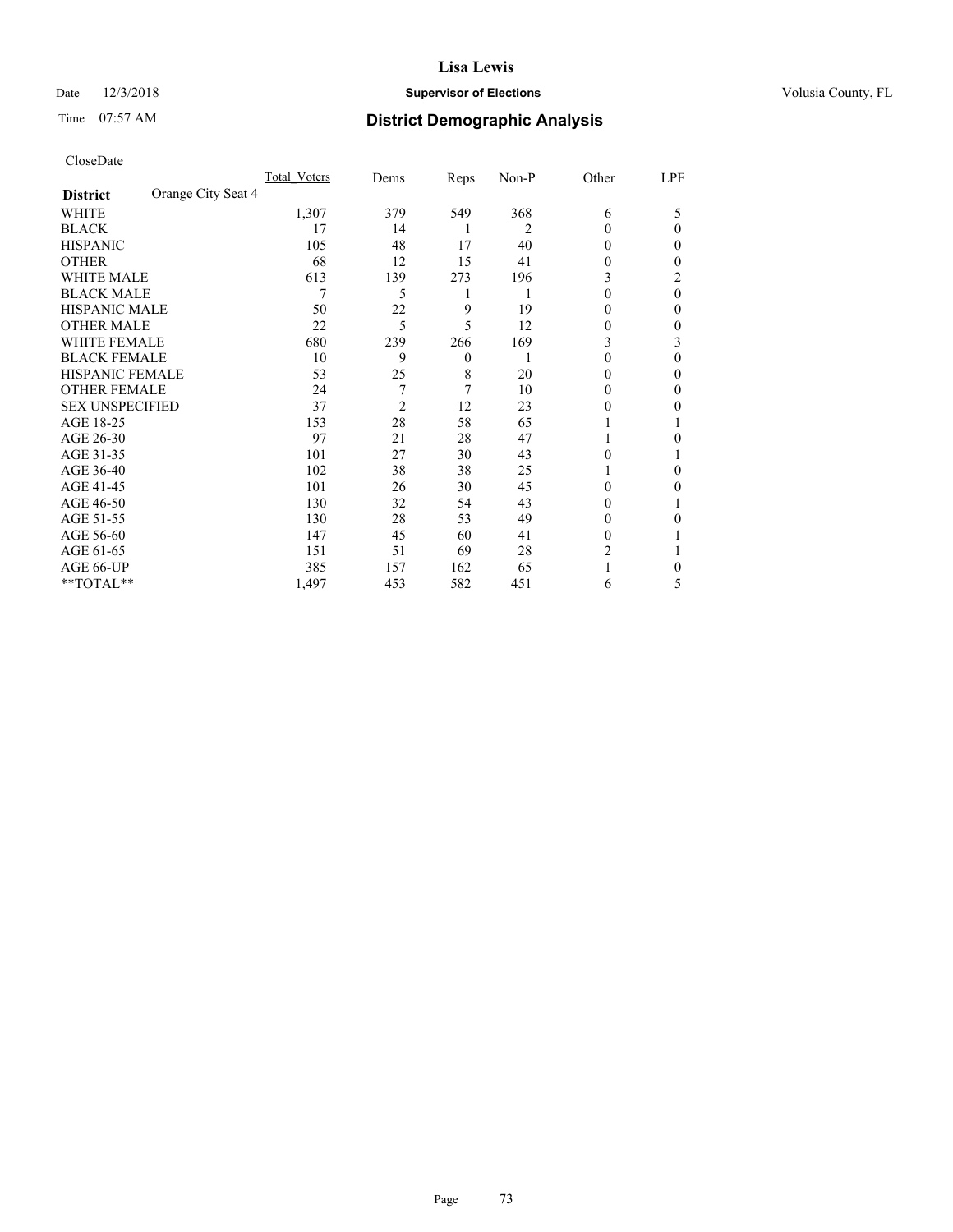# Date  $12/3/2018$  **Supervisor of Elections** Volusia County, FL

# Time 07:57 AM **District Demographic Analysis**

|                        |                    | Total Voters | Dems | Reps | Non-P | Other          | LPF      |
|------------------------|--------------------|--------------|------|------|-------|----------------|----------|
| <b>District</b>        | Orange City Seat 5 |              |      |      |       |                |          |
| WHITE                  |                    | 1,474        | 400  | 703  | 359   | 10             | 2        |
| <b>BLACK</b>           |                    | 118          | 89   | 3    | 25    | 1              | $\theta$ |
| <b>HISPANIC</b>        |                    | 164          | 60   | 25   | 79    | $\Omega$       | 0        |
| <b>OTHER</b>           |                    | 74           | 27   | 19   | 28    | $\theta$       | 0        |
| <b>WHITE MALE</b>      |                    | 570          | 123  | 287  | 153   | 5              | 2        |
| <b>BLACK MALE</b>      |                    | 44           | 30   | 2    | 12    | $\theta$       | $\theta$ |
| <b>HISPANIC MALE</b>   |                    | 64           | 24   | 14   | 26    | 0              | 0        |
| <b>OTHER MALE</b>      |                    | 20           | 9    | 4    | 7     | $\theta$       | 0        |
| WHITE FEMALE           |                    | 890          | 275  | 412  | 198   | 5              | 0        |
| <b>BLACK FEMALE</b>    |                    | 71           | 58   | 1    | 11    |                | 0        |
| <b>HISPANIC FEMALE</b> |                    | 95           | 35   | 11   | 49    | $\Omega$       | 0        |
| <b>OTHER FEMALE</b>    |                    | 39           | 16   | 14   | 9     | $\theta$       | 0        |
| <b>SEX UNSPECIFIED</b> |                    | 37           | 6    | 5    | 26    | 0              | 0        |
| AGE 18-25              |                    | 88           | 26   | 15   | 46    |                | 0        |
| AGE 26-30              |                    | 74           | 17   | 16   | 38    | 2              |          |
| AGE 31-35              |                    | 61           | 29   | 12   | 19    | 1              | 0        |
| AGE 36-40              |                    | 55           | 15   | 15   | 24    | 1              | 0        |
| AGE 41-45              |                    | 57           | 20   | 19   | 17    |                | 0        |
| AGE 46-50              |                    | 72           | 30   | 17   | 25    | $\theta$       | 0        |
| AGE 51-55              |                    | 89           | 22   | 31   | 36    | $\theta$       | 0        |
| AGE 56-60              |                    | 122          | 40   | 42   | 38    | 2              | 0        |
| AGE 61-65              |                    | 140          | 63   | 37   | 39    | 1              | 0        |
| AGE 66-UP              |                    | 1,072        | 314  | 546  | 209   | $\overline{c}$ |          |
| **TOTAL**              |                    | 1,830        | 576  | 750  | 491   | 11             | 2        |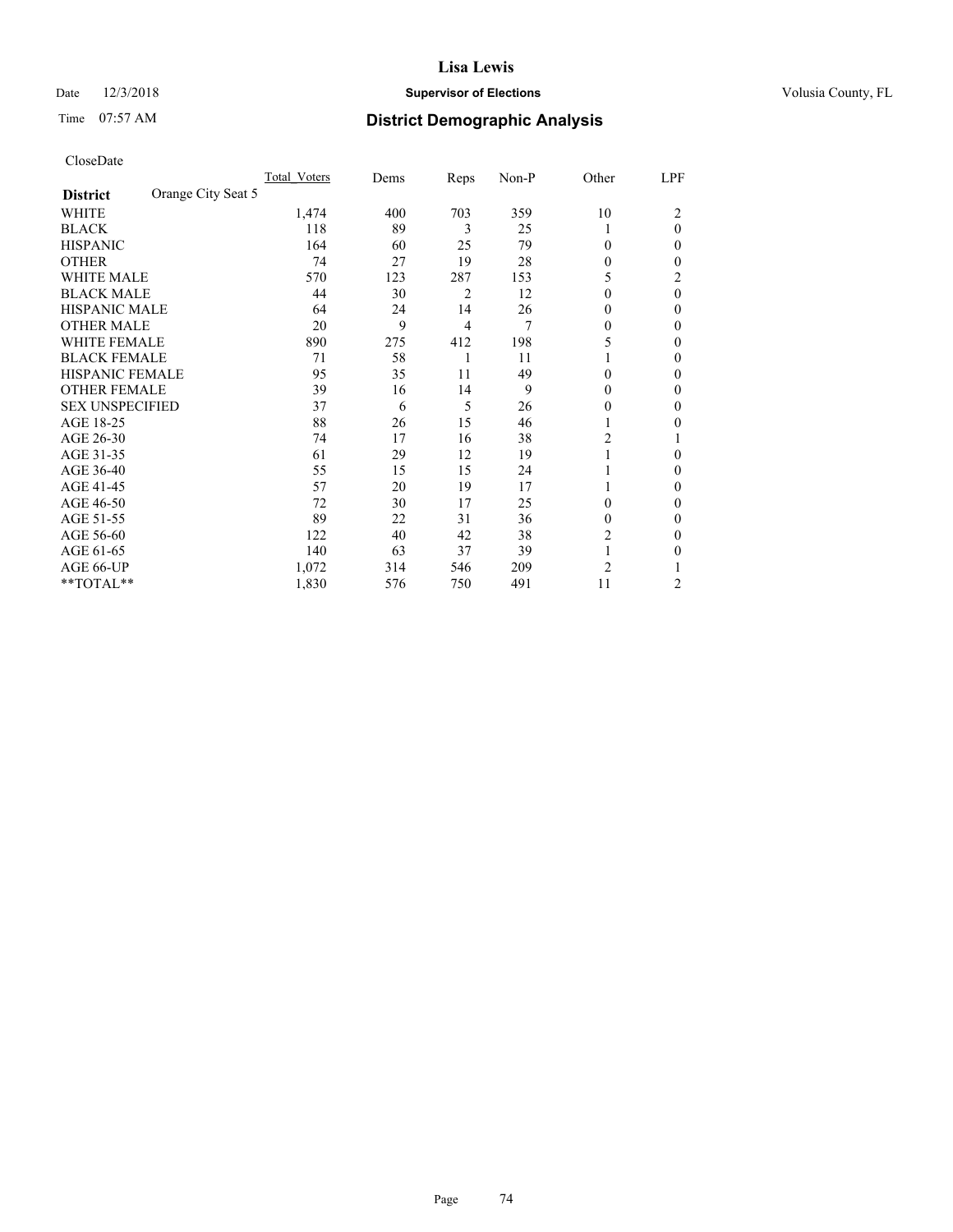# Date  $12/3/2018$  **Supervisor of Elections** Volusia County, FL

# Time 07:57 AM **District Demographic Analysis**

|                                        | Total Voters | Dems  | Reps  | Non-P | Other          | LPF            |
|----------------------------------------|--------------|-------|-------|-------|----------------|----------------|
| Ormond Beach Zone 1<br><b>District</b> |              |       |       |       |                |                |
| <b>WHITE</b>                           | 8,201        | 2,271 | 3,821 | 2,042 | 42             | 25             |
| <b>BLACK</b>                           | 123          | 86    | 10    | 27    | $\theta$       | $\theta$       |
| <b>HISPANIC</b>                        | 192          | 67    | 56    | 65    | $\overline{c}$ | 2              |
| <b>OTHER</b>                           | 443          | 130   | 115   | 195   | 3              | $\theta$       |
| <b>WHITE MALE</b>                      | 3,773        | 872   | 1,853 | 1,011 | 20             | 17             |
| <b>BLACK MALE</b>                      | 69           | 43    | 7     | 19    | $\mathbf{0}$   | $\theta$       |
| HISPANIC MALE                          | 84           | 26    | 25    | 30    | $\overline{2}$ |                |
| <b>OTHER MALE</b>                      | 172          | 47    | 47    | 77    |                | $\mathbf{0}$   |
| WHITE FEMALE                           | 4,345        | 1,380 | 1,939 | 996   | 22             | 8              |
| <b>BLACK FEMALE</b>                    | 53           | 43    | 3     | 7     | $\theta$       | $\theta$       |
| <b>HISPANIC FEMALE</b>                 | 105          | 39    | 30    | 35    | $\mathbf{0}$   | 1              |
| <b>OTHER FEMALE</b>                    | 203          | 65    | 51    | 85    | $\overline{c}$ | $\theta$       |
| <b>SEX UNSPECIFIED</b>                 | 155          | 39    | 47    | 69    | $\mathbf{0}$   | $\theta$       |
| AGE 18-25                              | 670          | 154   | 234   | 270   | 8              | 4              |
| AGE 26-30                              | 411          | 98    | 138   | 167   | 6              | $\overline{2}$ |
| AGE 31-35                              | 487          | 117   | 206   | 157   | 3              | 4              |
| AGE 36-40                              | 493          | 127   | 177   | 183   |                | 5              |
| AGE 41-45                              | 493          | 132   | 203   | 151   | $\overline{2}$ | 5              |
| AGE 46-50                              | 639          | 155   | 288   | 190   | 3              | 3              |
| AGE 51-55                              | 773          | 193   | 391   | 186   | 3              | $\theta$       |
| AGE 56-60                              | 824          | 239   | 394   | 188   | 3              | $\Omega$       |
| AGE 61-65                              | 974          | 309   | 467   | 190   | 7              |                |
| AGE 66-UP                              | 3,195        | 1,030 | 1,504 | 647   | 11             | 3              |
| $*$ TOTAL $*$                          | 8,959        | 2,554 | 4,002 | 2,329 | 47             | 27             |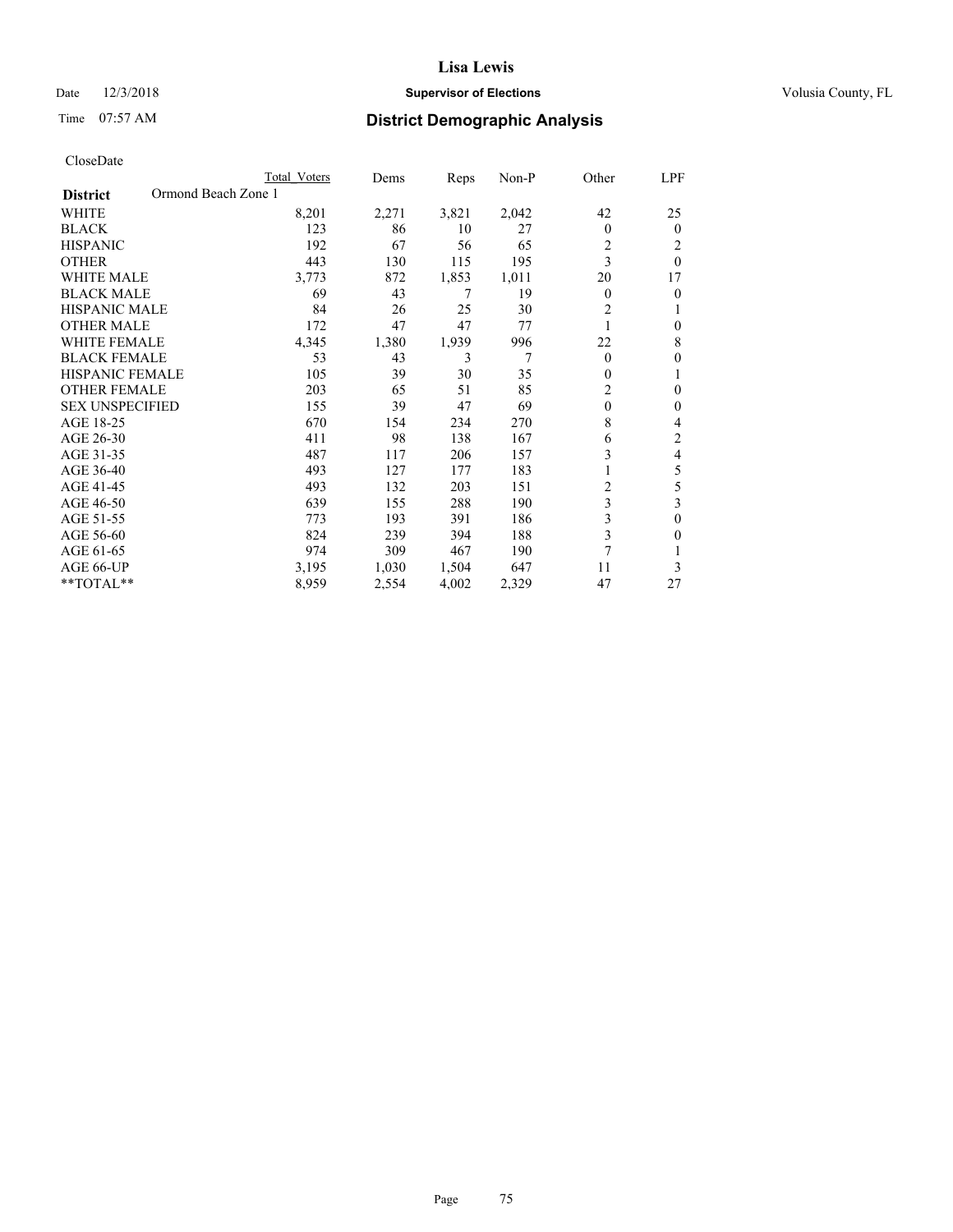# Date  $12/3/2018$  **Supervisor of Elections** Volusia County, FL

# Time 07:57 AM **District Demographic Analysis**

|                                        | Total Voters | Dems  | Reps  | Non-P | Other          | LPF            |
|----------------------------------------|--------------|-------|-------|-------|----------------|----------------|
| Ormond Beach Zone 2<br><b>District</b> |              |       |       |       |                |                |
| WHITE                                  | 6,323        | 2,041 | 2,391 | 1,834 | 35             | 22             |
| <b>BLACK</b>                           | 431          | 344   | 15    | 71    |                | $\mathbf{0}$   |
| <b>HISPANIC</b>                        | 252          | 104   | 49    | 95    | 3              | 1              |
| <b>OTHER</b>                           | 426          | 148   | 94    | 181   |                | $\overline{2}$ |
| <b>WHITE MALE</b>                      | 2,823        | 747   | 1,183 | 861   | 15             | 17             |
| <b>BLACK MALE</b>                      | 173          | 129   | 8     | 35    |                | $\mathbf{0}$   |
| <b>HISPANIC MALE</b>                   | 89           | 35    | 26    | 27    |                | $\mathbf{0}$   |
| <b>OTHER MALE</b>                      | 158          | 52    | 34    | 69    | 1              | 2              |
| <b>WHITE FEMALE</b>                    | 3,421        | 1,271 | 1,188 | 938   | 19             | 5              |
| <b>BLACK FEMALE</b>                    | 250          | 209   | 7     | 34    | $\theta$       | $\theta$       |
| <b>HISPANIC FEMALE</b>                 | 155          | 68    | 21    | 63    | $\overline{2}$ | 1              |
| <b>OTHER FEMALE</b>                    | 177          | 72    | 48    | 57    | $\theta$       | $\theta$       |
| <b>SEX UNSPECIFIED</b>                 | 186          | 54    | 34    | 97    |                | $\theta$       |
| AGE 18-25                              | 639          | 179   | 166   | 282   | 7              | 5              |
| AGE 26-30                              | 557          | 185   | 144   | 221   | 4              | 3              |
| AGE 31-35                              | 433          | 145   | 110   | 175   |                | $\overline{2}$ |
| AGE 36-40                              | 429          | 132   | 118   | 174   | 4              | 1              |
| AGE 41-45                              | 440          | 154   | 113   | 161   | 5              | 7              |
| AGE 46-50                              | 561          | 160   | 218   | 178   | 3              | 2              |
| AGE 51-55                              | 666          | 213   | 263   | 186   | 3              | 1              |
| AGE 56-60                              | 725          | 252   | 271   | 199   | $\overline{c}$ |                |
| AGE 61-65                              | 722          | 288   | 258   | 169   | 6              | 1              |
| AGE 66-UP                              | 2,260        | 929   | 888   | 436   | 5              | $\overline{2}$ |
| **TOTAL**                              | 7,432        | 2,637 | 2,549 | 2,181 | 40             | 25             |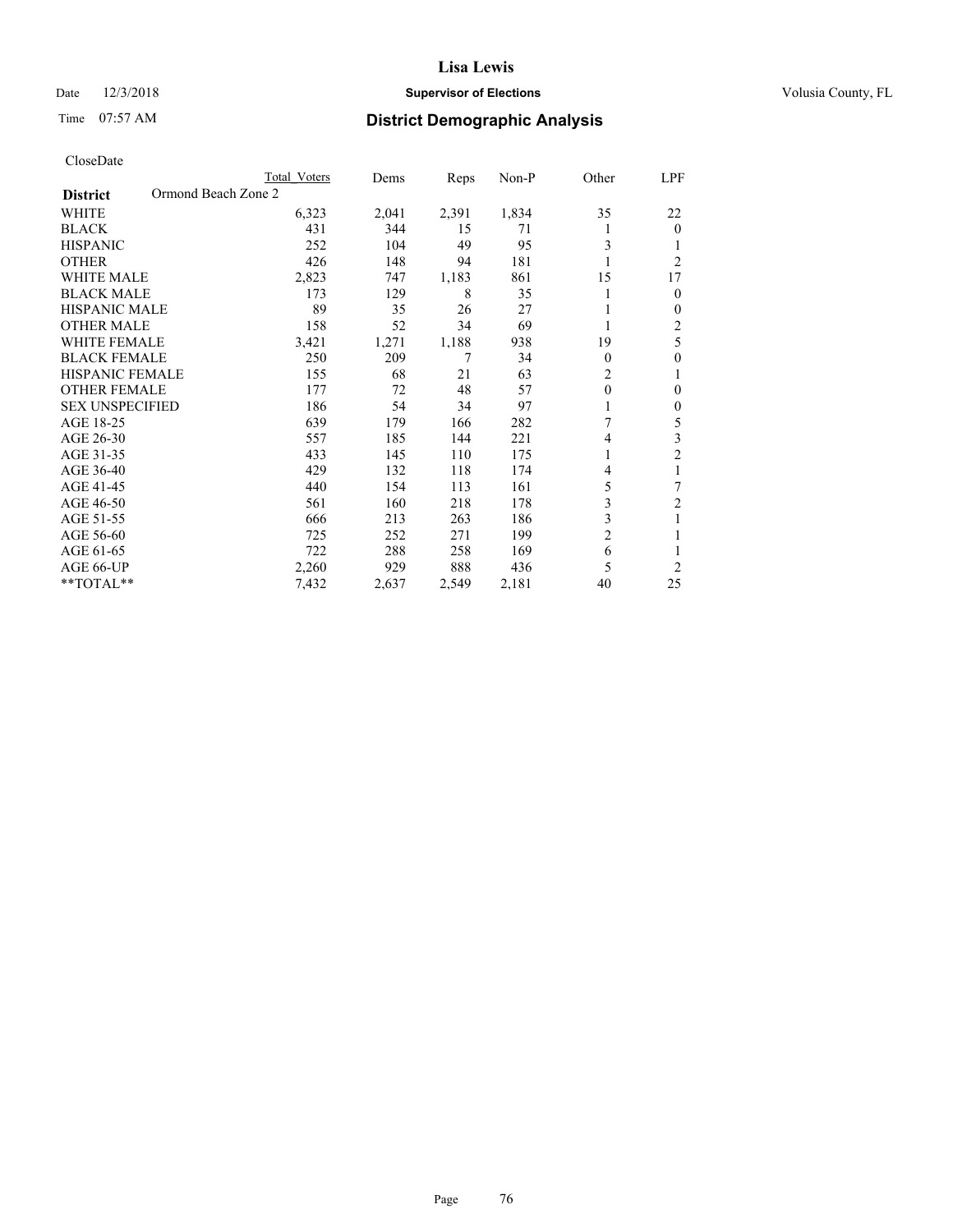# Date  $12/3/2018$  **Supervisor of Elections** Volusia County, FL

# Time 07:57 AM **District Demographic Analysis**

|                                        | Total Voters | Dems  | Reps  | $Non-P$ | Other          | LPF            |
|----------------------------------------|--------------|-------|-------|---------|----------------|----------------|
| Ormond Beach Zone 3<br><b>District</b> |              |       |       |         |                |                |
| WHITE                                  | 7,712        | 1,987 | 3,815 | 1,849   | 41             | 20             |
| <b>BLACK</b>                           | 356          | 270   | 17    | 67      | $\overline{c}$ | $\theta$       |
| <b>HISPANIC</b>                        | 296          | 91    | 79    | 122     | 3              |                |
| <b>OTHER</b>                           | 575          | 176   | 140   | 256     | $\overline{2}$ | 1              |
| <b>WHITE MALE</b>                      | 3,594        | 798   | 1,864 | 894     | 23             | 15             |
| <b>BLACK MALE</b>                      | 153          | 114   | 8     | 30      |                | $\theta$       |
| <b>HISPANIC MALE</b>                   | 140          | 34    | 42    | 61      | $\overline{2}$ | 1              |
| <b>OTHER MALE</b>                      | 208          | 59    | 50    | 98      | 1              | $\theta$       |
| <b>WHITE FEMALE</b>                    | 4,031        | 1,169 | 1,918 | 921     | 18             | 5              |
| <b>BLACK FEMALE</b>                    | 198          | 153   | 9     | 35      |                | $\theta$       |
| <b>HISPANIC FEMALE</b>                 | 149          | 57    | 35    | 56      | 1              | $\mathbf{0}$   |
| <b>OTHER FEMALE</b>                    | 279          | 96    | 74    | 109     | 0              | $\theta$       |
| <b>SEX UNSPECIFIED</b>                 | 187          | 44    | 51    | 90      |                | 1              |
| AGE 18-25                              | 872          | 238   | 310   | 312     | 8              | 4              |
| AGE 26-30                              | 548          | 169   | 183   | 188     | 4              | 4              |
| AGE 31-35                              | 584          | 160   | 225   | 193     | 4              | $\mathfrak{2}$ |
| AGE 36-40                              | 540          | 129   | 207   | 199     | $\overline{c}$ | 3              |
| AGE 41-45                              | 545          | 129   | 229   | 176     | 6              | 5              |
| AGE 46-50                              | 641          | 159   | 316   | 162     | 3              |                |
| AGE 51-55                              | 795          | 183   | 413   | 195     | $\overline{c}$ | 2              |
| AGE 56-60                              | 813          | 238   | 382   | 189     | $\overline{4}$ | $\theta$       |
| AGE 61-65                              | 913          | 282   | 454   | 173     | 4              | $\theta$       |
| AGE 66-UP                              | 2,688        | 837   | 1,332 | 507     | 11             | 1              |
| $*$ TOTAL $*$                          | 8,939        | 2,524 | 4,051 | 2,294   | 48             | 22             |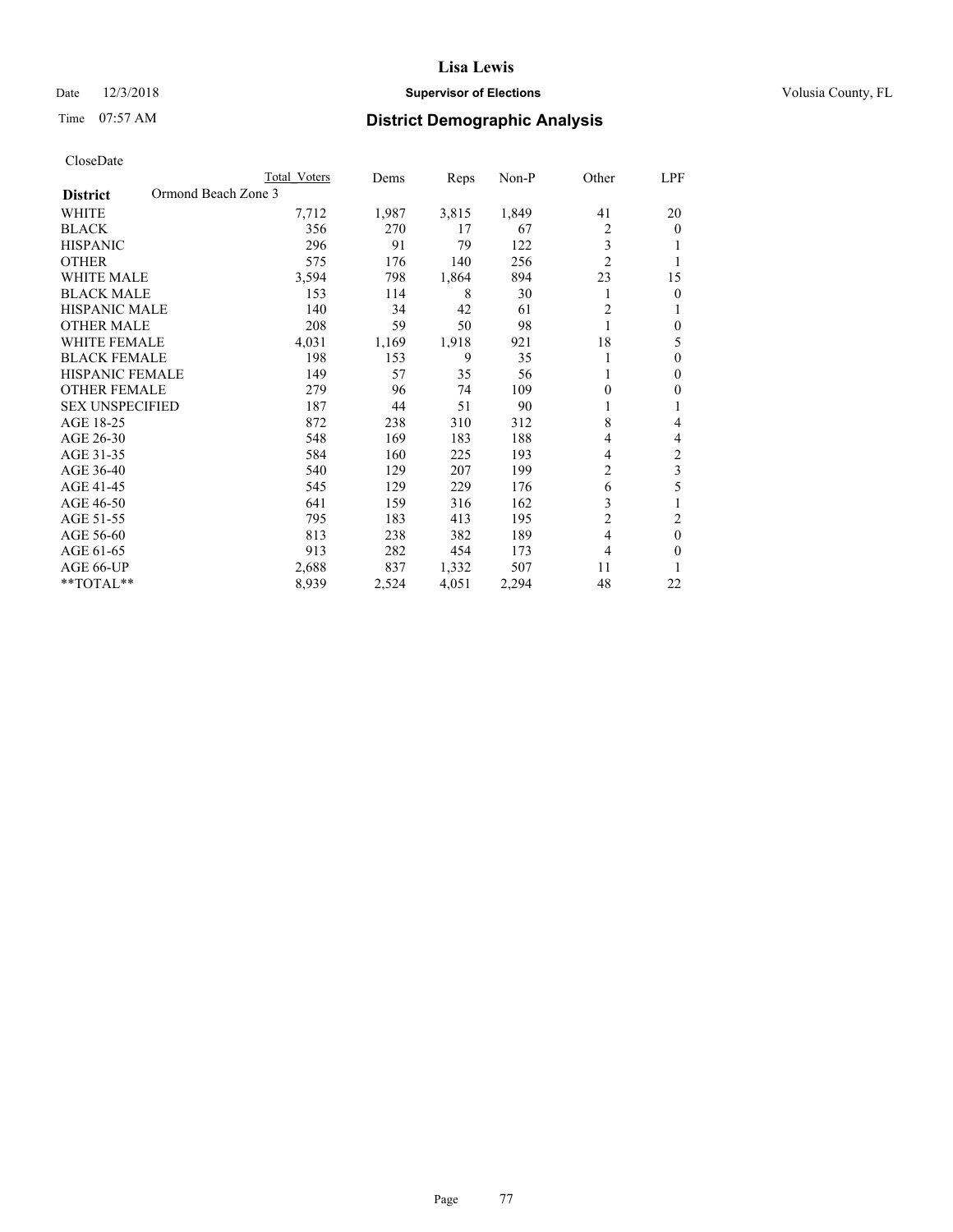# Date  $12/3/2018$  **Supervisor of Elections** Volusia County, FL

# Time 07:57 AM **District Demographic Analysis**

|                                        | Total Voters | Dems  | Reps  | Non-P | Other          | LPF            |
|----------------------------------------|--------------|-------|-------|-------|----------------|----------------|
| Ormond Beach Zone 4<br><b>District</b> |              |       |       |       |                |                |
| WHITE                                  | 7,284        | 2,166 | 3,021 | 2,036 | 45             | 16             |
| <b>BLACK</b>                           | 247          | 184   | 15    | 47    | $\Omega$       |                |
| <b>HISPANIC</b>                        | 197          | 87    | 39    | 69    | 2              | $\Omega$       |
| <b>OTHER</b>                           | 401          | 106   | 107   | 185   | 3              | $\Omega$       |
| <b>WHITE MALE</b>                      | 3,204        | 826   | 1,361 | 984   | 21             | 12             |
| <b>BLACK MALE</b>                      | 112          | 81    | 6     | 24    | $\theta$       |                |
| <b>HISPANIC MALE</b>                   | 90           | 34    | 22    | 33    |                | $\theta$       |
| <b>OTHER MALE</b>                      | 160          | 40    | 38    | 80    | $\overline{c}$ | $\mathbf{0}$   |
| <b>WHITE FEMALE</b>                    | 3,992        | 1,321 | 1,622 | 1,021 | 24             | 4              |
| <b>BLACK FEMALE</b>                    | 131          | 100   | 8     | 23    | $\mathbf{0}$   | $\mathbf{0}$   |
| <b>HISPANIC FEMALE</b>                 | 105          | 52    | 17    | 35    |                | $\theta$       |
| <b>OTHER FEMALE</b>                    | 155          | 48    | 44    | 62    |                | $\theta$       |
| <b>SEX UNSPECIFIED</b>                 | 180          | 41    | 64    | 75    | $\theta$       | $\theta$       |
| AGE 18-25                              | 557          | 144   | 155   | 250   | 7              |                |
| AGE 26-30                              | 454          | 133   | 153   | 162   | 3              | 3              |
| AGE 31-35                              | 450          | 142   | 119   | 184   | $\overline{c}$ | 3              |
| AGE 36-40                              | 372          | 96    | 119   | 150   | 3              | 4              |
| AGE 41-45                              | 339          | 77    | 132   | 127   | 0              | 3              |
| AGE 46-50                              | 433          | 116   | 163   | 152   | $\Omega$       | $\overline{2}$ |
| AGE 51-55                              | 584          | 154   | 258   | 168   | 4              | $\theta$       |
| AGE 56-60                              | 747          | 233   | 311   | 195   | 8              | $\theta$       |
| AGE 61-65                              | 841          | 281   | 342   | 212   | 6              | $\theta$       |
| AGE 66-UP                              | 3,352        | 1,167 | 1,430 | 737   | 17             |                |
| **TOTAL**                              | 8,129        | 2,543 | 3,182 | 2,337 | 50             | 17             |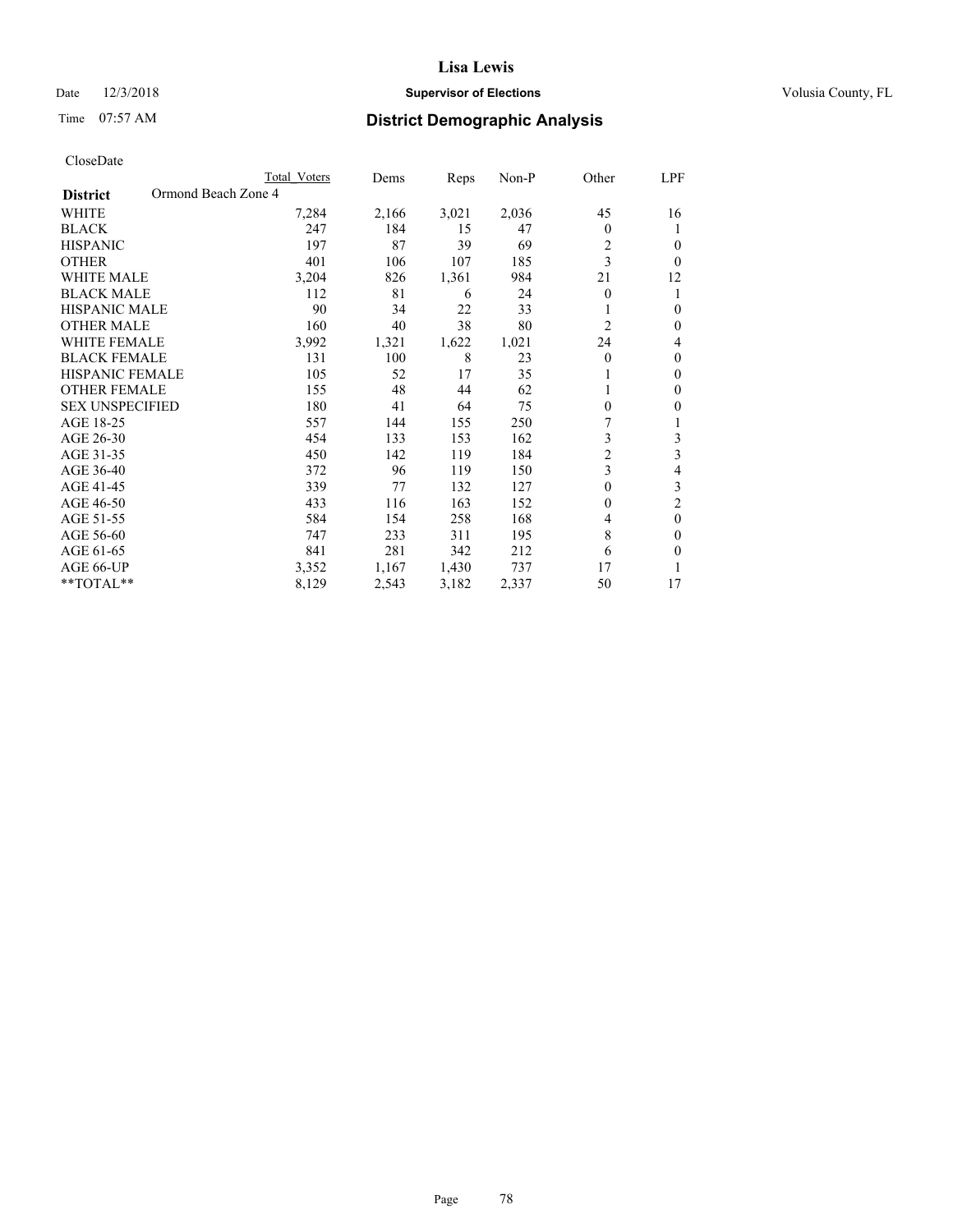# Date  $12/3/2018$  **Supervisor of Elections** Volusia County, FL

# Time 07:57 AM **District Demographic Analysis**

|                        |         | Total Voters | Dems | Reps             | Non-P | Other    | LPF      |
|------------------------|---------|--------------|------|------------------|-------|----------|----------|
| <b>District</b>        | Pierson |              |      |                  |       |          |          |
| WHITE                  |         | 590          | 171  | 296              | 116   | 3        | 4        |
| <b>BLACK</b>           |         | 45           | 38   | $\mathbf{0}$     | 7     | 0        | $\Omega$ |
| <b>HISPANIC</b>        |         | 181          | 82   | 12               | 87    | 0        | 0        |
| <b>OTHER</b>           |         | 33           | 7    | 7                | 19    | 0        | $\Omega$ |
| WHITE MALE             |         | 288          | 80   | 145              | 57    | 2        | 4        |
| <b>BLACK MALE</b>      |         | 20           | 18   | $\boldsymbol{0}$ | 2     | $\Omega$ | $\Omega$ |
| <b>HISPANIC MALE</b>   |         | 91           | 43   | 6                | 42    | 0        | 0        |
| <b>OTHER MALE</b>      |         | 18           | 3    | 5                | 10    | 0        | 0        |
| WHITE FEMALE           |         | 297          | 91   | 147              | 58    |          | 0        |
| <b>BLACK FEMALE</b>    |         | 25           | 20   | $\mathbf{0}$     | 5     | 0        | $\Omega$ |
| <b>HISPANIC FEMALE</b> |         | 85           | 37   | 6                | 42    | 0        | 0        |
| <b>OTHER FEMALE</b>    |         | 8            | 3    | 1                | 4     | $\Omega$ | 0        |
| <b>SEX UNSPECIFIED</b> |         | 17           | 3    | 5                | 9     | $\Omega$ | $_{0}$   |
| AGE 18-25              |         | 117          | 32   | 30               | 54    | 0        |          |
| AGE 26-30              |         | 76           | 32   | 15               | 28    | 0        |          |
| AGE 31-35              |         | 63           | 18   | 22               | 23    | 0        | 0        |
| AGE 36-40              |         | 58           | 14   | 19               | 24    | 0        |          |
| AGE 41-45              |         | 50           | 14   | 18               | 17    | 0        |          |
| AGE 46-50              |         | 64           | 18   | 26               | 19    |          | 0        |
| AGE 51-55              |         | 57           | 21   | 23               | 13    | 0        | $\theta$ |
| AGE 56-60              |         | 78           | 28   | 31               | 19    | 0        | $_{0}$   |
| AGE 61-65              |         | 102          | 38   | 49               | 15    | 0        | 0        |
| AGE 66-UP              |         | 184          | 83   | 82               | 17    | 2        | 0        |
| **TOTAL**              |         | 849          | 298  | 315              | 229   | 3        | 4        |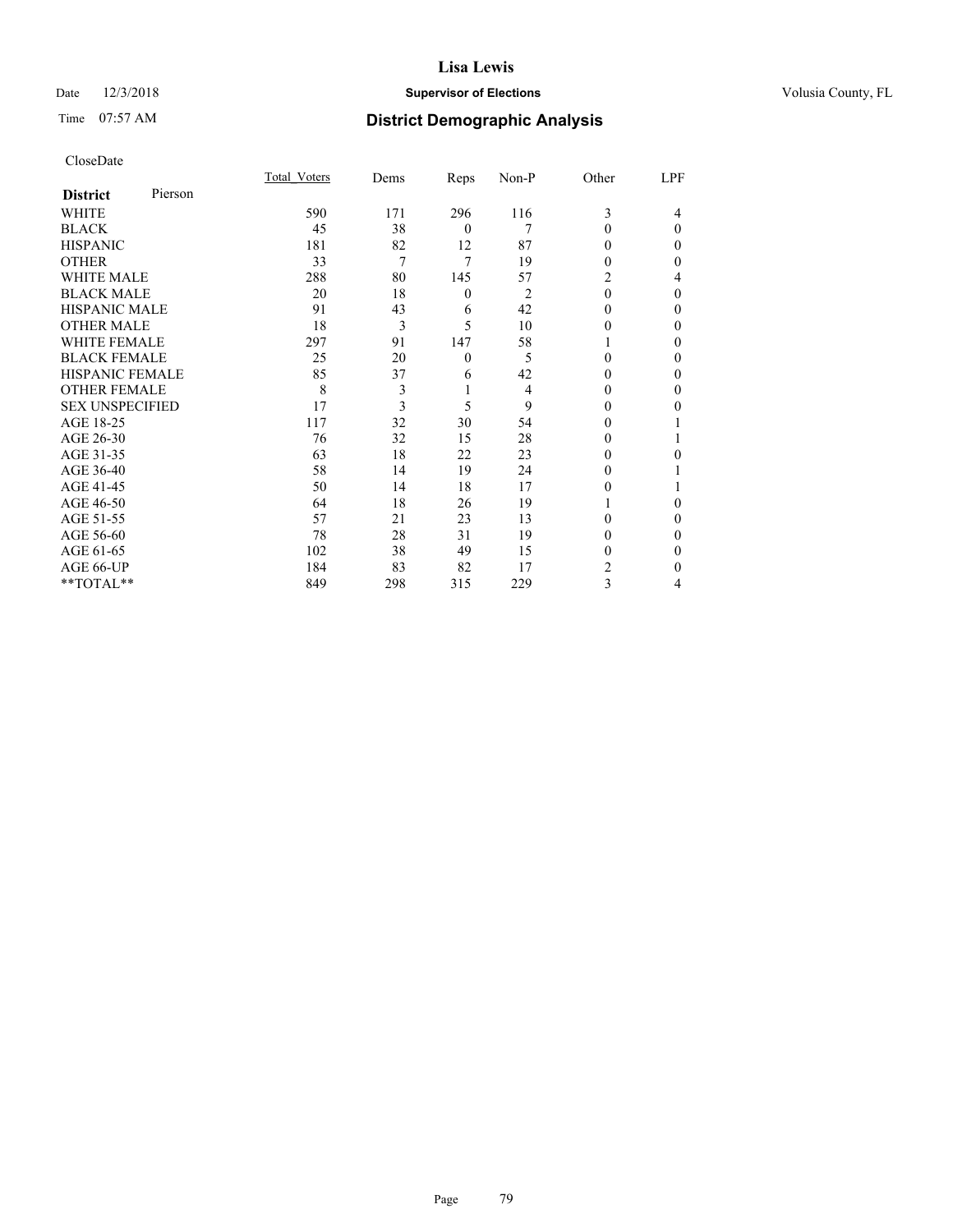# Date  $12/3/2018$  **Supervisor of Elections** Volusia County, FL

# Time 07:57 AM **District Demographic Analysis**

|                        |             | Total Voters   | Dems           | Reps           | Non-P    | Other    | LPF            |
|------------------------|-------------|----------------|----------------|----------------|----------|----------|----------------|
| <b>District</b>        | Ponce Inlet |                |                |                |          |          |                |
| WHITE                  |             | 3,030          | 688            | 1,598          | 710      | 26       | 8              |
| <b>BLACK</b>           |             | 9              | 3              | 4              | 2        | $\Omega$ | $\theta$       |
| <b>HISPANIC</b>        |             | 64             | 18             | 26             | 19       | 0        | 1              |
| <b>OTHER</b>           |             | 116            | 31             | 47             | 38       | 0        | $\theta$       |
| <b>WHITE MALE</b>      |             | 1,481          | 284            | 804            | 374      | 14       | 5              |
| <b>BLACK MALE</b>      |             | 5              | 1              | 2              | 2        | $\theta$ | $\theta$       |
| <b>HISPANIC MALE</b>   |             | 26             | 8              | 10             | 8        | $_{0}$   | $\theta$       |
| <b>OTHER MALE</b>      |             | 45             | 13             | 19             | 13       | $\theta$ | $\mathbf{0}$   |
| <b>WHITE FEMALE</b>    |             | 1,522          | 395            | 786            | 326      | 12       | 3              |
| <b>BLACK FEMALE</b>    |             | $\overline{4}$ | $\overline{2}$ | $\overline{2}$ | $\theta$ | $\theta$ | $\theta$       |
| <b>HISPANIC FEMALE</b> |             | 38             | 10             | 16             | 11       | 0        | 1              |
| <b>OTHER FEMALE</b>    |             | 46             | 14             | 17             | 15       | 0        | $\theta$       |
| <b>SEX UNSPECIFIED</b> |             | 52             | 13             | 19             | 20       | 0        | $\mathbf{0}$   |
| AGE 18-25              |             | 172            | 29             | 73             | 67       | 2        | 1              |
| AGE 26-30              |             | 90             | 20             | 32             | 35       |          | 2              |
| AGE 31-35              |             | 69             | 22             | 26             | 21       | 0        | $\theta$       |
| AGE 36-40              |             | 94             | 22             | 37             | 35       | 0        | $\mathbf{0}$   |
| AGE 41-45              |             | 110            | 18             | 53             | 39       | 0        | $\theta$       |
| AGE 46-50              |             | 154            | 37             | 77             | 35       | 3        | 2              |
| AGE 51-55              |             | 238            | 44             | 125            | 66       |          | $\overline{2}$ |
| AGE 56-60              |             | 362            | 89             | 202            | 68       | 2        | 1              |
| AGE 61-65              |             | 415            | 92             | 226            | 88       | 9        | $\mathbf{0}$   |
| AGE 66-UP              |             | 1,515          | 367            | 824            | 315      | 8        |                |
| **TOTAL**              |             | 3,219          | 740            | 1,675          | 769      | 26       | 9              |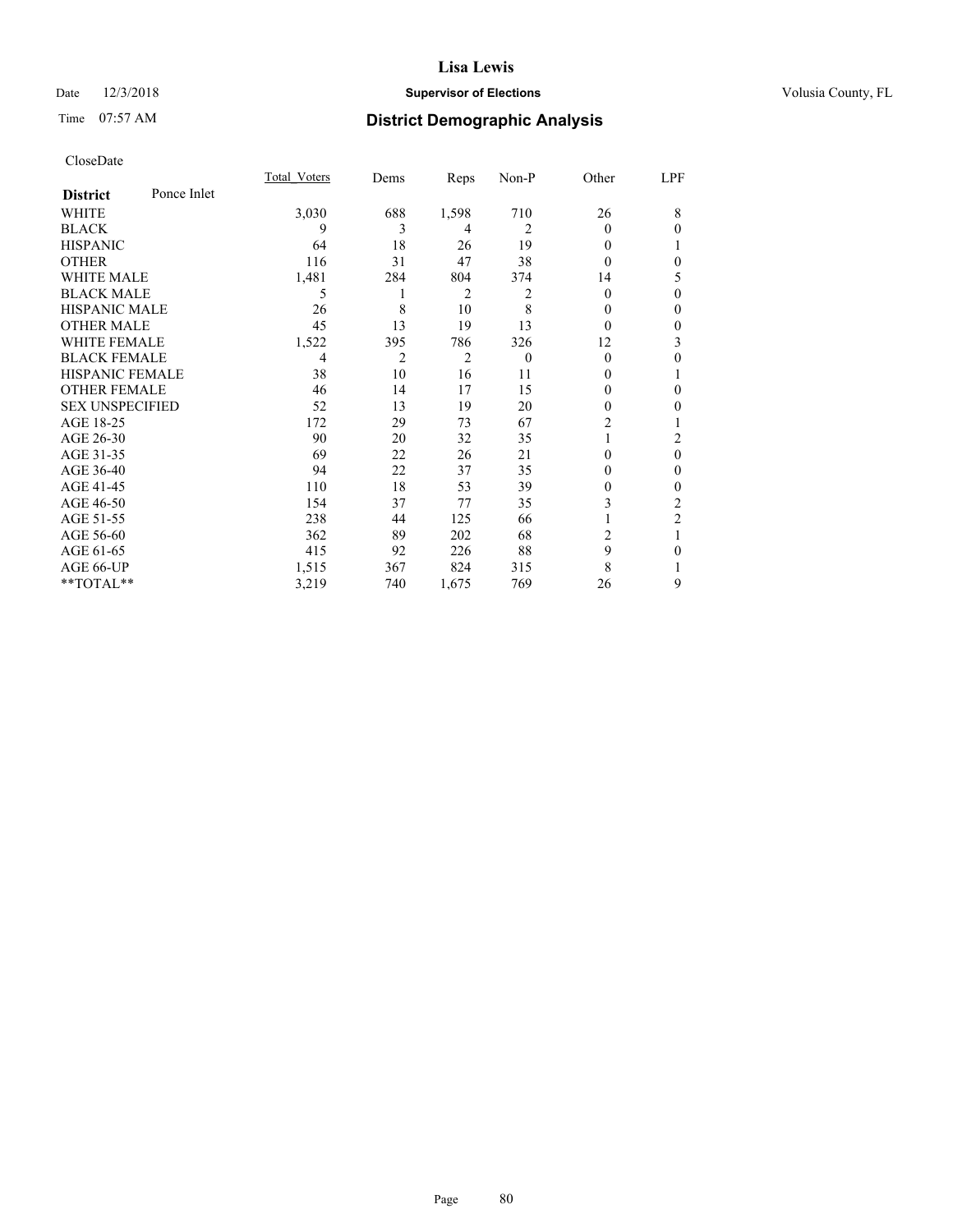# Date  $12/3/2018$  **Supervisor of Elections** Volusia County, FL

# Time 07:57 AM **District Demographic Analysis**

|                                           | Total Voters | Dems  | Reps  | $Non-P$ | Other          | <u>LPF</u>     |
|-------------------------------------------|--------------|-------|-------|---------|----------------|----------------|
| Port Orange District 1<br><b>District</b> |              |       |       |         |                |                |
| WHITE                                     | 8,861        | 2,768 | 3,150 | 2,864   | 56             | 23             |
| <b>BLACK</b>                              | 215          | 150   | 14    | 50      | 1              | $\theta$       |
| <b>HISPANIC</b>                           | 355          | 126   | 70    | 155     | 3              | 1              |
| <b>OTHER</b>                              | 429          | 121   | 93    | 206     | 6              | 3              |
| <b>WHITE MALE</b>                         | 3,998        | 1,058 | 1,563 | 1,337   | 27             | 13             |
| <b>BLACK MALE</b>                         | 98           | 67    | 9     | 21      | 1              | $\overline{0}$ |
| <b>HISPANIC MALE</b>                      | 158          | 58    | 30    | 69      |                | $\theta$       |
| <b>OTHER MALE</b>                         | 144          | 36    | 32    | 72      |                | 3              |
| <b>WHITE FEMALE</b>                       | 4,739        | 1,678 | 1,543 | 1,479   | 29             | 10             |
| <b>BLACK FEMALE</b>                       | 115          | 82    | 5     | 28      | 0              | $\theta$       |
| <b>HISPANIC FEMALE</b>                    | 186          | 65    | 38    | 80      | 2              | 1              |
| <b>OTHER FEMALE</b>                       | 184          | 62    | 50    | 70      | $\overline{c}$ | $\theta$       |
| <b>SEX UNSPECIFIED</b>                    | 238          | 59    | 57    | 119     | 3              | $\mathbf{0}$   |
| AGE 18-25                                 | 845          | 238   | 168   | 419     | 16             | 4              |
| AGE 26-30                                 | 677          | 195   | 166   | 307     | 6              | 3              |
| AGE 31-35                                 | 602          | 187   | 141   | 265     | 6              | 3              |
| AGE 36-40                                 | 592          | 167   | 171   | 246     | 3              | 5              |
| AGE 41-45                                 | 562          | 167   | 158   | 225     | 6              | 6              |
| AGE 46-50                                 | 642          | 196   | 212   | 230     | 3              | 1              |
| AGE 51-55                                 | 854          | 241   | 322   | 288     | 3              | $\mathbf{0}$   |
| AGE 56-60                                 | 996          | 331   | 358   | 298     | 8              | 1              |
| AGE 61-65                                 | 1,041        | 362   | 419   | 258     | 1              | 1              |
| AGE 66-UP                                 | 3,049        | 1,081 | 1,212 | 739     | 14             | 3              |
| **TOTAL**                                 | 9,860        | 3,165 | 3,327 | 3,275   | 66             | 27             |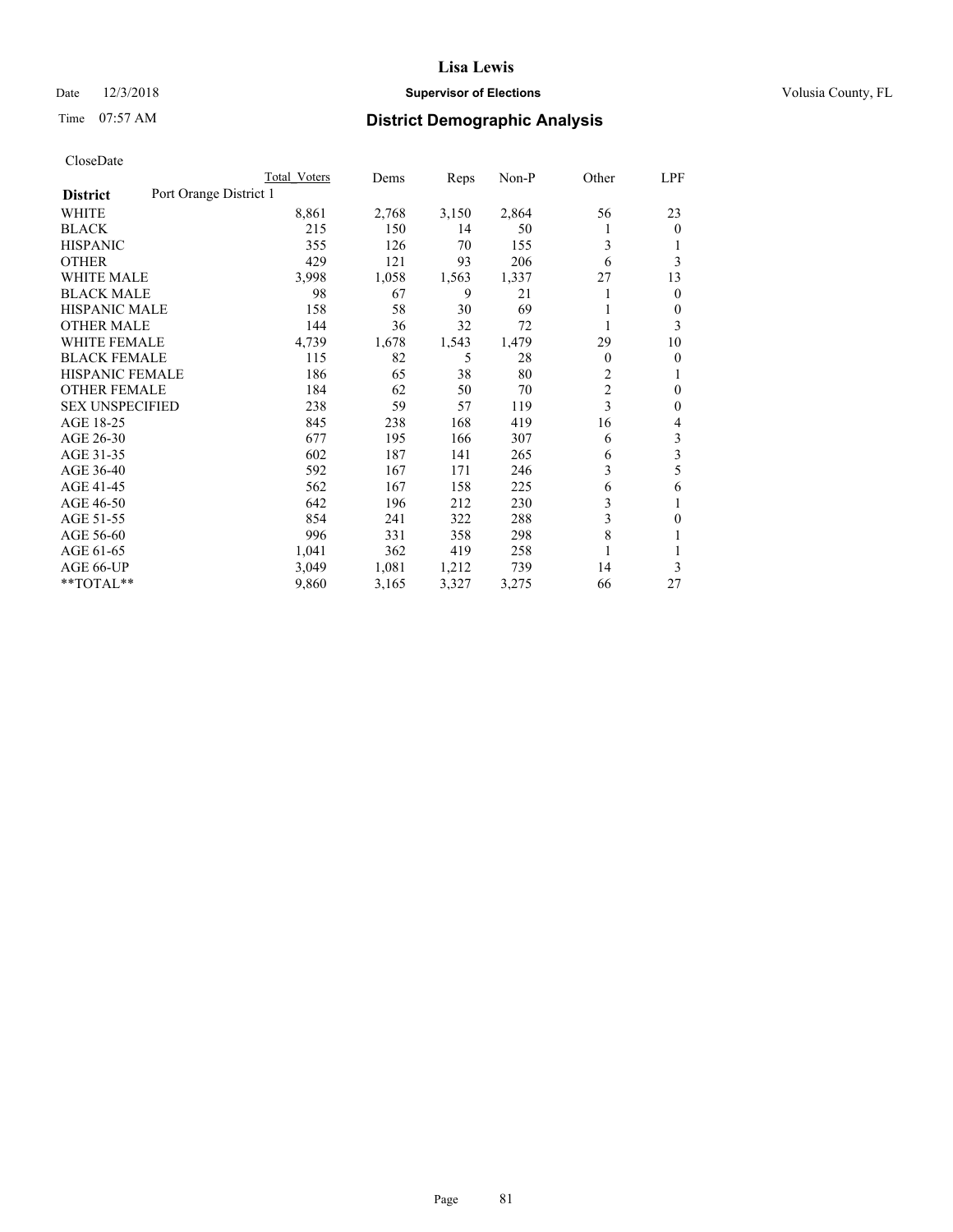# Date  $12/3/2018$  **Supervisor of Elections** Volusia County, FL

# Time 07:57 AM **District Demographic Analysis**

|                                           | Total Voters | Dems  | Reps  | $Non-P$ | Other          | LPF            |
|-------------------------------------------|--------------|-------|-------|---------|----------------|----------------|
| Port Orange District 2<br><b>District</b> |              |       |       |         |                |                |
| WHITE                                     | 9,227        | 2,789 | 3,637 | 2,706   | 65             | 30             |
| <b>BLACK</b>                              | 484          | 354   | 20    | 105     | 3              | 2              |
| <b>HISPANIC</b>                           | 441          | 166   | 91    | 179     | 5              | $\theta$       |
| <b>OTHER</b>                              | 588          | 189   | 119   | 273     | 4              | 3              |
| <b>WHITE MALE</b>                         | 4,111        | 1,046 | 1,726 | 1,283   | 37             | 19             |
| <b>BLACK MALE</b>                         | 176          | 122   | 8     | 44      | 2              | $\theta$       |
| <b>HISPANIC MALE</b>                      | 219          | 74    | 54    | 87      | 4              | 0              |
| <b>OTHER MALE</b>                         | 231          | 64    | 53    | 109     | $\overline{c}$ | 3              |
| <b>WHITE FEMALE</b>                       | 4,976        | 1,704 | 1,862 | 1,373   | 27             | 10             |
| <b>BLACK FEMALE</b>                       | 300          | 225   | 12    | 61      |                | 1              |
| <b>HISPANIC FEMALE</b>                    | 215          | 89    | 37    | 88      | 1              | $\Omega$       |
| <b>OTHER FEMALE</b>                       | 253          | 99    | 44    | 108     | 2              | $\mathbf{0}$   |
| <b>SEX UNSPECIFIED</b>                    | 259          | 75    | 71    | 110     |                | $\overline{2}$ |
| AGE 18-25                                 | 1,010        | 298   | 253   | 436     | 16             | 7              |
| AGE 26-30                                 | 829          | 235   | 245   | 336     | 9              | 4              |
| AGE 31-35                                 | 714          | 209   | 191   | 300     | 6              | 8              |
| AGE 36-40                                 | 653          | 202   | 205   | 240     | 4              | $\overline{2}$ |
| AGE 41-45                                 | 561          | 153   | 198   | 201     | 4              | 5              |
| AGE 46-50                                 | 648          | 182   | 253   | 205     | 5              | 3              |
| AGE 51-55                                 | 839          | 248   | 334   | 248     | 7              | $\overline{c}$ |
| AGE 56-60                                 | 1,024        | 358   | 402   | 259     | 4              | 1              |
| AGE 61-65                                 | 1,014        | 342   | 413   | 257     |                |                |
| AGE 66-UP                                 | 3,448        | 1,271 | 1,373 | 781     | 21             | $\overline{2}$ |
| **TOTAL**                                 | 10,740       | 3,498 | 3,867 | 3,263   | 77             | 35             |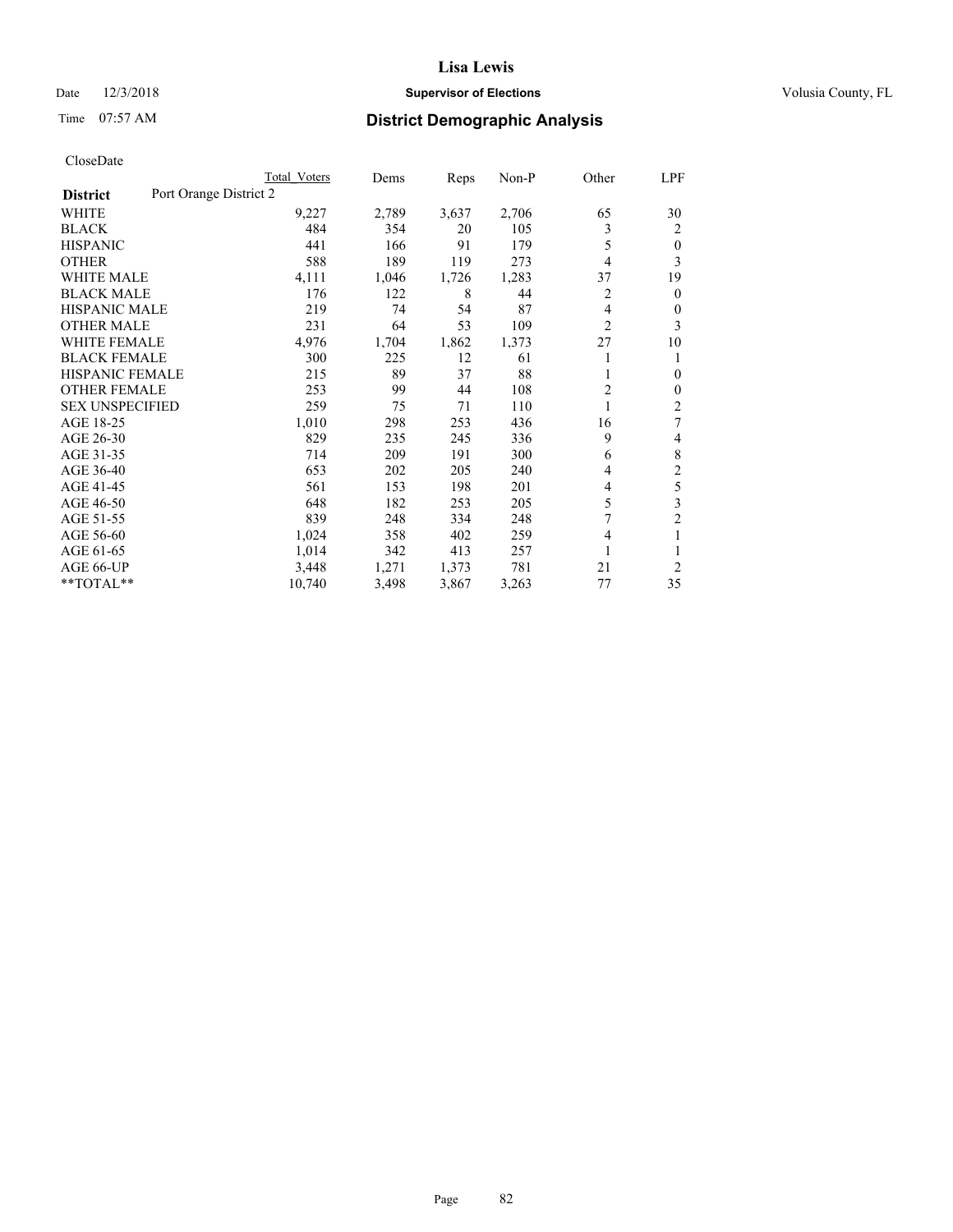# Date  $12/3/2018$  **Supervisor of Elections** Volusia County, FL

# Time 07:57 AM **District Demographic Analysis**

|                                           | Total Voters | Dems  | Reps  | $Non-P$ | Other          | LPF            |
|-------------------------------------------|--------------|-------|-------|---------|----------------|----------------|
| Port Orange District 3<br><b>District</b> |              |       |       |         |                |                |
| WHITE                                     | 11,161       | 3,011 | 4,873 | 3,162   | 81             | 34             |
| <b>BLACK</b>                              | 437          | 329   | 17    | 88      | $\overline{c}$ | 1              |
| <b>HISPANIC</b>                           | 505          | 171   | 114   | 213     | 3              | 4              |
| <b>OTHER</b>                              | 700          | 201   | 184   | 311     | 4              | $\theta$       |
| <b>WHITE MALE</b>                         | 5,051        | 1,138 | 2,331 | 1,514   | 44             | 24             |
| <b>BLACK MALE</b>                         | 195          | 141   | 10    | 42      | 1              | 1              |
| <b>HISPANIC MALE</b>                      | 234          | 80    | 57    | 92      | 2              | 3              |
| <b>OTHER MALE</b>                         | 269          | 80    | 71    | 116     | $\overline{c}$ | $\theta$       |
| <b>WHITE FEMALE</b>                       | 5,955        | 1,835 | 2,474 | 1,602   | 35             | 9              |
| <b>BLACK FEMALE</b>                       | 237          | 183   | 7     | 46      |                | $\mathbf{0}$   |
| <b>HISPANIC FEMALE</b>                    | 262          | 88    | 55    | 117     | 1              | 1              |
| <b>OTHER FEMALE</b>                       | 313          | 101   | 88    | 122     | 2              | 0              |
| <b>SEX UNSPECIFIED</b>                    | 287          | 66    | 95    | 123     | $\overline{c}$ | 1              |
| AGE 18-25                                 | 1,162        | 295   | 374   | 471     | 17             | 5              |
| AGE 26-30                                 | 975          | 263   | 312   | 389     | 7              | 4              |
| AGE 31-35                                 | 855          | 221   | 292   | 330     | 7              | 5              |
| AGE 36-40                                 | 838          | 235   | 285   | 307     | 7              | 4              |
| AGE 41-45                                 | 777          | 216   | 289   | 259     | 11             | $\overline{2}$ |
| AGE 46-50                                 | 864          | 238   | 362   | 258     | 2              | 4              |
| AGE 51-55                                 | 955          | 269   | 391   | 281     | 7              | 7              |
| AGE 56-60                                 | 1,055        | 294   | 481   | 274     | 4              | $\overline{c}$ |
| AGE 61-65                                 | 1,095        | 380   | 457   | 253     | 4              | 1              |
| AGE 66-UP                                 | 4,227        | 1,301 | 1,945 | 952     | 24             | 5              |
| **TOTAL**                                 | 12,803       | 3,712 | 5,188 | 3,774   | 90             | 39             |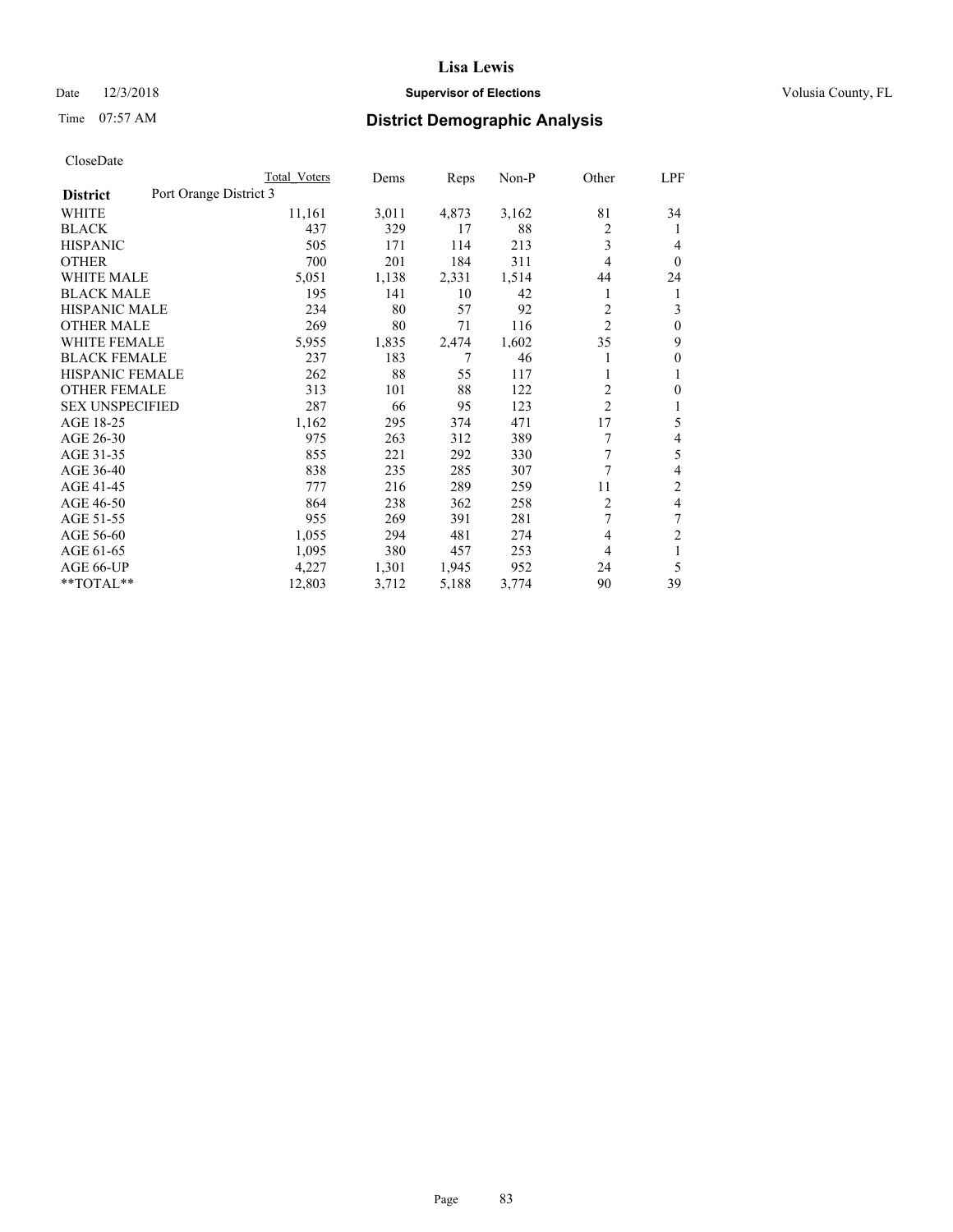# Date  $12/3/2018$  **Supervisor of Elections** Volusia County, FL

# Time 07:57 AM **District Demographic Analysis**

|                        | Total Voters           | Dems  | Reps  | Non-P | Other          | LPF            |
|------------------------|------------------------|-------|-------|-------|----------------|----------------|
| <b>District</b>        | Port Orange District 4 |       |       |       |                |                |
| WHITE                  | 10,228                 | 2,800 | 4,624 | 2,711 | 64             | 29             |
| <b>BLACK</b>           | 323                    | 232   | 23    | 67    |                | $\overline{0}$ |
| <b>HISPANIC</b>        | 429                    | 163   | 118   | 146   |                |                |
| <b>OTHER</b>           | 683                    | 227   | 174   | 275   | 5              | $\overline{2}$ |
| <b>WHITE MALE</b>      | 4,825                  | 1,140 | 2,284 | 1,343 | 36             | 22             |
| <b>BLACK MALE</b>      | 149                    | 97    | 16    | 36    | 0              | $\mathbf{0}$   |
| <b>HISPANIC MALE</b>   | 183                    | 65    | 54    | 64    | 0              | $\mathbf{0}$   |
| <b>OTHER MALE</b>      | 261                    | 84    | 75    | 96    | 4              | $\overline{c}$ |
| <b>WHITE FEMALE</b>    | 5,250                  | 1,626 | 2,274 | 1,315 | 28             | 7              |
| <b>BLACK FEMALE</b>    | 170                    | 133   | 7     | 29    |                | $\mathbf{0}$   |
| <b>HISPANIC FEMALE</b> | 238                    | 96    | 61    | 79    |                | 1              |
| <b>OTHER FEMALE</b>    | 297                    | 120   | 71    | 105   |                | 0              |
| <b>SEX UNSPECIFIED</b> | 290                    | 61    | 97    | 132   | 0              | $\theta$       |
| AGE 18-25              | 1,180                  | 312   | 379   | 470   | 15             | 4              |
| AGE 26-30              | 670                    | 206   | 226   | 226   | 7              | 5              |
| AGE 31-35              | 730                    | 236   | 227   | 256   | 7              | 4              |
| AGE 36-40              | 773                    | 215   | 264   | 287   | 5              | 2              |
| AGE 41-45              | 893                    | 232   | 340   | 308   | 7              | 6              |
| AGE 46-50              | 1,076                  | 260   | 508   | 299   | 8              | 1              |
| AGE 51-55              | 975                    | 260   | 449   | 261   | $\overline{c}$ | 3              |
| AGE 56-60              | 1,172                  | 330   | 571   | 261   | 7              | 3              |
| AGE 61-65              | 1,094                  | 370   | 510   | 212   | $\overline{2}$ | 0              |
| AGE 66-UP              | 3,100                  | 1,001 | 1,465 | 619   | 11             | 4              |
| $*$ TOTAL $*$          | 11,663                 | 3,422 | 4,939 | 3,199 | 71             | 32             |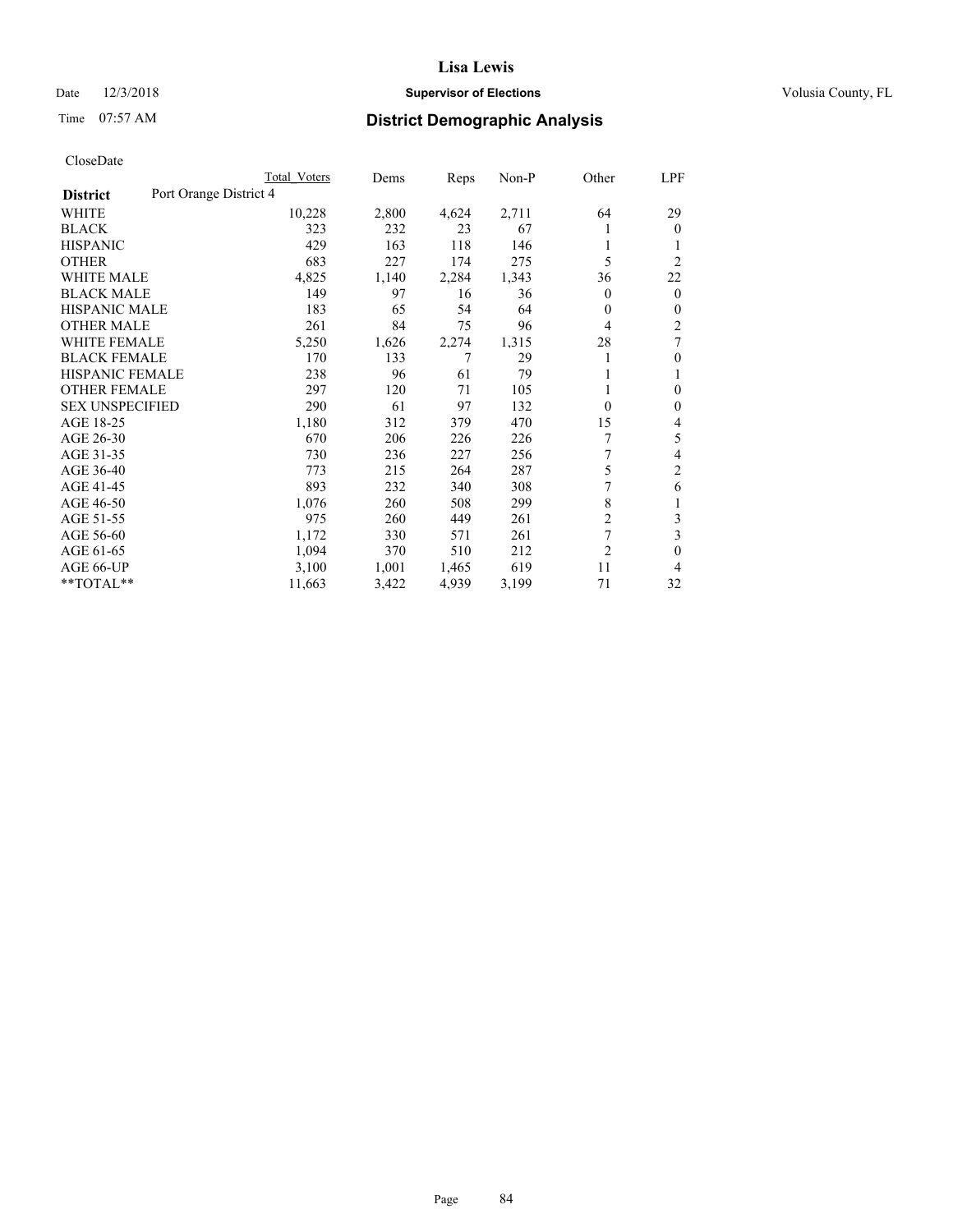# Date  $12/3/2018$  **Supervisor of Elections** Volusia County, FL

# Time 07:57 AM **District Demographic Analysis**

|                        |               | <b>Total Voters</b> | Dems  | Reps  | Non-P | Other          | LPF              |
|------------------------|---------------|---------------------|-------|-------|-------|----------------|------------------|
| <b>District</b>        | South Daytona |                     |       |       |       |                |                  |
| WHITE                  |               | 7,220               | 2,292 | 2,753 | 2,103 | 53             | 19               |
| <b>BLACK</b>           |               | 790                 | 592   | 25    | 172   |                | $\theta$         |
| <b>HISPANIC</b>        |               | 313                 | 133   | 61    | 115   | 4              | 0                |
| <b>OTHER</b>           |               | 437                 | 154   | 94    | 187   |                | 1                |
| WHITE MALE             |               | 3,270               | 868   | 1,351 | 1,014 | 25             | 12               |
| <b>BLACK MALE</b>      |               | 295                 | 207   | 13    | 75    | $\overline{0}$ | $\mathbf{0}$     |
| <b>HISPANIC MALE</b>   |               | 141                 | 48    | 34    | 56    | 3              | $\mathbf{0}$     |
| <b>OTHER MALE</b>      |               | 149                 | 52    | 37    | 59    |                | $\mathbf{0}$     |
| <b>WHITE FEMALE</b>    |               | 3,868               | 1,404 | 1,377 | 1,052 | 28             | 7                |
| <b>BLACK FEMALE</b>    |               | 483                 | 378   | 11    | 93    | 1              | $\theta$         |
| <b>HISPANIC FEMALE</b> |               | 162                 | 81    | 27    | 53    |                | 0                |
| <b>OTHER FEMALE</b>    |               | 202                 | 78    | 49    | 74    | 0              | 1                |
| <b>SEX UNSPECIFIED</b> |               | 190                 | 55    | 34    | 101   | $\theta$       | $\theta$         |
| AGE 18-25              |               | 811                 | 256   | 176   | 368   | 6              | 5                |
| AGE 26-30              |               | 687                 | 233   | 165   | 279   | 8              | $\overline{c}$   |
| AGE 31-35              |               | 627                 | 217   | 165   | 233   | 7              | 5                |
| AGE 36-40              |               | 560                 | 208   | 138   | 208   | 6              | $\boldsymbol{0}$ |
| AGE 41-45              |               | 488                 | 155   | 157   | 170   | 5              | 1                |
| AGE 46-50              |               | 624                 | 210   | 229   | 181   |                | 3                |
| AGE 51-55              |               | 740                 | 259   | 285   | 190   | 4              | $\overline{2}$   |
| AGE 56-60              |               | 926                 | 327   | 353   | 243   | 3              | $\theta$         |
| AGE 61-65              |               | 907                 | 347   | 336   | 216   | 8              | $\boldsymbol{0}$ |
| AGE 66-UP              |               | 2,390               | 959   | 929   | 489   | 11             | $\overline{c}$   |
| **TOTAL**              |               | 8,760               | 3,171 | 2,933 | 2,577 | 59             | 20               |